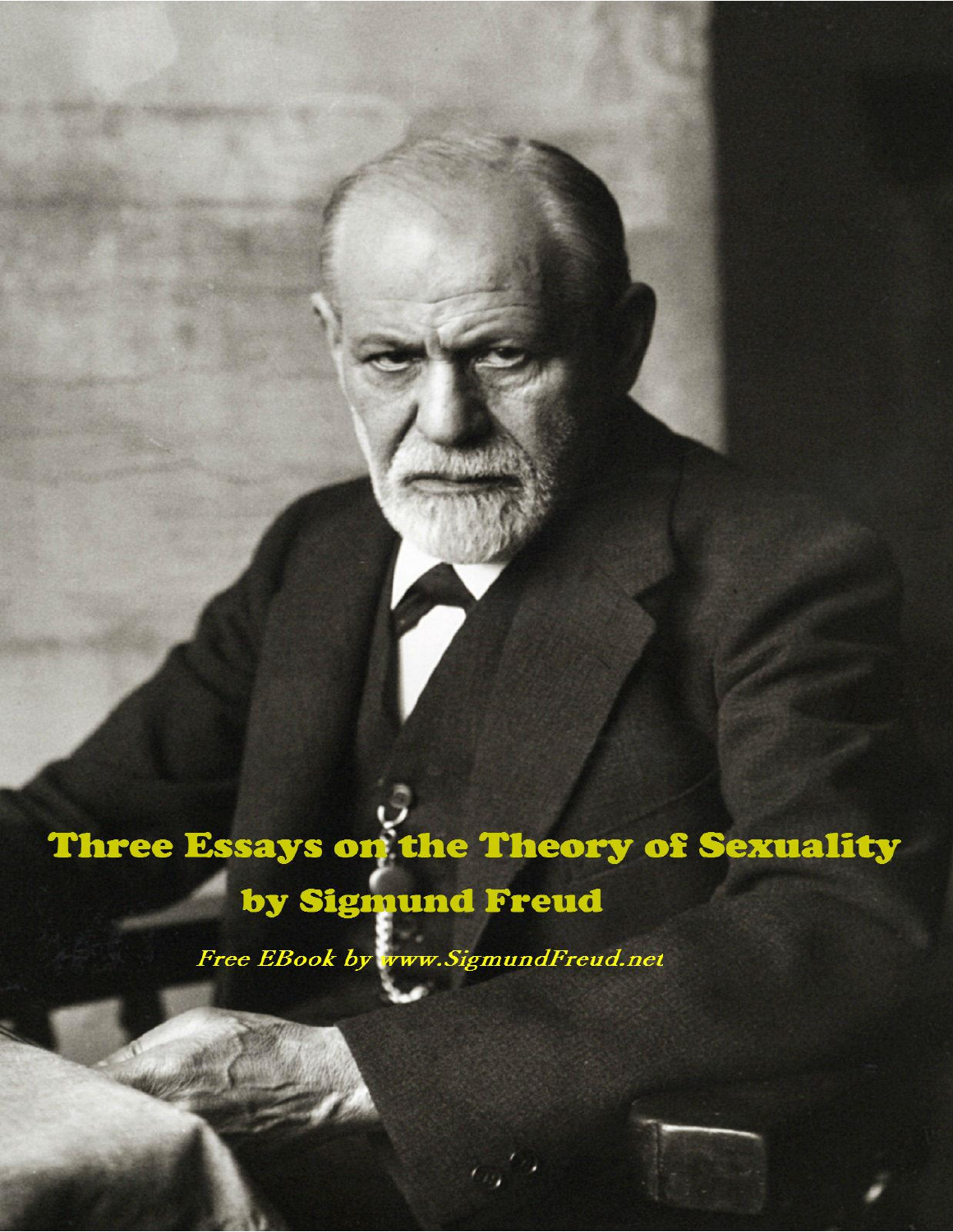## Three Contributions to the Theory of Sex Sigmund Freud

## Contents

| Table of Contents |  |
|-------------------|--|
|                   |  |
|                   |  |
|                   |  |
|                   |  |
|                   |  |
|                   |  |
|                   |  |
|                   |  |
|                   |  |
|                   |  |
|                   |  |
|                   |  |
|                   |  |
|                   |  |
|                   |  |
|                   |  |
|                   |  |
|                   |  |
|                   |  |
|                   |  |
|                   |  |
|                   |  |
|                   |  |
|                   |  |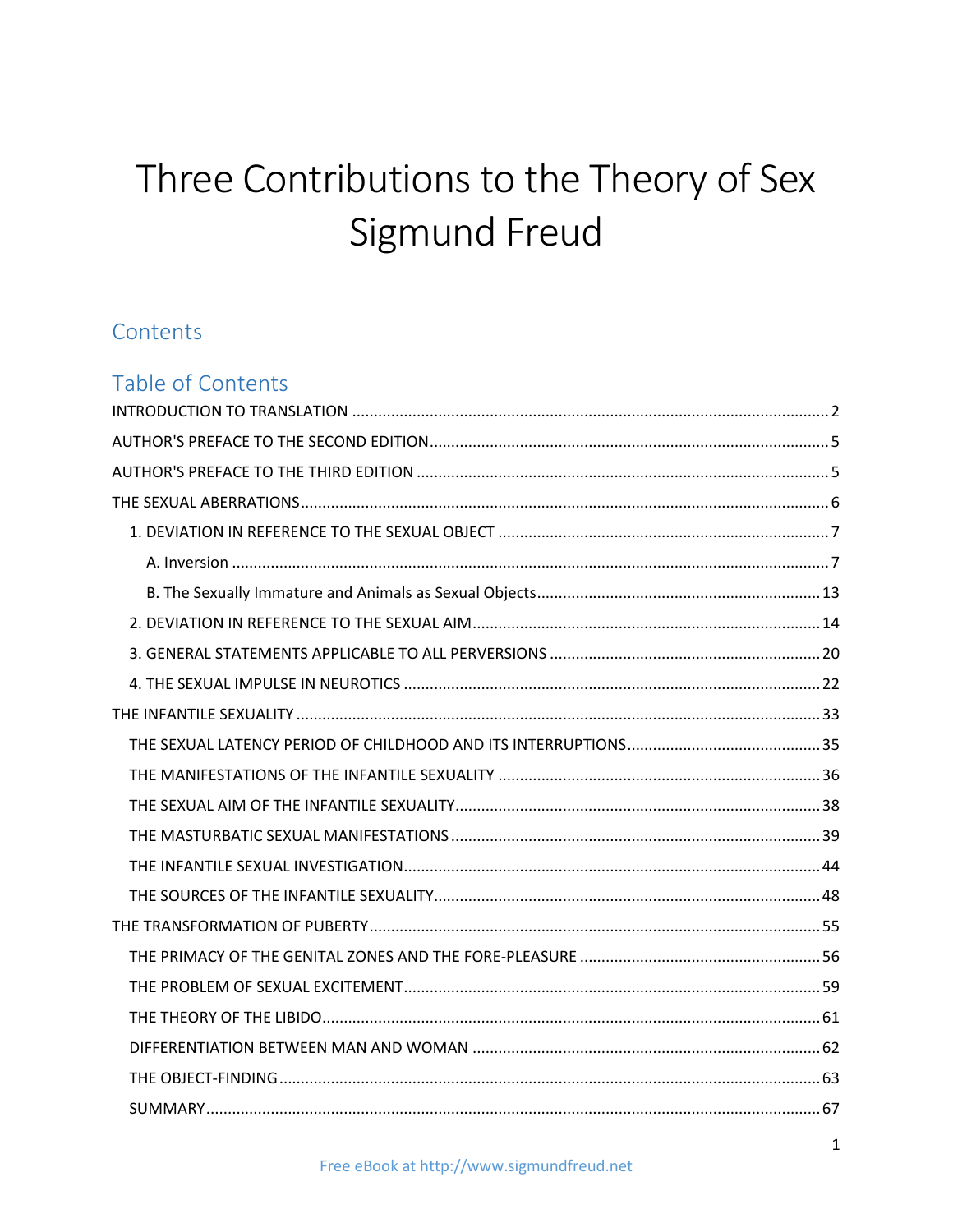### <span id="page-2-0"></span>INTRODUCTION TO TRANSLATION

The somewhat famous "Three Essays," which Dr. Brill is here bringing to the attention of an English-reading public, occupy—brief as they are—an important position among the achievements of their author, a great investigator and pioneer in an important line. It is not claimed that the facts here gathered are altogether new. The subject of the sexual instinct and its aberrations has long been before the scientific world and the names of many effective toilers in this vast field are known to every student. When one passes beyond the strict domains of science and considers what is reported of the sexual life in folkways and art-lore and the history of primitive culture and in romance, the sources of information are immense. Freud has made considerable additions to this stock of knowledge, but he has done also something of far greater consequence than this. He has worked out, with incredible penetration, the part which this instinct plays in every phase of human life and in the development of human character, and has been able to establish on a firm footing the remarkable thesis that psychoneurotic illnesses never occur with a perfectly normal sexual life. Other sorts of emotions contribute to the result, but some aberration of the sexual life is always present, as the cause of especially insistent emotions and repressions.

The instincts with which every child is born furnish desires or cravings which must be dealt with in some fashion. They may be refined ("sublimated"), so far as is necessary and desirable, into energies of other sorts—as happens readily with the play-instinct—or they may remain as the source of perversions and inversions, and of cravings of new sorts substituted for those of the more primitive kinds under the pressure of a conventional civilization. The symptoms of the functional psychoneuroses represent, after a fashion, some of these distorted attempts to find a substitute for the imperative cravings born of the sexual instincts, and their form often depends, in part at least, on the peculiarities of the sexual life in infancy and early childhood. It is Freud's service to have investigated this inadequately chronicled period of existence with extraordinary acumen. In so doing he made it plain that the "perversions" and "inversions," which reappear later under such striking shapes, belong to the normal sexual life of the young child and are seen, in veiled forms, in almost every case of nervous illness.

It cannot too often be repeated that these discoveries represent no fanciful deductions, but are the outcome of rigidly careful observations which any one who will sufficiently prepare himself can verify. Critics fret over the amount of "sexuality" that Freud finds evidence of in the histories of his patients, and assume that he puts it there. But such criticisms are evidences of misunderstandings and proofs of ignorance.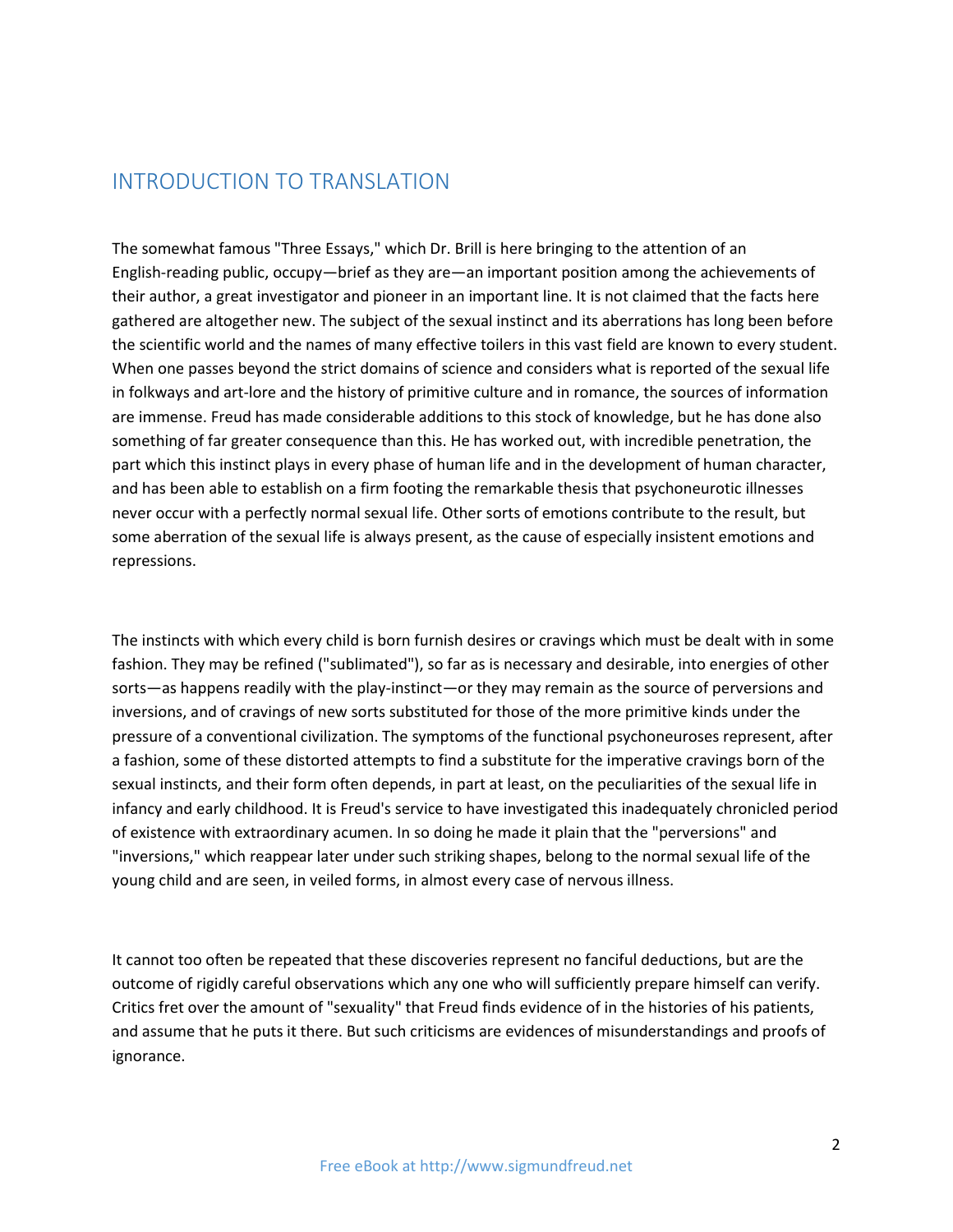Freud had learned that the amnesias of hypnosis and of hysteria were not absolute but relative and that in covering the lost memories, much more, of unexpected sort, was often found. Others, too, had gone as far as this, and stopped. But this investigator determined that nothing but the absolute impossibility of going further should make him cease from urging his patients into an inexorable scrutiny of the unconscious regions of their memories and thoughts, such as never had been made before. Every species of forgetfulness, even the forgetfulness of childhood's years, was made to yield its hidden stores of knowledge; dreams, even though apparently absurd, were found to be interpreters of a varied class of thoughts, active, although repressed as out of harmony with the selected life of consciousness; layer after layer, new sets of motives underlying motives were laid bare, and each patient's interest was strongly enlisted in the task of learning to know himself in order more truly and wisely to "sublimate" himself. Gradually other workers joined patiently in this laborious undertaking, which now stands, for those who have taken pains to comprehend it, as by far the most important movement in psychopathology.

It must, however, be recognized that these essays, of which Dr. Brill has given a translation that cannot but be timely, concern a subject which is not only important but unpopular. Few physicians read the works of v. Krafft-Ebing, Magnus Hirschfeld, Moll, and others of like sort. The remarkable volumes of Havelock Ellis were refused publication in his native England. The sentiments which inspired this hostile attitude towards the study of the sexual life are still active, though growing steadily less common. One may easily believe that if the facts which Freud's truth-seeking researches forced him to recognize and to publish had not been of an unpopular sort, his rich and abundant contributions to observational psychology, to the significance of dreams, to the etiology and therapeutics of the psychoneuroses, to the interpretation of mythology, would have won for him, by universal acclaim, the same recognition among all physicians that he has received from a rapidly increasing band of followers and colleagues.

May Dr. Brill's translation help toward this end.

There are two further points on which some comments should be made. The first is this, that those who conscientiously desire to learn all that they can from Freud's remarkable contributions should not be content to read any one of them alone. His various publications, such as "The Selected Papers on Hysteria and Other Psychoneuroses,"[1] "The Interpretation of Dreams,"[2] "The Psychopathology of Everyday Life,"[3] "Wit and its Relation to the Unconscious,"[4] the analysis of the case of the little boy called Hans, the study of Leonardo da Vinci,[4a] and the various short essays in the four Sammlungen kleiner Schriften, not only all hang together, but supplement each other to a remarkable extent. Unless a course of study such as this is undertaken many critics may think various statements and inferences in this volume to be far fetched or find them too obscure for comprehension.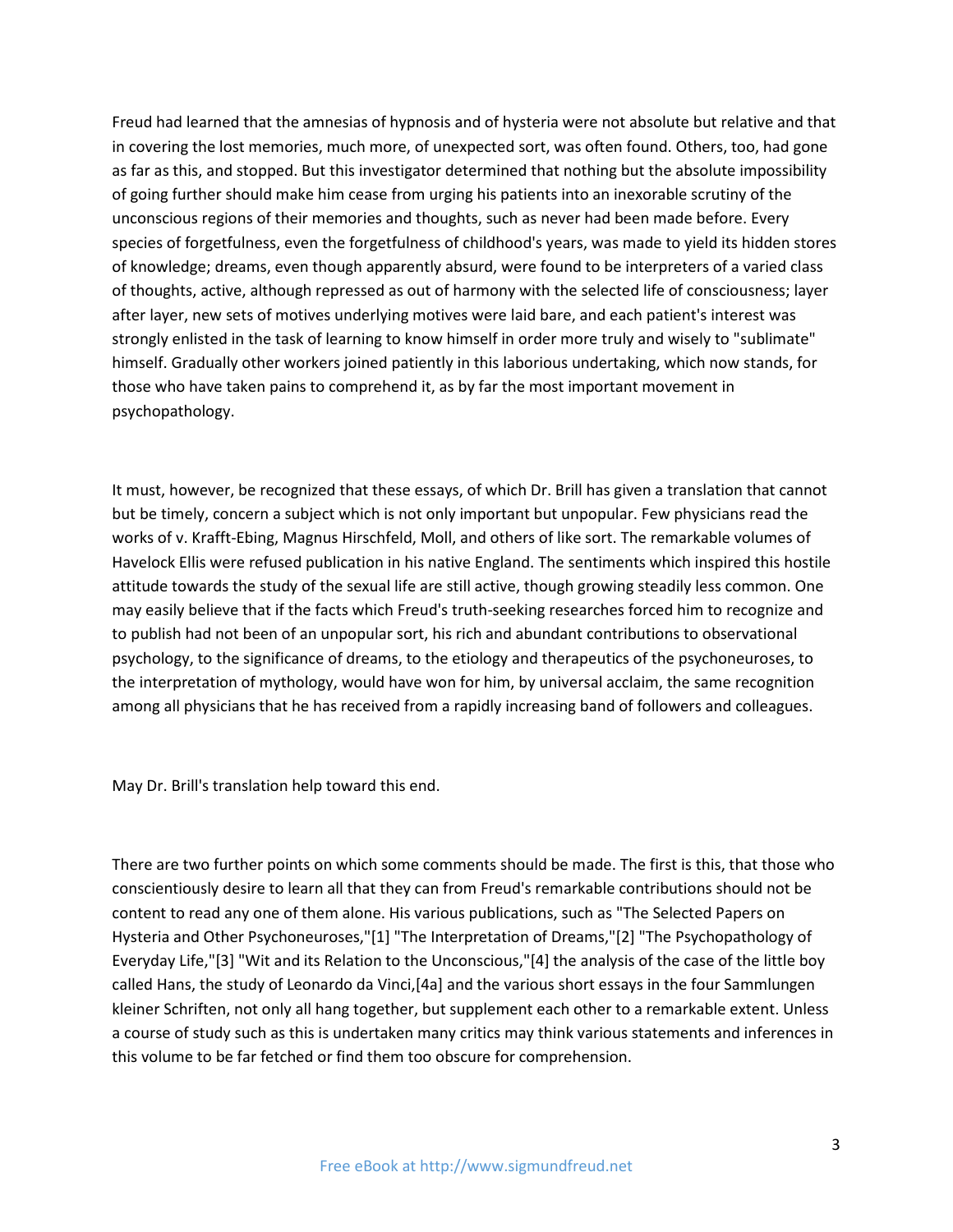The other point is the following: One frequently hears the psychoanalytic method referred to as if it was customary for those practicing it to exploit the sexual experiences of their patients and nothing more, and the insistence on the details of the sexual life, presented in this book, is likely to emphasize that notion. But the fact is, as every thoughtful inquirer is aware, that the whole progress of civilization, whether in the individual or the race, consists largely in a "sublimation" of infantile instincts, and especially certain portions of the sexual instinct, to other ends than those which they seemed designed to serve. Art and poetry are fed on this fuel and the evolution of character and mental force is largely of the same origin. All the forms which this sublimation, or the abortive attempts at sublimation, may take in any given case, should come out in the course of a thorough psychoanalysis. It is not the sexual life alone, but every interest and every motive, that must be inquired into by the physician who is seeking to obtain all the data about the patient, necessary for his reeducation and his cure. But all the thoughts and emotions and desires and motives which appear in the man or woman of adult years were once crudely represented in the obscure instincts of the infant, and among these instincts those which were concerned directly or indirectly with the sexual emotions, in a wide sense, are certain to be found in every case to have been the most important for the end-result.

JAMES J. PUTNAM.

BOSTON, August 23, 1910.

Note 1: Translated by A.A. Brill, NERVOUS AND MENTAL DISEASE MONOGRAPH SERIES, NO. 4.

Note 2: Translated by A.A. Brill, The Macmillan Co., New York, and Allen & Unwin, London.

Note 3: Translated by A.A. Brill, The Macmillan Co., New York.

Note 4: Translated by A.A. Brill, Moffatt, Yard & Co., New York.

Note 4a: Translated by A.A. Brill, Moffatt, Yard & Co., New York.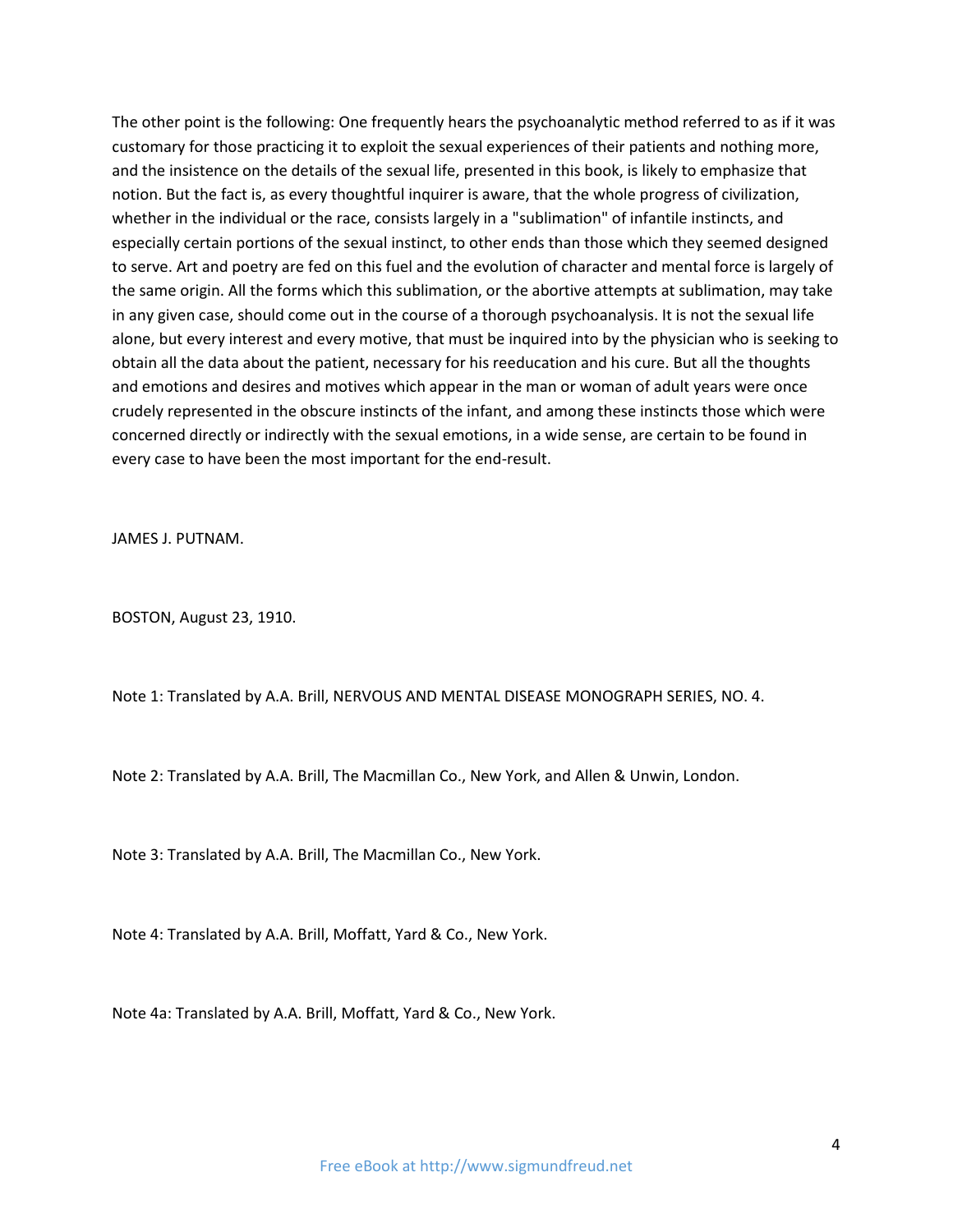## <span id="page-5-0"></span>AUTHOR'S PREFACE TO THE SECOND EDITION

Although the author is fully aware of the gaps and obscurities contained in this small volume, he has, nevertheless, resisted a temptation to add to it the results obtained from the investigations of the last five years, fearing that thus its unified and documentary character would be destroyed. He accordingly reproduces the original text with but slight modifications, contenting himself with the addition of a few footnotes. For the rest, it is his ardent wish that this book may speedily become antiquated—to the end that the new material brought forward in it may be universally accepted, while the shortcomings it displays may give place to juster views.

VIENNA, December, 1909.

## <span id="page-5-1"></span>AUTHOR'S PREFACE TO THE THIRD EDITION

After watching for ten years the reception accorded to this book and the effect it has produced, I wish to provide the third edition of it with some prefatory remarks dealing with the misunderstandings of the book and the demands, insusceptible of fulfillment, made against it. Let me emphasize in the first place that whatever is here presented is derived entirely from every-day medical experience which is to be made more profound and scientifically important through the results of psychoanalytic investigation. The "Three Contributions to the Theory of Sex" can contain nothing except what psychoanalysis obliges them to accept or what it succeeds in corroborating. It is therefore excluded that they should ever be developed into a "theory of sex," and it is also quite intelligible that they will assume no attitude at all towards some important problems of the sexual life. This should not however give the impression that these omitted chapters of the great theme were unfamiliar to the author, or that they were neglected by him as something of secondary importance.

The dependence of this work on the psychoanalytic experiences which have determined the writing of it, shows itself not only in the selection but also in the arrangement of the material. A certain succession of stages was observed, the occasional factors are rendered prominent, the constitutional ones are left in the background, and the ontogenetic development receives greater consideration than the phylogenetic. For the occasional factors play the principal rôle in analysis, and are almost completely worked up in it, while the constitutional factors only become evident from behind as elements which have been made functional through experience, and a discussion of these would lead far beyond the working sphere of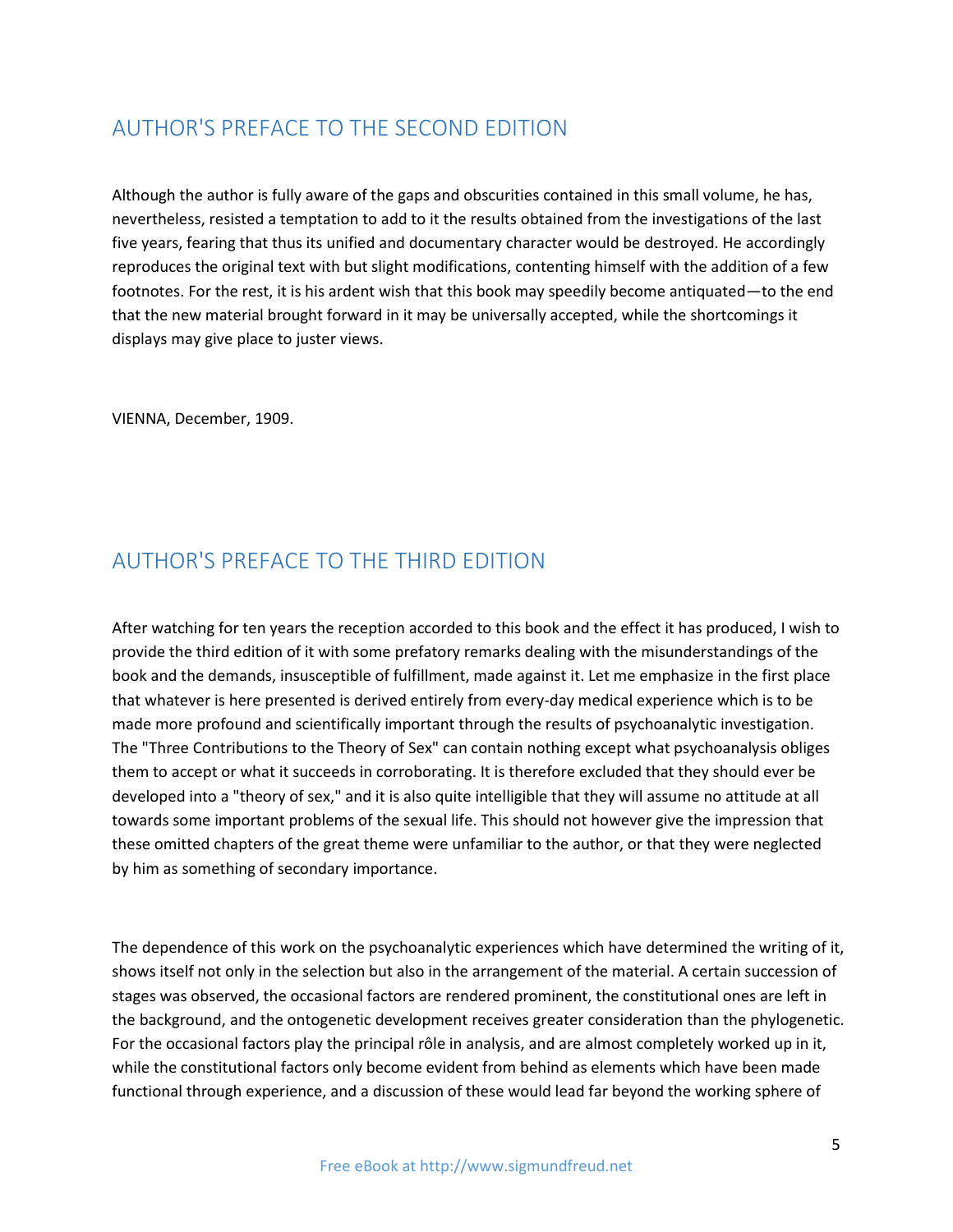psychoanalysis.

A similar connection determines the relation between ontogenesis and phylogenesis. Ontogenesis may be considered as a repetition of phylogenesis insofar as the latter has not been varied by a more recent experience. The phylogenetic disposition makes itself visible behind the ontogenetic process. But fundamentally the constitution is really the precipitate of a former experience of the species to which the newer experience of the individual being is added as the sum of the occasional factors.

Beside its thoroughgoing dependence on psychoanalytic investigation I must emphasize as a character of this work of mine its intentional independence of biological investigation. I have carefully avoided the inclusion of the results of scientific investigation in general sex biology or of particular species of animals in this study of human sexual functions which is made possible by the technique of psychoanalysis. My aim was indeed to find out how much of the biology of the sexual life of man can be discovered by means of psychological investigation; I was able to point to additions and agreements which resulted from this examination, but I did not have to become confused if the psychoanalytic methods led in some points to views and results which deviated considerably from those merely based on biology.

I have added many passages in this edition, but I have abstained from calling attention to them, as in former editions, by special marks. The scientific work in our sphere has at present been retarded in its progress, nevertheless some supplements to this work were indispensable if it was to remain in touch with our newer psychoanalytic literature.

VIENNA, October, 1914.

## <span id="page-6-0"></span>THE SEXUAL ABERRATIONS

The fact of sexual need in man and animal is expressed in biology by the assumption of a "sexual impulse." This impulse is made analogous to the impulse of taking nourishment, and to hunger. The sexual expression corresponding to hunger not being found colloquilly, science uses the expression "libido."[2]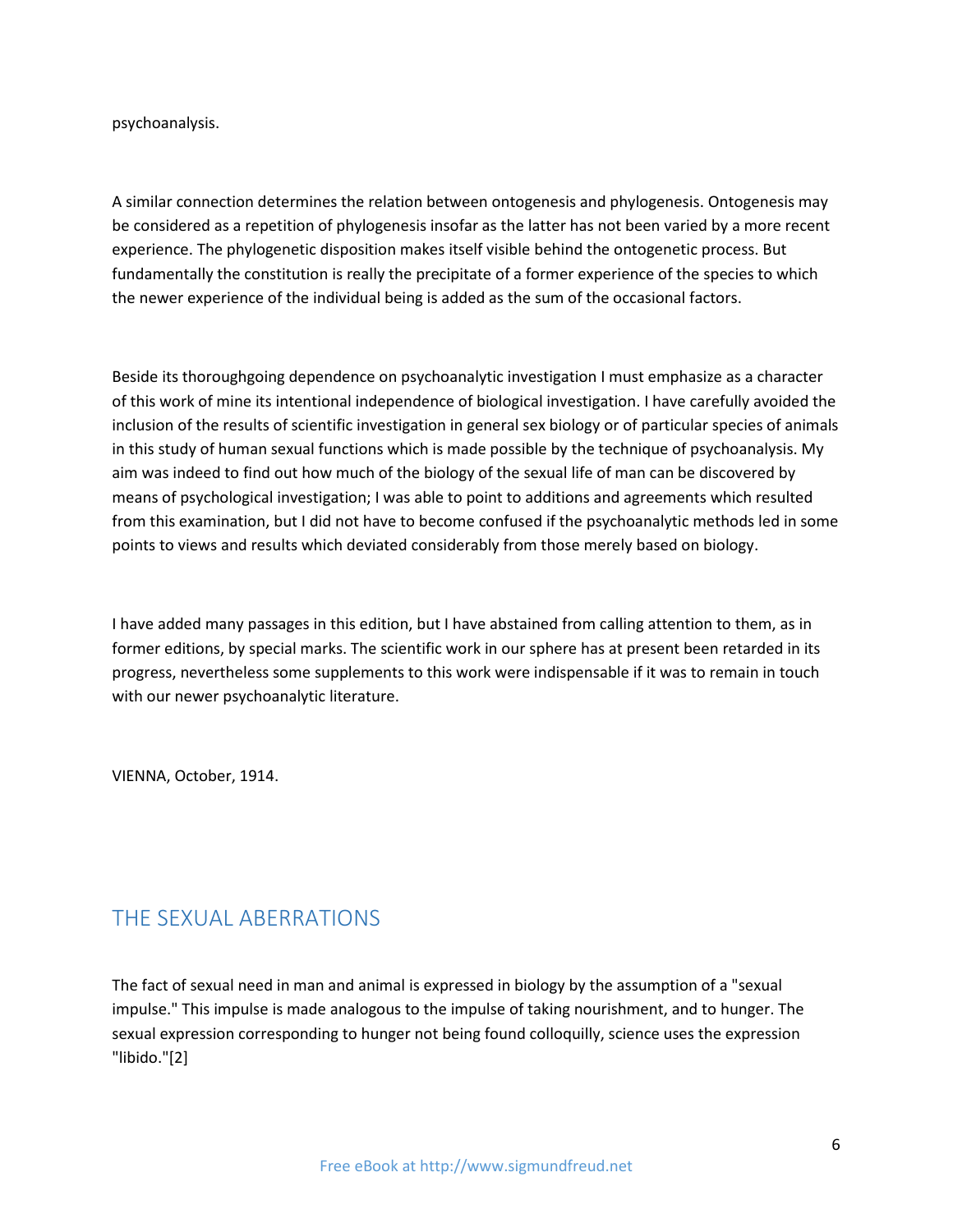Popular conception makes definite assumptions concerning the nature and qualities of this sexual impulse. It is supposed to be absent during childhood and to commence about the time of and in connection with the maturing process of puberty; it is supposed that it manifests itself in irresistible attractions exerted by one sex upon the other, and that its aim is sexual union or at least such actions as would lead to union.

But we have every reason to see in these assumptions a very untrustworthy picture of reality. On closer examination they are found to abound in errors, inaccuracies and hasty conclusions.

If we introduce two terms and call the person from whom the sexual attraction emanates the sexual object, and the action towards which the impulse strives the sexual aim, then the scientifically examined experience shows us many deviations in reference to both sexual object and sexual aim, the relations of which to the accepted standard require thorough investigation.

#### <span id="page-7-0"></span>1. DEVIATION IN REFERENCE TO THE SEXUAL OBJECT

The popular theory of the sexual impulse corresponds closely to the poetic fable of dividing the person into two halves—man and woman—who strive to become reunited through love. It is therefore very surprising to hear that there are men for whom the sexual object is not woman but man, and that there are women for whom it is not man but woman. Such persons are called contrary sexuals, or better, inverts; the condition, that of inversion. The number of such individuals is considerable though difficult of accurate determination.[3]

#### <span id="page-7-1"></span>A. Inversion

The Behavior of Inverts.—The above-mentioned persons behave in many ways quite differently.

(a) They are absolutely inverted; i.e., their sexual object must be always of the same sex, while the opposite sex can never be to them an object of sexual longing, but leaves them indifferent or may even evoke sexual repugnance. As men they are unable, on account of this repugnance, to perform the normal sexual act or miss all pleasure in its performance.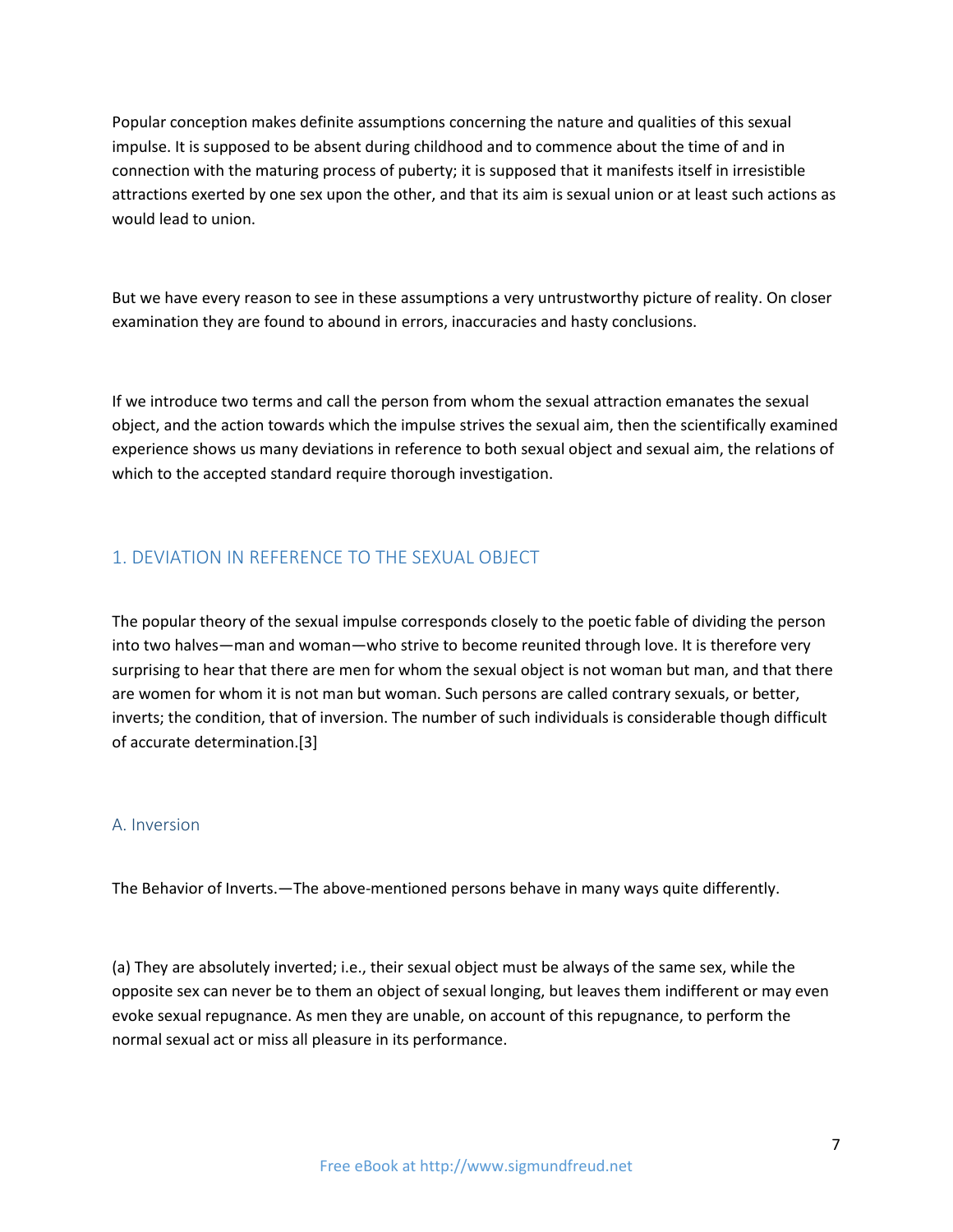(b) They are amphigenously inverted (psychosexually hermaphroditic); i.e., their sexual object may belong indifferently to either the same or to the other sex. The inversion lacks the character of exclusiveness.

(c) They are occasionally inverted; i.e., under certain external conditions, chief among which are the inaccessibility of the normal sexual object and initiation, they are able to take as the sexual object a person of the same sex and thus find sexual gratification.

The inverted also manifest a manifold behavior in their judgment about the peculiarities of their sexual impulse. Some take the inversion as a matter of course, just as the normal person does regarding his libido, firmly demanding the same rights as the normal. Others, however, strive against the fact of their inversion and perceive in it a morbid compulsion.[4]

Other variations concern the relations of time. The characteristics of the inversion in any individual may date back as far as his memory goes, or they may become manifest to him at a definite period before or after puberty.[5] The character is either retained throughout life, or it occasionally recedes or represents an episode on the road to normal development. A periodical fluctuation between the normal and the inverted sexual object has also been observed. Of special interest are those cases in which the libido changes, taking on the character of inversion after a painful experience with the normal sexual object.

These different categories of variation generally exist independently of one another. In the most extreme cases it can regularly be assumed that the inversion has existed at all times and that the person feels contented with his peculiar state.

Many authors will hesitate to gather into a unit all the cases enumerated here and will prefer to emphasize the differences rather than the common characters of these groups, a view which corresponds with their preferred judgment of inversions. But no matter what divisions may be set up, it cannot be overlooked that all transitions are abundantly met with, so that the formation of a series would seem to impose itself.

Conception of Inversion.—The first attention bestowed upon inversion gave rise to the conception that it was a congenital sign of nervous degeneration. This harmonized with the fact that doctors first met it among the nervous, or among persons giving such an impression. There are two elements which should be considered independently in this conception: the congenitality, and the degeneration.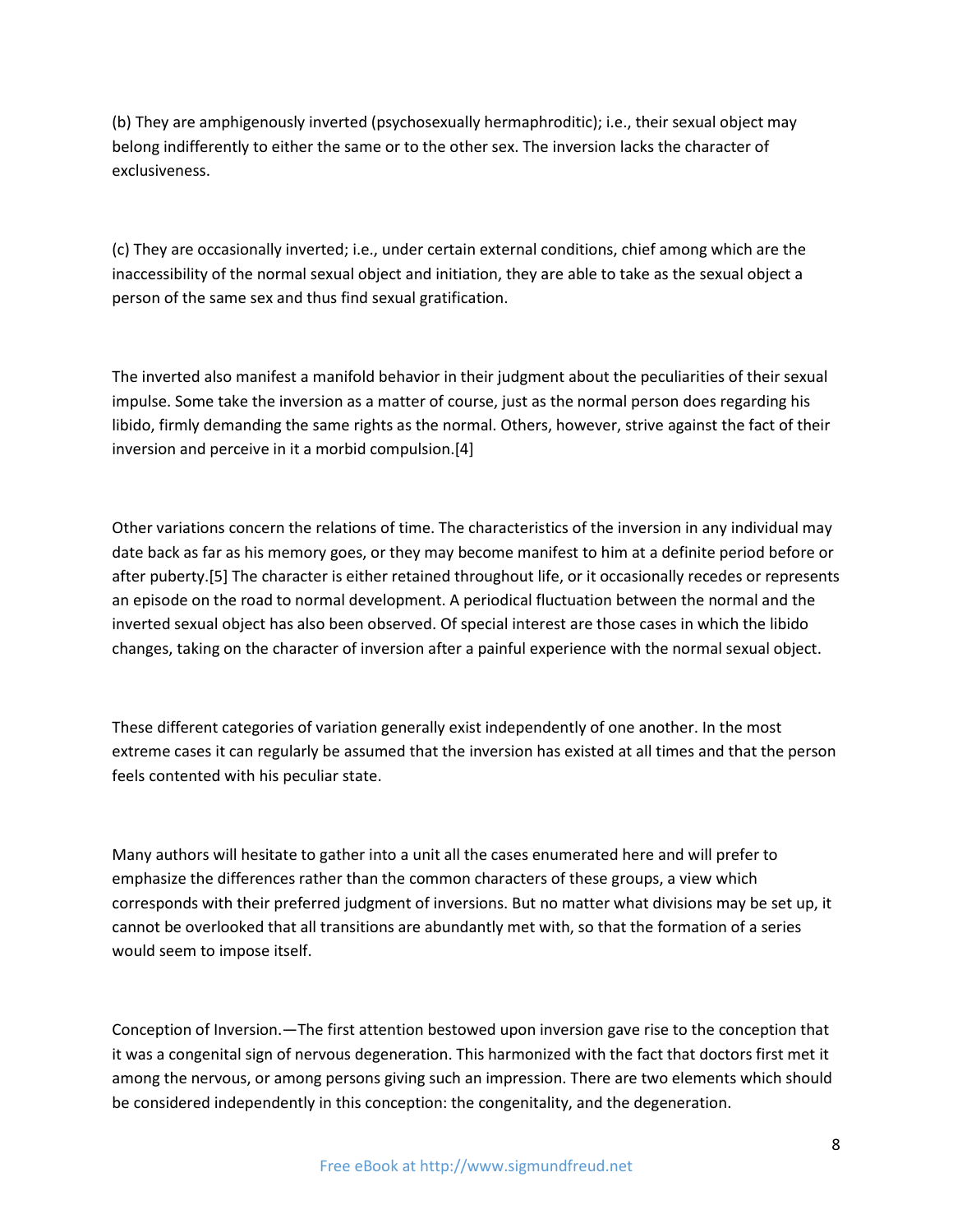Degeneration.—This term degeneration is open to the objections which may be urged against the promiscuous use of this word in general. It has in fact become customary to designate all morbid manifestations not of traumatic or infectious origin as degenerative. Indeed, Magnan's classification of degenerates makes it possible that the highest general configuration of nervous accomplishment need not exclude the application of the concept of degeneration. Under the circumstances, it is a question what use and what new content the judgment of "degeneration" still possesses. It would seem more appropriate not to speak of degeneration: (1) Where there are not many marked deviations from the normal; (2) where the capacity for working and living do not in general appear markedly impaired.[6]

That the inverted are not degenerates in this qualified sense can be seen from the following facts:

1. The inversion is found among persons who otherwise show no marked deviation from the normal.

2. It is found also among persons whose capabilities are not disturbed, who on the contrary are distinguished by especially high intellectual development and ethical culture.[7]

3. If one disregards the patients of one's own practice and strives to comprehend a wider field of experience, he will in two directions encounter facts which will prevent him from assuming inversions as a degenerative sign.

(a) It must be considered that inversion was a frequent manifestation among the ancient nations at the height of their culture. It was an institution endowed with important functions. (b) It is found to be unusually prevalent among savages and primitive races, whereas the term degeneration is generally limited to higher civilization (I. Bloch). Even among the most civilized nations of Europe, climate and race have a most powerful influence on the distribution of, and attitude toward, inversion.[8]

Innateness.—Only for the first and most extreme class of inverts, as can be imagined, has innateness been claimed, and this from their own assurance that at no time in their life has their sexual impulse followed a different course. The fact of the existence of two other classes, especially of the third, is difficult to reconcile with the assumption of its being congenital. Hence, the propensity of those holding this view to separate the group of absolute inverts from the others results in the abandonment of the general conception of inversion. Accordingly in a number of cases the inversion would be of a congenital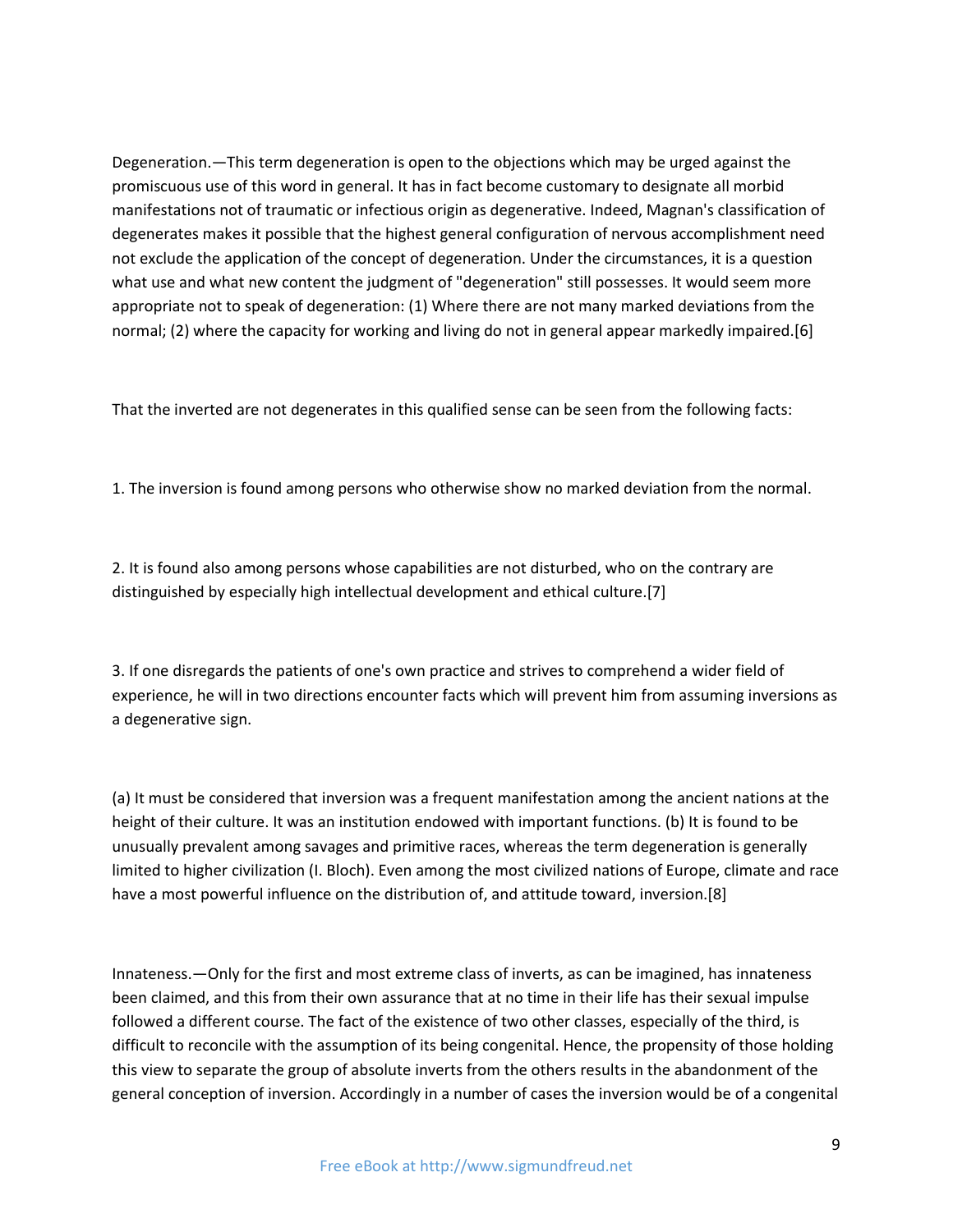character, while in others it might originate from other causes.

In contradistinction to this conception is that which assumes inversion to be an acquired character of the sexual impulse. It is based on the following facts. (1) In many inverts (even absolute ones) an early affective sexual impression can be demonstrated, as a result of which the homosexual inclination developed. (2) In many others outer influences of a promoting and inhibiting nature can be demonstrated, which in earlier or later life led to a fixation of the inversion—among which are exclusive relations with the same sex, companionship in war, detention in prison, dangers of hetero-sexual intercourse, celibacy, sexual weakness, etc. (3) Hypnotic suggestion may remove the inversion, which would be surprising in that of a congenital character.

In view of all this, the existence of congenital inversion can certainly be questioned. The objection may be made to it that a more accurate examination of those claimed to be congenitally inverted will probably show that the direction of the libido was determined by a definite experience of early childhood, which has not been retained in the conscious memory of the person, but which can be brought back to memory by proper influences (Havelock Ellis). According to that author inversion can be designated only as a frequent variation of the sexual impulse which may be determined by a number of external circumstances of life.

The apparent certainty thus reached is, however, overthrown by the retort that manifestly there are many persons who have experienced even in their early youth those very sexual influences, such as seduction, mutual onanism, without becoming inverts, or without constantly remaining so. Hence, one is forced to assume that the alternatives congenital and acquired are either incomplete or do not cover the circumstances present in inversions.

Explanation of Inversion.—The nature of inversion is explained neither by the assumption that it is congenital nor that it is acquired. In the first case, we need to be told what there is in it of the congenital, unless we are satisfied with the roughest explanation, namely, that a person brings along a congenital sexual impulse connected with a definite sexual object. In the second case it is a question whether the manifold accidental influences suffice to explain the acquisition unless there is something in the individual to meet them half way. The negation of this last factor is inadmissible according to our former conclusions.

The Relation of Bisexuality.—Since the time of Frank Lydston, Kiernan, and Chevalier, a new series of ideas has been introduced for the explanation of the possibility of sexual inversion. This contains a new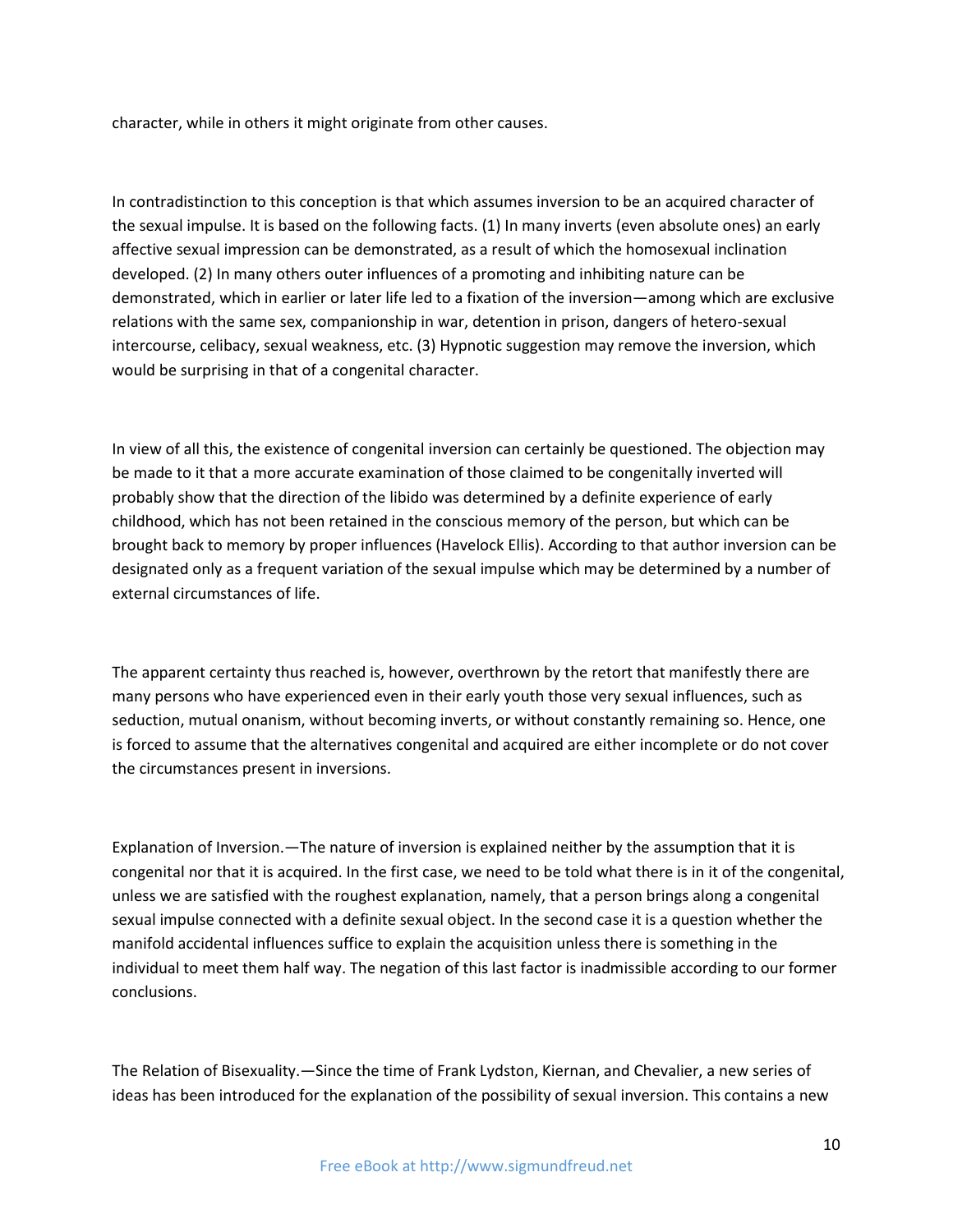contradiction to the popular belief which assumes that a human being is either a man or a woman. Science shows cases in which the sexual characteristics appear blurred and thus the sexual distinction is made difficult, especially on an anatomical basis. The genitals of such persons unite the male and female characteristics (hermaphroditism). In rare cases both parts of the sexual apparatus are well developed (true hermaphroditism), but usually both are stunted.[9]

The importance of these abnormalities lies in the fact that they unexpectedly facilitate the understanding of the normal formation. A certain degree of anatomical hermaphroditism really belongs to the normal. In no normally formed male or female are traces of the apparatus of the other sex lacking; these either continue functionless as rudimentary organs, or they are transformed for the purpose of assuming other functions.

The conception which we gather from this long known anatomical fact is the original predisposition to bisexuality, which in the course of development has changed to monosexuality, leaving slight remnants of the stunted sex.

It was natural to transfer this conception to the psychic sphere and to conceive the inversion in its aberrations as an expression of psychic hermaphroditism. In order to bring the question to a decision, it was only necessary to have one other circumstance, viz., a regular concurrence of the inversion with the psychic and somatic signs of hermaphroditism.

But this second expectation was not realized. The relations between the assumed psychical and the demonstrable anatomical androgyny should never be conceived as being so close. There is frequently found in the inverted a diminution of the sexual impulse (H. Ellis) and a slight anatomical stunting of the organs. This, however, is found frequently but by no means regularly or preponderately. Thus we must recognize that inversion and somatic hermaphroditism are totally independent of each other.

Great importance has also been attached to the so-called secondary and tertiary sex characters and their aggregate occurrence in the inverted has been emphasized (H. Ellis). There is much truth in this but it should not be forgotten that the secondary and tertiary sex characteristics very frequently manifest themselves in the other sex, thus indicating androgyny without, however, involving changes in the sexual object in the sense of an inversion.

Psychic hermaphroditism would gain in substantiality if parallel with the inversion of the sexual object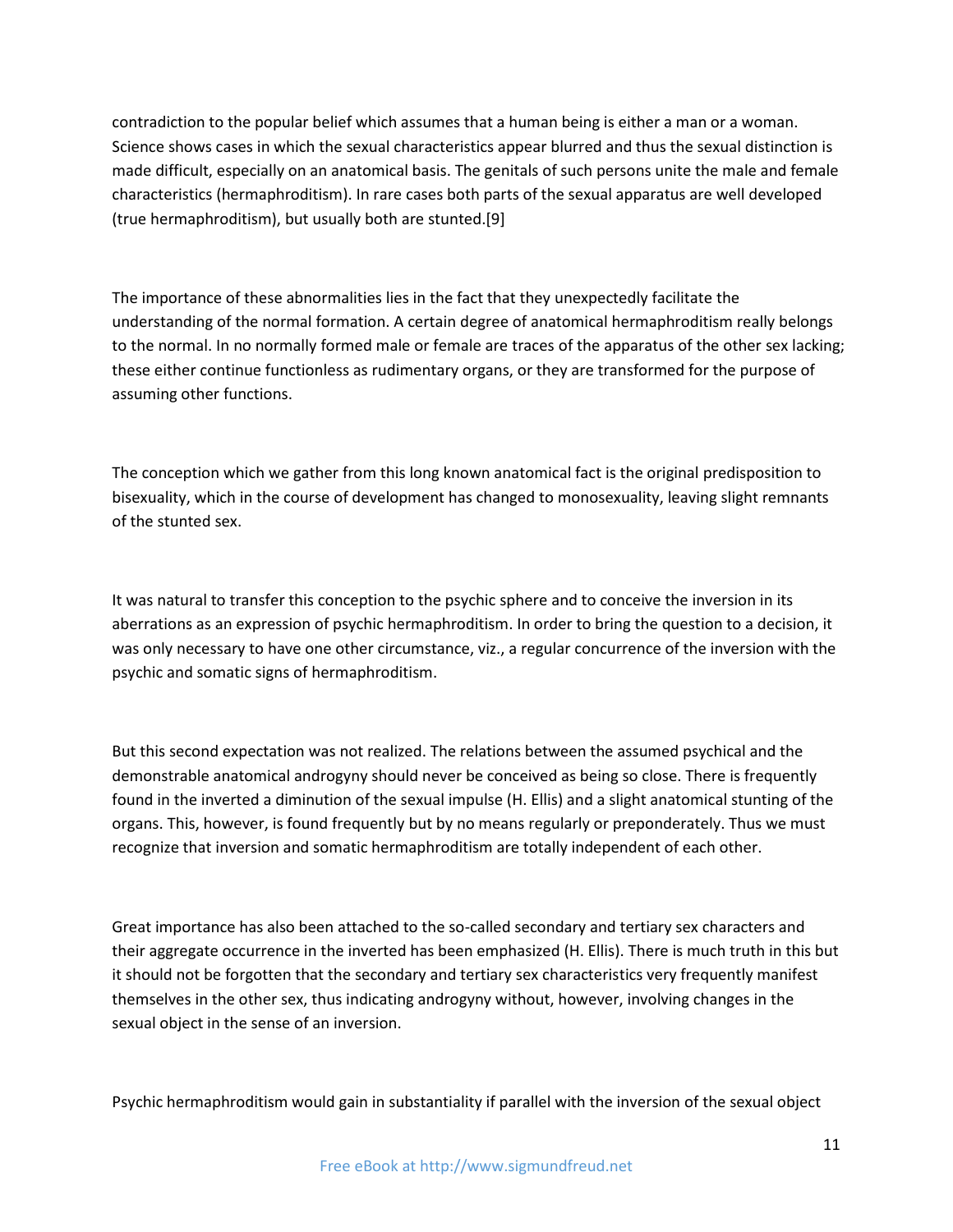there should be at least a change in the other psychic qualities, such as in the impulses and distinguishing traits characteristic of the other sex. But such inversion of character can be expected with some regularity only in inverted women; in men the most perfect psychic manliness may be united with the inversion. If one firmly adheres to the hypothesis of a psychic hermaphroditism, one must add that in certain spheres its manifestations allow the recognition of only a very slight contrary determination. The same also holds true in the somatic androgyny. According to Halban, the appearance of individual stunted organs and secondary sex characters are quite independent of each other.[10]

A spokesman of the masculine inverts stated the bisexual theory in its crudest form in the following words: "It is a female brain in a male body." But we do not know the characteristics of a "female brain." The substitution of the anatomical for the psychological is as frivolous as it is unjustified. The tentative explanation by v. Krafft-Ebing seems to be more precisely formulated than that of Ulrich but does not essentially differ from it. v. Krafft-Ebing thinks that the bisexual predisposition gives to the individual male and female brain centers as well as somatic sexual organs. These centers develop first towards puberty mostly under the influence of the independent sex glands. We can, however, say the same of the male and female "centers" as of the male and female brains; and, moreover, we do not even know whether we can assume for the sexual functions separate brain locations ("centers") such as we may assume for language.

After this discussion, two notions, at all events, persist; first, that a bisexual predisposition is to be presumed for the inversion also, only we do not know of what it consists beyond the anatomical formations; and, second, that we are dealing with disturbances which are experienced by the sexual impulse during its development.[11]

The Sexual Object of Inverts.—The theory of psychic hermaphroditism presupposed that the sexual object of the inverted is the reverse of the normal. The inverted man, like the woman, succumbs to the charms emanating from manly qualities of body and mind; he feels himself like a woman and seeks a man.

But however true this may be for a great number of inverts, it by no means indicates the general character of inversion. There is no doubt that a great part of the male inverted have retained the psychic character of virility, that proportionately they show but little of the secondary characters of the other sex, and that they really look for real feminine psychic features in their sexual object. If that were not so it would be incomprehensible why masculine prostitution, in offering itself to inverts, copies in all its exterior, to-day as in antiquity, the dress and attitudes of woman. This imitation would otherwise be an insult to the ideal of the inverts. Among the Greeks, where the most manly men were found among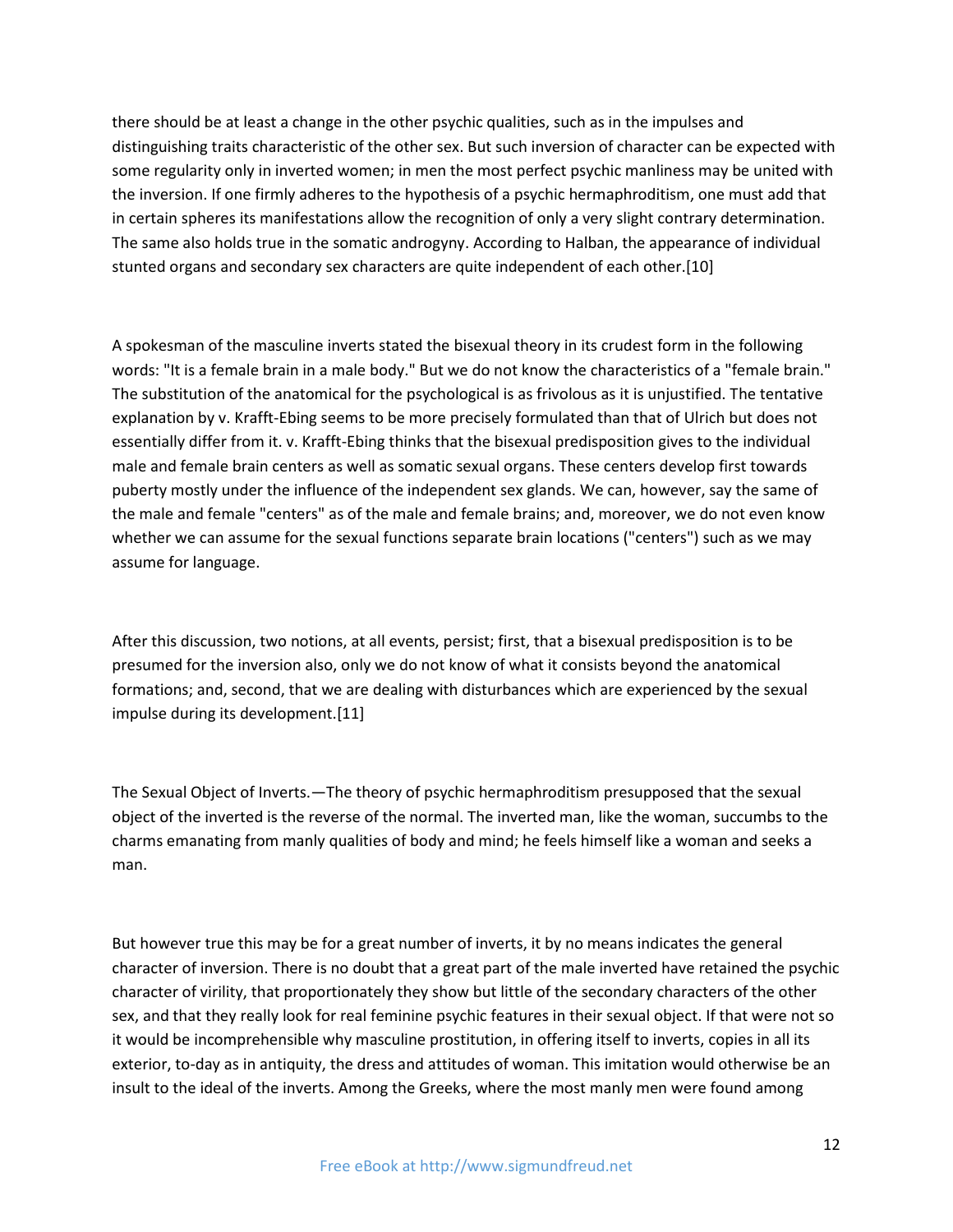inverts, it is quite obvious that it was not the masculine character of the boy which kindled the love of man, but it was his physical resemblance to woman as well as his feminine psychic qualities, such as shyness, demureness, and the need of instruction and help. As soon as the boy himself became a man he ceased to be a sexual object for men and in turn became a lover of boys. The sexual object in this case as in many others is therefore not of the like sex, but it unites both sex characters, a compromise between the impulses striving for the man and for the woman, but firmly conditioned by the masculinity of body (the genitals).[12]

The conditions in the woman are more definite; here the active inverts, with special frequency, show the somatic and psychic characters of man and desire femininity in their sexual object; though even here greater variation will be found on more intimate investigation.

The Sexual Aim of Inverts.—The important fact to bear in mind is that no uniformity of the sexual aim can be attributed to inversion. Intercourse per anum in men by no means goes with inversion; masturbation is just as frequently the exclusive aim; and the limitation of the sexual aim to mere effusion of feelings is here even more frequent than in hetero-sexual love. In women, too, the sexual aims of the inverted are manifold, among which contact with the mucous membrane of the mouth seems to be preferred.

Conclusion.—Though from the material on hand we are by no means in a position satisfactorily to explain the origin of inversion, we can say that through this investigation we have obtained an insight which can become of greater significance to us than the solution of the above problem. Our attention is called to the fact that we have assumed a too close connection between the sexual impulse and the sexual object. The experience gained from the so called abnormal cases teaches us that a connection exists between the sexual impulse and the sexual object which we are in danger of overlooking in the uniformity of normal states where the impulse seems to bring with it the object. We are thus instructed to separate this connection between the impulse and the object. The sexual impulse is probably entirely independent of its object and is not originated by the stimuli proceeding from the object.

#### <span id="page-13-0"></span>B. The Sexually Immature and Animals as Sexual Objects

Whereas those sexual inverts whose sexual object does not belong to the normally adapted sex, appear to the observer as a collective number of perhaps otherwise normal individuals, the persons who choose for their sexual object the sexually immature (children) are apparently from the first sporadic aberrations. Only exceptionally are children the exclusive sexual objects. They are mostly drawn into this rôle by a faint-hearted and impotent individual who makes use of such substitutes, or when an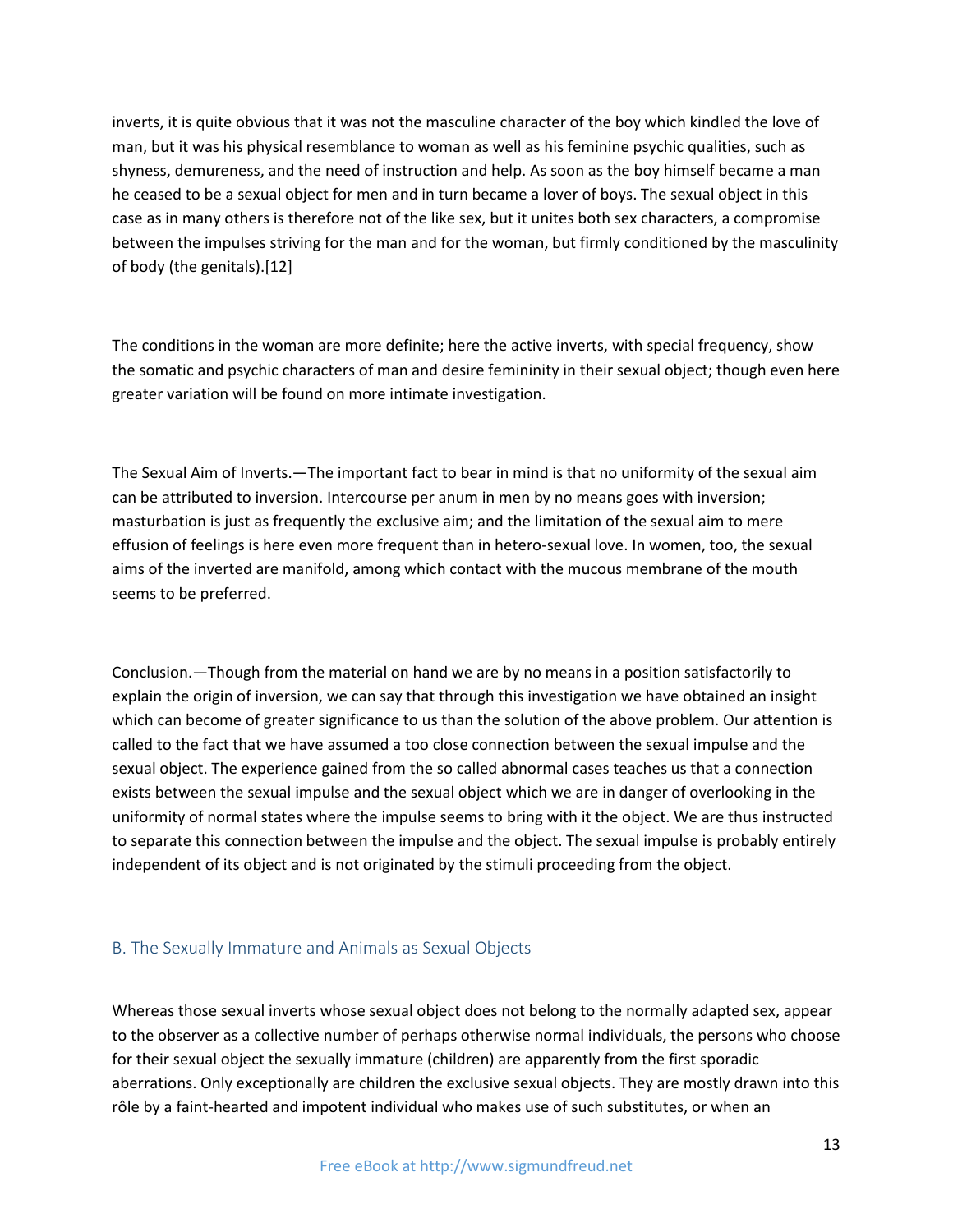impulsive urgent desire cannot at the time secure the proper object. Still it throws some light on the nature of the sexual impulse, that it should suffer such great variation and depreciation of its object, a thing which hunger, adhering more energetically to its object, would allow only in the most extreme cases. The same may be said of sexual relations with animals—a thing not at all rare among farmers—where the sexual attraction goes beyond the limits of the species.

For esthetic reasons one would fain attribute this and other excessive aberrations of the sexual impulse to the insane, but this cannot be done. Experience teaches that among the latter no disturbances of the sexual impulse can be found other than those observed among the sane, or among whole races and classes. Thus we find with gruesome frequency sexual abuse of children by teachers and servants merely because they have the best opportunities for it. The insane present the aforesaid aberration only in a somewhat intensified form; or what is of special significance is the fact that the aberration becomes exclusive and takes the place of the normal sexual gratification.

This very remarkable relation of sexual variations ranging from the normal to the insane gives material for reflection. It seems to me that the fact to be explained would show that the impulses of the sexual life belong to those which even normally are most poorly controlled by the higher psychic activities. He who is in any way psychically abnormal, be it in social or ethical conditions, is, according to my experience, regularly so in his sexual life. But many are abnormal in their sexual life who in every other respect correspond to the average; they have followed the human cultural development, but sexuality remained as their weak point.

As a general result of these discussions we come to see that, under numerous conditions and among a surprising number of individuals, the nature and value of the sexual object steps into the background. There is something else in the sexual impulse which is the essential and constant.[13]

#### <span id="page-14-0"></span>2. DEVIATION IN REFERENCE TO THE SEXUAL AIM

The union of the genitals in the characteristic act of copulation is taken as the normal sexual aim. It serves to loosen the sexual tension and temporarily to quench the sexual desire (gratification analogous to satisfaction of hunger). Yet even in the most normal sexual process those additions are distinguishable, the development of which leads to the aberrations described as perversions. Thus certain intermediary relations to the sexual object connected with copulation, such as touching and looking, are recognized as preliminary to the sexual aim. These activities are on the one hand themselves connected with pleasure and on the other hand they enhance the excitement which persists until the definite sexual aim is reached. One definite kind of contiguity, consisting of mutual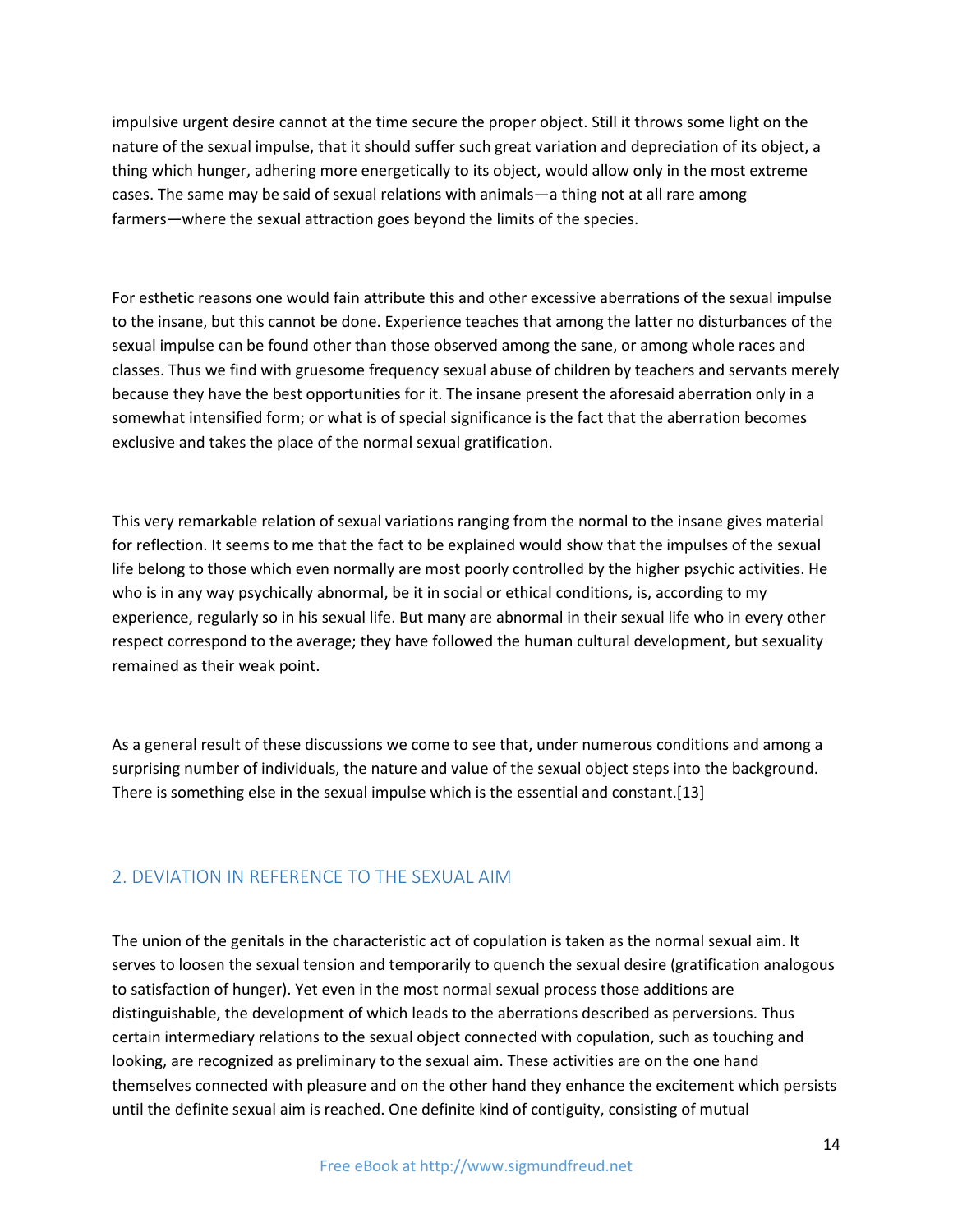approximation of the mucous membranes of the lips in the form of a kiss, has received among the most civilized nations a sexual value, though the parts of the body concerned do not belong to the sexual apparatus but form the entrance to the digestive tract. This therefore supplies the factors which allow us to bring the perversions into relation with the normal sexual life, and which are available also for their classification. The perversions are either (a) anatomical transgressions of the bodily regions destined for sexual union, or (b) a lingering at the intermediary relations to the sexual object which should normally be rapidly passed on the way to the definite sexual aim.

(a) Anatomical Transgression

Overestimation of the Sexual Object.—The psychic estimation in which the sexual object as a goal of the sexual impulse shares is only in the rarest cases limited to the genitals; generally it embraces the whole body and tends to include all sensations emanating from the sexual object. The same overestimation spreads over the psychic sphere and manifests itself as a logical blinding (diminished judgment) in the face of the psychic attainments and perfections of the sexual object, as well as a blind obedience to the judgments issuing from the latter. The full faith of love thus becomes an important, if not the primordial source of authority.[14]

It is this sexual overvaluation, which so ill agrees with the restriction of the sexual aim to the union of the genitals only, that assists other parts of the body to participate as sexual aims.[15] In the development of this most manifold anatomical overestimation there is an unmistakable desire towards variation, a thing denominated by Hoche as "excitement-hunger" (Reiz-hunger).[16]

Sexual Utilization of the Mucous Membrane of the Lips and Mouth.—The significance of the factor of sexual overestimation can be best studied in the man, in whom alone the sexual life is accessible to investigation, whereas in the woman it is veiled in impenetrable darkness, partly in consequence of cultural stunting and partly on account of the conventional reticence and dishonesty of women.

The employment of the mouth as a sexual organ is considered as a perversion if the lips (tongue) of the one are brought into contact with the genitals of the other, but not when the mucous membrane of the lips of both touch each other. In the latter exception we find the connection with the normal. He who abhors the former as perversions, though these since antiquity have been common practices among mankind, yields to a distinct feeling of loathing which protects him from adopting such sexual aims. The limit of such loathing is frequently purely conventional; he who kisses fervently the lips of a pretty girl will perhaps be able to use her tooth brush only with a sense of loathing, though there is no reason to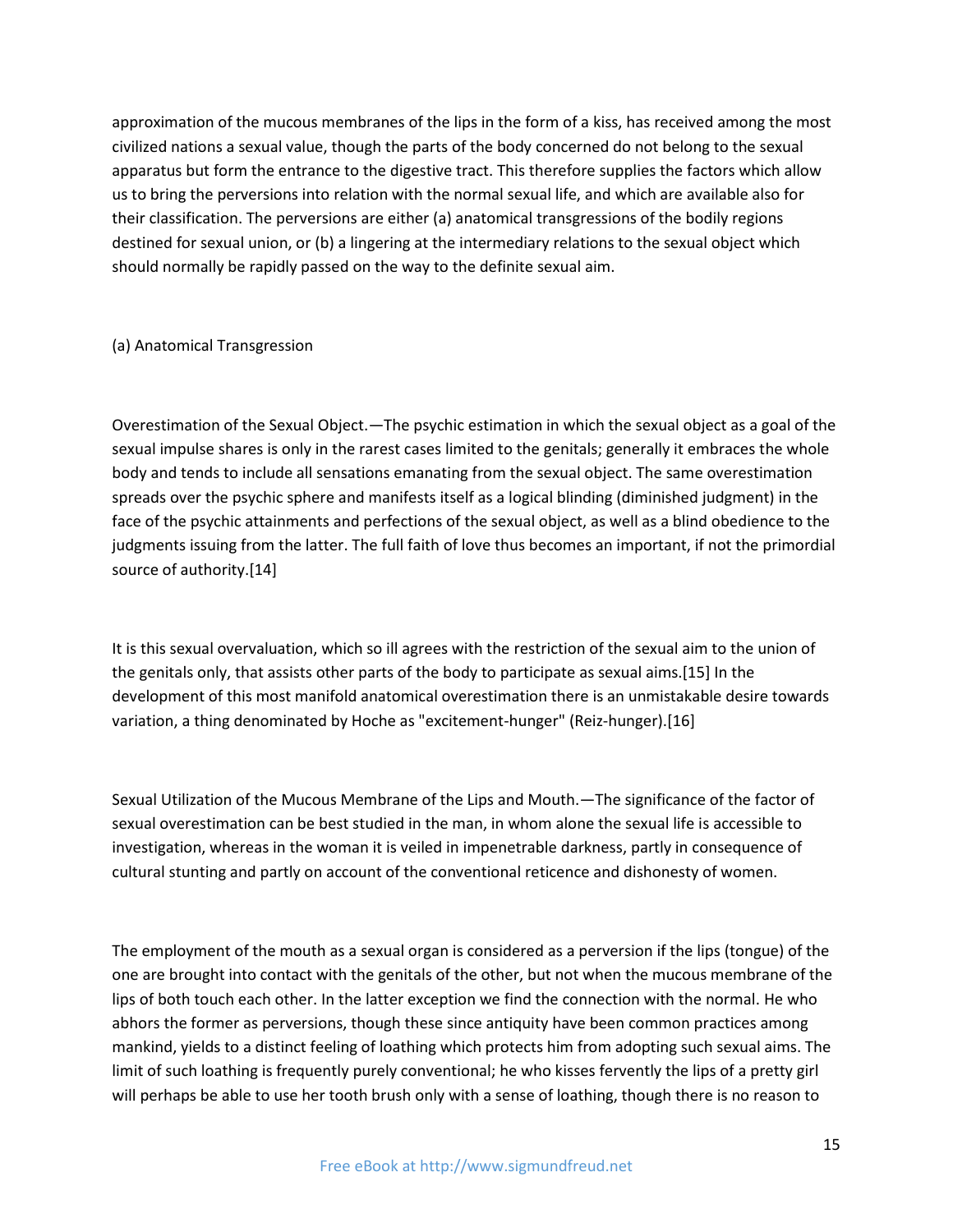assume that his own oral cavity for which he entertains no loathing is cleaner than that of the girl. Our attention is here called to the factor of loathing which stands in the way of the libidinous overestimation of the sexual aim, but which may in turn be vanquished by the libido. In the loathing we may observe one of the forces which have brought about the restrictions of the sexual aim. As a rule these forces halt at the genitals; there is, however, no doubt that even the genitals of the other sex themselves may be an object of loathing. Such behavior is characteristic of all hysterics, especially women. The force of the sexual impulse prefers to occupy itself with the overcoming of this loathing (see below).

Sexual Utilization of the Anal Opening.—It is even more obvious than in the former case that it is the loathing which stamps as a perversion the use of the anus as a sexual aim. But it should not be interpreted as espousing a cause when I observe that the basis of this loathing—namely, that this part of the body serves for the excretion and comes in contact with the loathsome excrement—is not more plausible than the basis which hysterical girls have for the disgust which they entertain for the male genital because it serves for urination.

The sexual rôle of the mucous membrane of the anus is by no means limited to intercourse between men; its preference has nothing characteristic of the inverted feeling. On the contrary, it seems that the pedicatio of the man owes its rôle to the analogy with the act in the woman, whereas among inverts it is mutual masturbation which is the most common sexual aim.

The Significance of Other Parts of the Body.—Sexual infringement on the other parts of the body, in all its variations, offers nothing new; it adds nothing to our knowledge of the sexual impulse which herein only announces its intention to dominate the sexual object in every way. Besides the sexual overvaluation, a second and generally unknown factor may be mentioned among the anatomical transgressions. Certain parts of the body, like the mucous membrane of the mouth and anus, which repeatedly appear in such practices, lay claim as it were to be considered and treated as genitals. We shall hear how this claim is justified by the development of the sexual impulse, and how it is fulfilled in the symptomatology of certain morbid conditions.

Unfit Substitutes for the Sexual Object. Fetichism.—We are especially impressed by those cases in which for the normal sexual object another is substituted which is related to it but which is totally unfit for the normal sexual aim. According to the scheme of the introduction we should have done better to mention this most interesting group of aberrations of the sexual impulse among the deviations in reference to the sexual object, but we have deferred mention of these until we became acquainted with the factor of sexual overestimation, upon which these manifestations, connected with the relinquishing of the sexual aim, depend.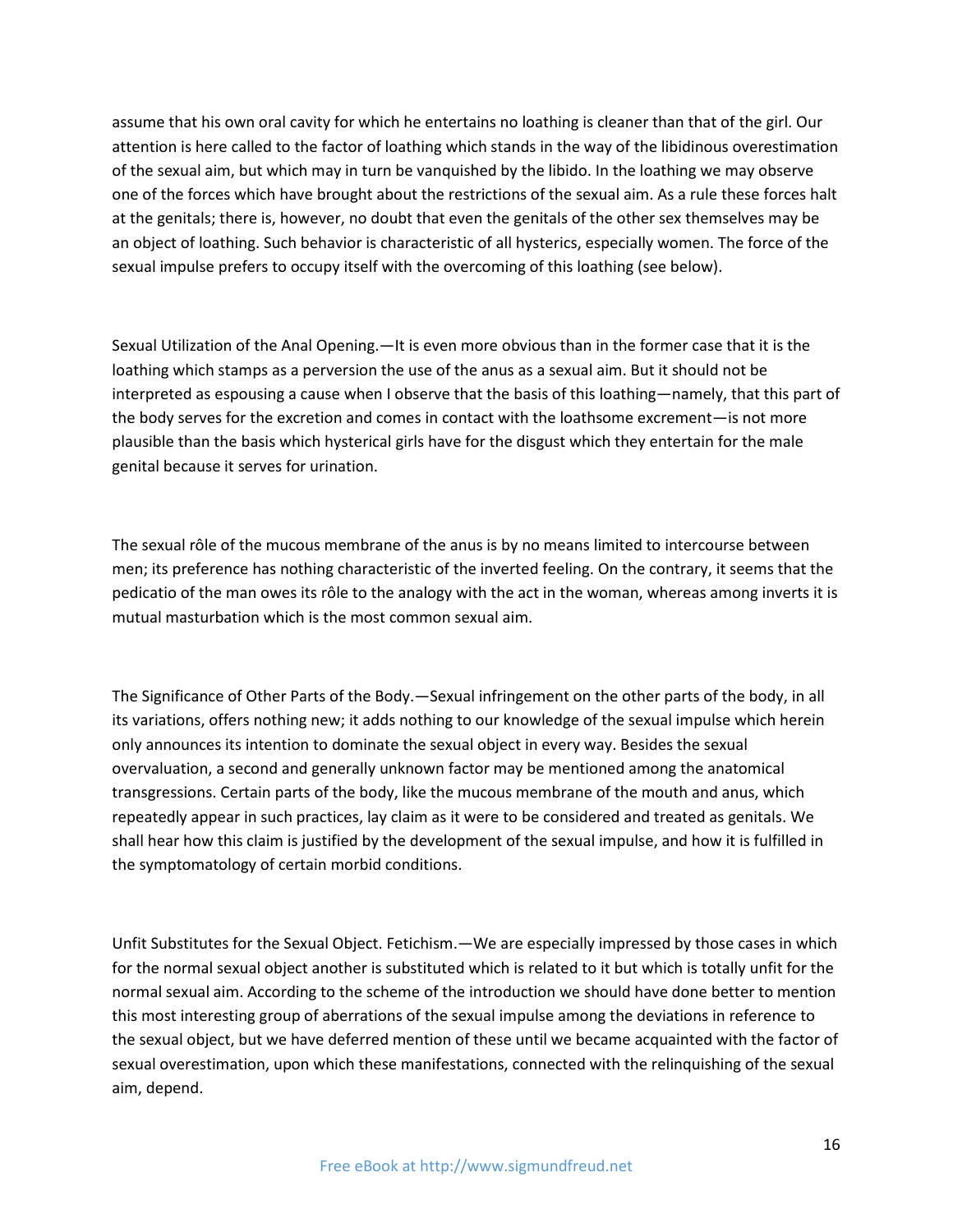The substitute for the sexual object is generally a part of the body but little adapted for sexual purposes, such as the foot, or hair, or an inanimate object which is in demonstrable relation with the sexual person, and preferably with the sexuality of the same (fragments of clothing, white underwear). This substitution is not unjustly compared with the fetich in which the savage sees the embodiment of his god.

The transition to the cases of fetichism, with a renunciation of a normal or of a perverted sexual aim, is formed by cases in which a fetichistic determination is demanded in the sexual object if the sexual aim is to be attained (definite color of hair, clothing, even physical blemishes). No other variation of the sexual impulse verging on the pathological claims our interest as much as this one, owing to the peculiarity occasioned by its manifestations. A certain diminution in the striving for the normal sexual aim may be presupposed in all these cases (executive weakness of the sexual apparatus).[17] The connection with the normal is occasioned by the psychologically necessary overestimation of the sexual object, which inevitably encroaches upon everything associatively related to it (sexual object). A certain degree of such fetichism therefore regularly belong to the normal, especially during those stages of wooing when the normal sexual aim seems inaccessible or its realization deferred.

"Get me a handkerchief from her bosom—a garter of my love."

—FAUST.

The case becomes pathological only when the striving for the fetich fixes itself beyond such determinations and takes the place of the normal sexual aim; or again, when the fetich disengages itself from the person concerned and itself becomes a sexual object. These are the general determinations for the transition of mere variations of the sexual impulse into pathological aberrations.

The persistent influence of a sexual impress mostly received in early childhood often shows itself in the selection of a fetich, as Binet first asserted, and as was later proven by many illustrations,—a thing which may be placed parallel to the proverbial attachment to a first love in the normal ("On revient toujours à ses premiers amours"). Such a connection is especially seen in cases with only fetichistic determinations of the sexual object. The significance of early sexual impressions will be met again in other places.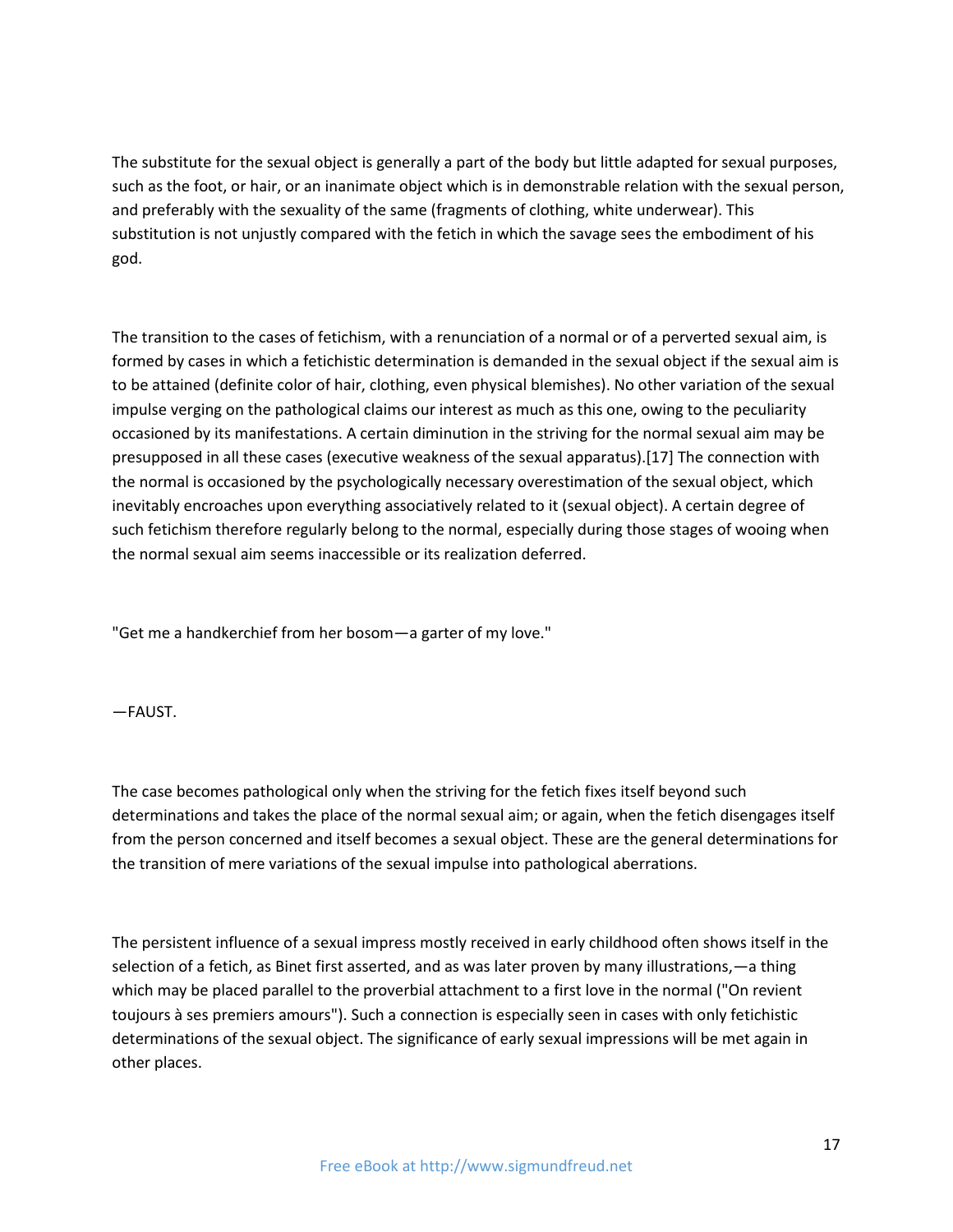In other cases it was mostly a symbolic thought association, unconscious to the person concerned, which led to the replacing of the object by means of a fetich. The paths of these connections can not always be definitely demonstrated. The foot is a very primitive sexual symbol already found in myths.[18] Fur is used as a fetich probably on account of its association with the hairiness of the mons veneris. Such symbolism seems often to depend on sexual experiences in childhood.[19]

(b) Fixation of Precursory Sexual Aims

The Appearance of New Intentions.—All the outer and inner determinations which impede or hold at a distance the attainment of the normal sexual aim, such as impotence, costliness of the sexual object, and dangers of the sexual act, will conceivably strengthen the inclination to linger at the preparatory acts and to form them into new sexual aims which may take the place of the normal. On closer investigation it is always seen that the ostensibly most peculiar of these new intentions have already been indicated in the normal sexual act.

Touching and Looking.—At least a certain amount of touching is indispensable for a person in order to attain the normal sexual aim. It is also generally known that the touching of the skin of the sexual object causes much pleasure and produces a supply of new excitement. Hence, the lingering at the touching can hardly be considered a perversion if the sexual act is proceeded with.

The same holds true in the end with looking which is analogous to touching. The manner in which the libidinous excitement is frequently awakened is by the optical impression, and selection takes account of this circumstance—if this teleological mode of thinking be permitted—by making the sexual object a thing of beauty. The covering of the body, which keeps abreast with civilization, serves to arouse sexual inquisitiveness, which always strives to restore for itself the sexual object by uncovering the hidden parts. This can be turned into the artistic ("sublimation") if the interest is turned from the genitals to the form of the body.[20] The tendency to linger at this intermediary sexual aim of the sexually accentuated looking is found to a certain degree in most normals; indeed it gives them the possibility of directing a certain amount of their libido to a higher artistic aim. On the other hand, the fondness for looking becomes a perversion (a) when it limits itself entirely to the genitals; (b) when it becomes connected with the overcoming of loathing (voyeurs and onlookers at the functions of excretion); and (c) when instead of preparing for the normal sexual aim it suppresses it. The latter, if I may draw conclusions from a single analysis, is in a most pronounced way true of exhibitionists, who expose their genitals so as in turn to bring to view the genitals of others.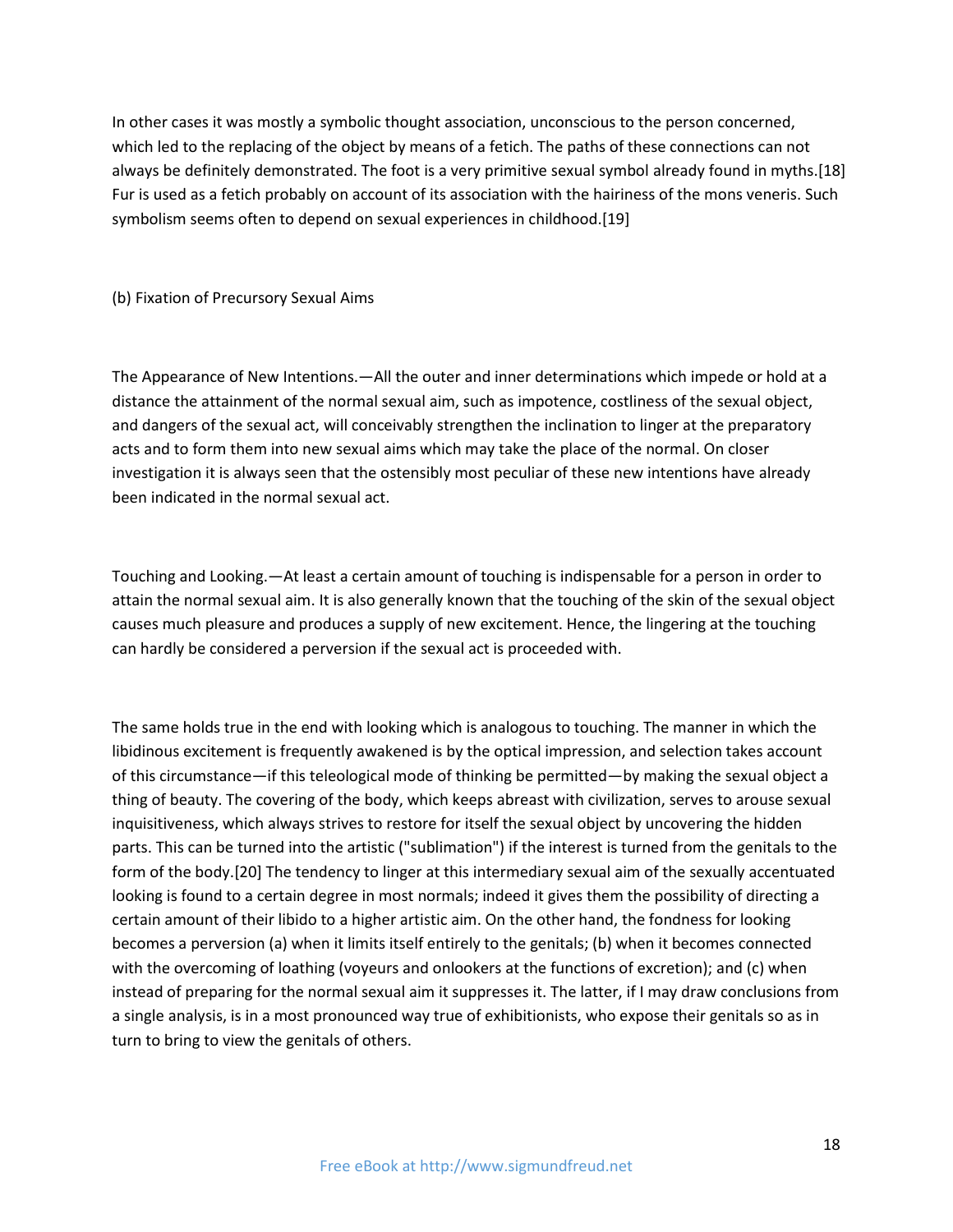In the perversion which consists in striving to look and be looked at we are confronted with a very remarkable character which will occupy us even more intensively in the following aberration. The sexual aim is here present in twofold formation, in an active and a passive form.

The force which is opposed to the peeping mania and through which it is eventually abolished is shame (like the former loathing).

Sadism and Masochism.—The desire to cause pain to the sexual object and its opposite, the most frequent and most significant of all perversions, was designated in its two forms by v. Krafft-Ebing as sadism or the active form, and masochism or the passive form. Other authors prefer the narrower term algolagnia which emphasizes the pleasure in pain and cruelty, whereas the terms selected by v. Krafft-Ebing place the pleasure secured in all kinds of humility and submission in the foreground.

The roots of active algolagnia, sadism, can be readily demonstrable in the normal. The sexuality of most men shows a taint of aggression, it is a propensity to subdue, the biological significance of which lies in the necessity of overcoming the resistance of the sexual object by actions other than mere courting. Sadism would then correspond to an aggressive component of the sexual impulse which has become independent and exaggerated and has been brought to the foreground by displacement.

The conception of sadism fluctuates in the usage of language from a mere active or impetuous attitude towards the sexual object to the exclusive attachment of the gratification to the subjection and maltreatment of the object. Strictly speaking only the last extreme case has a claim to the name of perversion.

Similarly, the designation of masochism comprises all passive attitude to the sexual life and to the sexual object; in its most extreme form the gratification is connected with suffering of physical or mental pain at the hands of the sexual object. Masochism as a perversion seems to be still more remote from the normal sexual life by forming a contrast to it; it may be doubted whether it ever appears as a primary form or whether it does not more regularly originate through transformation from sadism. It can often be recognized that the masochism is nothing but a continuation of the sadism turning against one's own person in which the latter at first takes the place of the sexual object. Analysis of extreme cases of masochistic perversions show that there is a coöperation of a large series of factors which exaggerate and fix the original passive sexual attitude (castration complex, conscience).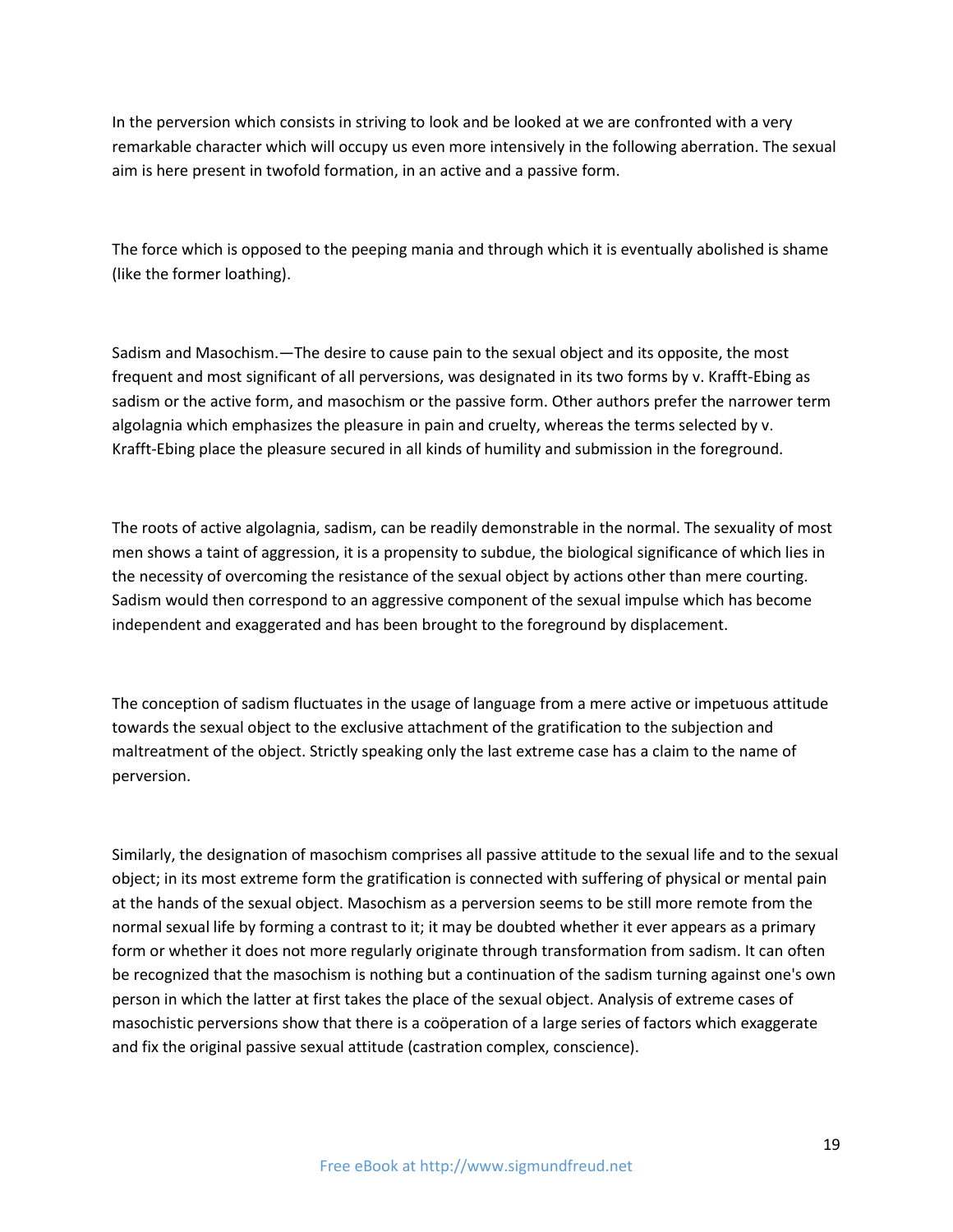The pain which is here overcome ranks with the loathing and shame which were the resistances opposed to the libido.

Sadism and masochism occupy a special place among the perversions, for the contrast of activity and passivity lying at their bases belong to the common traits of the sexual life.

That cruelty and sexual impulse are most intimately connected is beyond doubt taught by the history of civilization, but in the explanation of this connection no one has gone beyond the accentuation of the aggressive factors of the libido. The aggression which is mixed with the sexual impulse is according to some authors a remnant of cannibalistic lust, a participation on the part of the domination apparatus (Bemächtigungsapparatus), which served also for the gratification of the great wants of the other, ontogenetically the older impulse.[21] It has also been claimed that every pain contains in itself the possibility of a pleasurable sensation. Let us be satisfied with the impression that the explanation of this perversion is by no means satisfactory and that it is possible that many psychic efforts unite themselves into one effect.

The most striking peculiarity of this perversion lies in the fact that its active and passive forms are regularly encountered together in the same person. He who experiences pleasure by causing pain to others in sexual relations is also able to experience the pain emanating from sexual relations as pleasure. A sadist is simultaneously a masochist, though either the active or the passive side of the perversion may be more strongly developed and thus represent his preponderate sexual activity.[22]

We thus see that certain perverted propensities regularly appear in contrasting pairs, a thing which, in view of the material to be produced later, must claim great theoretical value. It is furthermore clear that the existence of the contrast, sadism and masochism, can not readily be attributed to the mixture of aggression. On the other hand one may be tempted to connect such simultaneously existing contrasts with the united contrast of male and female in bisexuality, the significance of which is reduced in psychoanalysis to the contrast of activity and passivity.

#### <span id="page-20-0"></span>3. GENERAL STATEMENTS APPLICABLE TO ALL PERVERSIONS

Variation and Disease.—The physicians who at first studied the perversions in pronounced cases and under peculiar conditions were naturally inclined to attribute to them the character of a morbid or degenerative sign similar to the inversions. This view, however, is easier to refute in this than in the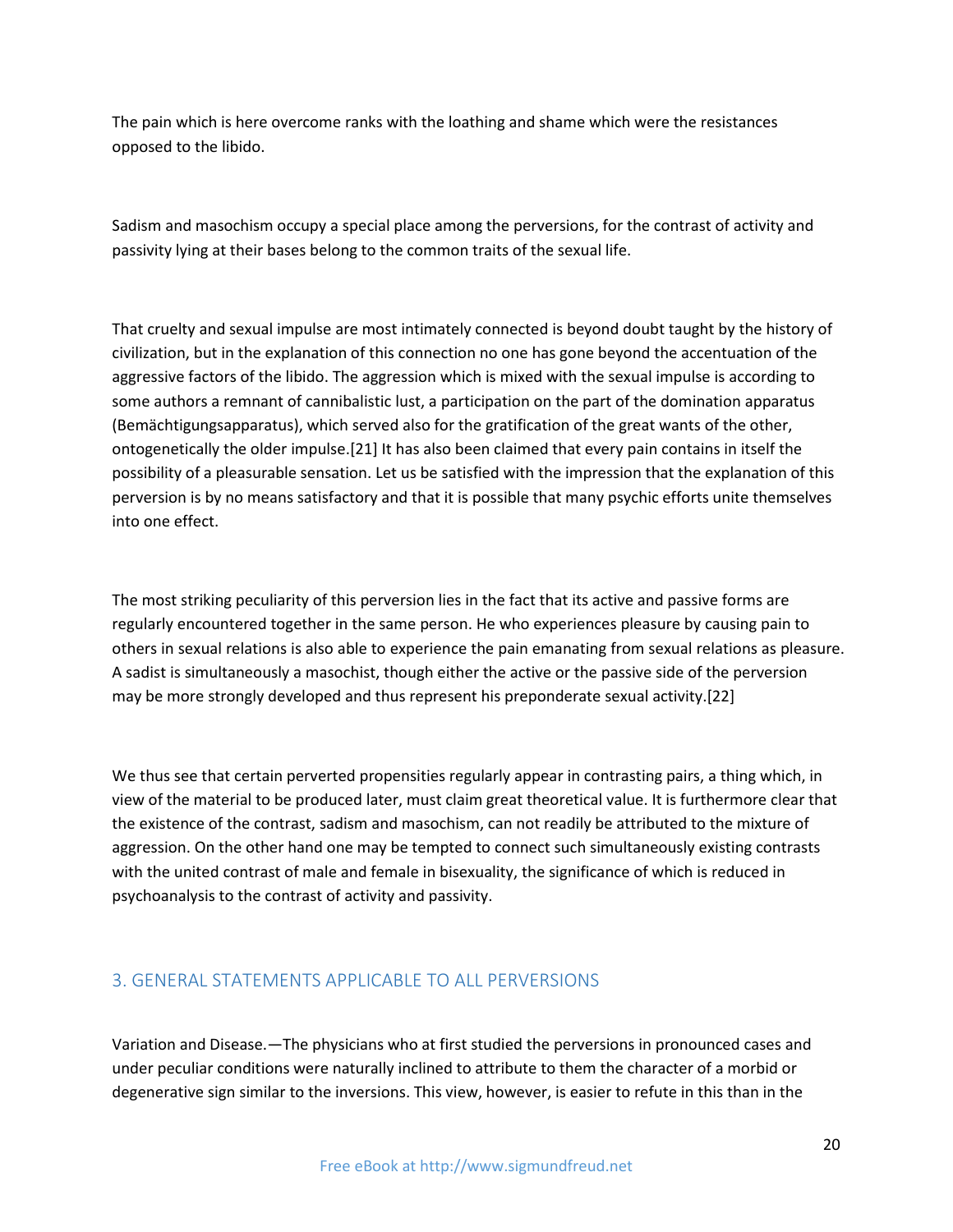former case. Everyday experience has shown that most of these transgressions, at least the milder ones, are seldom wanting as components in the sexual life of normals who look upon them as upon other intimacies. Wherever the conditions are favorable such a perversion may for a long time be substituted by a normal person for the normal sexual aim or it may be placed near it. In no normal person does the normal sexual aim lack some designable perverse element, and this universality suffices in itself to prove the inexpediency of an opprobrious application of the name perversion. In the realm of the sexual life one is sure to meet with exceptional difficulties which are at present really unsolvable, if one wishes to draw a sharp line between the mere variations within physiological limits and morbid symptoms.

Nevertheless, the quality of the new sexual aim in some of these perversions is such as to require special notice. Some of the perversions are in content so distant from the normal that we cannot help calling them "morbid," especially those in which the sexual impulse, in overcoming the resistances (shame, loathing, fear, and pain) has brought about surprising results (licking of feces and violation of cadavers). Yet even in these cases one ought not to feel certain of regularly finding among the perpetrators persons of pronounced abnormalities or insane minds. We can not lose sight of the fact that persons who otherwise behave normally are recorded as sick in the realm of the sexual life where they are dominated by the most unbridled of all impulses. On the other hand, a manifest abnormality in any other relation in life generally shows an undercurrent of abnormal sexual behavior.

In the majority of cases we are able to find the morbid character of the perversion not in the content of the new sexual aim but in its relation to the normal. It is morbid if the perversion does not appear beside the normal (sexual aim and sexual object), where favorable circumstances promote it and unfavorable impede the normal, or if it has under all circumstances repressed and supplanted the normal; the exclusiveness and fixation of the perversion justifies us in considering it a morbid symptom.

The Psychic Participation in the Perversions.—Perhaps it is precisely in the most abominable perversions that we must recognize the most prolific psychic participation for the transformation of the sexual impulse. In these cases a piece of psychic work has been accomplished in which, in spite of its gruesome success, the value of an idealization of the impulse can not be disputed. The omnipotence of love nowhere perhaps shows itself stronger than in this one of her aberrations. The highest and the lowest everywhere in sexuality hang most intimately together. ("From heaven through the world to hell.")

Two Results.—In the study of perversions we have gained an insight into the fact that the sexual impulse has to struggle against certain psychic forces, resistances, among which shame and loathing are most prominent. We may presume that these forces are employed to confine the impulse within the accepted normal limits, and if they have become developed in the individual before the sexual impulse has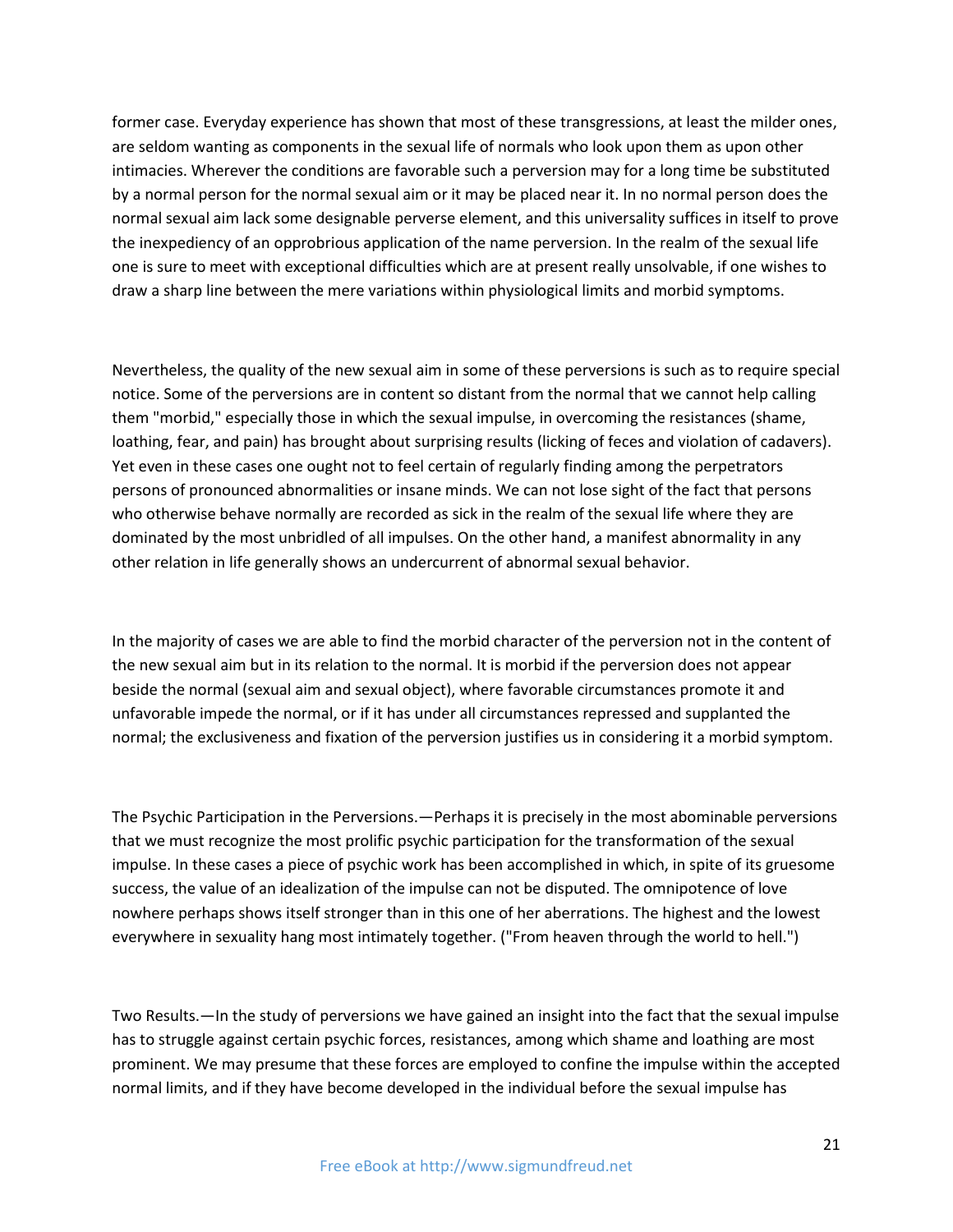attained its full strength, it is really they which have directed it in the course of development.[23]

We have furthermore remarked that some of the examined perversions can be comprehended only by assuming the union of many motives. If they are amenable to analysis—disintegration—they must be of a composite nature. This may give us a hint that the sexual impulse itself may not be something simple, that it may on the contrary be composed of many components which detach themselves to form perversions. Our clinical observation thus calls our attention to fusions which have lost their expression in the uniform normal behavior.

#### <span id="page-22-0"></span>4. THE SEXUAL IMPULSE IN NEUROTICS

Psychoanalysis.—A proper contribution to the knowledge of the sexual impulse in persons who are at least related to the normal can be gained only from one source, and is accessible only by one definite path. There is only one way to obtain a thorough and unerring solution of problems in the sexual life of so-called psychoneurotics (hysteria, obsessions, the wrongly-named neurasthenia, and surely also dementia præcox, and paranoia), and that is by subjecting them to the psychoanalytic investigations propounded by J. Breuer and myself in 1893, which we called the "cathartic" treatment.

I must repeat what I have said in my published work, that these psychoneuroses, as far as my experience goes, are based on sexual motive powers. I do not mean that the energy of the sexual impulse merely contributes to the forces supporting the morbid manifestations (symptoms), but I wish distinctly to maintain that this supplies the only constant and the most important source of energy in the neurosis, so that the sexual life of such persons manifests itself either exclusively, preponderately, or partially in these symptoms. As I have already stated in different places, the symptoms are the sexual activities of the patient. The proof for this assertion I have obtained from the psychoanalysis of hysterics and other neurotics during a period of twenty years, the results of which I hope to give later in a detailed account.

Psychoanalysis removes the symptoms of hysteria on the supposition that they are the substitutes—the transcriptions as it were—for a series of emotionally accentuated psychic processes, wishes, and desires, to which a passage for their discharge through the conscious psychic activities has been cut off by a special process (repression). These thought formations which are restrained in the state of the unconscious strive for expression, that is, for discharge, in conformity to their affective value, and find such in hysteria through a process of conversion into somatic phenomena—the hysterical symptoms. If, lege artis, and with the aid of a special technique, retrogressive transformations of the symptoms into the affectful and conscious thoughts can be effected, it then becomes possible to get the most accurate information about the nature and origin of these previously unconscious psychic formations.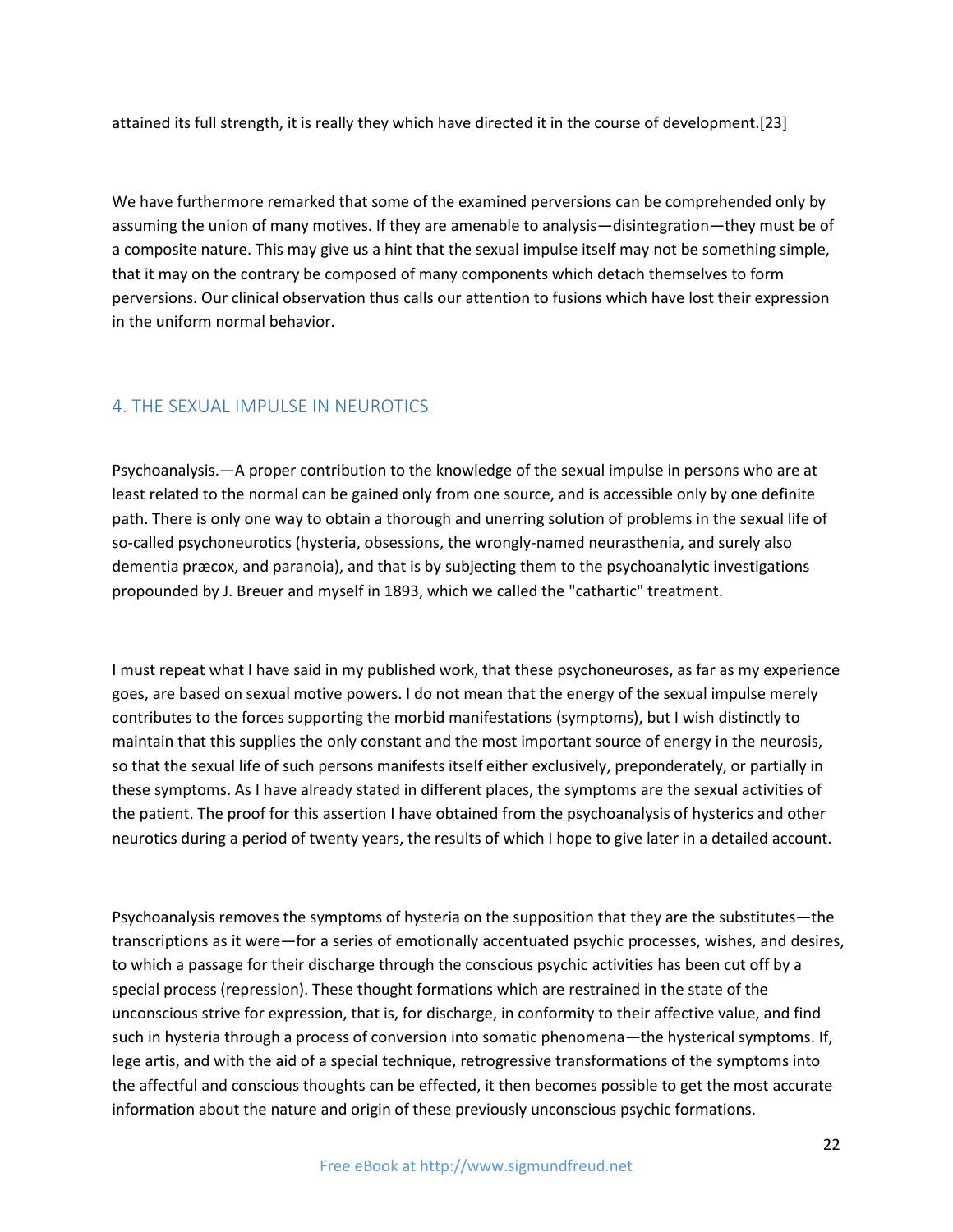Results of Psychoanalysis.—In this manner it has been discovered that the symptoms represent the equivalent for the strivings which received their strength from the source of the sexual impulse. This fully concurs with what we know of the character of hysterics, which we have taken as models for all psycho-neurotics, before they have become diseased, and with what we know concerning the causes of the disease. The hysterical character evinces a part of sexual repression which reaches beyond the normal limits, an exaggeration of the resistances against the sexual impulse which we know as shame and loathing. It is an instinctive flight from intellectual occupation with the sexual problem, the consequence of which in pronounced cases is a complete sexual ignorance, which is preserved till the age of sexual maturity is attained.[24]

This feature, so characteristic of hysteria, is not seldom concealed in crude observation by the existence of the second constitutional factor of hysteria, namely, the enormous development of the sexual craving. But the psychological analysis will always reveal it and solves the very contradictory enigma of hysteria by proving the existence of the contrasting pair, an immense sexual desire and a very exaggerated sexual rejection.

The provocation of the disease in hysterically predisposed persons is brought about if in consequence of their progressive maturity or external conditions of life they are earnestly confronted with the real sexual demand. Between the pressure of the craving and the opposition of the sexual rejection an outlet for the disease results, which does not remove the conflict but seeks to elude it by transforming the libidinous strivings into symptoms. It is an exception only in appearance if a hysterical person, say a man, becomes subject to some banal emotional disturbance, to a conflict in the center of which there is no sexual interest. Psychoanalysis will regularly show that it is the sexual components of the conflict which make the disease possible by withdrawing the psychic processes from normal adjustment.

Neurosis and Perversion.—A great part of the opposition to my assertion is explained by the fact that the sexuality from which I deduce the psychoneurotic symptoms is thought of as coincident with the normal sexual impulse. But psychoanalysis teaches us better than this. It shows that the symptoms do not by any means result at the expense only of the so called normal sexual impulse (at least not exclusively or preponderately), but they represent the converted expression of impulses which in a broader sense might be designated as perverse if they could manifest themselves directly in phantasies and acts without deviating from consciousness. The symptoms are therefore partially formed at the cost of abnormal sexuality. The neurosis is, so to say, the negative of the perversion.[25]

The sexual impulse of the psychoneurotic shows all the aberrations which we have studied as variations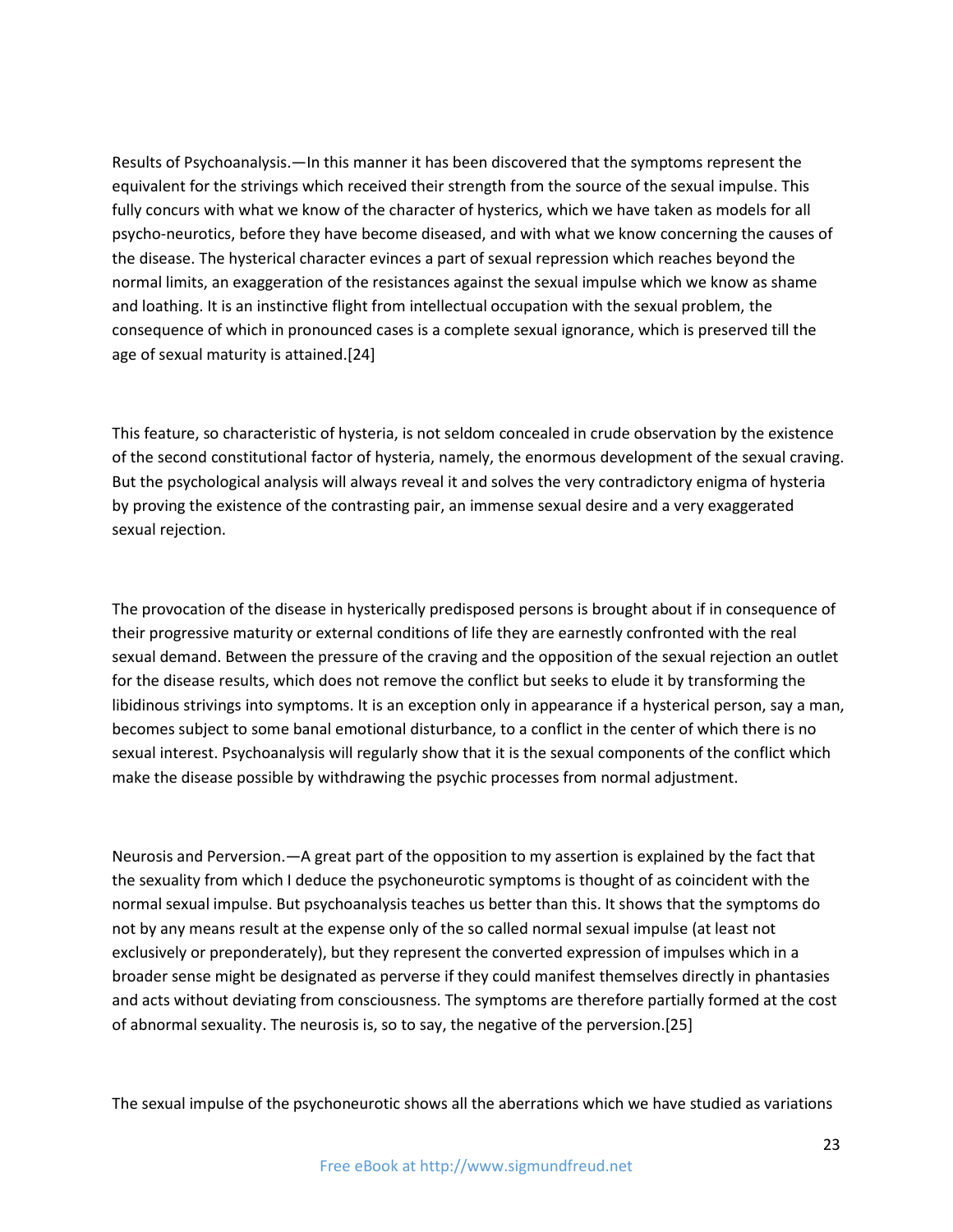of the normal and as manifestations of morbid sexual life.

(a) In all the neurotics without exception we find feelings of inversion in the unconscious psychic life, fixation of libido on persons of the same sex. It is impossible, without a deep and searching discussion, adequately to appreciate the significance of this factor for the formation of the picture of the disease; I can only assert that the unconscious propensity to inversion is never wanting and is particularly of immense service in explaining male hysteria.[26]

(b) All the inclinations to anatomical transgression can be demonstrated in psychoneurotics in the unconscious and as symptom-creators. Of special frequency and intensity are those which impart to the mouth and the mucous membrane of the anus the rôle of genitals.

(c) The partial desires which usually appear in contrasting pairs play a very prominent rôle among the symptom-creators in the psychoneuroses. We have learned to know them as carriers of new sexual aims, such as peeping mania, exhibitionism, and the actively and passively formed impulses of cruelty. The contribution of the last is indispensable for the understanding of the morbid nature of the symptoms; it almost regularly controls some portion of the social behavior of the patient. The transformation of love into hatred, of tenderness into hostility, which is characteristic of a large number of neurotic cases and apparently of all cases of paranoia, takes place by means of the union of cruelty with the libido.

The interest in these deductions will be more heightened by certain peculiarities of the diagnosis of facts.

 $\alpha$ . There is nothing in the unconscious streams of thought of the neuroses which would correspond to an inclination towards fetichism; a circumstance which throws light on the psychological peculiarity of this well understood perversion.

β. Wherever any such impulse is found in the unconscious which can be paired with a contrasting one, it can regularly be demonstrated that the latter, too, is effective. Every active perversion is here accompanied by its passive counterpart. He who in the unconscious is an exhibitionist is at the same time a voyeur, he who suffers from sadistic feelings as a result of repression will also show another reinforcement of the symptoms from the source of masochistic tendencies. The perfect concurrence with the behavior of the corresponding positive perversions is certainly very noteworthy. In the picture of the disease, however, the preponderant rôle is played by either one or the other of the opposing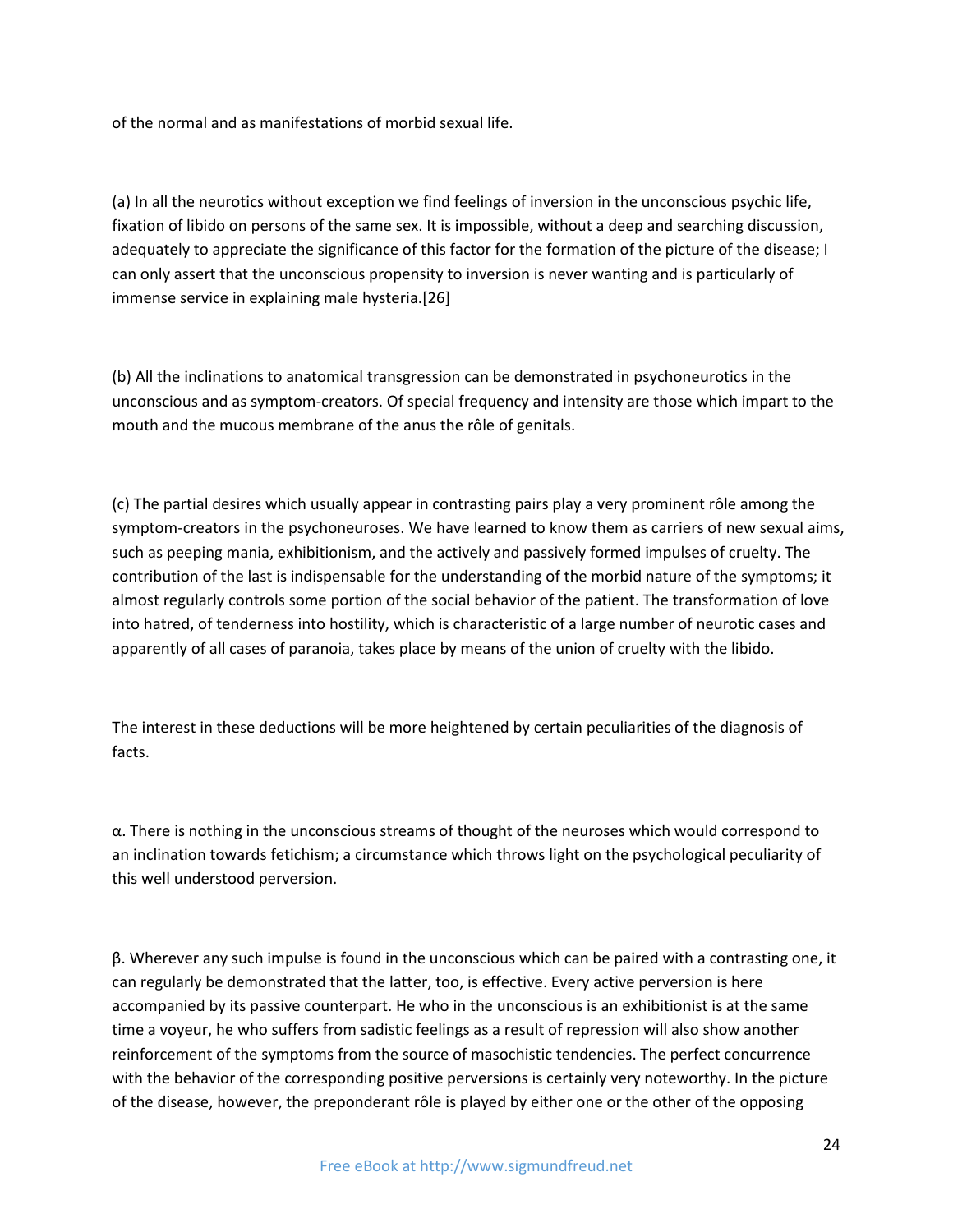tendencies.

γ. In a pronounced case of psychoneurosis we seldom find the development of one single perverted impulse; usually there are many and regularly there are traces of all perversions. The individual impulse, however, on account of its intensity, is independent of the development of the others, but the study of the positive perversions gives us the accurate counterpart to it.

#### PARTIAL IMPULSES AND EROGENOUS ZONES

Keeping in mind what we have learned from the examination of the positive and negative perversions, it becomes quite obvious that they can be referred to a number of "partial impulses," which are not, however, primary but are subject to further analysis. By an "impulse" we can understand in the first place nothing but the psychic representative of a continually flowing internal somatic source of excitement, in contradistinction to the "stimulus" which is produced by isolated excitements coming from without. The impulse is thus one of the concepts marking the limits between the psychic and the physical. The simplest and most obvious assumption concerning the nature of the impulses would be that in themselves they possess no quality but are only taken into account as a measure of the demand for effort in the psychic life. What distinguishes the impulses from one another and furnishes them with specific attributes is their relation to their somatic sources and to their aims. The source of the impulse is an exciting process in an organ, and the immediate aim of the impulse lies in the elimination of this organic stimulus.

Another preliminary assumption in the theory of the impulse which we cannot relinquish, states that the bodily organs furnish two kinds of excitements which are determined by differences of a chemical nature. One of these forms of excitement we designate as the specifically sexual and the concerned organ as the erogenous zone, while the sexual element emanating from it is the partial impulse.[27]

In the perversions which claim sexual significance for the oral cavity and the anal opening the part played by the erogenous zone is quite obvious. It behaves in every way like a part of the sexual apparatus. In hysteria these parts of the body, as well as the tracts of mucous membrane proceeding from them, become the seat of new sensations and innervating changes in a manner similar to the real genitals when under the excitement of normal sexual processes.

The significance of the erogenous zones in the psychoneuroses, as additional apparatus and substitutes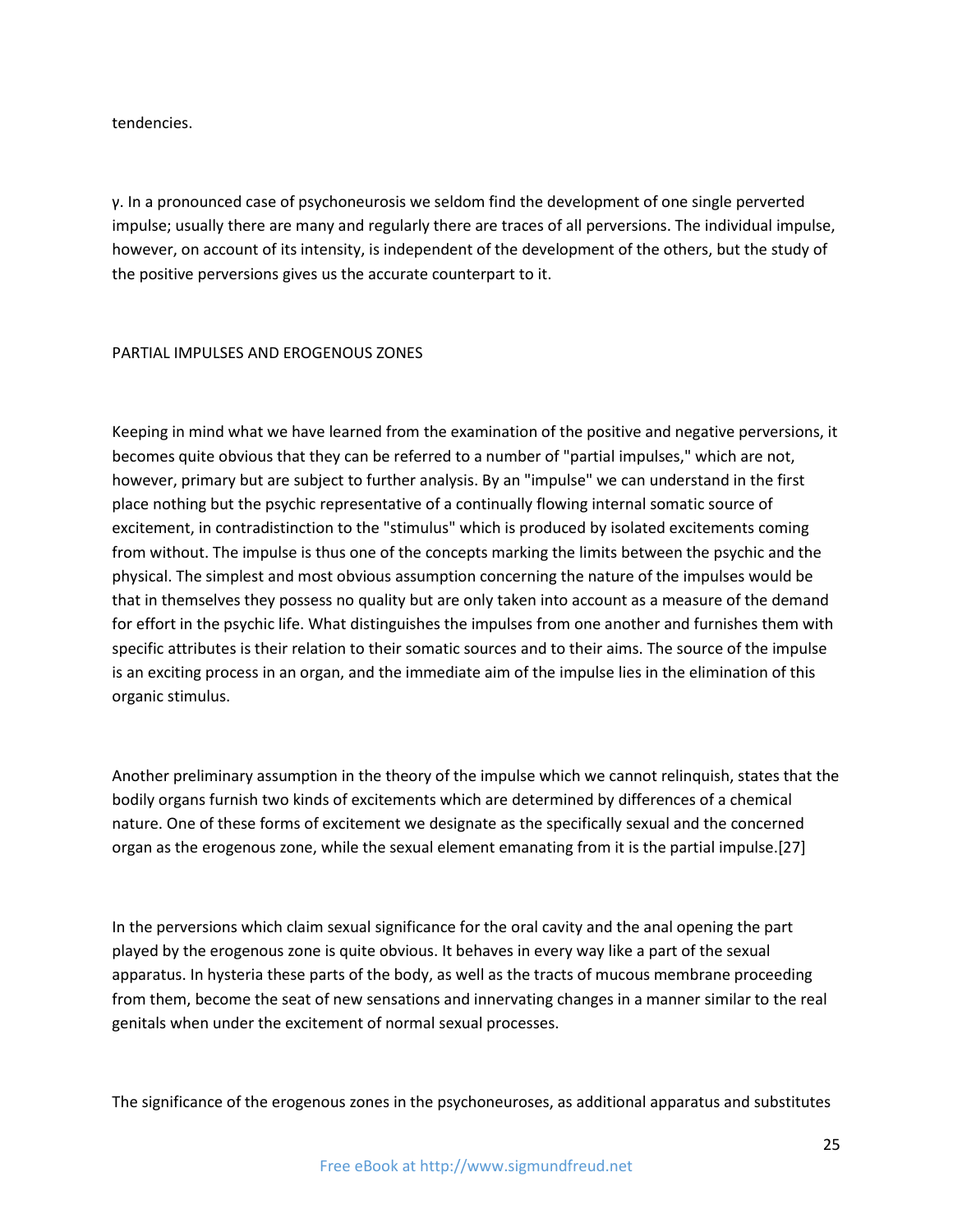for the genitals, appears to be most prominent in hysteria though that does not signify that it is of lesser validity in the other morbid forms. It is not so recognizable in compulsion neurosis and paranoia because here the symptom formation takes place in regions of the psychic apparatus which lie at a great distance from the central locations for bodily control. The more remarkable thing in the compulsion neurosis is the significance of the impulses which create new sexual aims and appear independently of the erogenous zones. Nevertheless, the eye corresponds to an erogenous zone in the looking and exhibition mania, while the skin takes on the same part in the pain and cruelty components of the sexual impulse. The skin, which in special parts of the body becomes differentiated as sensory organs and modified by the mucous membrane, is the erogenous zone, κατ ex ogen.[28]

#### EXPLANATION OF THE MANIFEST PREPONDERANCE OF SEXUAL PERVERSIONS IN THE PSYCHONEUROSES

The sexuality of psychoneurotics has perhaps been placed in a false light by the above discussions. It appears that the sexual behavior of the psychoneurotic approaches in predisposition to the pervert and deviates by just so much from the normal. Nevertheless, it is very possible that the constitutional disposition of these patients besides containing an immense amount of sexual repression and a predominant force of sexual impulse also possesses an unusual tendency to perversions in the broadest sense. However, an examination of milder cases shows that the last assumption is not an absolute requisite, or at least that in pronouncing judgment on the morbid effects one ought to discount the effect of one of the factors. In most psychoneurotics the disease first appears after puberty following the demands of the normal sexual life. Against these the repression above all directs itself. Or the disease comes on later, owing to the fact that the libido is unable to attain normal sexual gratification. In both cases the libido behaves like a stream the principal bed of which is dammed; it fills the collateral roads which until now perhaps have been empty. Thus the manifestly great (though to be sure negative) tendency to perversion in psychoneurotics may be collaterally conditioned; at any rate, it is certainly collaterally increased. The fact of the matter is that the sexual repression has to be added as an inner factor to such external ones as restriction of freedom, inaccessibility to the normal sexual object, dangers of the normal sexual act, etc., which cause the origin of perversions in individuals who might have otherwise remained normal.

In individual cases of neurosis the behavior may be different; now the congenital force of the tendency to perversion may be more decisive and at other times more influence may be exerted by the collateral increase of the same through the deviation of the libido from the normal sexual aim and object. It would be unjust to construe a contrast where a cooperation exists. The greatest results will always be brought about by a neurosis if constitution and experience cooperate in the same direction. A pronounced constitution may perhaps be able to dispense with the assistance of daily impressions, while a profound disturbance in life may perhaps bring on a neurosis even in an average constitution. These views similarly hold true in the etiological significance of the congenital and the accidental experiences in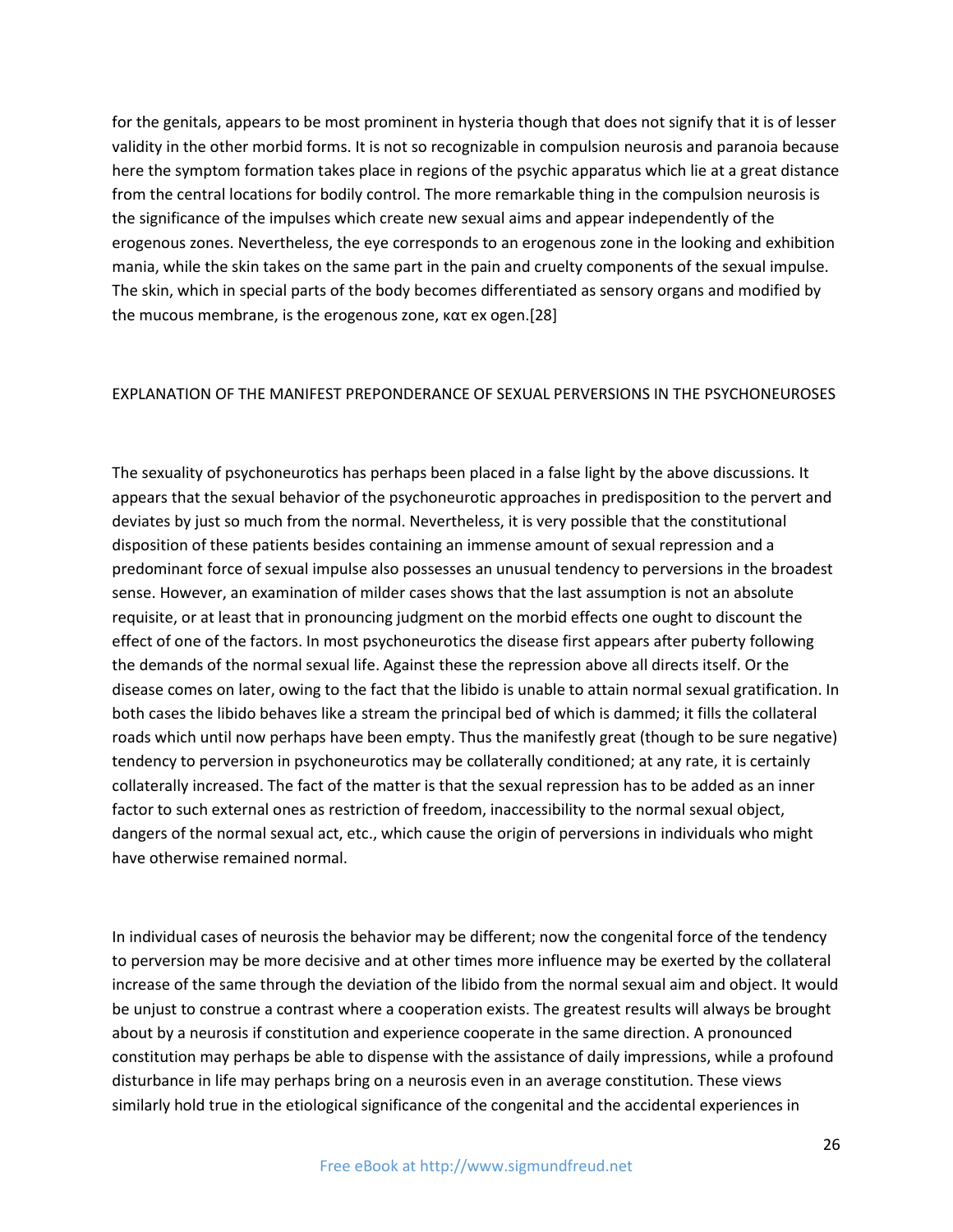other spheres.

If, however, preference is given to the assumption that an especially formed tendency to perversions is characteristic of the psychoneurotic constitution, there is a prospect of being able to distinguish a multiformity of such constitutions in accordance with the congenital preponderance of this or that erogenous zone, or of this or that partial impulse. Whether there is a special relationship between the predisposition to perversions and the selection of the morbid picture has not, like many other things in this realm, been investigated.

#### REFERENCE TO THE INFANTILISM OF SEXUALITY

By demonstrating the perverted feelings as symptomatic formations in psychoneurotics, we have enormously increased the number of persons who can be added to the perverts. This is not only because neurotics represent a very large proportion of humanity, but we must consider also that the neuroses in all their gradations run in an uninterrupted series to the normal state. Moebius was quite justified in saying that we are all somewhat hysterical. Hence, the very wide dissemination of perversions urged us to assume that the predisposition to perversions is no rare peculiarity but must form a part of the normally accepted constitution.

We have heard that it is a question whether perversions should be referred to congenital determinations or whether they originate from accidental experiences, just as Binet showed in fetichisms. Now we are forced to the conclusion that there is indeed something congenital at the basis of perversions, but it is something which is congenital in all persons, which as a predisposition may fluctuate in intensity and is brought into prominence by influences of life. We deal here with congenital roots in the constitution of the sexual impulse which in one series of cases develop into real carriers of sexual activity (perverts); while in other cases they undergo an insufficient suppression (repression), so that as morbid symptoms they are enabled to attract to themselves in a round-about way a considerable part of the sexual energy; while again in favorable cases between the two extremes they originate the normal sexual life through effective restrictions and other elaborations.

But we must also remember that the assumed constitution which shows the roots of all perversions will be demonstrable only in the child, though all impulses can be manifested in it only in moderate intensity. If we are led to suppose that neurotics conserve the infantile state of their sexuality or return to it, our interest must then turn to the sexual life of the child, and we will then follow the play of influences which control the processes of development of the infantile sexuality up to its termination in a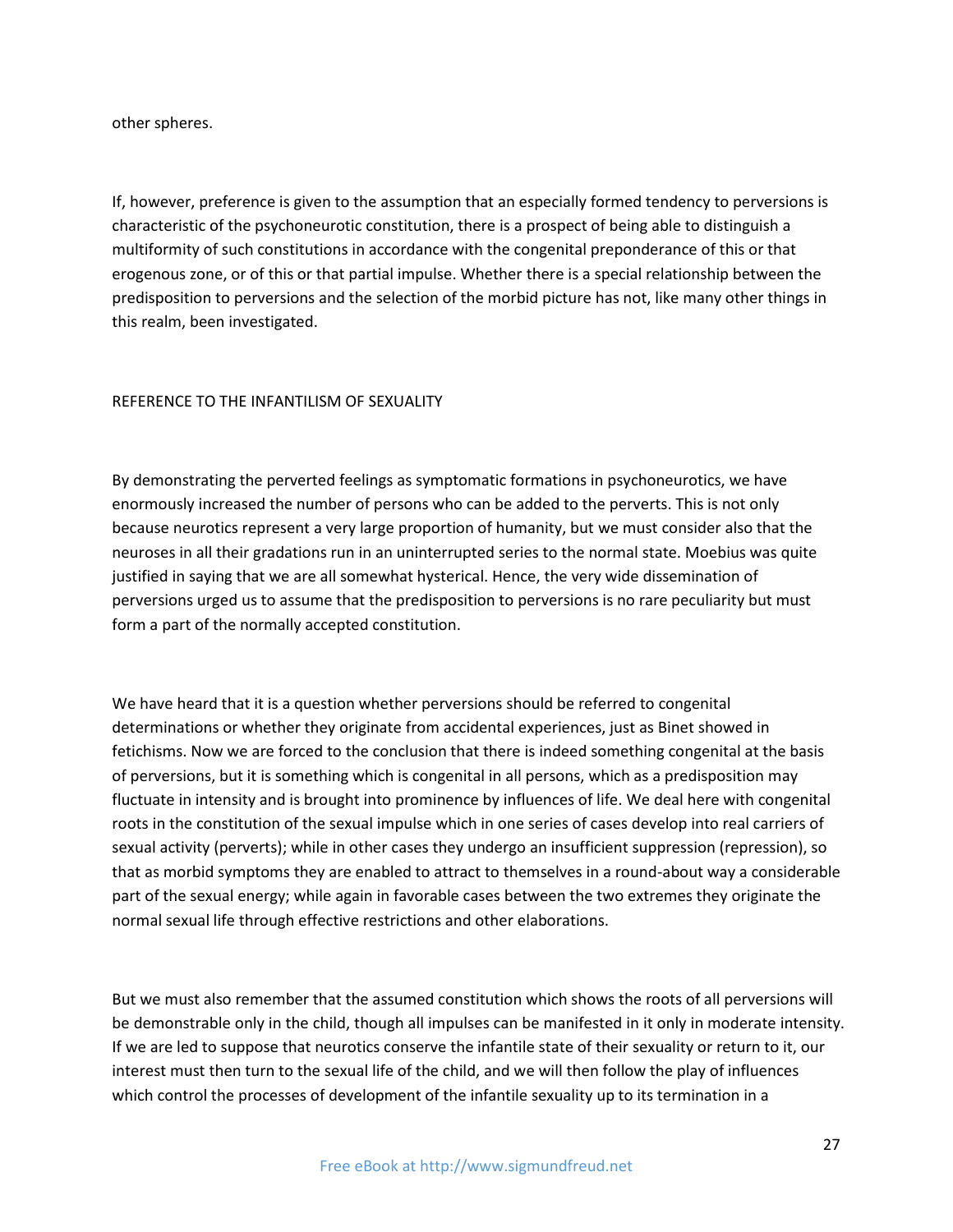perversion, a neurosis or a normal sexual life.

Note 1: The facts contained in the first "Contribution" have been gathered from the familiar publications of Krafft-Ebing, Moll, Moebius, Havelock Ellis, Schrenk-Notzing, Löwenfeld, Eulenberg, J. Bloch, and M. Hirschfeld, and from the later works published in the "Jahrbuch für sexuelle Zwischenstufen." As these publications also mention the other literature bearing on this subject I may forbear giving detailed references.

The conclusions reached through the investigation of sexual inverts are all based on the reports of J. Sadger and on my own experience.

Note 2: For general use the word "libido" is best translated by "craving." (Prof. James J. Putnam, Journal of Abnormal Psychology, Vol. IV, 6.)

Note 3: For the difficulties entailed in the attempt to ascertain the proportional number of inverts compare the work of M. Hirschfeld in the Jahrbuch für sexuelle Zwischenstufen, 1904. Cf. also Brill, The Conception of Homosexuality, Journal of the A.M.A., August 2, 1913.

Note 4: Such a striving against the compulsion to inversion favors cures by suggestion of psychoanalysis.

Note 5: Many have justly emphasized the fact that the autobiographic statements of inverts, as to the time of the appearance of their tendency to inversion, are untrustworthy as they may have repressed from memory any evidences of heterosexual feelings.

Psychoanalysis has confirmed this suspicion in all cases of inversion accessible, and has decidedly changed their anamnesis by filling up the infantile amnesias.

Note 6: With what reserve the diagnosis of degeneration should be made and what slight practical significance can be attributed to it can be gathered from the discussions of Moebius (Ueber Entartung; Grenzfragen des Nerven- und Seelenlebens, No. III, 1900). He says: "If we review the wide sphere of degeneration upon which we have here turned some light we can conclude without further ado that it is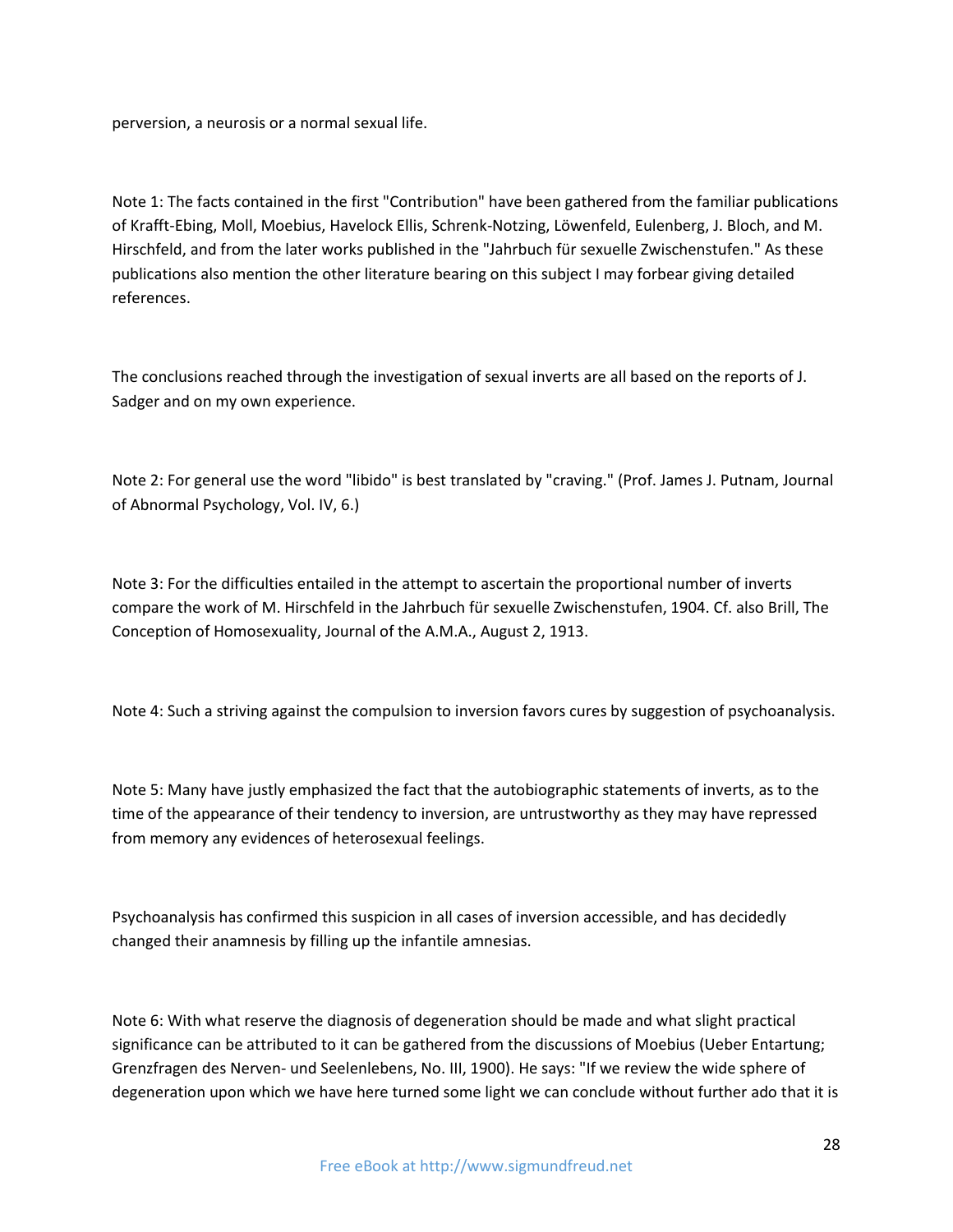really of little value to diagnose degeneration."

Note 7: We must agree with the spokesman of "Uranism" that some of the most prominent men known have been inverts and perhaps absolute inverts.

Note 8: In the conception of inversion the pathological features have been Separated from the anthropological. For this credit is due to I. Bloch (Beiträge zur Ätiologie der Psychopathia Sexualis, 2 Teile, 1902-3), who has also brought into prominence the existence of inversion in the old civilized nations.

Note 9: Compare the last detailed discussion of somatic hermaphroditism (Taruffi, Hermaphroditismus und Zeugungsunfähigkeit, German edit. by R. Teuscher, 1903), and the works of Neugebauer in many volumes of the Jahrbuch für sexuelle Zwischenstufen.

Note 10: J. Halban, "Die Entstehung der Geschlechtscharaktere," Arch. für Gynäkologie, Bd. 70, 1903. See also there the literature on the subject.

Note 11: According to a report in Vol. 6 of the Jahrbuch f. sexuelle Zwischenstufen, E. Gley is supposed to have been the first to mention bisexuality as an explanation of inversion. He published a paper (Les Abérrations de l'instinct Sexuel) in the Revue Philosophique as early as January, 1884. It is moreover noteworthy that the majority of authors who trace the inversion to bisexuality assume this factor not only for the inverts but also for those who have developed normally, and justly interpret the inversion as a result of a disturbance in development. Among these authors are Chevalier (Inversion Sexuelle, 1893), and v. Krafft-Ebing ("Zur Erklärung der konträren Sexualempfindung," Jahrbücher f. Psychiatrie u. Nervenheilkunde, XIII), who states that there are a number of observations "from which at least the virtual and continued existence of this second center (of the underlying sex) results." A Dr. Arduin (Die Frauenfrage und die sexuellen Zwischenstufen, 2d vol. of the Jahrbuch f. sexuelle Zwischenstufen, 1900) states that "in every man there exist male and female elements." See also the same Jahrbuch, Bd. I, 1899 ("Die objektive Diagnose der Homosexualitat," by M. Hirschfeld, pp. 8-9). In the determination of sex, as far as heterosexual persons are concerned, some are disproportionately more strongly developed than others. G. Herman is firm in his belief "that in every woman there are male, and in every man there are female germs and qualities" (Genesis, das Gesetz der Zeugung, 9 Bd., Libido und Manie, 1903). As recently as 1906 W. Fliess (Der Ablauf des Lebens) has claimed ownership of the idea of bisexuality (in the sense of double sex). Psychoanalytic investigation very strongly opposes the attempt to separate homosexuals from other persons as a group of a special nature. By also studying sexual excitations other than the manifestly open ones it discovers that all men are capable of homosexual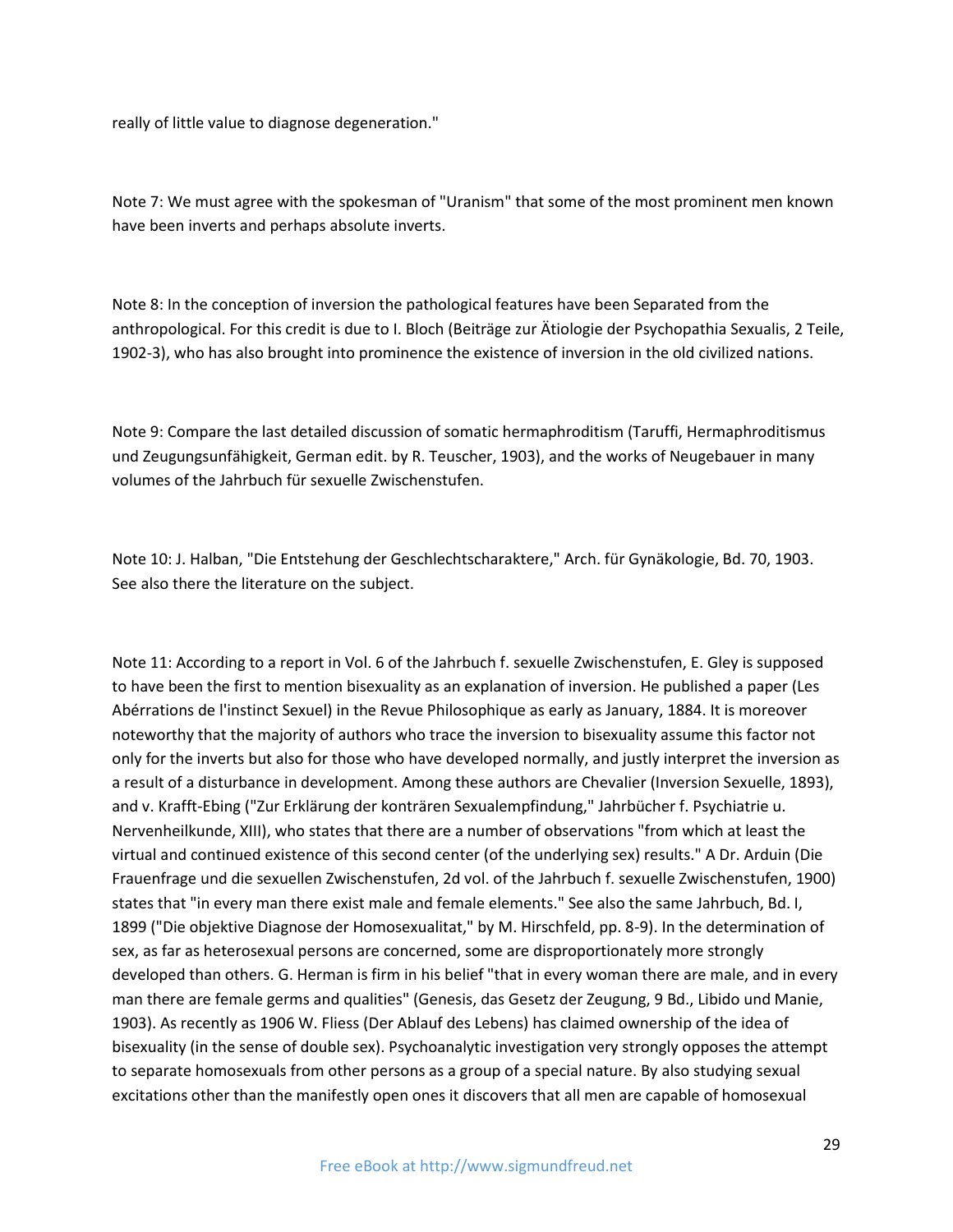object selection and actually accomplish this in the unconscious. Indeed the attachments of libidinous feelings to persons of the same sex play no small rôle as factors in normal psychic life, and as causative factors of disease they play a greater rôle than those belonging to the opposite sex. According to psychoanalysis, it rather seems that it is the independence of the object, selection of the sex of the object, the same free disposal over male and female objects, as observed in childhood, in primitive states and in prehistoric times, which forms the origin from which the normal as well as the inversion types developed, following restrictions in this or that direction. In the psychoanalytic sense the exclusive sexual interest of the man for the woman is also a problem requiring an explanation, and is not something that is self-evident and explainable on the basis of chemical attraction. The determination as to the definite sexual behavior does not occur until after puberty and is the result of a series of as yet not observable factors, some of which are of a constitutional, while some are of an accidental nature. Certainly some of these factors can turn out to be so enormous that by their character they influence the result. In general, however, the multiplicity of the determining factors is reflected by the manifoldness of the outcomes in the manifest sexual behavior of the person. In the inversion types it can be ascertained that they are altogether controlled by an archaic constitution and by primitive psychic mechanisms. The importance of the narcissistic object selection and the clinging to the erotic significance of the anal zone seem to be their most essential characteristics. But one gains nothing by separating the most extreme inversion types from the others on the basis of such constitutional peculiarities. What is found in the latter as seemingly an adequate determinant can also be demonstrated only in lesser force in the constitution of transitional types and in manifestly normal persons. The differences in the results may be of a qualitative nature, but analysis shows that the differences in the determinants are only quantitative. As a remarkable factor among the accidental influences of the object selection, we found the sexual rejection or the early sexual intimidation, and our attention was also called to the fact that the existence of both parents plays an important rôle in the child's life. The disappearance of a strong father in childhood not infrequently favors the inversion. Finally, one might demand that the inversion of the sexual object should notionally be strictly separated from the mixing of the sex characteristics in the subject. A certain amount of independence is unmistakable also in this relation.

Note 12: Although psychoanalysis has not yet given us a full explanation for the origin of inversion, it has revealed the psychic mechanism of its genesis and has essentially enriched the problems in question. In all the cases examined we have ascertained that the later inverts go through in their childhood a phase of very intense but short-lived fixation on the woman (usually on the mother) and after overcoming it they identify themselves with the woman and take themselves as the sexual object; that is, proceeding on a narcissistic basis, they look for young men resembling themselves in persons whom they wish to love as their mother has loved them. We have, moreover, frequently found that alleged inverts are by no means indifferent to the charms of women, but the excitation evoked by the woman is always transferred to a male object. They thus repeat through life the mechanism which gave origin to their inversion. Their obsessive striving for the man proves to be determined by their restless flight from the woman.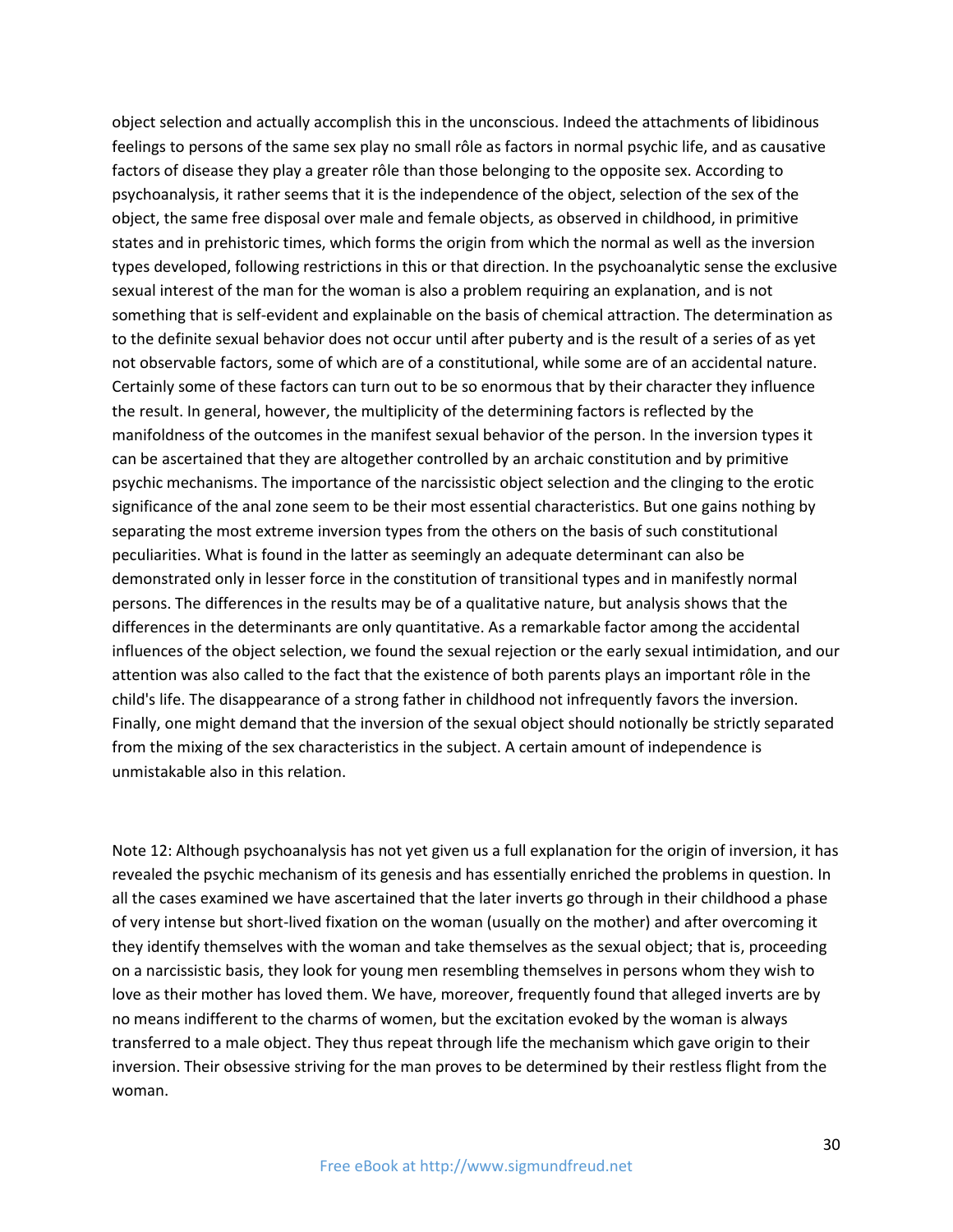Note 13: The most pronounced difference between the sexual life (Liebesleben) of antiquity and ours lies in the fact that the ancients placed the emphasis on the impulse itself, while we put it on its object. The ancients extolled the impulse and were ready to ennoble through it even an inferior object, while we disparage the activity of the impulse as such and only countenance it on account of the merits of the object.

Note 14: I must mention here that the blind obedience evinced by the hypnotized subject to the hypnotist causes me to think that the nature of hypnosis is to be found in the unconscious fixation of the libido on the person of the hypnotizer (by means of the masochistic component of the sexual impulse).

Ferenczi connects this character of suggestibility with the "parent complex" (Jahrbuch für Psychoanalytische und psychopathologische Forschungen, I, 1909).

Note 15: Moreover, it is to be noted that sexual overvaluation does not become pronounced in all mechanisms of object selection, and that we shall later learn to know another and more direct explanation for the sexual rôle of the other parts of the body.

Note 16: Further investigations lead to the conclusion that I. Bloch has overestimated the factor of excitement-hunger (Reizhunger). The various roads upon which the libido moves behave to each other from the very beginning like communicating pipes; the factor of collateral streaming must also be considered.

Note 17: This weakness corresponds to the constitutional predisposition. The early sexual intimidation which pushes the person away from the normal sexual aim and urges him to seek a substitute, has been demonstrated by psychoanalysis, as an accidental determinant.

Note 18: The shoe or slipper is accordingly a symbol for the female genitals.

Note 19: Psychoanalysis has filled up the gap in the understanding of fetichisms by showing that the selection of the fetich depends on a coprophilic smell-desire which has been lost by repression. Feet and hair are strong smelling objects which are raised to fetiches after the renouncing of the now unpleasant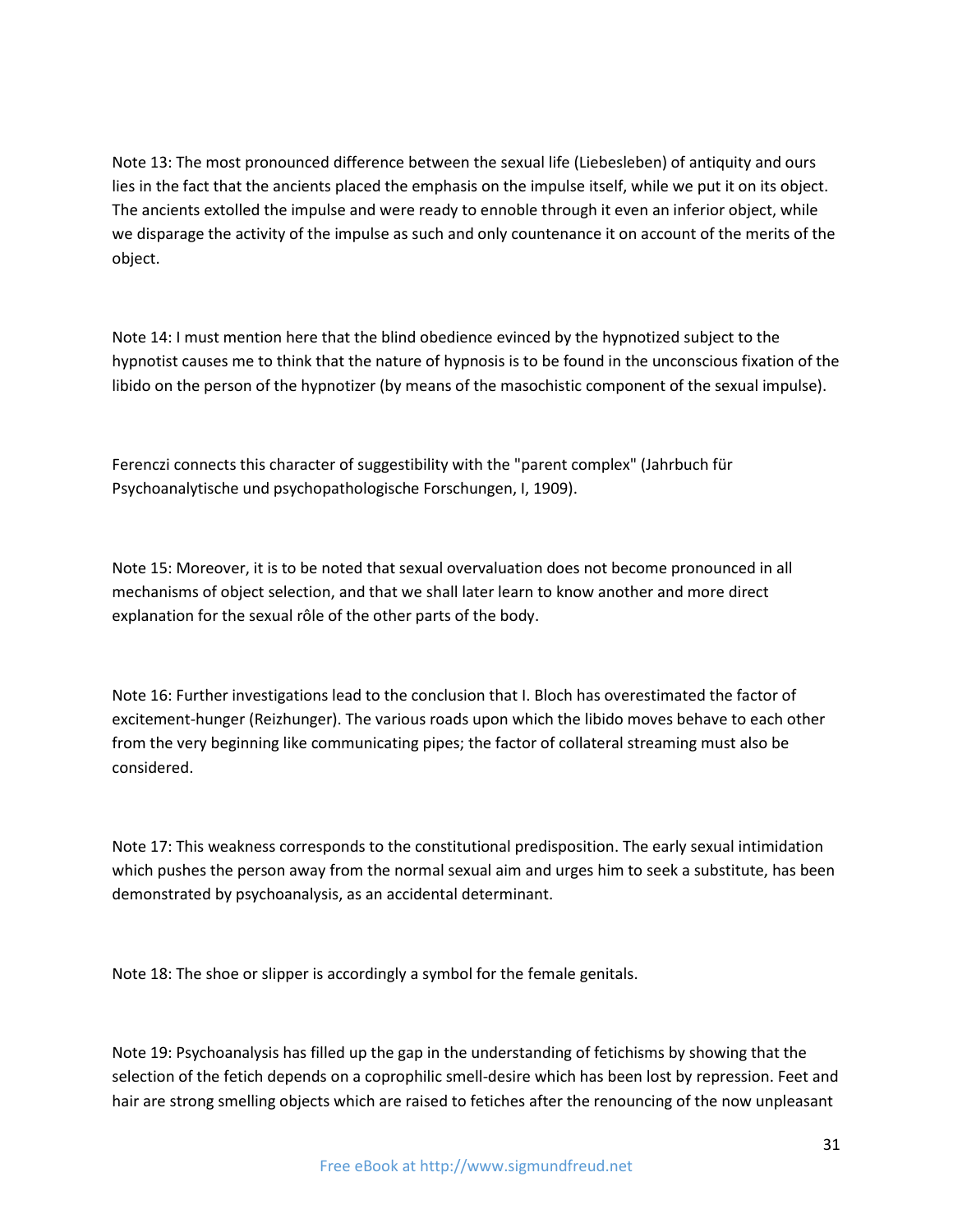sensation of smell. Accordingly, only the filthy and ill-smelling foot is the sexual object in the perversion which corresponds to the foot fetichism. Another contribution to the explanation of the fetichistic preference of the foot is found in the Infantile Sexual Theories (see later). The foot replaces the penis which is so much missed in the woman. In some cases of foot fetichism it could be shown that the desire for looking originally directed to the genitals, which wished to reach its object from below, was stopped on the way by prohibition and repression, and therefore adhered to the foot or shoe as a fetich. In conformity with infantile expectation, the female genital was hereby imagined as a male genital.

Note 20: I have no doubt that the conception of the "beautiful" is rooted in the soil of sexual excitement and originally signified the sexual excitant. The more remarkable, therefore, is the fact that the genitals, the sight of which provokes the greatest sexual excitement, can really never be considered "beautiful."

Note 21: Cf. here the later communication on the pregenital phases of the sexual development, in which this view is confirmed. See below, "Ambivalence."

Note 22: Instead of substantiating this statement by many examples I will merely cite Havelock Ellis (The Sexual Impulse, 1903): "All known cases of sadism and masochism, even those cited by v. Krafft-Ebing, always show (as has already been shown by Colin, Scott, and Féré) traces of both groups of manifestations in the same individual."

Note 23: On the other hand the restricting forces of the sexual evolution—disgust, shame, morality—must also be looked upon as historic precipitates of the outer inhibitions which the sexual impulse experienced in the psychogenesis of humanity. One can observe that they appear in their time during the development of the individual almost spontaneously at the call of education and influence.

Note 24: Studien über Hysterie, 1895, J. Breuer tells of the patient on whom he first practiced the cathartic method: "The sexual factor was surprisingly undeveloped."

Note 25: The well-known fancies of perverts which under favorable conditions are changed into contrivances, the delusional fears of paranoiacs which are in a hostile manner projected on others, and the unconscious fancies of hysterics which are discovered in their symptoms by psychoanalysis, agree as to content in the minutest details.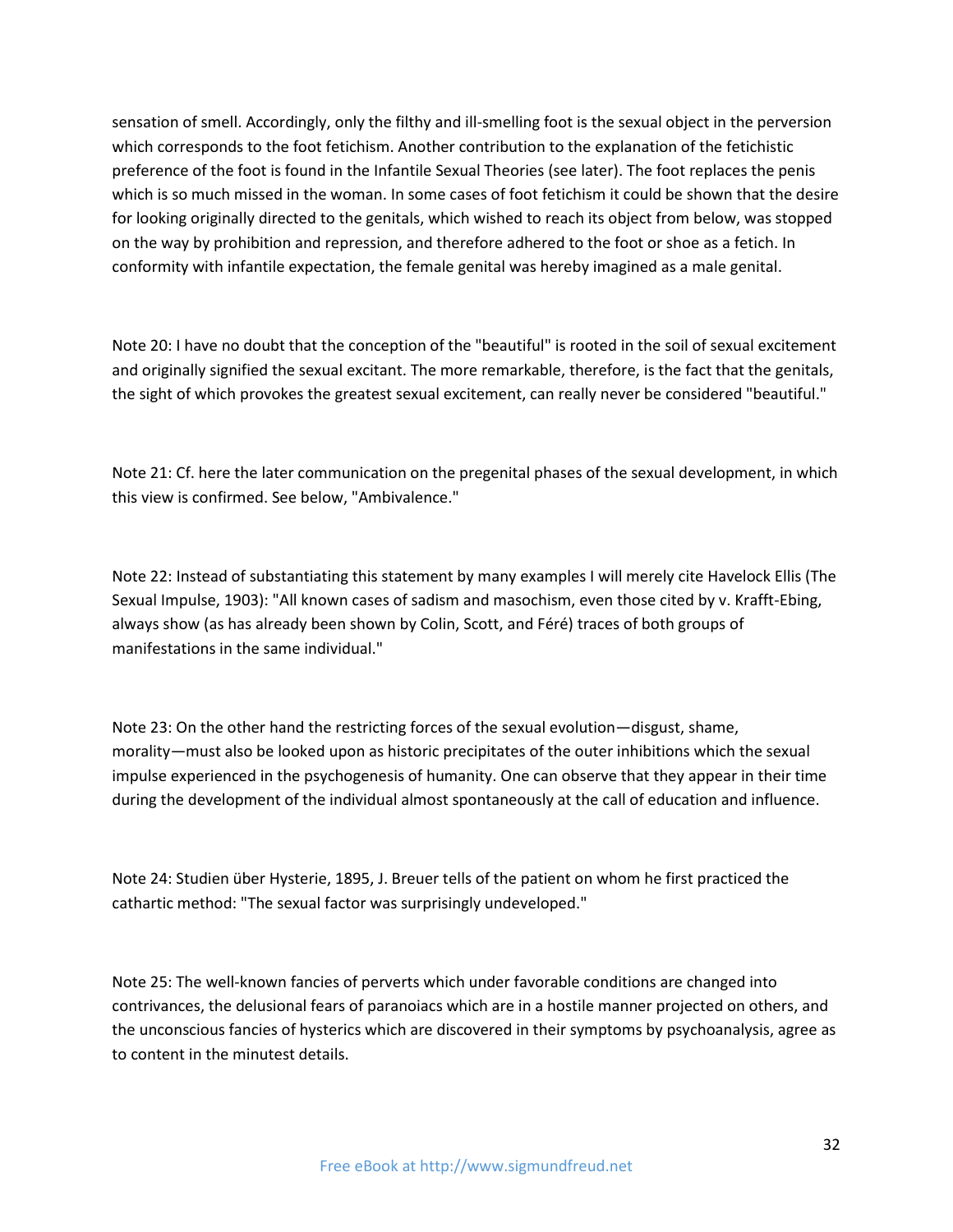Note 26: A psychoneurosis very often associates itself with a manifest inversion in which the heterosexual feeling becomes subjected to complete repression.—It is but just to state that the necessity of a general recognition of the tendency to inversion in psychoneurotics was first imparted to me personally by Wilh. Fliess, of Berlin, after I had myself discovered it in some cases.

Note 27: It is not easy to justify here this assumption which was taken from a definite class of neurotic diseases. On the other hand, it would be impossible to assert anything definite concerning the impulses if one did not take the trouble of mentioning these presuppositions.

Note 28: One should here think of Moll's assertion, who divides the sexual impulse into the impulses of contrectation and detumescence. Contrectation signifies a desire to touch the skin.

## <span id="page-33-0"></span>THE INFANTILE SEXUALITY

It is a part of popular belief about the sexual impulse that it is absent in childhood and that it first appears in the period of life known as puberty. This, though a common error, is serious in its consequences and is chiefly due to our present ignorance of the fundamental principles of the sexual life. A comprehensive study of the sexual manifestations of childhood would probably reveal to us the existence of the essential features of the sexual impulse, and would make us acquainted with its development and its composition from various sources.

The Neglect of the Infantile.—It is remarkable that those writers who endeavor to explain the qualities and reactions of the adult individual have given so much more attention to the ancestral period than to the period of the individual's own existence—that is, they have attributed more influence to heredity than to childhood. As a matter of fact, it might well be supposed that the influence of the latter period would be easier to understand, and that it would be entitled to more consideration than heredity.[1] To be sure, one occasionally finds in medical literature notes on the premature sexual activities of small children, about erections and masturbation and even actions resembling coitus, but these are referred to merely as exceptional occurrences, as curiosities, or as deterring examples of premature perversity. No author has to my knowledge recognized the normality of the sexual impulse in childhood, and in the numerous writings on the development of the child the chapter on "Sexual Development" is usually passed over.[2]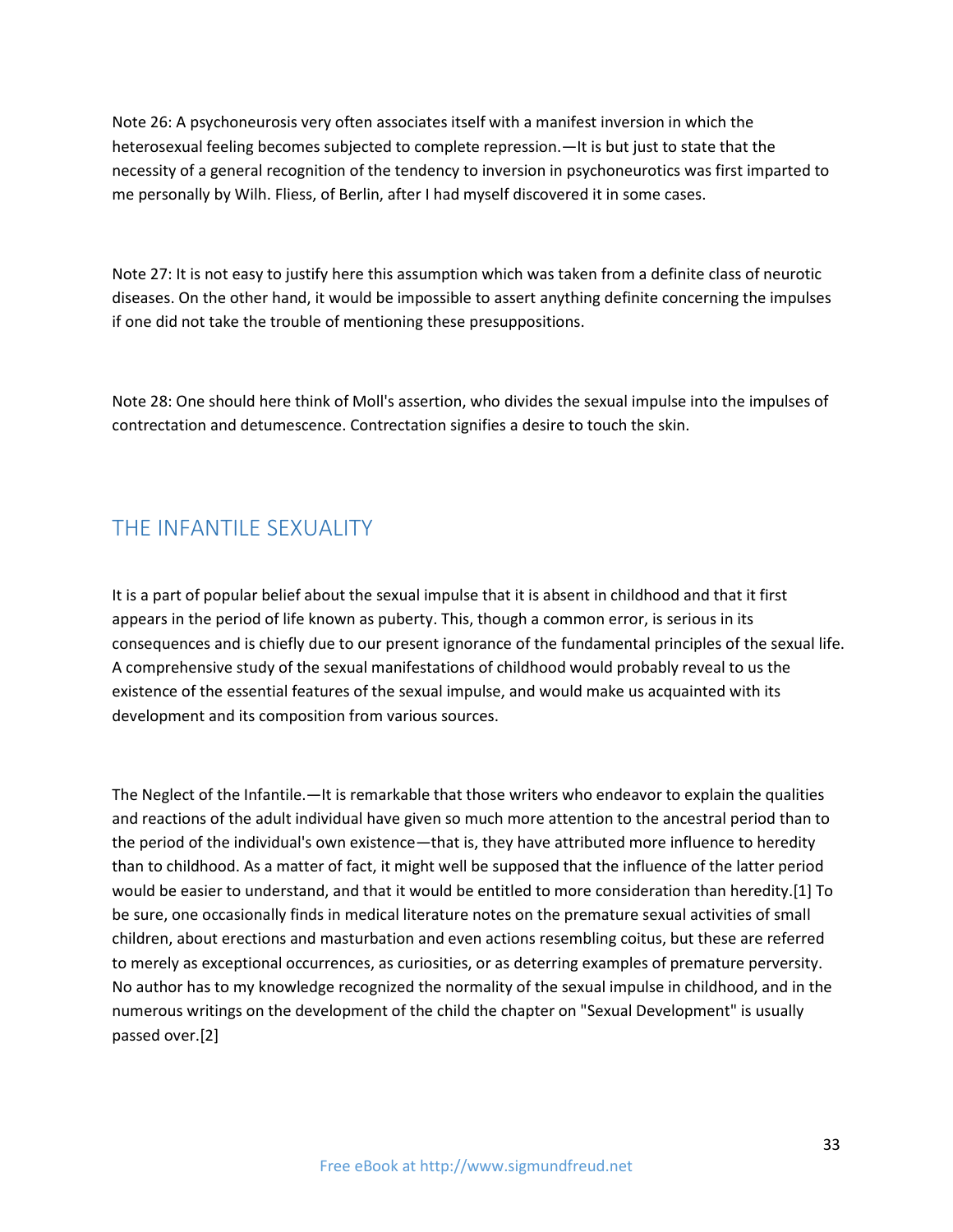Infantile Amnesia.—This remarkable negligence is due partly to conventional considerations, which influence the writers on account of their own bringing up, and partly to a psychic phenomenon which has thus far remained unexplained. I refer to the peculiar amnesia which veils from most people (not from all!) the first years of their childhood, usually the first six or eight years. So far it has not occurred to us that this amnesia ought to surprise us, though we have good reasons for surprise. For we are informed that in those years from which we later obtain nothing except a few incomprehensible memory fragments, we have vividly reacted to impressions, that we have manifested pain and pleasure like any human being, that we have evinced love, jealousy, and other passions as they then affected us; indeed we are told that we have uttered remarks which proved to grown-ups that we possessed understanding and a budding power of judgment. Still we know nothing of all this when we become older. Why does our memory lag behind all our other psychic activities? We really have reason to believe that at no time of life are we more capable of impressions and reproductions than during the years of childhood.[3]

On the other hand we must assume, or we may convince ourselves through psychological observations on others, that the very impressions which we have forgotten have nevertheless left the deepest traces in our psychic life, and acted as determinants for our whole future development. We conclude therefore that we do not deal with a real forgetting of infantile impressions but rather with an amnesia similar to that observed in neurotics for later experiences, the nature of which consists in their being detained from consciousness (repression). But what forces bring about this repression of the infantile impressions? He who can solve this riddle will also explain hysterical amnesia.

We shall not, however, hesitate to assert that the existence of the infantile amnesia gives us a new point of comparison between the psychic states of the child and those of the psychoneurotic. We have already encountered another point of comparison when confronted by the fact that the sexuality of the psychoneurotic preserves the infantile character or has returned to it. May there not be an ultimate connection between the infantile and the hysterical amnesias?

The connection between the infantile and the hysterical amnesias is really more than a mere play of wit. The hysterical amnesia which serves the repression can only be explained by the fact that the individual already possesses a sum of recollections which have been withdrawn from conscious disposal and which by associative connection now seize that which is acted upon by the repelling forces of the repression emanating from consciousness.[4] We may say that without infantile amnesia there would be no hysterical amnesia.

I believe that the infantile amnesia which causes the individual to look upon his childhood as if it were a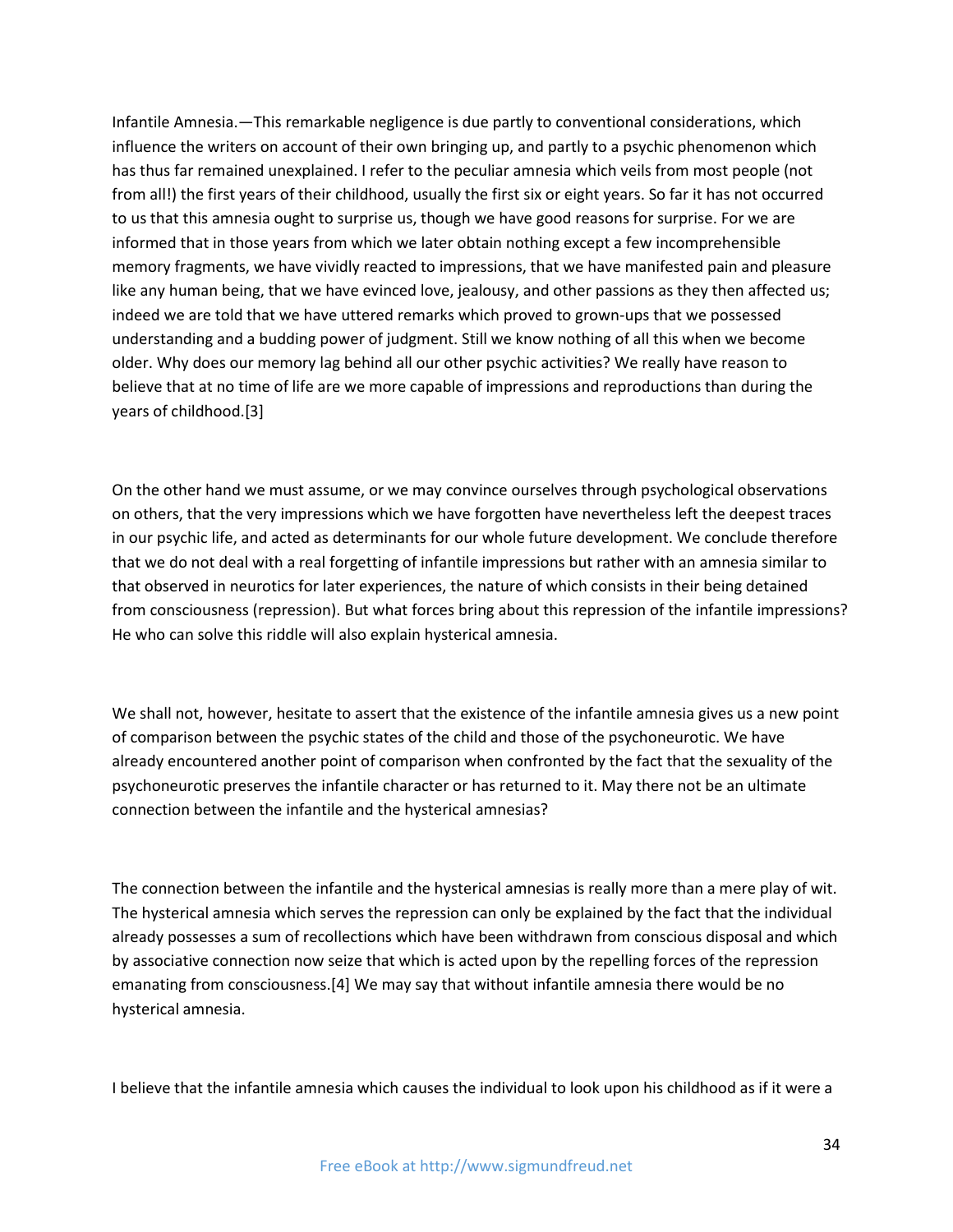prehistoric time and conceals from him the beginning of his own sexual life—that this amnesia is responsible for the fact that one does not usually attribute any value to the infantile period in the development of the sexual life. One single observer cannot fill the gap which has been thus produced in our knowledge. As early as 1896 I had already emphasized the significance of childhood for the origin of certain important phenomena connected with the sexual life, and since then I have not ceased to put into the foreground the importance of the infantile factor for sexuality.

#### <span id="page-35-0"></span>THE SEXUAL LATENCY PERIOD OF CHILDHOOD AND ITS INTERRUPTIONS

The extraordinary frequent discoveries of apparently abnormal and exceptional sexual manifestations in childhood, as well as the discovery of infantile reminiscences in neurotics, which were hitherto unconscious, allow us to sketch the following picture of the sexual behavior of childhood.[5]

It seems certain that the newborn child brings with it the germs of sexual feelings which continue to develop for some time and then succumb to a progressive suppression, which is in turn broken through by the proper advances of the sexual development and which can be checked by individual idiosyncrasies. Nothing is known concerning the laws and periodicity of this oscillating course of development. It seems, however, that the sexual life of the child mostly manifests itself in the third or fourth year in some form accessible to observation.[6]

The Sexual Inhibition.—It is during this period of total or at least partial latency that the psychic forces develop which later act as inhibitions on the sexual life, and narrow its direction like dams. These psychic forces are loathing, shame, and moral and esthetic ideal demands. We may gain the impression that the erection of these dams in the civilized child is the work of education; and surely education contributes much to it. In reality, however, this development is organically determined and can occasionally be produced without the help of education. Indeed education remains properly within its assigned realm only if it strictly follows the path of the organic determinant and impresses it somewhat cleaner and deeper.

Reaction Formation and Sublimation.—What are the means that accomplish these very important constructions so significant for the later personal culture and normality? They are probably brought about at the cost of the infantile sexuality itself, the influx of which has not stopped even in this latency period—the energy of which indeed has been turned away either wholly or partially from sexual utilization and conducted to other aims. The historians of civilization seem to be unanimous in the opinion that such deviation of sexual motive powers from sexual aims to new aims, a process which merits the name of sublimation, has furnished powerful components for all cultural accomplishments.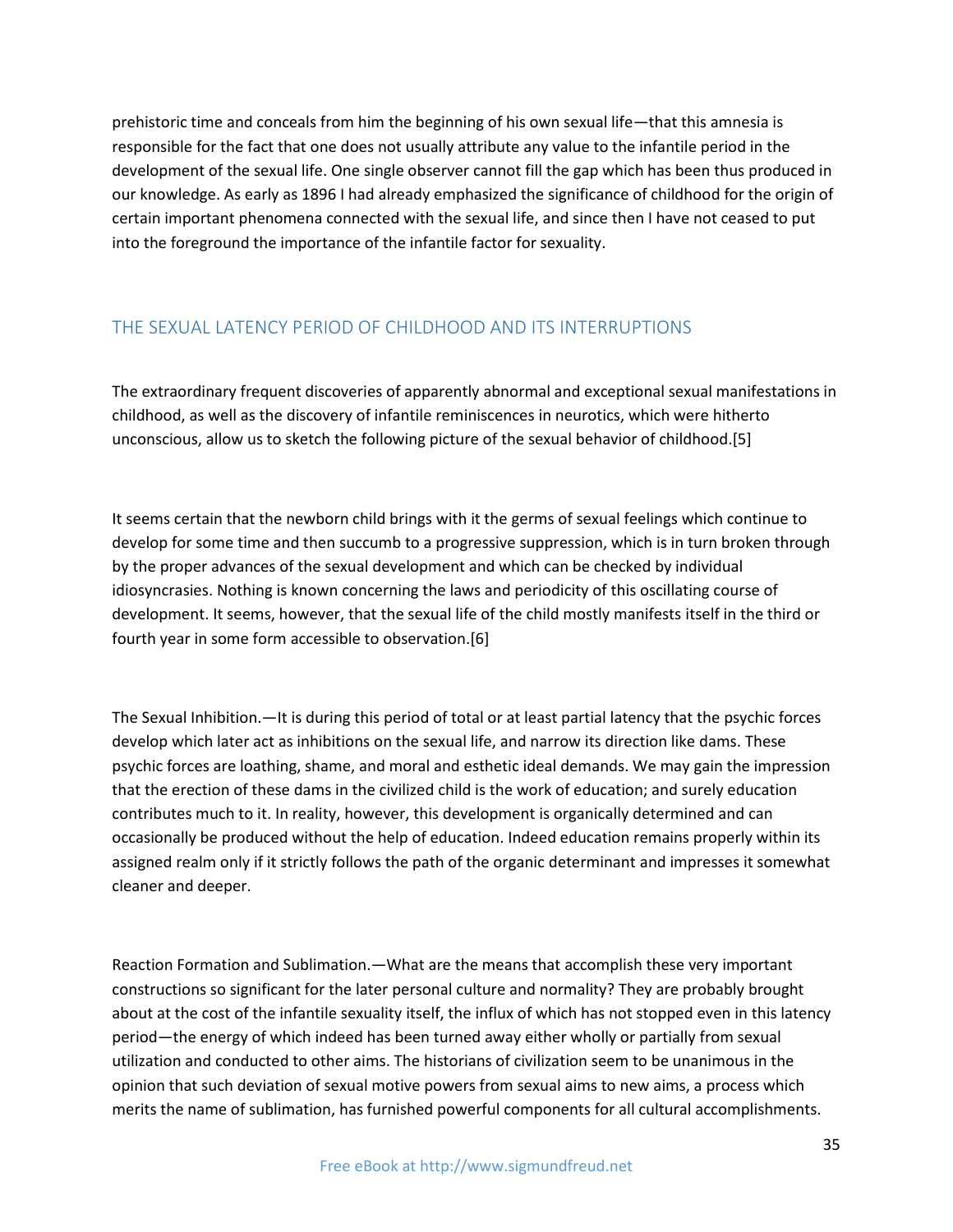We will therefore add that the same process acts in the development of every individual, and that it begins to act in the sexual latency period.[7]

We can also venture an opinion about the mechanisms of such sublimation. The sexual feelings of these infantile years on the one hand could not be utilizable, since the procreating functions are postponed,—this is the chief character of the latency period; on the other hand, they would in themselves be perverse, as they would emanate from erogenous zones and would be born of impulses which in the individual's course of development could only evoke a feeling of displeasure. They therefore awaken contrary forces (feelings of reaction), which in order to suppress such displeasure, build up the above mentioned psychic dams: loathing, shame, and morality.[8]

The Interruptions of the Latency Period.—Without deluding ourselves as to the hypothetical nature and deficient clearness of our understanding regarding the infantile period of latency and delay, we will return to reality and state that such a utilization of the infantile sexuality represents an ideal bringing up from which the development of the individual usually deviates in some measure and often very considerably. A portion of the sexual manifestation which has withdrawn from sublimation occasionally breaks through, or a sexual activity remains throughout the whole duration of the latency period until the reinforced breaking through of the sexual impulse in puberty. In so far as they have paid any attention to infantile sexuality the educators behave as if they shared our views concerning the formation of the moral forces of defence at the cost of sexuality, and as if they knew that sexual activity makes the child uneducable; for the educators consider all sexual manifestations of the child as an "evil" in the face of which little can be accomplished. We have, however, every reason for directing our attention to those phenomena so much feared by the educators, for we expect to find in them the solution of the primitive formation of the sexual impulse.

#### THE MANIFESTATIONS OF THE INFANTILE SEXUALITY

For reasons which we shall discuss later we will take as a model of the infantile sexual manifestations thumbsucking (pleasure-sucking), to which the Hungarian pediatrist, Lindner, has devoted an excellent essay.[9]

Thumbsucking.—Thumbsucking, which manifests itself in the nursing baby and which may be continued till maturity or throughout life, consists in a rhythmic repetition of sucking contact with the mouth (the lips), wherein the purpose of taking nourishment is excluded. A part of the lip itself, the tongue, which is another preferable skin region within reach, and even the big toe—may be taken as objects for sucking. Simultaneously, there is also a desire to grasp things, which manifests itself in a rhythmical pulling of the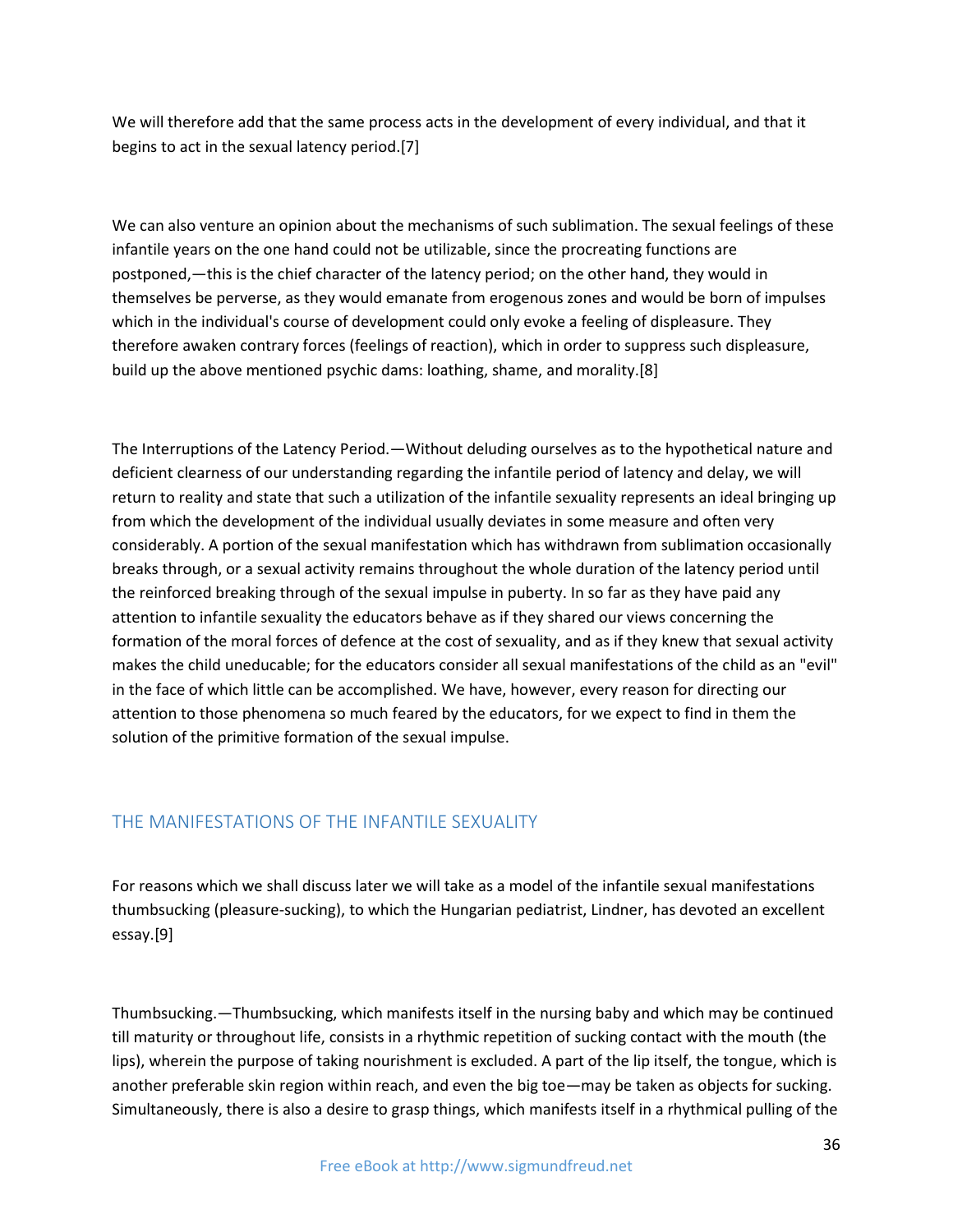ear lobe and which may cause the child to grasp a part of another person (generally the ear) for the same purpose. The pleasure-sucking is connected with an entire exhaustion of attention and leads to sleep or even to a motor reaction in the form of an orgasm.[10] Pleasure-sucking is often combined with a rubbing contact with certain sensitive parts of the body, such as the breast and external genitals. It is by this road that many children go from thumb-sucking to masturbation.

Lindner himself has recognized the sexual nature of this action and openly emphasized it. In the nursery thumbsucking is often treated in the same way as any other sexual "naughtiness" of the child. A very strong objection was raised against this view by many pediatrists and neurologists which in part is certainly due to the confusion of the terms "sexual" and "genital." This contradiction raises the difficult question, which cannot be rejected, namely, in what general traits do we wish to recognize the sexual manifestations of the child. I believe that the association of the manifestations into which we gained an insight through psychoanalytic investigation justify us in claiming thumbsucking as a sexual activity and in studying through it the essential features of the infantile sexual activity.

Autoerotism.—It is our duty here to arrange this state of affairs differently. Let us insist that the most striking character of this sexual activity is that the impulse is not directed against other persons but that it gratifies itself on its own body; to use the happy term invented by Havelock Ellis, we will say that it is autoerotic.[11]

It is, moreover, clear that the action of the thumbsucking child is determined by the fact that it seeks a pleasure which has already been experienced and is now remembered. Through the rhythmic sucking on a portion of the skin or mucous membrane it finds the gratification in the simplest way. It is also easy to conjecture on what occasions the child first experienced this pleasure which it now strives to renew. The first and most important activity in the child's life, the sucking from the mother's breast (or its substitute), must have acquainted it with this pleasure. We would say that the child's lips behaved like an erogenous zone, and that the excitement through the warm stream of milk was really the cause of the pleasurable sensation. To be sure, the gratification of the erogenous zone was at first united with the gratification of taking nourishment. He who sees a satiated child sink back from the mother's breast, and fall asleep with reddened cheeks and blissful smile, will have to admit that this picture remains as typical of the expression of sexual gratification in later life. But the desire for repetition of the sexual gratification is separated from the desire for taking nourishment; a separation which becomes unavoidable with the appearance of the teeth when the nourishment is no longer sucked in but chewed. The child does not make use of a strange object for sucking but prefers its own skin because it is more convenient, because it thus makes itself independent of the outer world which it cannot yet control, and because in this way it creates for itself, as it were, a second, even if an inferior, erogenous zone. The inferiority of this second region urges it later to seek the same parts, the lips of another person. ("It is a pity that I cannot kiss myself," might be attributed to it.)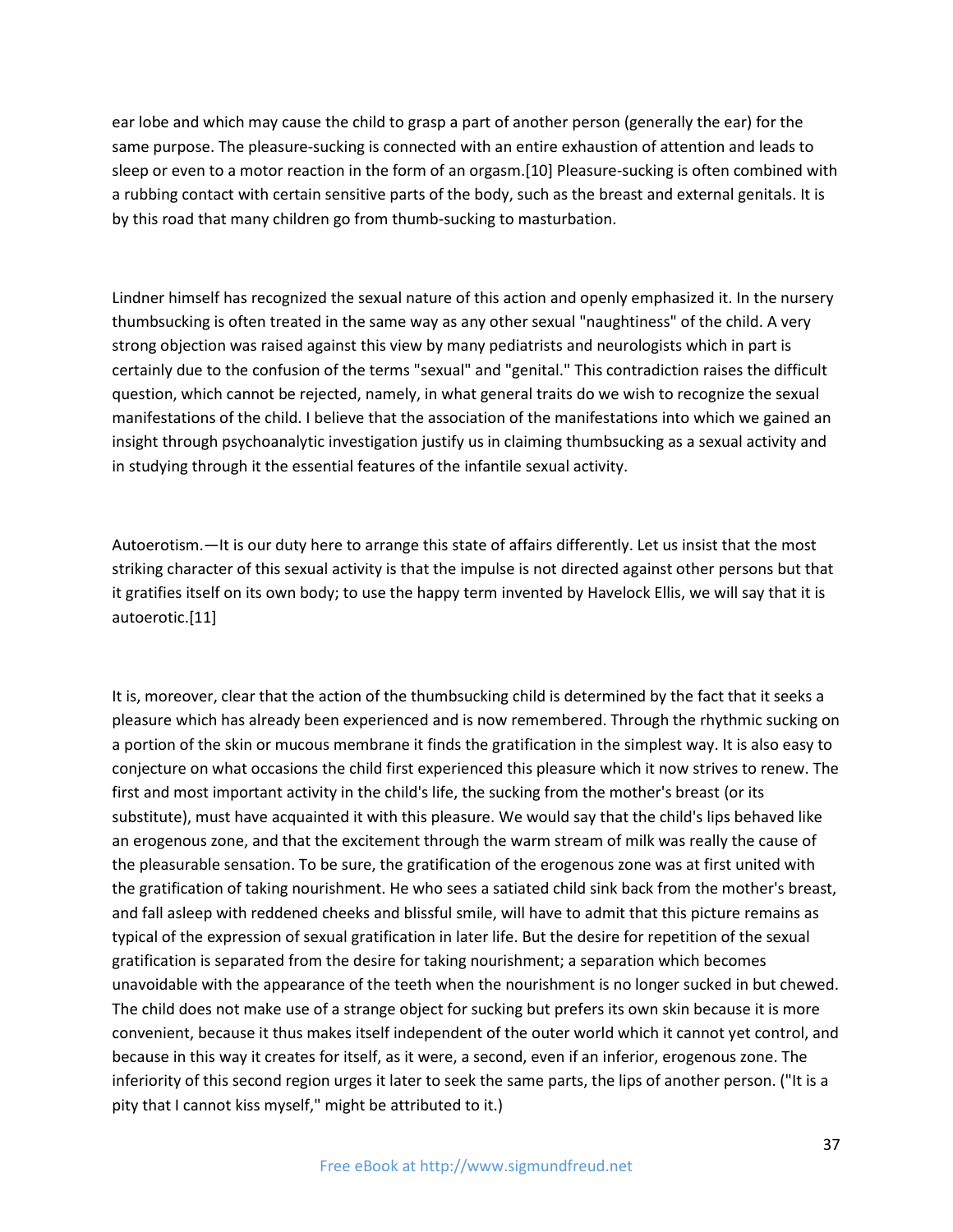Not all children suck their thumbs. It may be assumed that it is found only in children in whom the erogenous significance of the lip-zone is constitutionally reënforced. Children in whom this is retained are habitual kissers as adults and show a tendency to perverse kissing, or as men they have a marked desire for drinking and smoking. But if repression comes into play they experience disgust for eating and evince hysterical vomiting. By virtue of the community of the lip-zone the repression encroaches upon the impulse of nourishment. Many of my female patients showing disturbances in eating, such as hysterical globus, choking sensations, and vomiting, have been energetic thumbsuckers during infancy.

In the thumbsucking or pleasure-sucking we have already been able to observe the three essential characters of an infantile sexual manifestation. The latter has its origin in conjunction with a bodily function which is very important for life, it does not yet know any sexual object, it is autoerotic and its sexual aim is under the control of an erogenous zone. Let us assume for the present that these characters also hold true for most of the other activities of the infantile sexual impulse.

## THE SEXUAL AIM OF THE INFANTILE SEXUALITY

The Characters of the Erogenous Zones.—From the example of thumbsucking we may gather a great many points useful for the distinguishing of an erogenous zone. It is a portion of skin or mucous membrane in which the stimuli produce a feeling of pleasure of definite quality. There is no doubt that the pleasure-producing stimuli are governed by special determinants which we do not know. The rhythmic characters must play some part in them and this strongly suggests an analogy to tickling. It does not, however, appear so certain whether the character of the pleasurable feeling evoked by the stimulus can be designated as "peculiar," and in what part of this peculiarity the sexual factor exists. Psychology is still groping in the dark when it concerns matters of pleasure and pain, and the most cautious assumption is therefore the most advisable. We may perhaps later come upon reasons which seem to support the peculiar quality of the sensation of pleasure.

The erogenous quality may adhere most notably to definite regions of the body. As is shown by the example of thumbsucking, there are predestined erogenous zones. But the same example also shows that any other region of skin or mucous membrane may assume the function of an erogenous zone; it must therefore carry along a certain adaptability. The production of the sensation of pleasure therefore depends more on the quality of the stimulus than on the nature of the bodily region. The thumbsucking child looks around on his body and selects any portion of it for pleasure-sucking, and becoming accustomed to it, he then prefers it. If he accidentally strikes upon a predestined region, such as breast, nipple or genitals, it naturally has the preference. A quite analogous tendency to displacement is again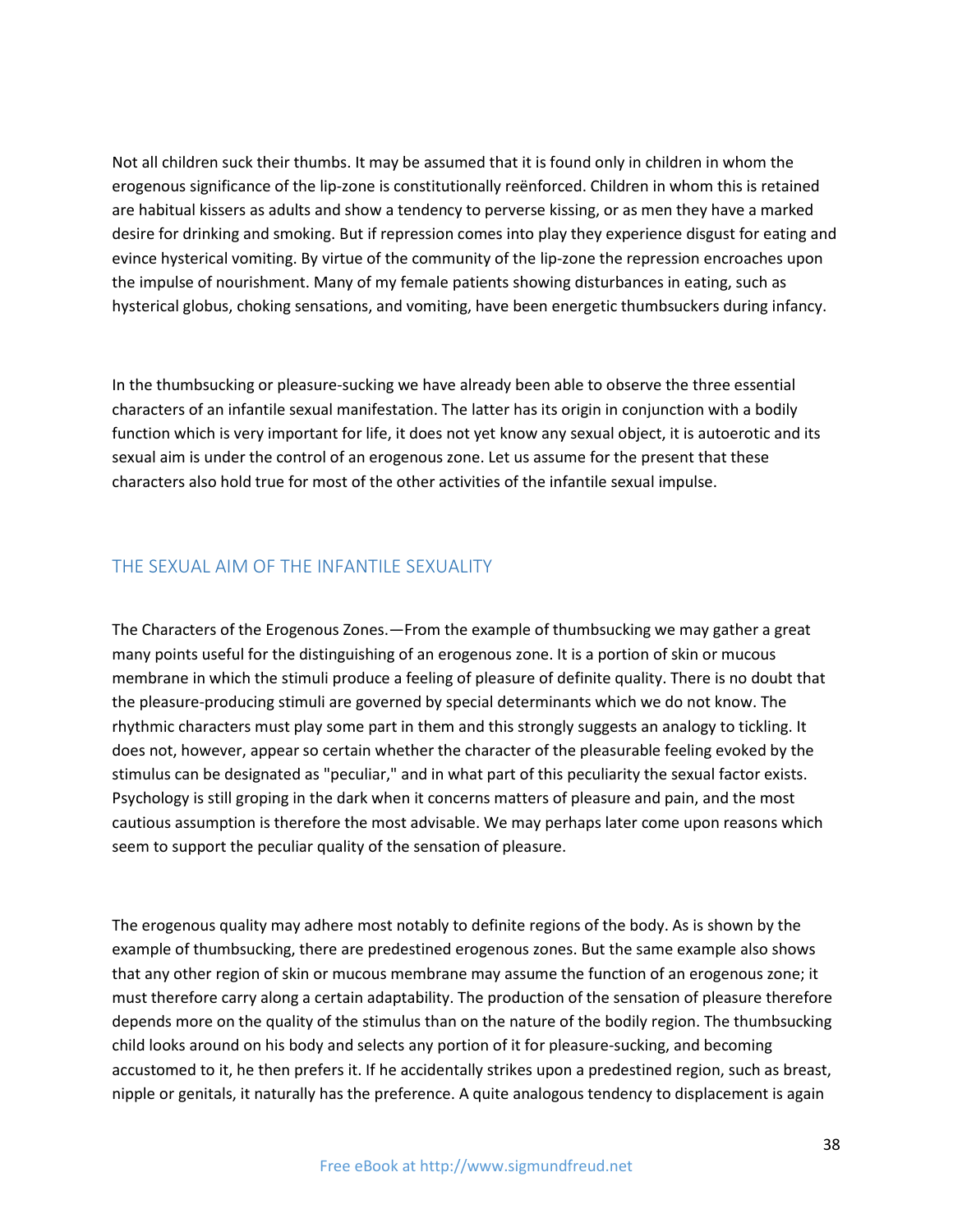found in the symptomatology of hysteria. In this neurosis the repression mostly concerns the genital zones proper; these in turn transmit their excitation to the other erogenous zones, usually dormant in mature life, which then behave exactly like genitals. But besides this, just as in thumbsucking, any other region of the body may become endowed with the excitation of the genitals and raised to an erogenous zone. Erogenous and hysterogenous zones show the same characters.[12]

The Infantile Sexual Aim.—The sexual aim of the infantile impulse consists in the production of gratification through the proper excitation of this or that selected erogenous zone. In order to leave a desire for its repetition this gratification must have been previously experienced, and we may be sure that nature has devised definite means so as not to leave this occurrence to mere chance. The arrangement which has fulfilled this purpose for the lip-zone we have already discussed; it is the simultaneous connection of this part of the body with the taking of nourishment. We shall also meet other similar mechanisms as sources of sexuality. The state of desire for repetition of gratification can be recognized through a peculiar feeling of tension which in itself is rather of a painful character, and through a centrally-determined feeling of itching or sensitiveness which is projected into the peripheral erogenous zone. The sexual aim may therefore be formulated as follows: the chief object is to substitute for the projected feeling of sensitiveness in the erogenous zone that outer stimulus which removes the feeling of sensitiveness by evoking the feeling of gratification. This external stimulus consists usually in a manipulation which is analogous to sucking.

It is in full accord with our physiological knowledge if the desire happens to be awakened also peripherally through an actual change in the erogenous zone. The action is puzzling only to some extent as one stimulus for its suppression seems to want another applied to the same place.

## THE MASTURBATIC SEXUAL MANIFESTATIONS[13]

It is a matter of great satisfaction to know that there is nothing further of greater importance to learn about the sexual activity of the child after the impulse of one erogenous zone has become comprehensible to us. The most pronounced differences are found in the action necessary for the gratification, which consists in sucking for the lip zone and which must be replaced by other muscular actions according to the situation and nature of the other zones.

The Activity of the Anal Zone.—Like the lip zone the anal zone is, through its position, adapted to conduct the sexuality to the other functions of the body. It should be assumed that the erogenous significance of this region of the body was originally very large. Through psychoanalysis one finds, not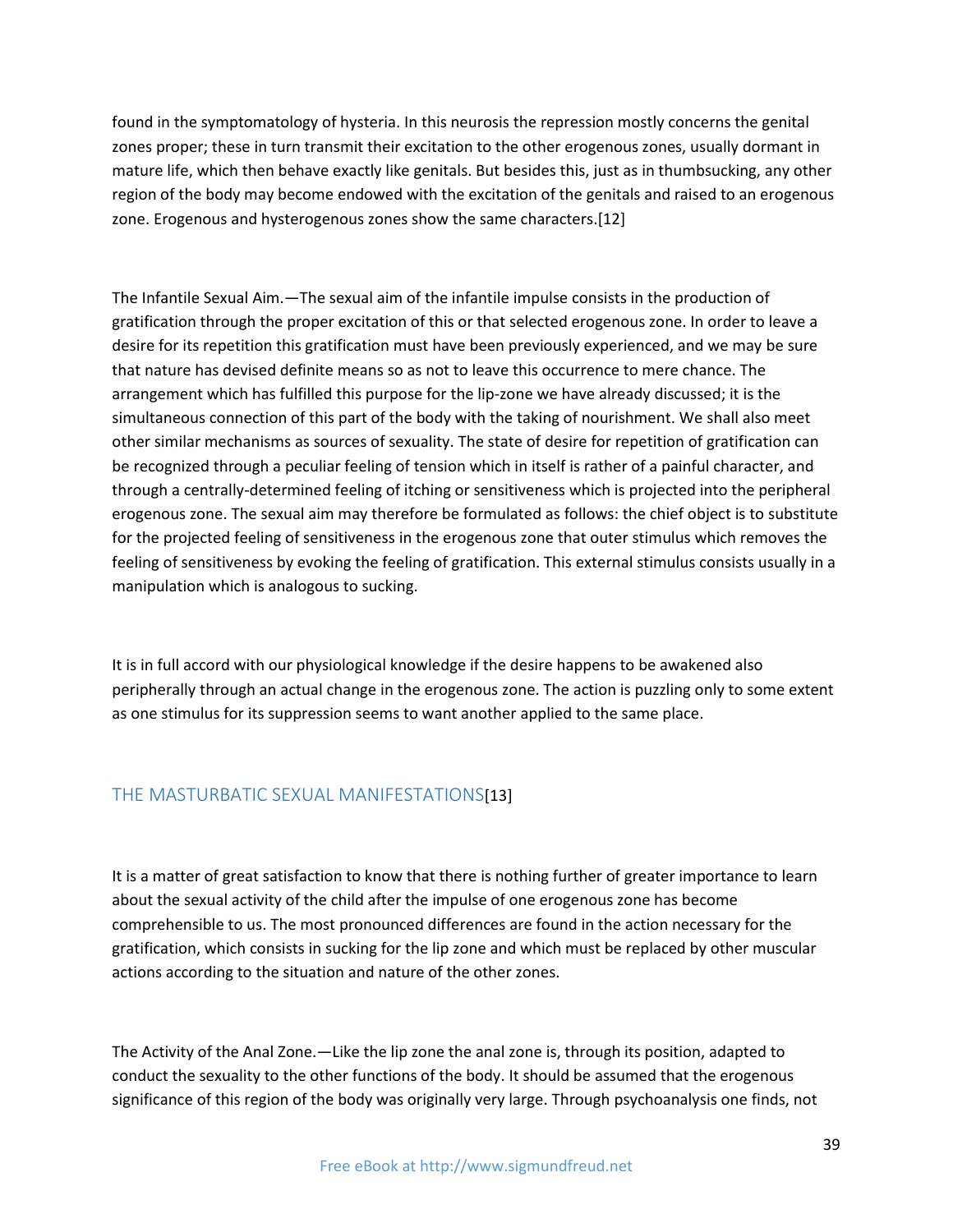without surprise, the many transformations that are normally undertaken with the usual excitations emanating from here, and that this zone often retains for life a considerable fragment of genital irritability.[14] The intestinal catarrhs so frequent during infancy produce intensive irritations in this zone, and we often hear it said that intestinal catarrh at this delicate age causes "nervousness." In later neurotic diseases they exert a definite influence on the symptomatic expression of the neurosis, placing at its disposal the whole sum of intestinal disturbances. Considering the erogenous significance of the anal zone which has been retained at least in transformation, one should not laugh at the hemorrhoidal influences to which the old medical literature attached so much weight in the explanation of neurotic states.

Children utilizing the erogenous sensitiveness of the anal zone can be recognized by their holding back of fecal masses until through accumulation there result violent muscular contractions; the passage of these masses through the anus is apt to produce a marked irritation of the mucus membrane. Besides the pain this must produce also a sensation of pleasure. One of the surest premonitions of later eccentricity or nervousness is when an infant obstinately refuses to empty his bowel when placed on the chamber by the nurse and reserves this function at its own pleasure. It does not concern him that he will soil his bed; all he cares for is not to lose the subsidiary pleasure while defecating. The educators have again the right inkling when they designate children who withhold these functions as bad. The content of the bowel which is an exciting object to the sexually sensitive surface of mucous membrane behaves like the precursor of another organ which does not become active until after the phase of childhood. In addition it has other important meanings to the nursling. It is evidently treated as an additional part of the body, it represents the first "donation," the disposal of which expresses the pliability while the retention of it can express the spite of the little being towards its environment. From the idea of "donation" he later gains the meaning of the "babe" which according to one of the infantile sexual theories is acquired through eating and is born through the bowel.

The retention of fecal masses, which is at first intentional in order to utilize them, as it were, for masturbatic excitation of the anal zone, is at least one of the roots of constipation so frequent in neuropaths. The whole significance of the anal zone is mirrored in the fact that there are but few neurotics who have not their special scatologic customs, ceremonies, etc., which they retain with cautious secrecy.

Real masturbatic irritation of the anal zone by means of the fingers, evoked through either centrally or peripherally supported itching, is not at all rare in older children.

The Activity of the Genital Zone.—Among the erogenous zones of the child's body there is one which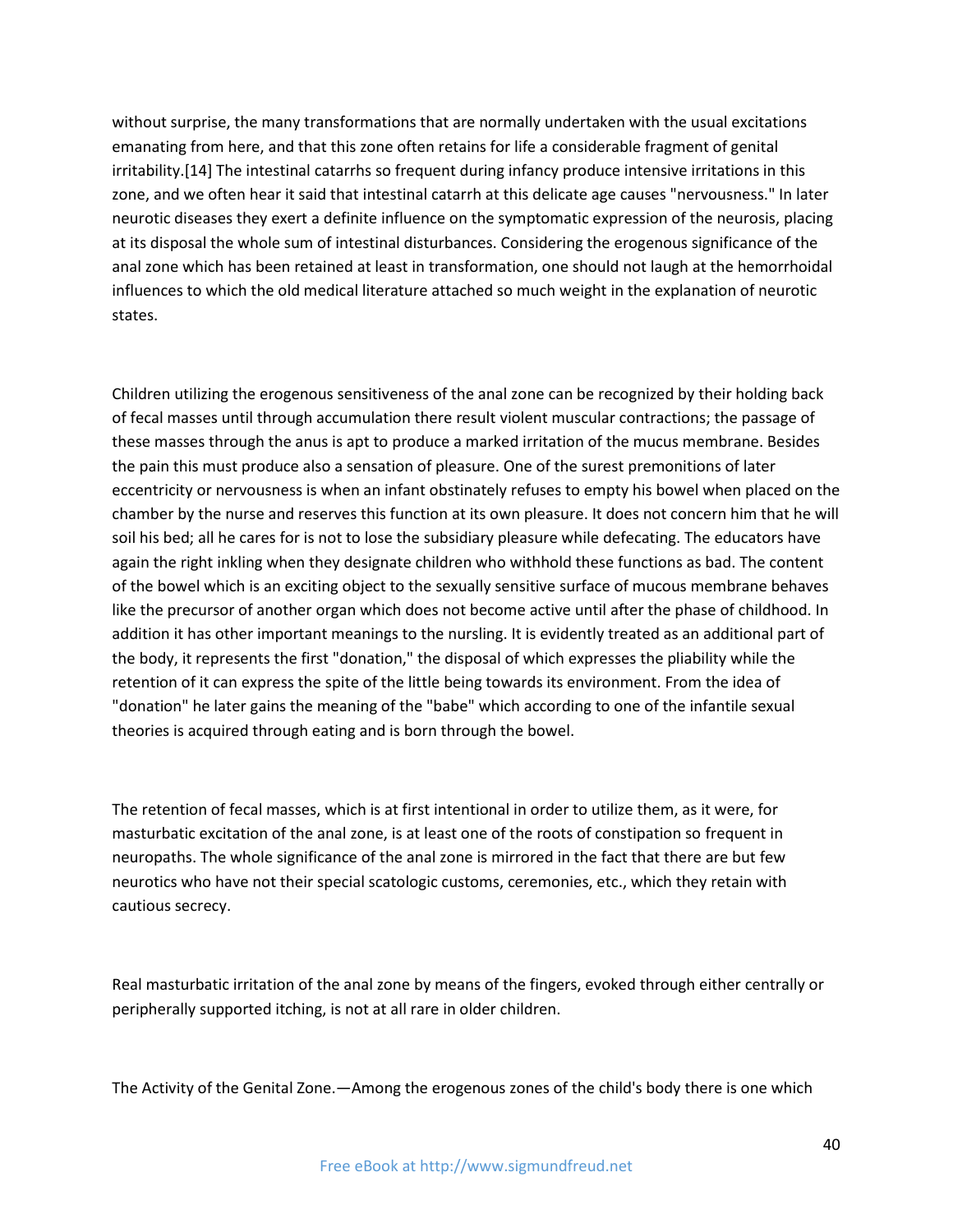certainly does not play the main rôle, and which cannot be the carrier of earliest sexual feeling—which, however, is destined for great things in later life. In both male and female it is connected with the voiding of urine (penis, clitoris), and in the former it is enclosed in a sack of mucous membrane, probably in order not to miss the irritations caused by the secretions which may arouse the sexual excitement at an early age. The sexual activities of this erogenous zone, which belongs to the real genitals, are the beginning of the later normal sexual life.

Owing to the anatomical position, the overflowing of secretions, the washing and rubbing of the body, and to certain accidental excitements (the wandering of intestinal worms in the girl), it happens that the pleasurable feeling which these parts of the body are capable of producing makes itself noticeable to the child even during the sucking age, and thus awakens desire for its repetition. When we review all the actual arrangements, and bear in mind that the measures for cleanliness have the same effect as the uncleanliness itself, we can then scarcely mistake nature's intention, which is to establish the future primacy of these erogenous zones for the sexual activity through the infantile onanism from which hardly an individual escapes. The action of removing the stimulus and setting free the gratification consists in a rubbing contiguity with the hand or in a certain previously-formed pressure reflex effected by the closure of the thighs. The latter procedure seems to be the more primitive and is by far the more common in girls. The preference for the hand in boys already indicates what an important part of the male sexual activity will be accomplished in the future by the impulse to mastery (Bemächtigungstrieb).[15] It can only help towards clearness if I state that the infantile masturbation should be divided into three phases. The first phase belongs to the nursing period, the second to the short flourishing period of sexual activity at about the fourth year, only the third corresponds to the one which is often considered exclusively as onanism of puberty.

The infantile onanism seems to disappear after a brief time, but it may continue uninterruptedly till puberty and thus represent the first marked deviation from the development desirable for civilized man. At some time during childhood after the nursing period, the sexual impulse of the genitals reawakens and continues active for some time until it is again suppressed, or it may continue without interruption. The possible relations are very diverse and can only be elucidated through a more precise analysis of individual cases. The details, however, of this second infantile sexual activity leave behind the profoundest (unconscious) impressions in the persons's memory; if the individual remains healthy they determine his character and if he becomes sick after puberty they determine the symptomatology of his neurosis.[16] In the latter case it is found that this sexual period is forgotten and the conscious reminiscences pointing to them are displaced; I have already mentioned that I would like to connect the normal infantile amnesia with this infantile sexual activity. By psychoanalytic investigation it is possible to bring to consciousness the forgotten material, and thereby to remove a compulsion which emanates from the unconscious psychic material.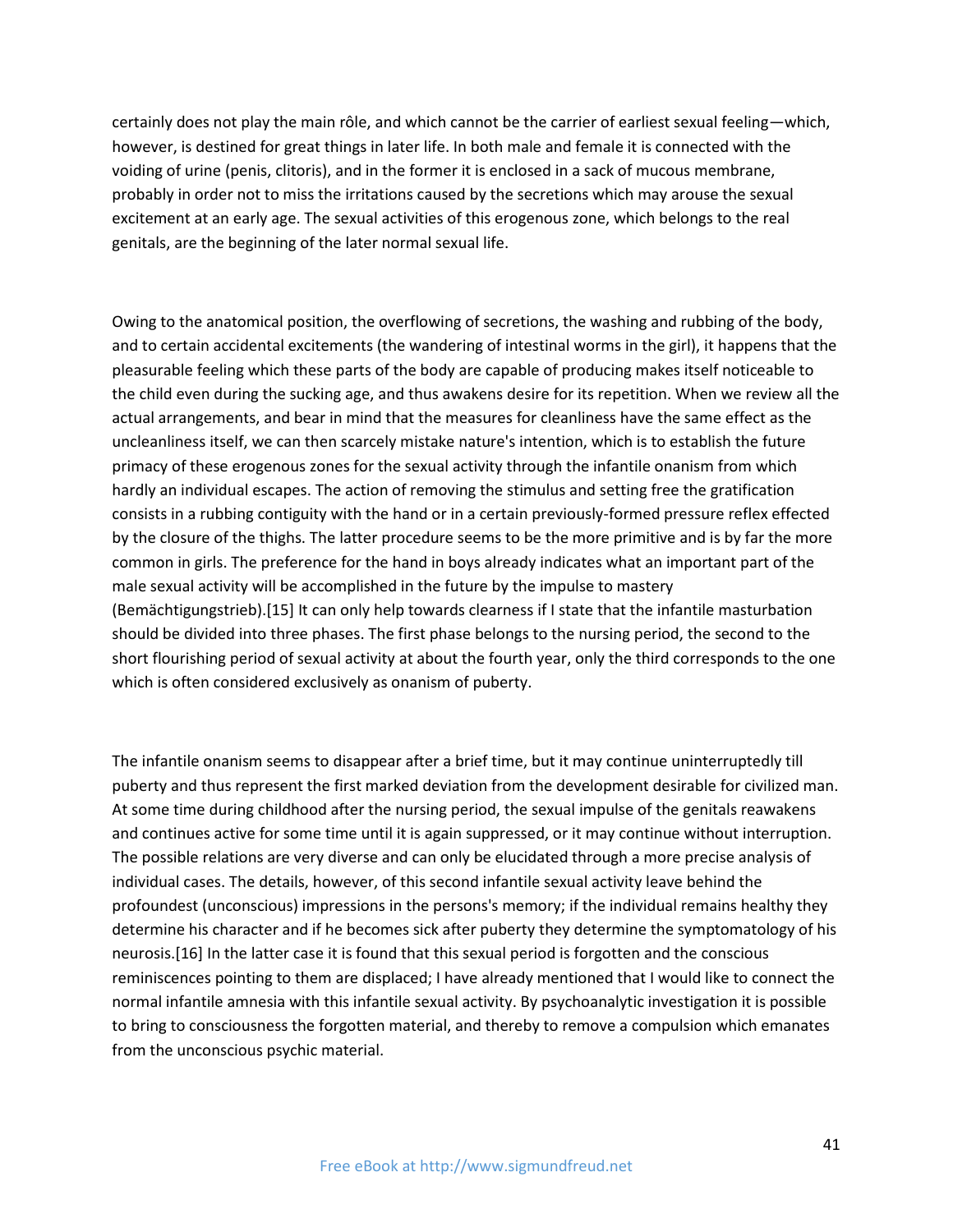The Return of the Infantile Masturbation.—The sexual excitation of the nursing period returns during the designated years of childhood as a centrally determined tickling sensation demanding onanistic gratification, or as a pollution-like process which, analogous to the pollution of maturity, may attain gratification without the aid of any action. The latter case is more frequent in girls and in the second half of childhood; its determinants are not well understood, but it often, though not regularly, seems to have as a basis a period of early active onanism. The symptomatology of this sexual manifestation is poor; the genital apparatus is still undeveloped and all signs are therefore displayed by the urinary apparatus which is, so to say, the guardian of the genital apparatus. Most of the so-called bladder disturbances of this period are of a sexual nature; whenever the enuresis nocturna does not represent an epileptic attack it corresponds to a pollution.

The return of the sexual activity is determined by inner and outer causes which can be conjectured from the formation of the symptoms of neurotic diseases and definitely revealed by psychoanalytic investigations. The internal causes will be discussed later, the accidental outer causes attain at this time a great and permanent significance. As the first outer cause we have the influence of seduction which prematurely treats the child as a sexual object; under conditions favoring impressions this teaches the child the gratification of the genital zones, and thus usually forces it to repeat this gratification in onanism. Such influences can come from adults or other children. I cannot admit that I overestimated its frequency or its significance in my contributions to the etiology of hysteria,[17] though I did not know then that normal individuals may have the same experiences in their childhood, and hence placed a higher value on seductions than on the factors found in the sexual constitution and development.[18] It is quite obvious that no seduction is necessary to awaken the sexual life of the child, that such an awakening may come on spontaneously from inner sources.

Polymorphous-perverse Disposition.—It is instructive to know that under the influence of seduction the child may become polymorphous-perverse and may be misled into all sorts of transgressions. This goes to show that it carries along the adaptation for them in its disposition. The formation of such perversions meets but slight resistance because the psychic dams against sexual transgressions, such as shame, loathing and morality—which depend on the age of the child—are not yet erected or are only in the process of formation. In this respect the child perhaps does not behave differently from the average uncultured woman in whom the same polymorphous-perverse disposition exists. Such a woman may remain sexually normal under usual conditions, but under the guidance of a clever seducer she will find pleasure in every perversion and will retain the same as her sexual activity. The same polymorphous or infantile disposition fits the prostitute for her professional activity, and in the enormous number of prostitutes and of women to whom we must attribute an adaptation for prostitution, even if they do not follow this calling, it is absolutely impossible not to recognize in their uniform disposition for all perversions the universal and primitive human.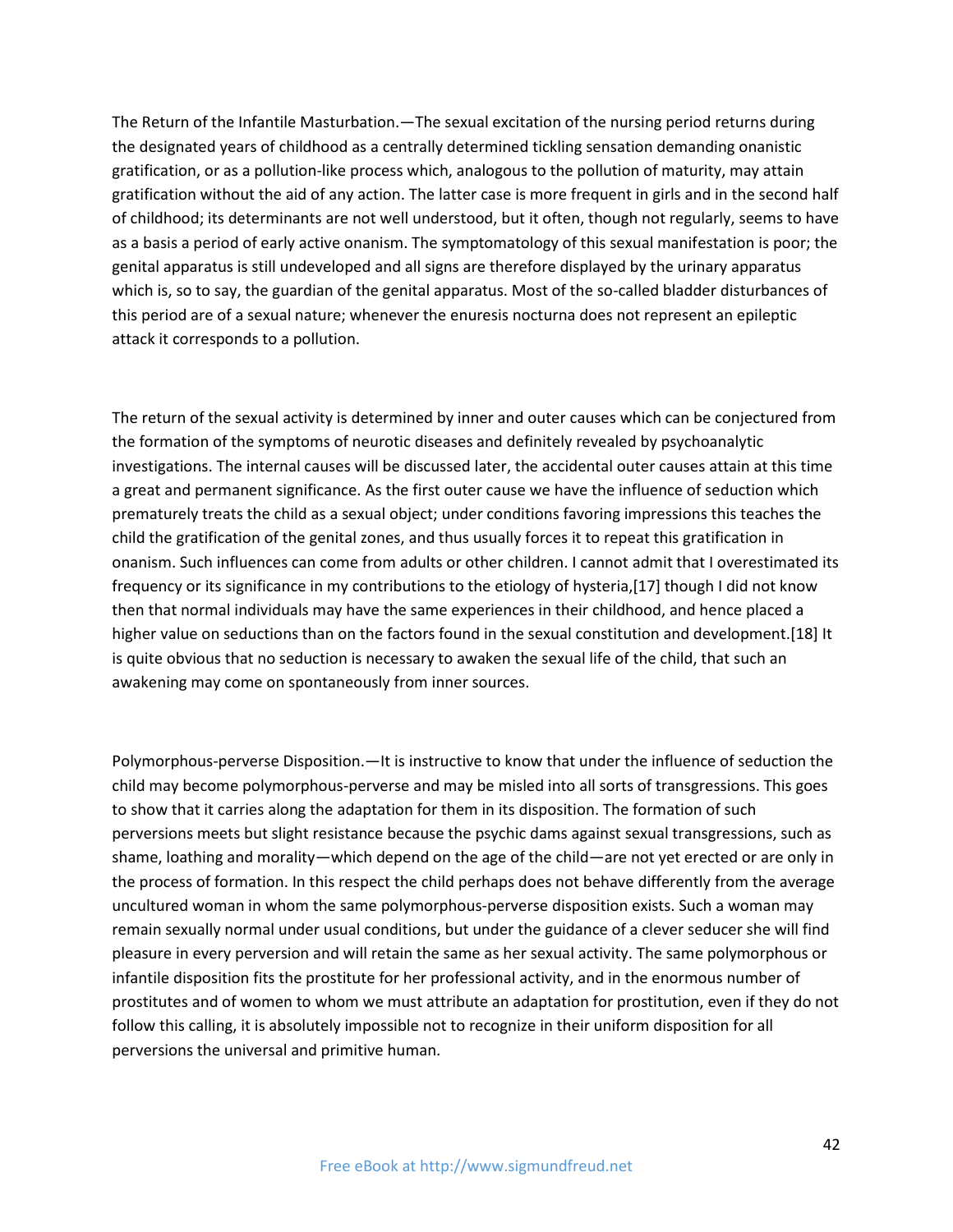Partial Impulses.—For the rest, the influence of seduction does not aid us in unravelling the original relations of the sexual impulse, but rather confuses our understanding of the same, inasmuch as it prematurely supplies the child with the sexual object at a time when the infantile sexual impulse does not yet evince any desire for it. We must admit, however, that the infantile sexual life, though mainly under the control of erogenous zones, also shows components in which from the very beginning other persons are regarded as sexual objects. Among these we have the impulses for looking and showing off, and for cruelty, which manifest themselves somewhat independently of the erogenous zones and which only later enter into intimate relationship with the sexual life; but along with the erogenous sexual activity they are noticeable even in the infantile years as separate and independent strivings. The little child is above all shameless, and during its early years it evinces definite pleasure in displaying its body and especially its sexual organs. A counterpart to this desire which is to be considered as perverse, the curiosity to see other persons' genitals, probably appears first in the later years of childhood when the hindrance of the feeling of shame has already reached a certain development. Under the influence of seduction the looking perversion may attain great importance for the sexual life of the child. Still, from my investigations of the childhood years of normal and neurotic patients, I must conclude that the impulse for looking can appear in the child as a spontaneous sexual manifestation. Small children, whose attention has once been directed to their own genitals—usually by masturbation—are wont to progress in this direction without outside interference, and to develop a vivid interest in the genitals of their playmates. As the occasion for the gratification of such curiosity is generally afforded during the gratification of both excrementitious needs, such children become voyeurs and are zealous spectators at the voiding of urine and feces of others, After this tendency has been repressed, the curiosity to see the genitals of others (one's own or those of the other sex) remains as a tormenting desire which in some neurotic cases furnishes the strongest motive power for the formation of symptoms.

The cruelty component of the sexual impulse develops in the child with still greater independence of those sexual activities which are connected with erogenous zones. Cruelty is especially near the childish character, since the inhibition which restrains the impulse to mastery before it causes pain to others—that is, the capacity for sympathy—develops comparatively late. As we know, a thorough psychological analysis of this impulse has not as yet been successfully accomplished; we may assume that the cruel feelings emanate from the impulse to mastery and appear at a period in the sexual life before the genitals have taken on their later rôle. It then dominates a phase of the sexual life, which we shall later describe as the pregenital organization. Children who are distinguished for evincing especial cruelty to animals and playmates may be justly suspected of intensive and premature sexual activity in the erogenous zones; and in a simultaneous prematurity of all sexual impulses, the erogenous sexual activity surely seems to be primary. The absence of the barrier of sympathy carries with it the danger that the connections between cruelty and the erogenous impulses formed in childhood cannot be broken in later life.

An erogenous source of the passive impulse for cruelty (masochism) is found in the painful irritation of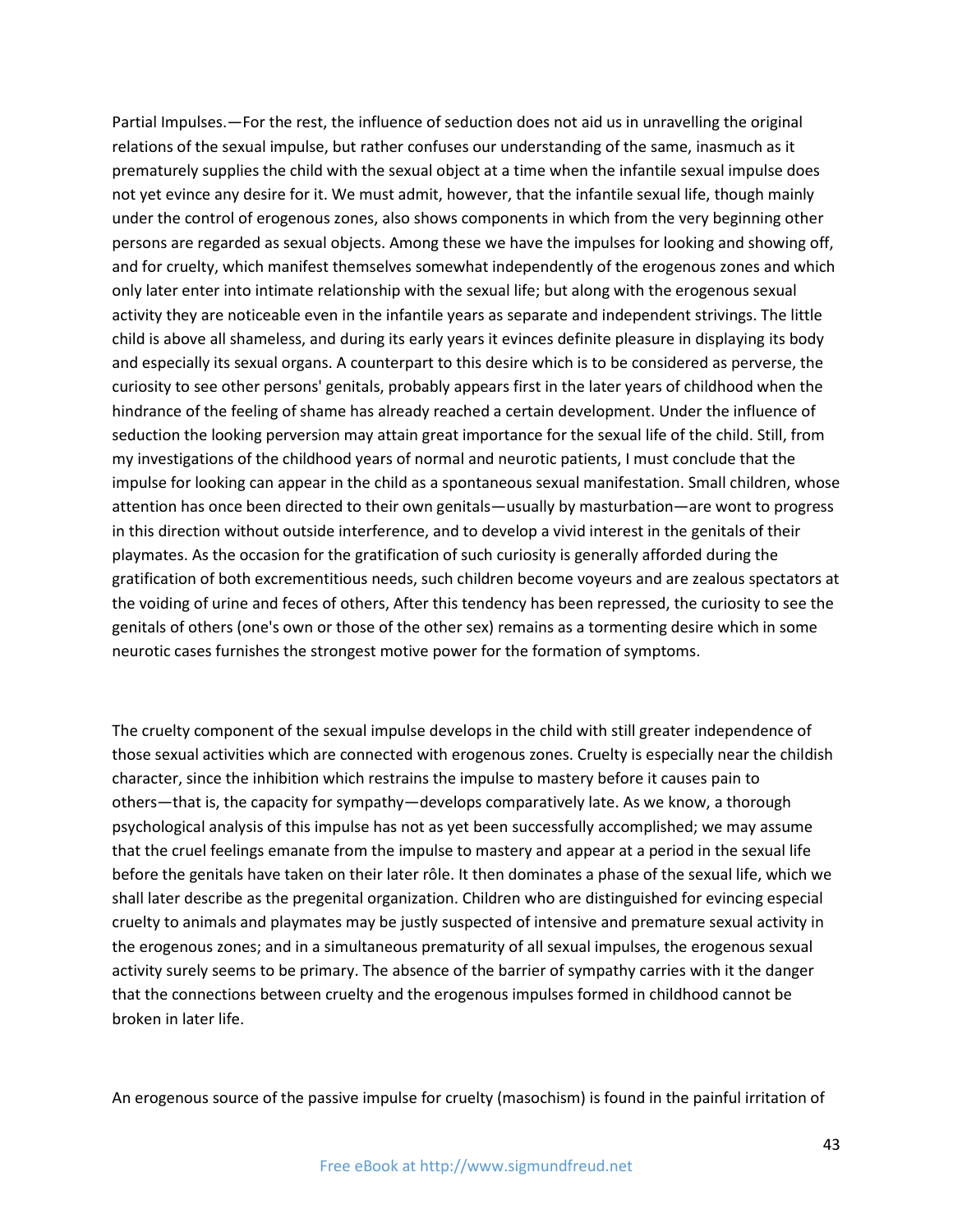the gluteal region which is familiar to all educators since the confessions of J.J. Rousseau. This has justly caused them to demand that physical punishment, which usually concerns this part of the body, should be withheld from all children in whom the libido might be forced into collateral roads by the later demands of cultural education.[19]

## THE INFANTILE SEXUAL INVESTIGATION

Inquisitiveness.—At the same time when the sexual life of the child reaches its first bloom, from the age of three to the age of five, it also evinces the beginning of that activity which is ascribed to the impulse for knowledge and investigation. The desire for knowledge can neither be added to the elementary components of the impulses nor can it be altogether subordinated under sexuality. Its activity corresponds on the one hand to a sublimating mode of acquisition and on the other hand it labors with the energy of the desire for looking. Its relations to the sexual life, however, are of particular importance, for we have learned from psychoanalysis that the inquisitiveness of children is attracted to the sexual problems unusually early and in an unexpectedly intensive manner, indeed it perhaps may first be awakened by the sexual problems.

The Riddle of the Sphinx.—It is not theoretical but practical interests which start the work of the investigation activity in the child. The threat to the conditions of his existence through the actual or expected arrival of a new child, the fear of the loss in care and love which is connected with this event, cause the child to become thoughtful and sagacious. Corresponding with the history of this awakening, the first problem with which it occupies itself is not the question as to the difference between the sexes, but the riddle: from where do children come? In a distorted form, which can easily be unraveled, this is the same riddle which was given by the Theban Sphinx. The fact of the two sexes is usually first accepted by the child without struggle and hesitation. It is quite natural for the male child to presuppose in all persons it knows a genital like his own, and to find it impossible to harmonize the lack of it with his conception of others.

The Castration Complex.—This conviction is energetically adhered to by the boy and tenaciously defended against the contradictions which soon result, and are only given up after severe internal struggles (castration complex). The substitutive formations of this lost penis of the woman play a great part in the formation of many perversions.

The assumption of the same (male) genital in all persons is the first of the remarkable and consequential infantile sexual theories. It is of little help to the child when biological science agrees with his preconceptions and recognizes the feminine clitoris as the real substitute for the penis. The little girl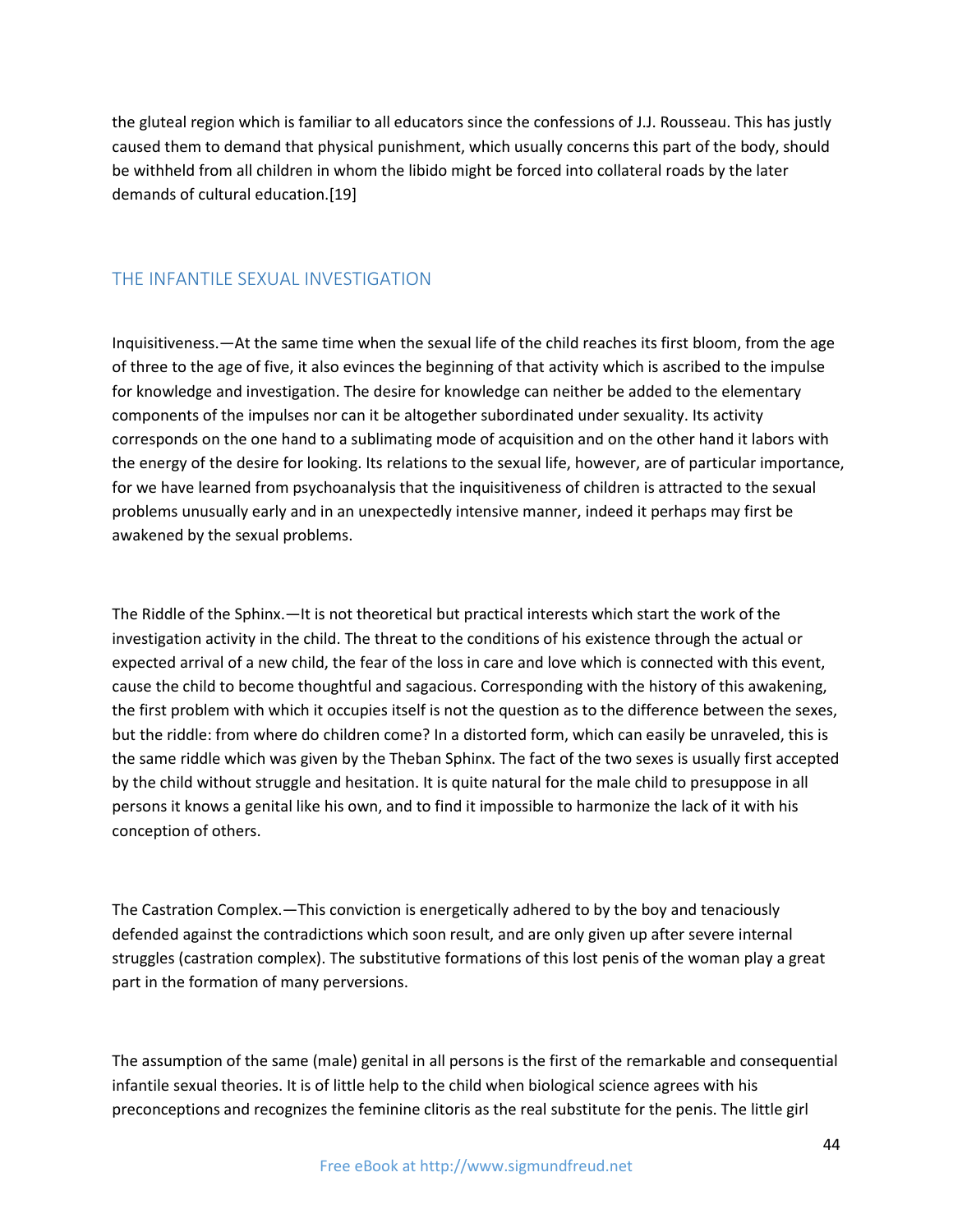does not react with similar refusals when she sees the differently formed genital of the boy. She is immediately prepared to recognize it, and soon becomes envious of the penis; this envy reaches its highest point in the consequentially important wish that she also should be a boy.

Birth Theories.—Many people can remember distinctly how intensely they interested themselves, in the prepubescent period, in the question where children came from. The anatomical solutions at that time read very differently; the children come out of the breast or are cut out of the body, or the navel opens itself to let them out. Outside of analysis one only seldom remembers the investigation corresponding to the early childhood years; it had long merged into repression but its results were thoroughly uniform. One gets children by eating something special (as in the fairy tale) and they are born through the bowel like a passage. These infantile theories recall the structures in the animal kingdom, especially do they recall the cloaca of the types which stand lower than the mammals.

Sadistic Conception of the Sexual Act.—If children of so delicate an age become spectators of the sexual act between grown-ups, for which an occasion is furnished by the conviction of the grown-ups that little children cannot understand anything sexual, they cannot help conceiving the sexual act as a kind of maltreating or overpowering, that is, it impresses them in a sadistic sense. Psychoanalysis also teaches us that such an early childhood impression contributes much to the disposition for a later sadistic displacement of the sexual aim. Besides this children also occupy themselves with the problem of what the sexual act consists in or, as they grasp it, of what marriage consists, and seek the solution of the mystery mostly in an association to which the functions of urination and defecation give occasion.

The Typical Failure of the Infantile Sexual Investigation.—It can be stated in general about the infantile sexual theories that they are reproductions of the child's own sexual constitution, and that despite their grotesque mistakes they evince more understanding of the sexual processes than is credited to their creators. Children also perceive the pregnancy of the mother and know how to interpret it correctly; the stork fable is very often related before auditors who confront it with a deep, but mostly mute suspicion. But as two elements remain unknown to the infantile sexual investigation, namely, the rôle of the propagating semen and the female genital opening—precisely the same points in which the infantile organization is still backward—the effort of the infantile investigator regularly remains fruitless, and ends in a renunciation which not infrequently leaves a lasting injury to the desire for knowledge. The sexual investigation of these early childhood years is always conducted alone, it signifies the first step towards independent orientation in the world, and causes a marked estrangement between the child and the persons of his environment who formerly enjoyed its full confidence.

The Phases of Development of the Sexual Organization.—As characteristics of the infantile sexuality we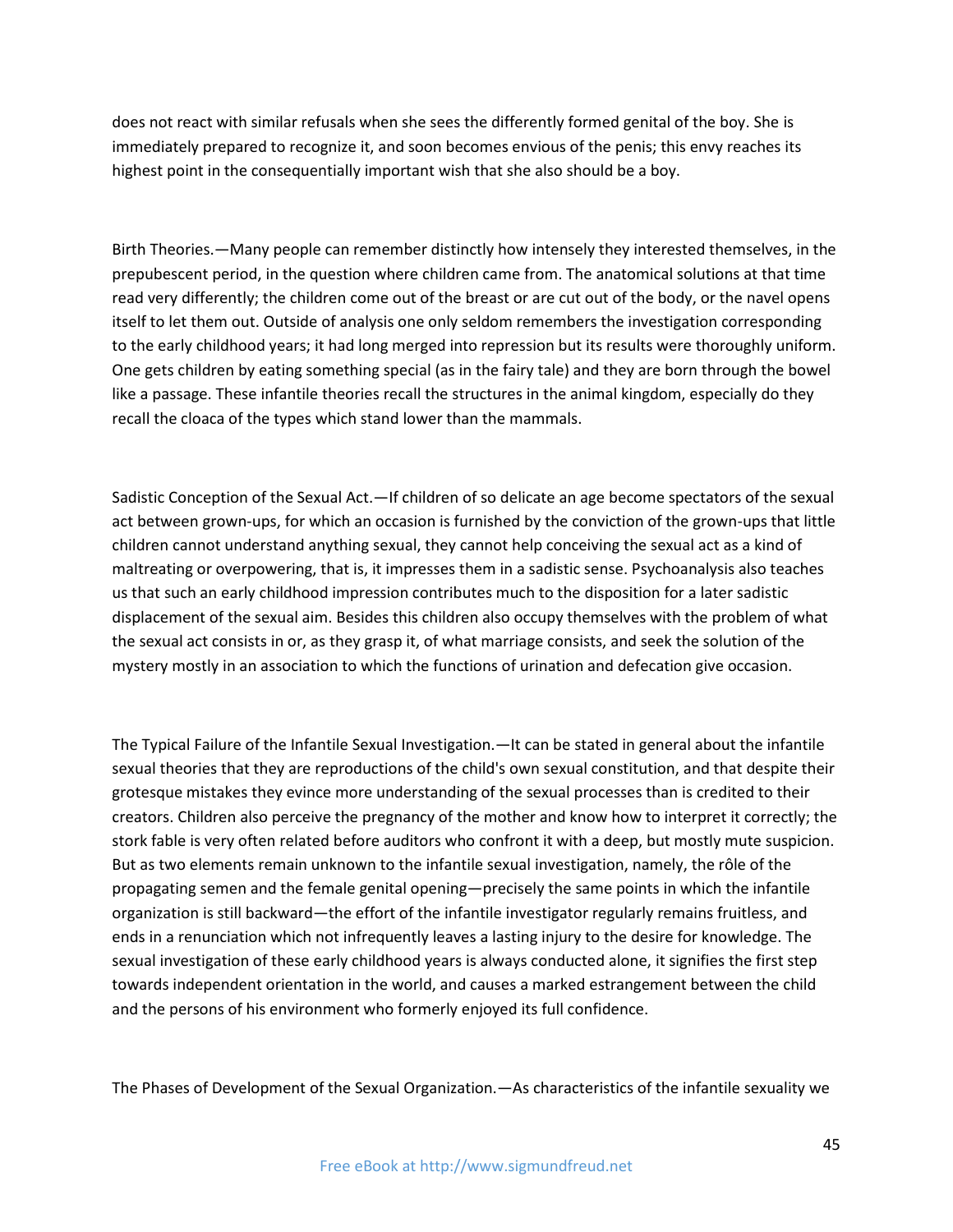have hitherto emphasized the fact that it is essentially autoerotic (it finds its object in its own body), and that its individual partial impulses, which on the whole are unconnected and independent of one another, are striving for the acquisition of pleasure. The end of this development forms the so-called normal sexual life of the adult in which the acquisition of pleasure has been put into the service of the function of propagation, and the partial impulses, under the primacy of one single erogenous zone, have formed a firm organization for the attainment of the sexual aim in a strange sexual object.

Pregenital Organizations.—The study, with the help of psychoanalysis, of the inhibitions and disturbances in this course of development now permits us to recognize additions and primary stages of such organization of the partial impulses which likewise furnish a sort of sexual regime. These phases of the sexual organization normally will pass over smoothly and will only be recognizable by slight indications. Only in pathological cases do they become active and discernible to coarse observation.

Organizations of the sexual life in which the genital zones have not yet assumed the dominating rôle we would call the pregenital phase. So far we have become acquainted with two of them which recall reversions to early animal states.

One of the first of such pregenital sexual organizations is the oral, or if we wish, the cannibalistic. Here the sexual activity is not yet separated from the taking of nourishment, and the contrasts within the same not yet differentiated. The object of the one activity is also that of the other, the sexual aim consists in the incorporating into one's own body of the object, it is the prototype of that which later plays such an important psychic rôle as identification. As a remnant of this fictitious phase of organization forced on us by pathology we can consider thumbsucking. Here the sexual activity became separated from the nourishment activity and the strange object was given up in favor of one from his own body.

A second pregenital phase is the sadistic-anal organization. Here the contrasts which run through the whole sexual life are already developed, but cannot yet be designated as masculine and feminine, but must be called active and passive. The activity is supplied by the musculature of the body through the mastery impulse; the erogenous mucous membrane of the bowel manifests itself above all as an organ with a passive sexual aim, for both strivings there are objects present, which however do not merge together. Besides them there are other partial impulses which are active in an autoerotic manner. The sexual polarity and the strange object can thus already be demonstrated in this phase. The organization and subordination under the function of propagation are still lacking.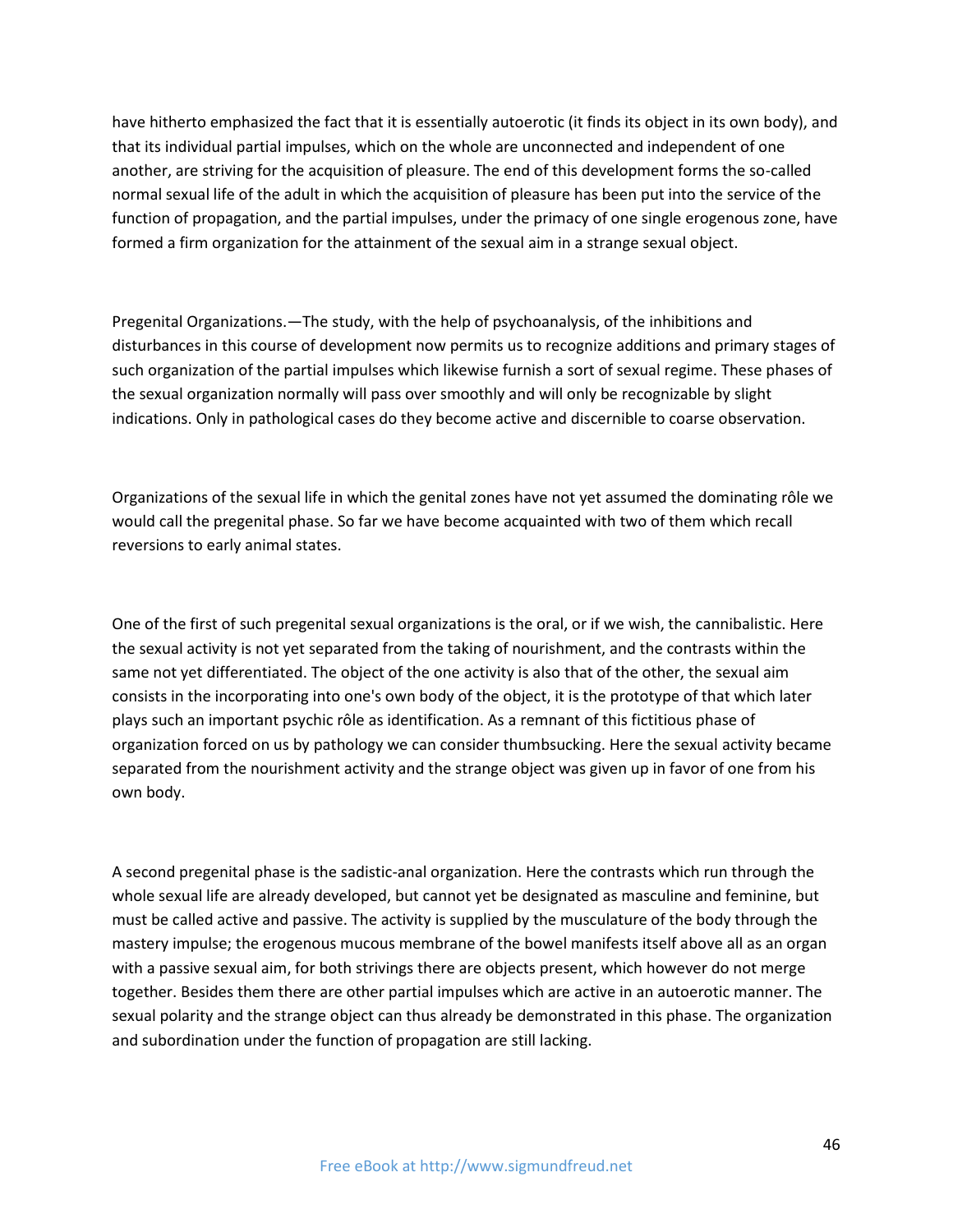Ambivalence.—This form of the sexual organization could be retained throughout life and continue to draw to itself a large part of the sexual activity. The prevalence of sadism and the rôle of the cloaca of the anal zone stamps it with an exquisitely archaic impression. As another characteristic belonging to it we can mention the fact that the contrasting pair of impulses are developed in almost the same manner, a behavior which was designated by Bleuler with the happy name of ambivalence.

The assumption of the pregenital organizations of the sexual life is based on the analysis of the neuroses and hardly deserves any consideration without a knowledge of the same. We may expect that continued analytic efforts will furnish us with still more disclosures concerning the structure and development of the normal sexual function.

To complete the picture of the infantile sexual life one must add that frequently or regularly an object selection takes place even in childhood which is as characteristic as the one we have represented for the phase of development of puberty. This object selection proceeds in such a manner that all the sexual strivings proceed in the direction of one person in whom they wish to attain their aim. This is then the nearest approach to the definitive formation of the sexual life after puberty, that is possible in childhood. It differs from the latter only in the fact that the collection of the partial impulses and their subordination to the primacy of the genitals is very imperfectly or not at all accomplished in childhood. The establishment of this primacy in the service of propagation is therefore the last phase through which the sexual organization passes.

The Two Periods of Object Selection.—That the object selection takes place in two periods, or in two shifts, can be spoken of as a typical occurrence. The first shift has its origin between the age of three and five years, and is brought to a stop or to retrogression by the latency period; it is characterized by the infantile nature of its sexual aims. The second shift starts with puberty and determines the definitive formation of the sexual life.

The fact of the double object selection which is essentially due to the effect of the latency period, becomes most significant for the disturbance of this terminal state. The results of the infantile object selection reach into the later period; they are either preserved as such or are even refreshed at the time of puberty. But due to the development of the repression which takes place between the two phases they turn out as unutilizable. The sexual aims have become softened and now represent what we can designate as the tender streams of the sexual life. Only psychoanalytic investigation can demonstrate that behind this tenderness, such as honoring and esteeming, there is concealed the old sexual strivings of the infantile partial impulses which have now become useless. The object selection of the pubescent period must renounce the infantile objects and begin anew as a sensuous stream. The fact that the two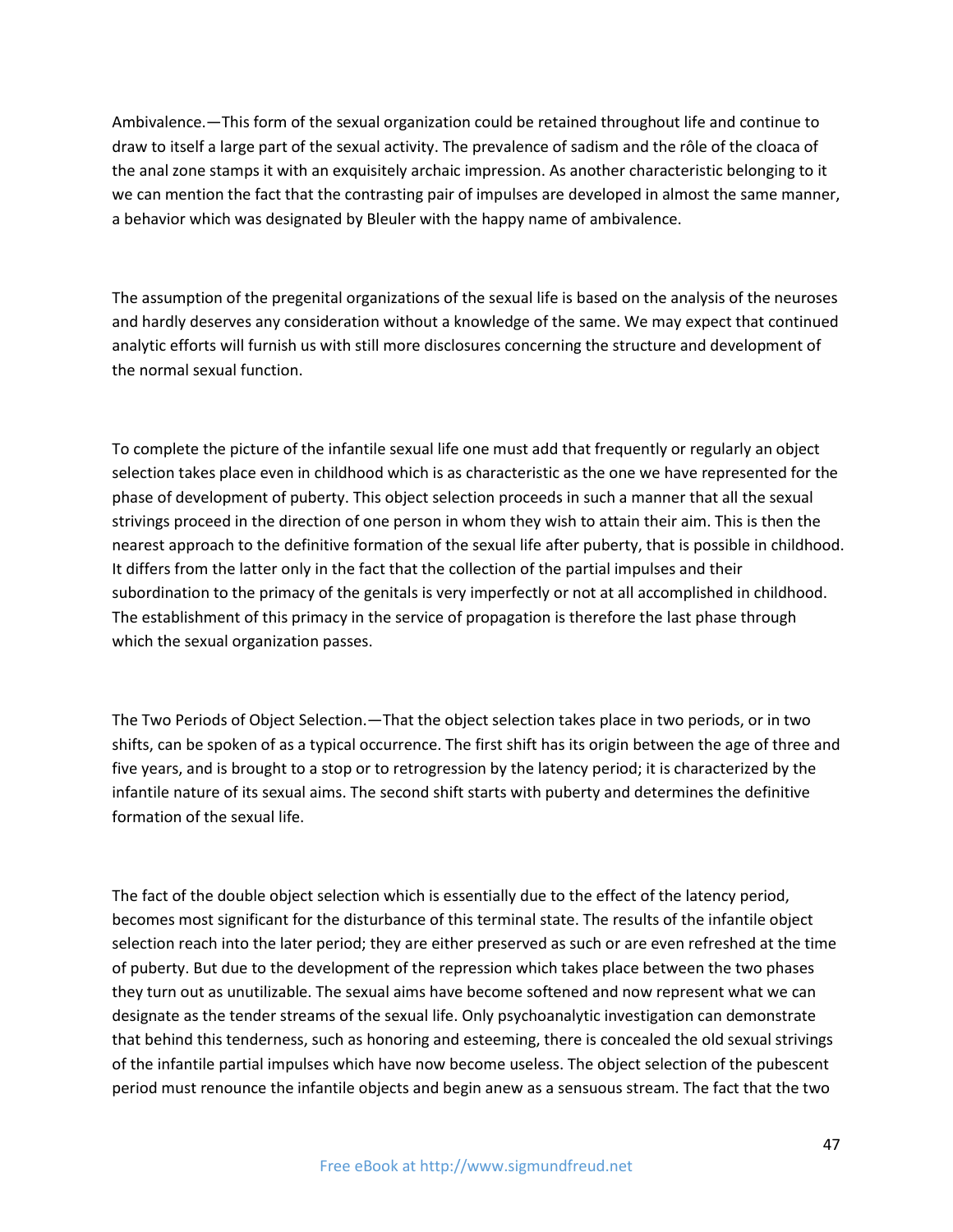streams do not meet often enough has as a result that one of the ideals of the sexual life, namely, the union of all desires in one object, can not be attained.

## THE SOURCES OF THE INFANTILE SEXUALITY

In our effort to follow up the origins of the sexual impulse, we have thus far found that the sexual excitement originates (a) as an imitation of a gratification which has been experienced in conjunction with other organic processes; (b) through the appropriate peripheral stimulation of erogenous zones; (c) and as an expression of some "impulse," like the looking and cruelty impulses, the origin of which we do not yet fully understand. The psychoanalytic investigation of later life which leads back to childhood and the contemporary observation of the child itself coöperate to reveal to us still other regularly-flowing sources of the sexual excitement. The observation of childhood has the disadvantage of treating easily misunderstood material, while psychoanalysis is made difficult by the fact that it can reach its objects and conclusions only by great detours; still the united efforts of both methods achieve a sufficient degree of positive understanding.

In investigating the erogenous zones we have already found that these skin regions merely show the special exaggeration of a form of sensitiveness which is to a certain degree found over the whole surface of the skin. It will therefore not surprise us to learn that certain forms of general sensitiveness in the skin can be ascribed to very distinct erogenous action. Among these we will above all mention the temperature sensitiveness; this will perhaps prepare us for the understanding of the therapeutic effects of warm baths.

Mechanical Excitation.—We must, moreover, describe here the production of sexual excitation by means of rhythmic mechanical shaking of the body. There are three kinds of exciting influences: those acting on the sensory apparatus of the vestibular nerves, those acting on the skin, and those acting on the deep parts, such as the muscles and joints. The sexual excitation produced by these influences seems to be of a pleasurable nature—it is worth emphasizing that for some time we shall continue to use indiscriminately the terms "sexual excitement" and "gratification" leaving the search for an explanation of the terms to a later time—and that the pleasure is produced by mechanical stimulation is proved by the fact that children are so fond of play involving passive motion, like swinging or flying in the air, and repeatedly demand its repetition.[20] As we know, rocking is regularly used in putting restless children to sleep. The shaking sensation experienced in wagons and railroad trains exerts such a fascinating influence on older children, that all boys, at least at one time in their lives, want to become conductors and drivers. They are wont to ascribe to railroad activities an extraordinary and mysterious interest, and during the age of phantastic activity (shortly before puberty) they utilize these as a nucleus for exquisite sexual symbolisms. The desire to connect railroad travelling with sexuality apparently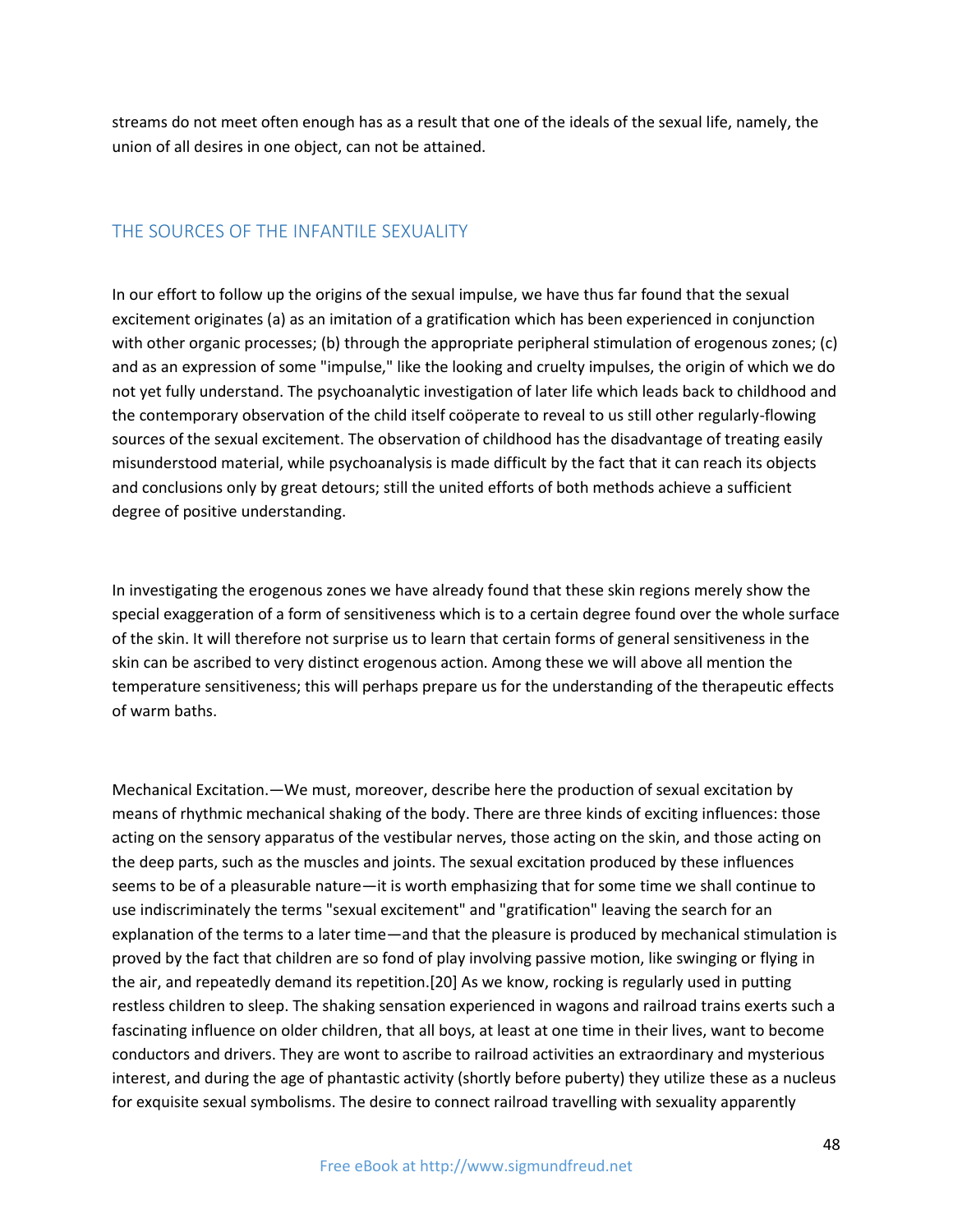originates from the pleasurable character of the sensation of motion. When the repression later sets in and changes so many of the childish likes into their opposites, these same persons as adolescents and adults then react to the rocking and rolling with nausea and become terribly exhausted by a railroad journey, or they show a tendency to attacks of anxiety during the journey, and by becoming obsessed with railroad phobia they protect themselves against a repetition of the painful experiences.

This also fits in with the not as yet understood fact that the concurrence of fear with mechanical shaking produces the severest hysterical forms of traumatic neurosis. It may at least be assumed that inasmuch as even a slight intensity of these influences becomes a source of sexual excitement, the action of an excessive amount of the same will produce a profound disorder in the sexual mechanism.

Muscular Activity.—It is well known that the child has need for strong muscular activity, from the gratification of which it draws extraordinary pleasure. Whether this pleasure has anything to do with sexuality, whether it includes in itself sexual satisfaction? or can be the occasion of sexual excitement; all this may be refuted by critical consideration, which will probably be directed also to the position taken above that the pleasure in the sensations of passive movement are of sexual character or that they are sexually exciting. The fact remains, however, that a number of persons report that they experienced the first signs of excitement in their genitals during fighting or wrestling with playmates, in which situation, besides the general muscular exertion, there is an intensive contact with the opponent's skin which also becomes effective. The desire for muscular contest with a definite person, like the desire for word contest in later years, is a good sign that the object selection has been directed toward this person. "Was sich liebt, das neckt sich."[21] In the promotion of sexual excitement through muscular activity we might recognize one of the sources of the sadistic impulse. The infantile connection between fighting and sexual excitement acts in many persons as a determinant for the future preferred course of their sexual impulse.[22]

Affective Processes.—The other sources of sexual excitement in the child are open to less doubt. Through contemporary observations, as well as through later investigations, it is easy to ascertain that all more intensive affective processes, even excitements of a terrifying nature, encroach upon sexuality; this can at all events furnish us with a contribution to the understanding of the pathogenic action of such emotions. In the school child, fear of a coming examination or exertion expended in the solution of a difficult task can become significant for the breaking through of sexual manifestations as well as for his relations to the school, inasmuch as under such excitements a sensation often occurs urging him to touch the genitals, or leading to a pollution-like process with all its disagreeable consequences. The behavior of children at school, which is so often mysterious to the teacher, ought surely to be considered in relation with their germinating sexuality. The sexually-exciting influence of some painful affects, such as fear, shuddering, and horror, is felt by a great many people throughout life and readily explains why so many seek opportunities to experience such sensations, provided that certain accessory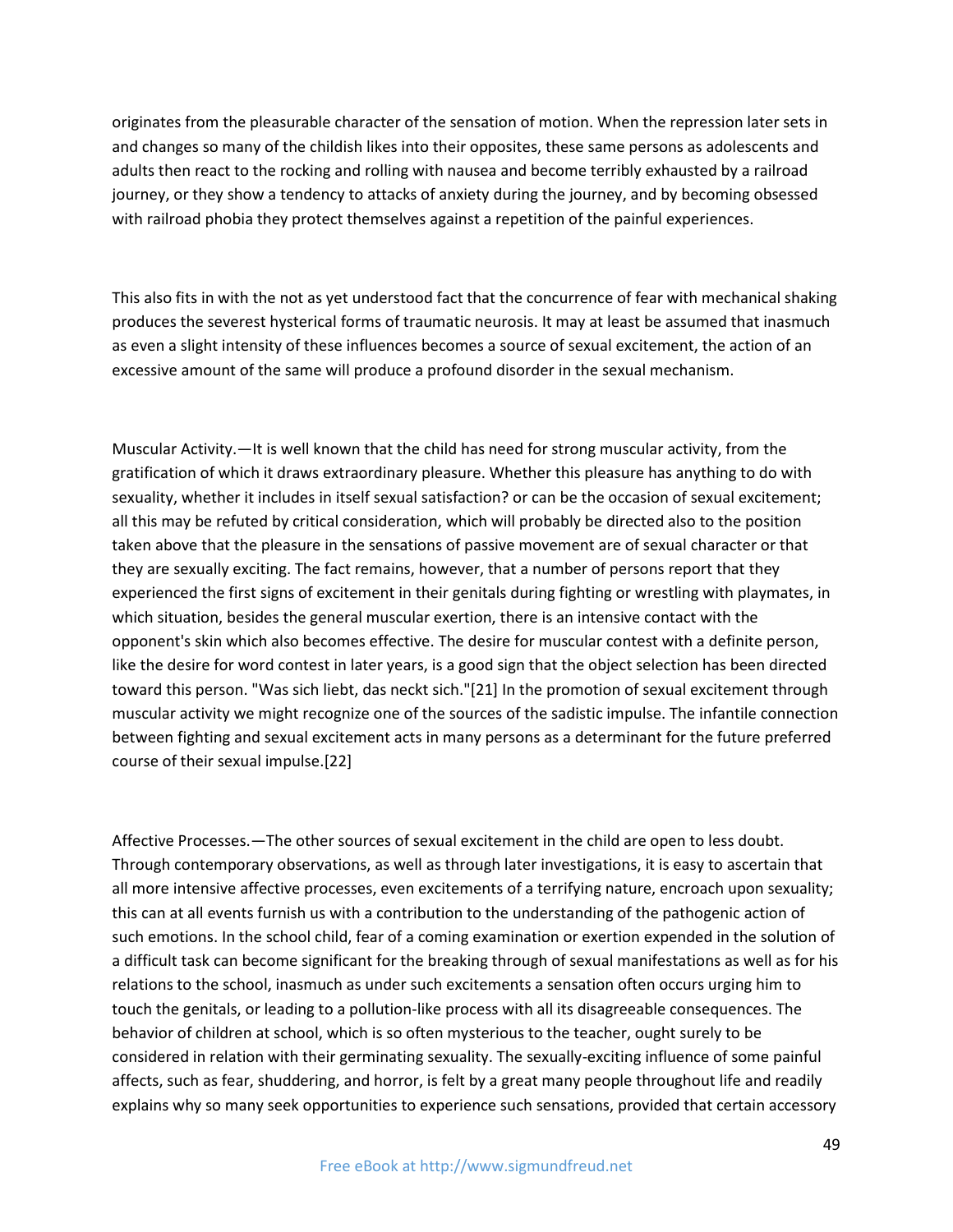circumstances (as under imaginary circumstances in reading, or in the theater) suppress the earnestness of the painful feeling.

If we might assume that the same erogenous action also reaches the intensive painful feelings, especially if the pain be toned down or held at a distance by a subsidiary determination, this relation would then contain the main roots of the masochistic-sadistic impulse, into the manifold composition of which we are gaining a gradual insight.

Intellectual Work.—Finally, is is evident that mental application or the concentration of attention on an intellectual accomplishment will result, especially often in youthful persons, but in older persons as well, in a simultaneous sexual excitement, which may be looked upon as the only justified basis for the otherwise so doubtful etiology of nervous disturbances from mental "overwork."

If we now, in conclusion, review the evidences and indications of the sources of the infantile sexual excitement, which have been reported neither completely nor exhaustively, we may lay down the following general laws as suggested or established. It seems to be provided in the most generous manner that the process of sexual excitement—the nature of which certainly remains quite mysterious to us—should be set in motion. The factor making this provision in a more or less direct way is the excitation of the sensible surfaces of the skin and sensory organs, while the most immediate exciting influences are exerted on certain parts which are designated as erogenous zones. The criterion in all these sources of sexual excitement is really the quality of the stimuli, though the factor of intensity (in pain) is not entirely unimportant. But in addition to this there are arrangements in the organism which induce sexual excitement as a subsidiary action in a large number of inner processes as soon as the intensity of these processes has risen above certain quantitative limits. What we have designated as the partial impulses of sexuality are either directly derived from these inner sources of sexual excitation or composed of contributions from such sources and from erogenous zones. It is possible that nothing of any considerable significance occurs in the organism that does not contribute its components to the excitement of the sexual impulse.

It seems to me at present impossible to shed more light and certainty on these general propositions, and for this I hold two factors responsible; first, the novelty of this manner of investigation, and secondly, the fact that the nature of the sexual excitement is entirely unfamiliar to us. Nevertheless, I will not forbear speaking about two points which promise to open wide prospects in the future.

Diverse Sexual Constitutions.—(a) We have considered above the possibility of establishing the manifold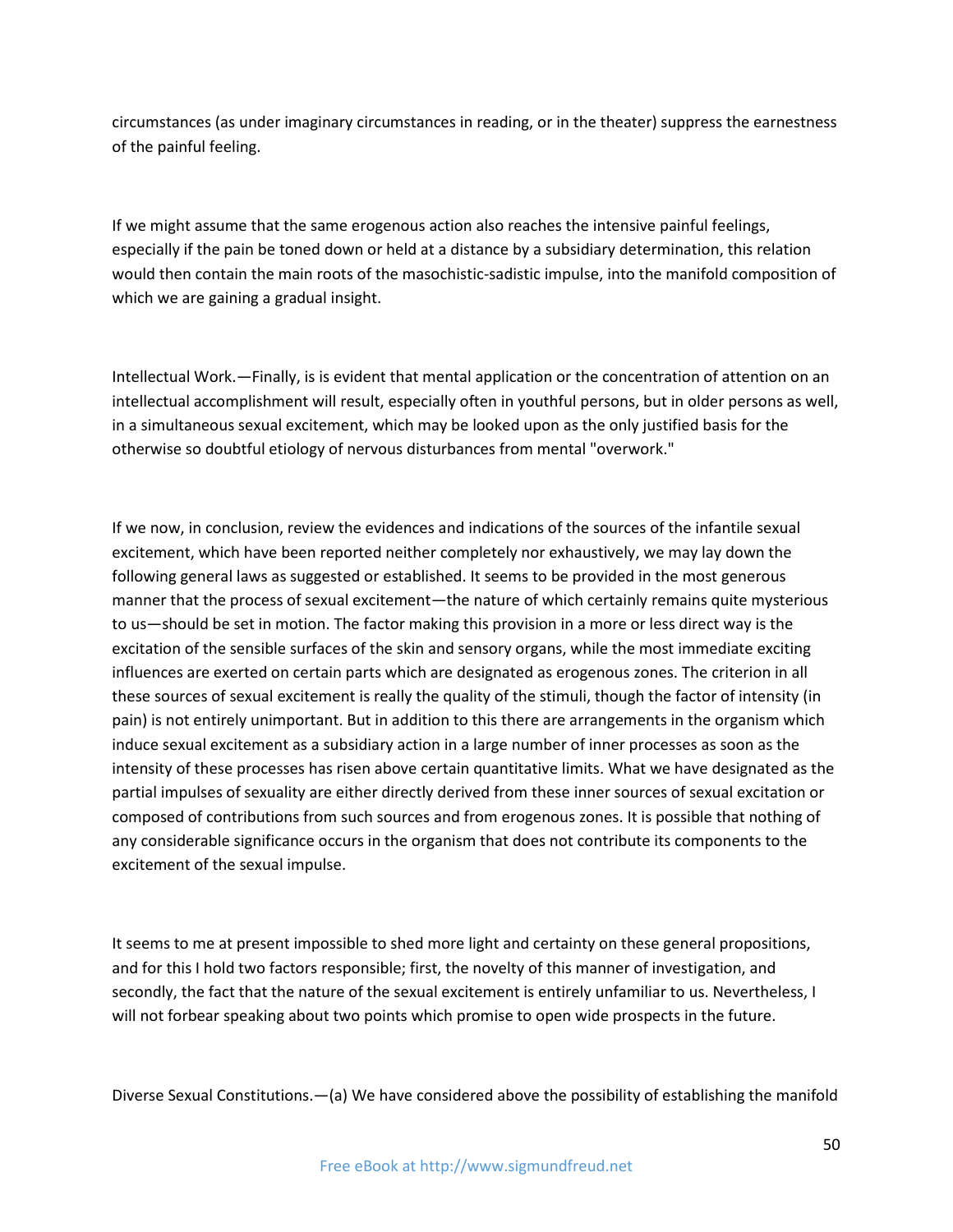character of congenital sexual constitutions through the diverse formation of the erogenous zones; we may now attempt to do the same in dealing with the indirect sources of sexual excitement. We may assume that, although these different sources furnish contributions in all individuals, they are not all equally strong in all persons; and that a further contribution to the differentiation of the diverse sexual constitution will be found in the preferred developments of the individual sources of sexual excitement.

The Paths of Opposite Influences.—(b) Since we are now dropping the figurative manner of expression hitherto employed, by which we spoke of sources of sexual excitement, we may now assume that all the connecting ways leading from other functions to sexuality must also be passable in the reverse direction. For example, if the lip zone, the common possession of both functions, is responsible for the fact that the sexual gratification originates during the taking of nourishment, the same factor offers also an explanation for the disturbances in the taking of nourishment if the erogenous functions of the common zone are disturbed. As soon as we know that concentration of attention may produce sexual excitement, it is quite natural to assume that acting on the same path, but in a contrary direction, the state of sexual excitement will be able to influence the availability of the voluntary attention. A good part of the symptomatology of the neuroses which I trace to disturbance of sexual processes manifests itself in disturbances of the other non-sexual bodily functions, and this hitherto incomprehensible action becomes less mysterious if it only represents the counterpart of the influences controlling the production of the sexual excitement.

However the same paths through which sexual disturbances encroach upon the other functions of the body must in health be supposed to serve another important function. It must be through these paths that the attraction of the sexual motive-powers to other than sexual aims, the sublimation of sexuality, is accomplished. We must conclude with the admission that very little is definitely known concerning the paths beyond the fact that they exist, and that they are probably passable in both directions.

Note 1: For it is really impossible to have a correct knowledge of the part belonging to heredity without first understanding the part belonging to the infantile.

Note 2: This assertion on revision seemed even to myself so bold that I decided to test its correctness by again reviewing the literature. The result of this second review did not warrant any change in my original statement. The scientific elaboration of the physical as well as the psychic phenomena of the infantile sexuality is still in its initial stages. One author (S. Bell, "A Preliminary Study of the Emotions of Love Between the Sexes," American Journal of Psychology, XIII, 1902) says: "I know of no scientist who has given a careful analysis of the emotion as it is seen in the adolescent." The only attention given to somatic sexual manifestations occurring before the age of puberty was in connection with degenerative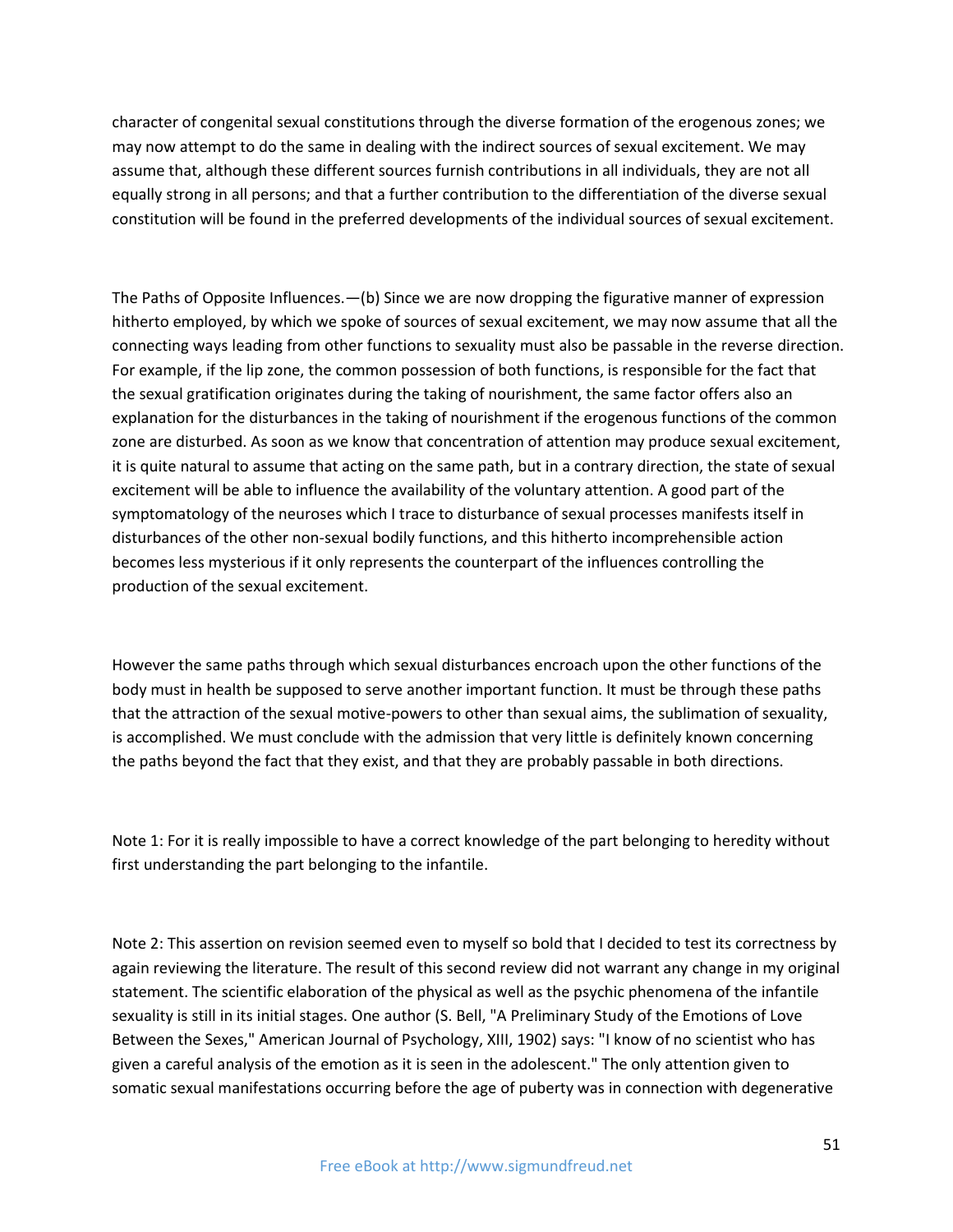manifestations, and these were referred to as a sign of degeneration. A chapter on the sexual life of children is not to be found in all the representative psychologies of this age which I have read. Among these works I can mention the following: Preyer; Baldwin (The Development of the Mind in the Child and in the Race, 1898); Pérez (L'enfant de 3-7 ans, 1894); Strümpel (Die pädagogische Pathologie, 1899); Karl Groos (Das Seelenleben des Kindes, 1904); Th. Heller (Grundriss der Heilpädagogic, 1904); Sully (Observations Concerning Childhood, 1897). The best impression of the present situation of this sphere can be obtained from the journal Die Kinderfehler (issued since 1896). On the other hand one gains the impression that the existence of love in childhood is in no need of demonstration. Pérez (l.c.) speaks for it; K. Groos (Die Spiele der Menschen, 1899) states that some children are very early subject to sexual emotions, and show a desire to touch the other sex (p. 336); S. Bell observed the earliest appearance of sex-love in a child during the middle part of its third year. See also Havelock Ellis, The Sexual Impulse, Appendix II.

The above-mentioned judgment concerning the literature of infantile sexuality no longer holds true since the appearance of the great and important work of G. Stanley Hall (Adolescence, Its Psychology and its Relation to Physiology, Anthropology, Sociology, Sex, Crime, Religion, and Education, 2 vols., New York, 1908). The recent book of A. Moll, Das Sexualleben des Kindes, Berlin, 1909, offers no occasion for such a modification. See, on the other hand, Bleuler, Sexuelle abnormitäten der Kinder (Jahrbuch der Schweizerischen Gesellschaft für Schulgesundheitspflege, IX, 1908). A book by Mrs. Dr. H.v. Hug-Hellmuth, Aus dem Seelenleben des Kindes (1913), has taken full account of the neglected sexual factors. [Translated in Monograph Series.]

Note 3: I have attempted to solve the problems presented by the earliest infantile recollections in a paper, "Über Deckerinnerungen" (Monatsschrift für Psychiatrie und Neurologie, VI, 1899). Cf. also The Psychopathology of Everyday Life, The Macmillan Co., New York, and Unwin, London.

Note 4: One cannot understand the mechanism of repression when one takes into consideration only one of the two cooperating processes. As a comparison one may think of the way the tourist is despatched to the top of the great pyramid of Gizeh; he is pushed from one side and pulled from the other.

Note 5: The use of the latter material is justified by the fact that the years of childhood of those who are later neurotics need not necessarily differ from those who are later normal except in intensity and distinctness.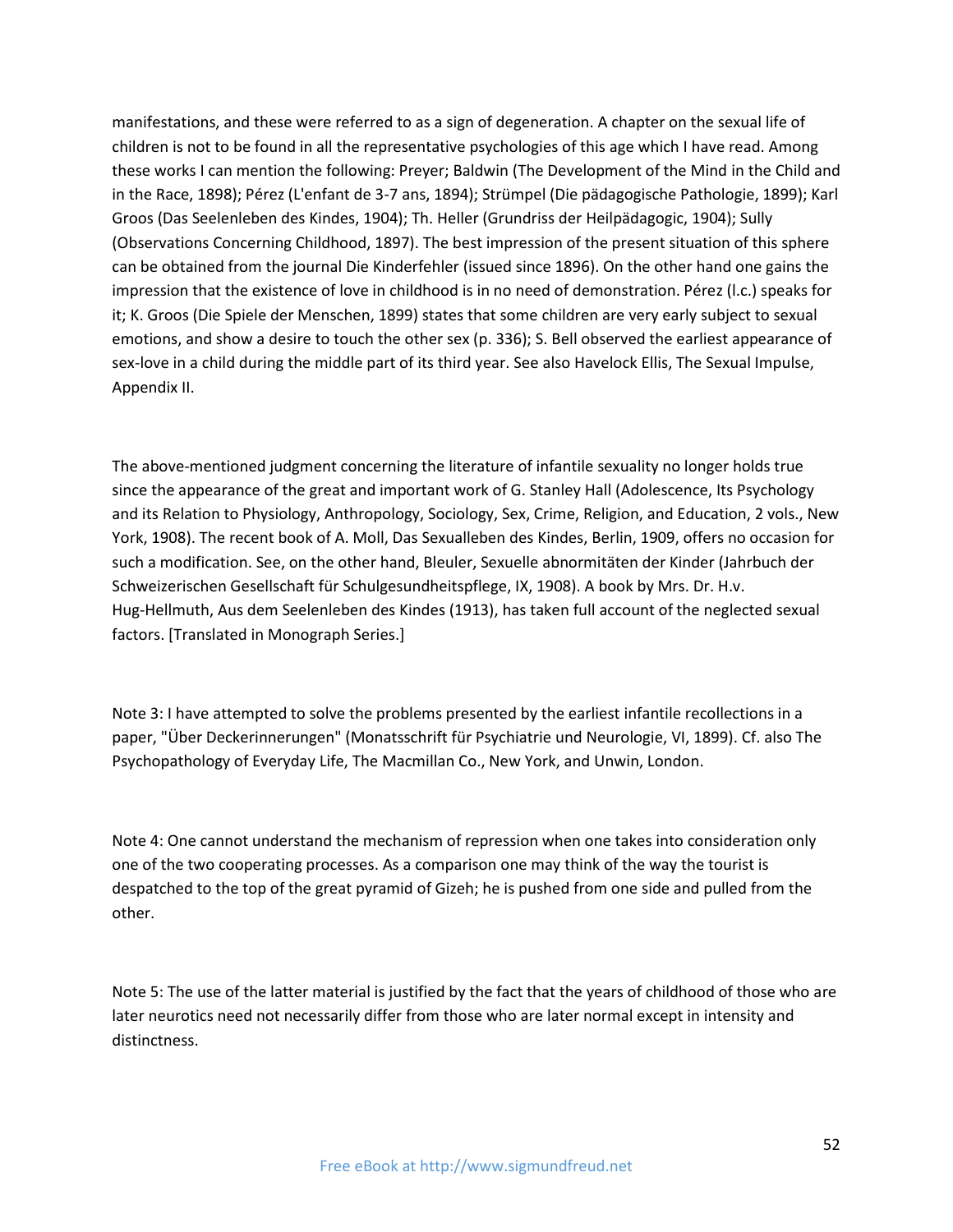Note 6: An anatomic analogy to the behavior of the infantile sexual function formulated by me is perhaps given by Bayer (Deutsches Archiv für klinische Medizin, Bd. 73) who claims that the internal genitals (uterus) are regularly larger in newborn than in older children. However, Halban's conception, that after birth there is also an involution of the other parts of the sexual apparatus, has not been verified. According to Halban (Zeitschrift für Geburtshilfe u. Gynäkologie, LIII, 1904) this process of involution ends after a few weeks of extra-uterine life.

Note 7: The expression "sexual latency period" (sexuelle latenz-periode) I have borrowed from W. Fliess.

Note 8: In the case here discussed the sublimation of the sexual motive powers proceed on the road of reaction formations. But in general it is necessary to separate from each other sublimation and reaction formation as two diverse processes. Sublimation may also result through other and simpler mechanisms.

Note 9: Jahrbuch für Kinderheilkunde, N.F., XIV, 1879.

Note 10: This already shows what holds true for the whole life, namely, that sexual gratification is the best hypnotic. Most nervous insomnias are traced to lack of sexual gratification. It is also known that unscrupulous nurses calm crying children to sleep by stroking their genitals.

Note 11: Ellis spoils, however, the sense of his invented term by comprising under the phenomena of autoerotism the whole of hysteria and masturbation in its full extent.

Note 12: Further reflection and observation lead me to attribute the quality of erogenity to all parts of the body and inner organs. See later on narcism.

Note 13: Compare here the very comprehensive but confusing literature on onanism, e.g., Rohleder, Die Masturbation, 1899. Cf. also the pamphlet, "Die Onanie," which contains the discussion of the Vienna Psychoanalytic Society, Wiesbaden, 1912.

Note 14: Compare here the essay on "Charakter und Analerotic" in the Sammlung kleiner Schriften zur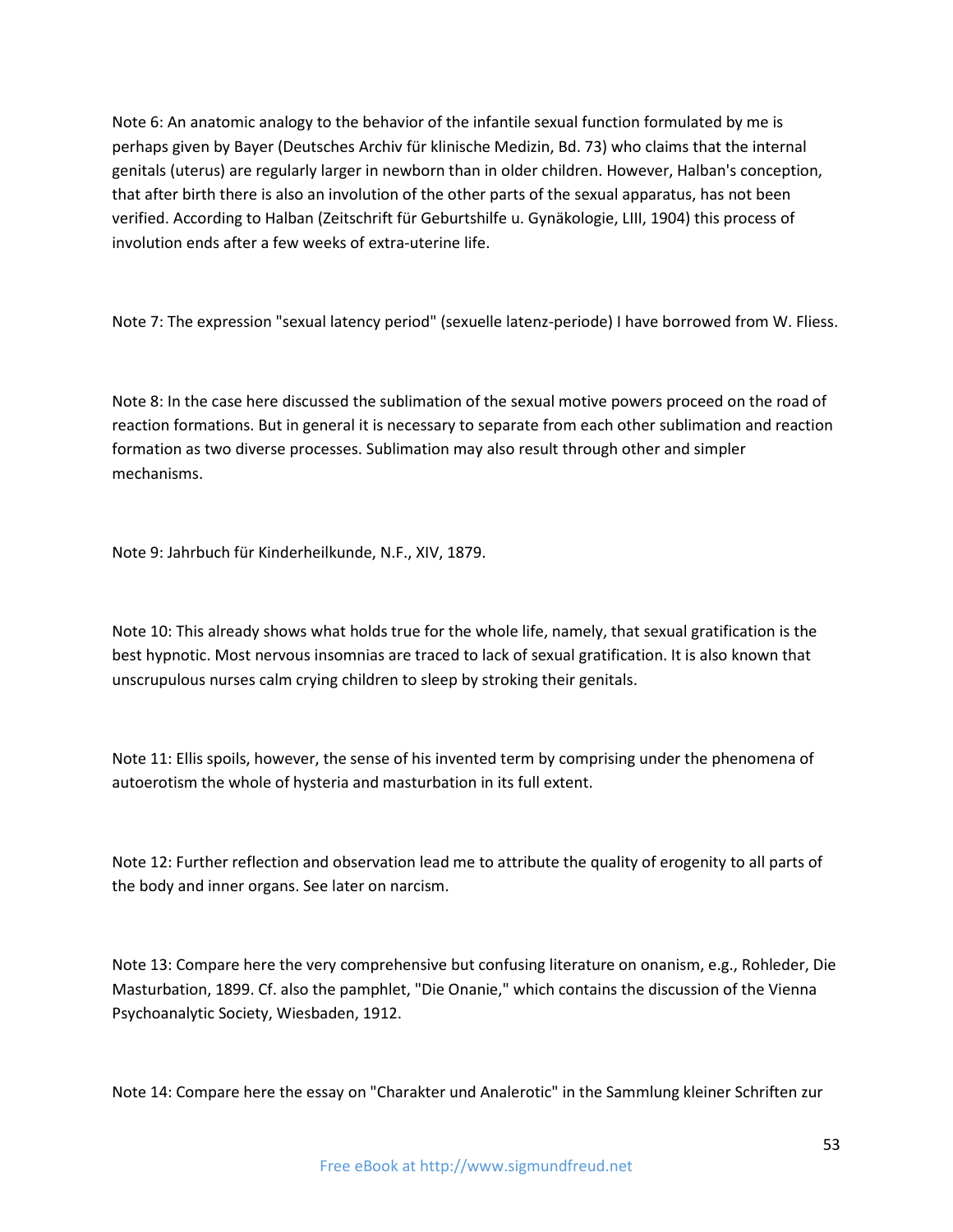Neurosenlehre, Zweite Folge, 1909. Cf. also Brill, Psychanalysis, Chap. XIII, Anal Eroticism and Character, W.B. Saunders, Philadelphia.

Note 15: Unusual techniques in the performance of onanism seem to point to the influence of a prohibition against onanism which has been overcome.

Note 16: Why neurotics, when conscience stricken, regularly connect it with their onanistic activity, as was only recently recognized by Bleuler, is a problem which still awaits an exhaustive analysis.

Note 17: Freud, Selected Papers on Hysteria and Other Psychoneuroses, 3d edition, translated by A.A. Brill, N.Y. Nerv. and Ment. Dis. Pub. Co. Nervous and Mental Disease Monograph, Series No. 4.

Note 18: Havelock Ellis, in an appendix to his study on the Sexual Impulse, 1903, gives a number of autobiographic reports of normal persons treating their first sexual feelings in childhood and the causes of the same. These reports naturally show the deficiency due to infantile amnesia; they do not cover the prehistoric time in the sexual life and therefore must be supplemented by psychoanalysis of individuals who became neurotic. Notwithstanding this these reports are valuable in more than one respect, and information of a similar nature has urged me to modify my etiological assumption as mentioned in the text.

Note 19: The above-mentioned assertions concerning the infantile sexuality were justified in 1905, in the main through the results of psychoanalytic investigations in adults. Direct observation of the child could not at the time be utilized to its full extent and resulted only in individual indications and valuable confirmations. Since then it has become possible through the analysis of some cases of nervous disease in the delicate age of childhood to gain a direct understanding of the infantile psychosexuality (Jahrbuch für psychoanalytische und psychopathologische Forschungen, Bd. 1, 2, 1909). I can point with satisfaction to the fact that direct observation has fully confirmed the conclusion drawn from psychoanalysis, and thus furnishes good evidence for the reliability of the latter method of investigation.

Moreover, the "Analysis of a Phobia in a Five-year-old Boy" (Jahrbuch, Bd. 1) has taught us something new for which psychoanalysis had not prepared us, to wit, that sexual symbolism, the representation of the sexual by non-sexual objects and relations—reaches back into the years when the child is first learning to master the language. My attention has also been directed to a deficiency in the above-cited statement which for the sake of clearness described any conceivable separation between the two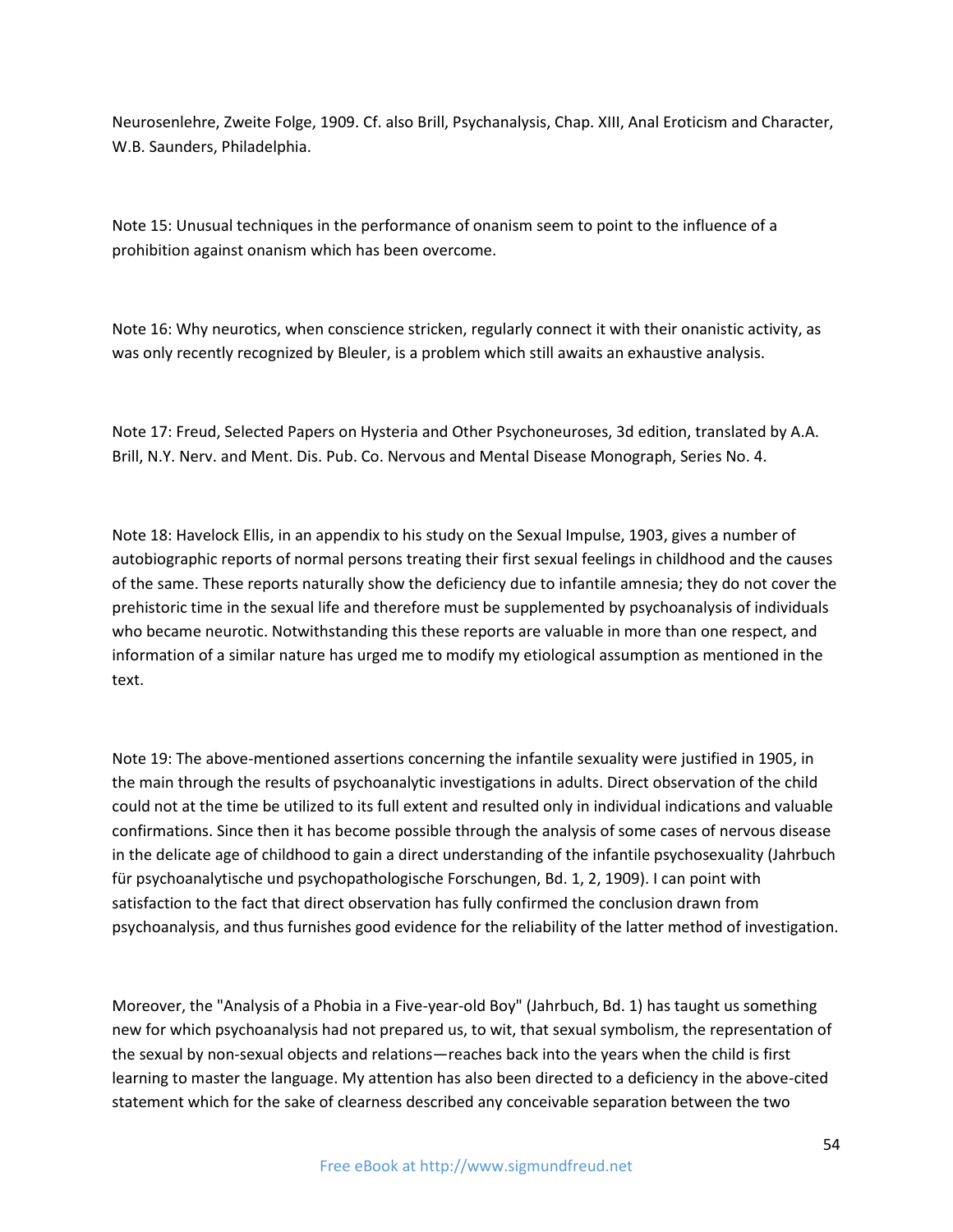phases of autoerotism and object love as a temporal separation. From the cited analysis (as well as from the above-mentioned work of Bell) we learn that children from three to five are capable of evincing a very strong object-selection which is accompanied by strong affects.

Note 20: Some persons can recall that the contact of the moving air in swinging caused them direct sexual pleasure in the genitals.

Note 21: "Those who love each other tease each other."

Note 22: The analyses of neurotic disturbances of walking and of agoraphobia remove all doubt as to the sexual nature of the pleasure of motion. As everybody knows modern cultural education utilizes sports to a great extent in order to turn away the youth from sexual activity; it would be more proper to say that it replaces the sexual pleasure by motion pleasure, and forces the sexual activity back upon one of its autoerotic components.

# THE TRANSFORMATION OF PUBERTY

With the beginning of puberty the changes set in which transform the infantile sexual life into its definite normal form. Hitherto the sexual impulse has been preponderantly autoerotic; it now finds the sexual object. Thus far it has manifested itself in single impulses and in erogenous zones seeking a certain pleasure as a single sexual aim. A new sexual aim now appears for the production of which all partial impulses coöperate, while the erogenous zones subordinate themselves to the primacy of the genital zone.[1] As the new sexual aim assigns very different functions to the two sexes their sexual developments now part company. The sexual development of the man is more consistent and easier to understand, while in the woman there even appears a form of regression. The normality of the sexual life is guaranteed only by the exact concurrence of the two streams directed to the sexual object and sexual aim. It is like the piercing of a tunnel from opposite sides.

The new sexual aim in the man consists in the discharging of the sexual products; it is not contradictory to the former sexual aim, that of obtaining pleasure; on the contrary, the highest amount of pleasure is connected with this final act in the sexual process. The sexual impulse now enters into the service of the function of propagation; it becomes, so to say, altruistic. If this transformation is to succeed its process must be adjusted to the original dispositions and all the peculiarities of the impulses.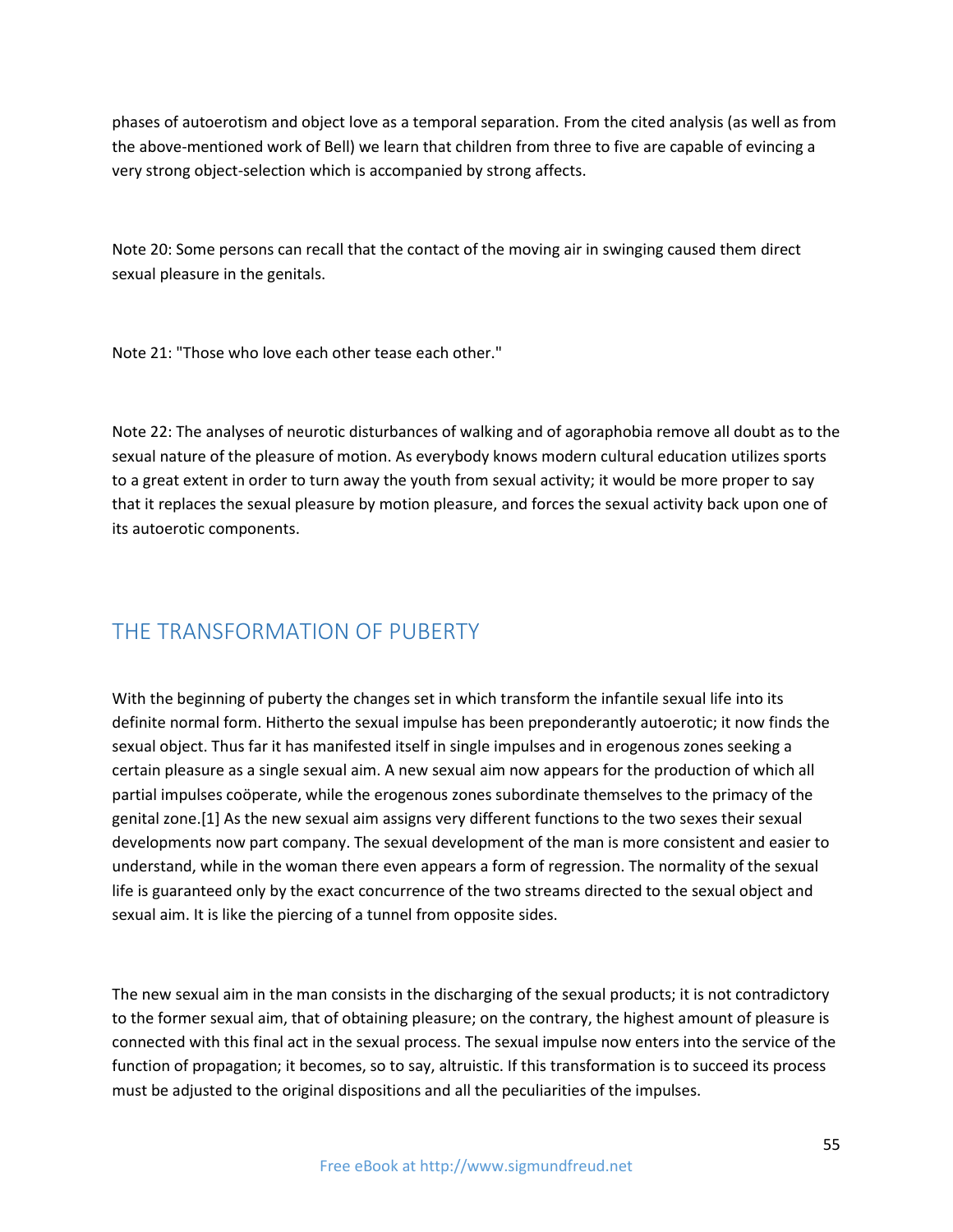Just as on every other occasion where new connections and compositions are to be formed in complicated mechanisms, here, too, there is a possibility for morbid disturbance if the new order of things does not get itself established. All morbid disturbances of the sexual life may justly be considered as inhibitions of development.

# THE PRIMACY OF THE GENITAL ZONES AND THE FORE-PLEASURE

From the course of development as described we can clearly see the issue and the end aim. The intermediary transitions are still quite obscure and many a riddle will have to be solved in them.

The most striking process of puberty has been selected as its most characteristic; it is the manifest growth of the external genitals which have shown a relative inhibition of growth during the latency period of childhood. Simultaneously the inner genitals develop to such an extent as to be able to furnish sexual products or to receive them for the purpose of forming a new living being. A most complicated apparatus is thus formed which waits to be claimed.

This apparatus can be set in motion by stimuli, and observation teaches that the stimuli can affect it in three ways: from the outer world through the familiar erogenous zones; from the inner organic world by ways still to be investigated; and from the psychic life, which merely represents a depository of external impressions and a receptacle of inner excitations. The same result follows in all three cases, namely, a state which can be designated as "sexual excitation" and which manifests itself in psychic and somatic signs. The psychic sign consists in a peculiar feeling of tension of a most urgent character, and among the manifold somatic signs the many changes in the genitals stand first. They have a definite meaning, that of readiness; they constitute a preparation for the sexual act (the erection of the penis and the glandular activity of the vagina).

The Sexual Tension—The character of the tension of sexual excitation is connected with a problem the solution of which is as difficult as it would be important for the conception of the sexual process. Despite all divergence of opinion regarding it in psychology, I must firmly maintain that a feeling of tension must carry with it the character of displeasure. For me it is conclusive that such a feeling carries with it the impulse to alter the psychic situation, and acts incitingly, which is quite contrary to the nature of perceived pleasure. But if we ascribe the tension of the sexual excitation to the feelings of displeasure we encounter the fact that it is undoubtedly pleasurably perceived. The tension produced by sexual excitation is everywhere accompanied by pleasure; even in the preparatory changes of the genitals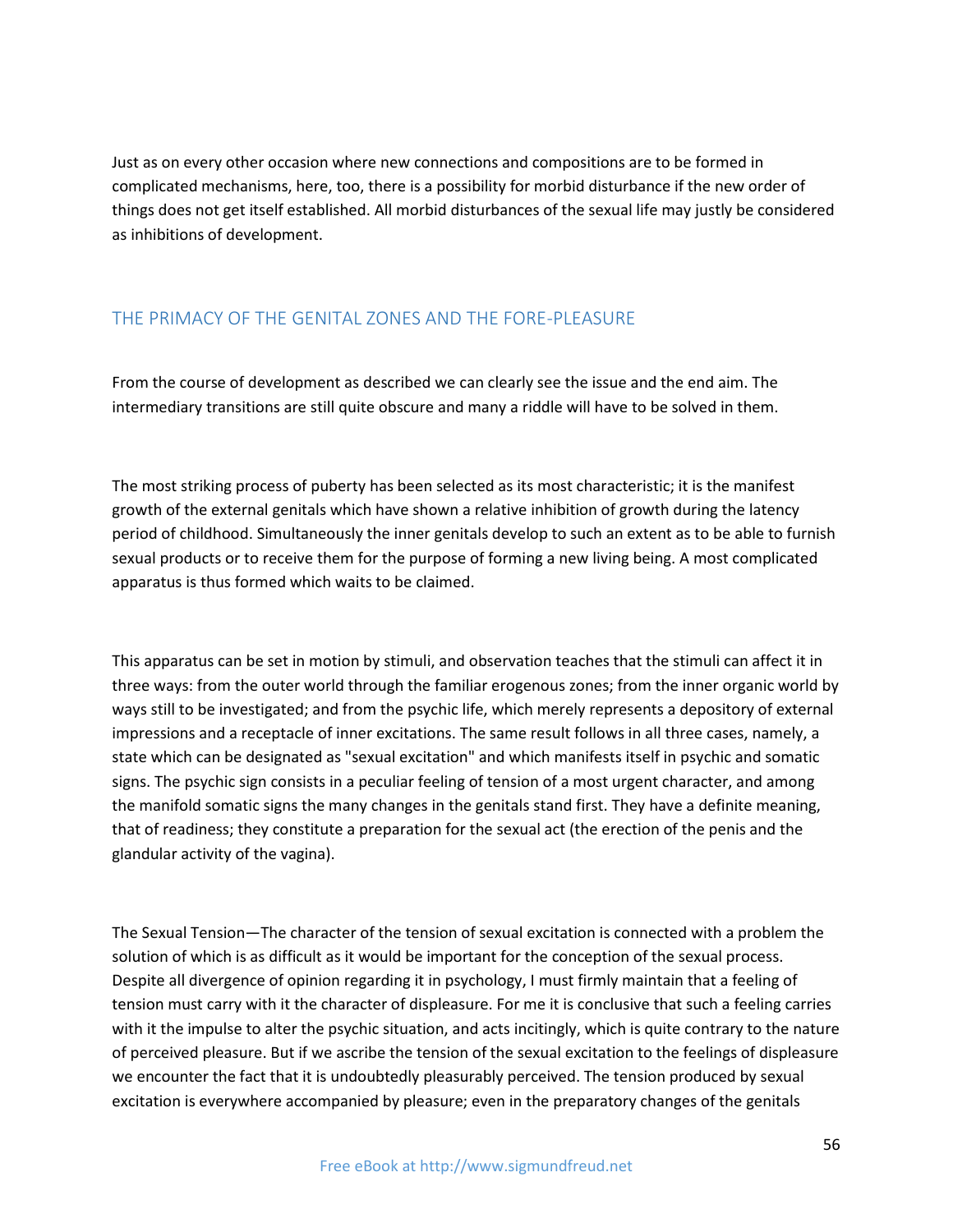there is a distinct feeling of satisfaction. What relation is there between this unpleasant tension and this feeling of pleasure?

Everything relating to the problem of pleasure and pain touches one of the weakest spots of present-day psychology. We shall try if possible to learn something from the determinations of the case in question and to avoid encroaching on the problem as a whole. Let us first glance at the manner in which the erogenous zones adjust themselves to the new order of things. An important rôle devolves upon them in the preparation of the sexual excitation. The eye which is very remote from the sexual object is most often in position, during the relations of object wooing, to become attracted by that particular quality of excitation, the motive of which we designate as beauty in the sexual object. The excellencies of the sexual object are therefore also called "attractions." This attraction is on the one hand already connected with pleasure, and on the other hand it either results in an increase of the sexual excitation or in an evocation of the same where it is still wanting. The effect is the same if the excitation of another erogenous zone, e.g., the touching hand, is added to it. There is on the one hand the feeling of pleasure which soon becomes enhanced by the pleasure from the preparatory changes, and on the other hand there is a further increase of the sexual tension which soon changes into a most distinct feeling of displeasure if it cannot proceed to more pleasure. Another case will perhaps be clearer; let us, for example, take the case where an erogenous zone, like a woman's breast, is excited by touching in a person who is not sexually excited at the time. This touching in itself evokes a feeling of pleasure, but it is also best adapted to awaken sexual excitement which demands still more pleasure. How it happens that the perceived pleasure evokes the desire for greater pleasure, that is the real problem.

Fore-pleasure Mechanism.—But the rôle which devolves upon the erogenous zones is clear. What applies to one applies to all. They are all utilized to furnish a certain amount of pleasure through their own proper excitation, which increases the tension, and which is in turn destined to produce the necessary motor energy in order to bring to a conclusion the sexual act. The last part but one of this act is again a suitable excitation of an erogenous zone; i.e., the genital zone proper of the glans penis is excited by the object most fit for it, the mucous membrane of the vagina, and through the pleasure furnished by this excitation it now produces reflexly the motor energy which conveys to the surface the sexual substance. This last pleasure is highest in its intensity, and differs from the earliest ones in its mechanism. It is altogether produced through discharge, it is altogether gratification pleasure and the tension of the libido temporarily dies away with it.

It does not seem to me unjustified to fix by name the distinction in the nature of these pleasures, the one through the excitation of the erogenous zones, and the other through the discharge of the sexual substance. In contradistinction to the end-pleasure, or pleasure of gratification of sexual activity, we can properly designate the first as fore-pleasure. The fore-pleasure is then the same as that furnished by the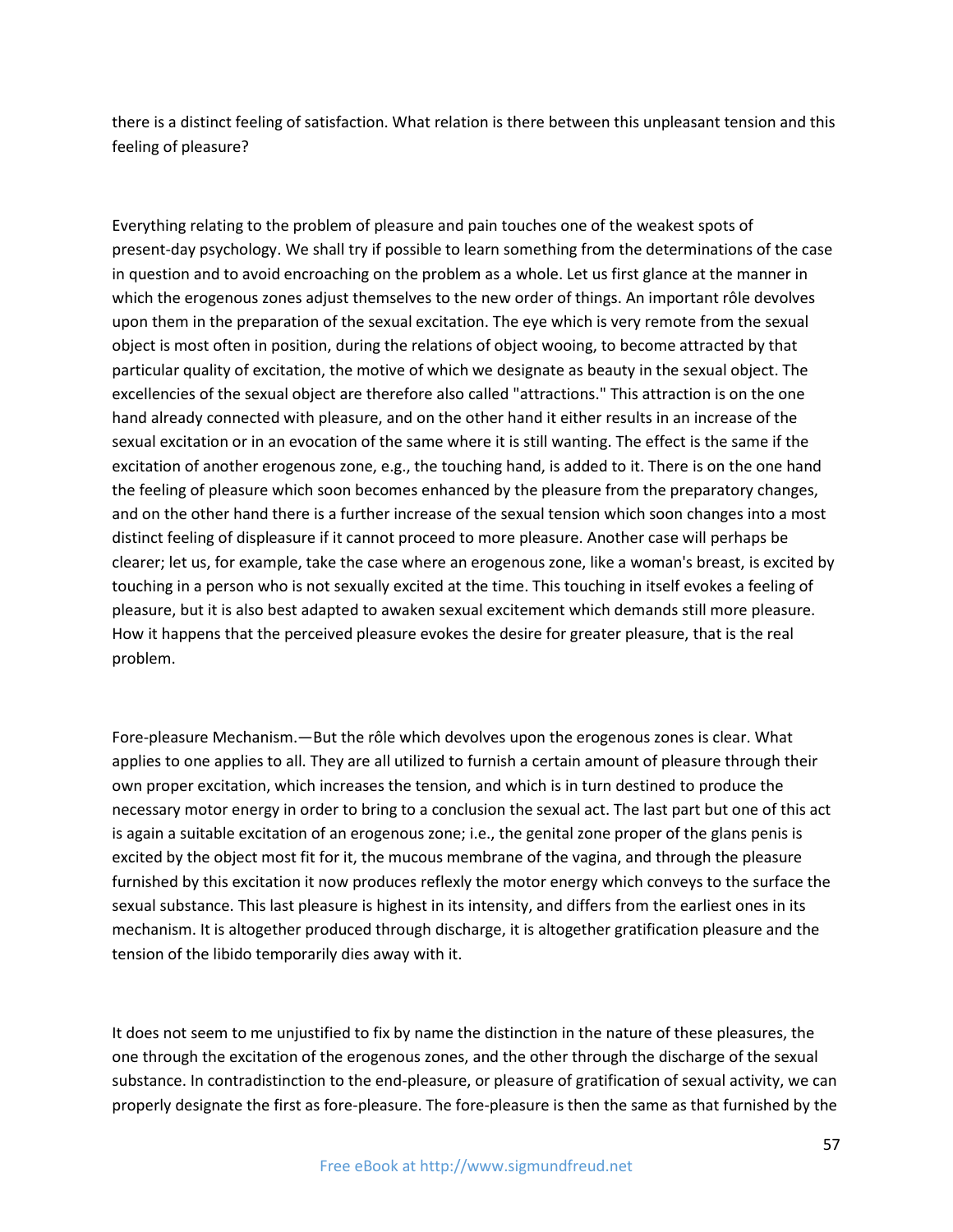infantile sexual impulse, though on a reduced scale; while the end-pleasure is new and is probably connected with determinations which first appear at puberty. The formula for the new function of the erogenous zones reads as follows: they are utilized for the purpose of making possible the production of the greater pleasure of gratification by means of the fore-pleasure which is gained from them as in infantile life.

I have recently been able to elucidate another example from a quite different realm of the psychic life, in which likewise a greater feeling of pleasure is achieved by means of a lesser feeling of pleasure which thereby acts as an alluring premium. We had there also the opportunity of entering more deeply into the nature of pleasure.[2]

Dangers of the Fore-pleasure.—However the connection of fore-pleasure with the infantile life is strengthened by the pathogenic rôle which may devolve upon it. In the mechanism through which the fore-pleasure is expressed there exists an obvious danger to the attainment of the normal sexual aim. This occurs if it happens that there is too much fore-pleasure and too little tension in any part of the preparatory sexual process. The motive power for the further continuation of the sexual process then escapes, the whole road becomes shortened, and the preparatory action in question takes the place of the normal sexual aim. Experience shows that such a hurtful condition is determined by the fact that the erogenous zone concerned or the corresponding partial impulse has already contributed an unusual amount of pleasure in infantile life. If other factors favoring fixation are added a compulsion readily results for the later life which prevents the fore-pleasure from arranging itself into a new combination. Indeed, the mechanism of many perversions is of such a nature; they merely represent a lingering at a preparatory act of the sexual process.

The failure of the function of the sexual mechanism through the fault of the fore-pleasure is generally avoided if the primacy of the genital zones has also already been sketched out in infantile life. The preparations of the second half of childhood (from the eighth year to puberty) really seem to favor this. During these years the genital zones behave almost as at the age of maturity; they are the seat of exciting sensations and of preparatory changes if any kind of pleasure is experienced through the gratification of other erogenous zones; although this effect remains aimless, i.e., it contributes nothing towards the continuation of the sexual process. Besides the pleasure of gratification a certain amount of sexual tension appears even in infancy, though it is less constant and less abundant. We can now understand also why in the discussion of the sources of sexuality we had a perfectly good reason for saying that the process in question acts as sexual gratification as well as sexual excitement. We note that on our way towards the truth we have at first enormously exaggerated the distinctions between the infantile and the mature sexual life, and we therefore supplement what has been said with a correction. The infantile manifestations of sexuality determine not only the deviations from the normal sexual life but also the normal formations of the same.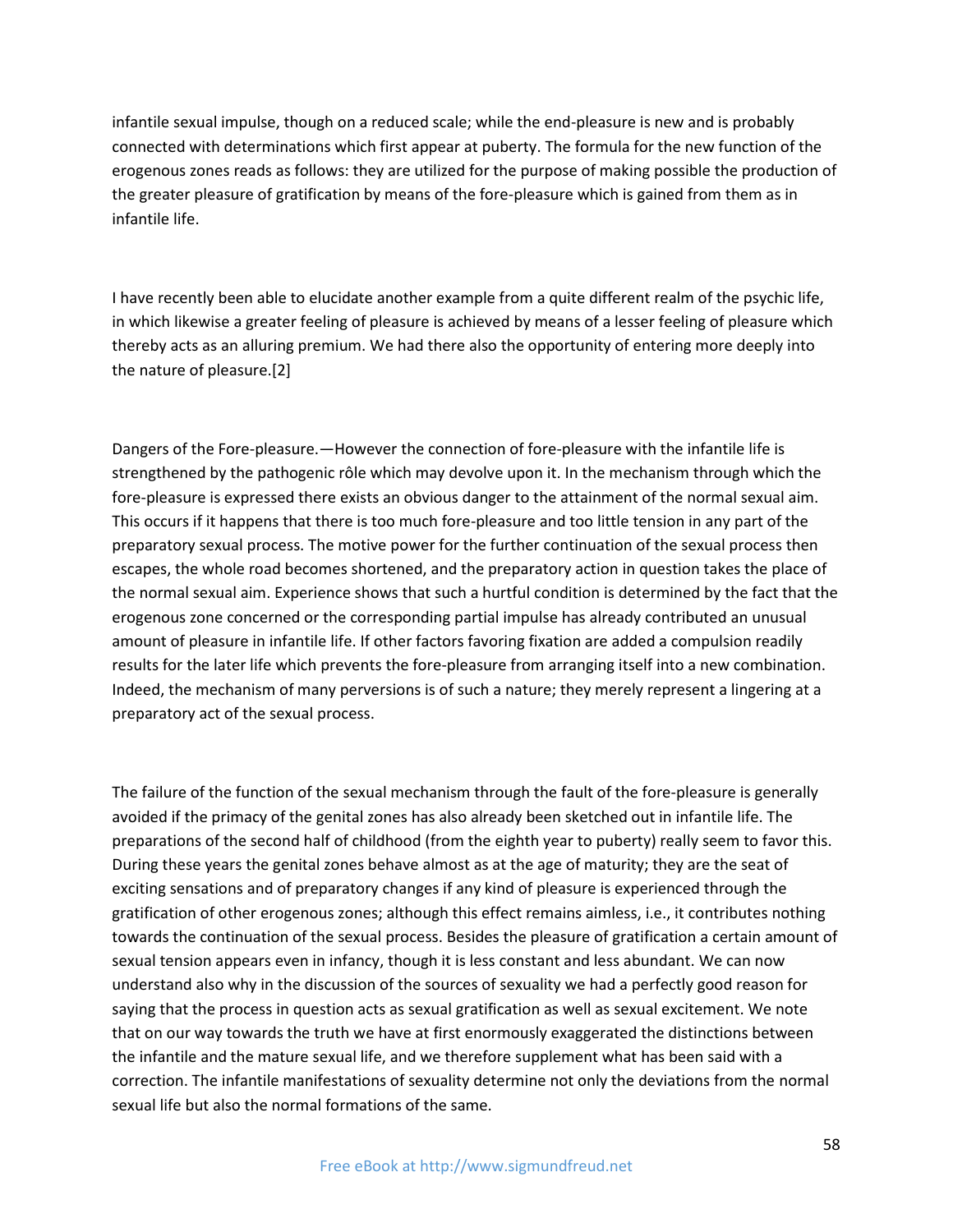## THE PROBLEM OF SEXUAL EXCITEMENT

It remains entirely unexplained whence the sexual tension comes which originates simultaneously with the gratification of erogenous zones and what is its nature. The obvious supposition that this tension originates in some way from the pleasure itself is not only improbable in itself but untenable, inasmuch as during the greatest pleasure which is connected with the voiding of sexual substance there is no production of tension but rather a removal of all tension. Hence, pleasure and sexual tension can be only indirectly connected.

The Rôle of the Sexual Substance.—Aside from the fact that only the discharge of the sexual substance can normally put an end to the sexual excitement, there are other essential facts which bring the sexual tension into relation with the sexual products. In a life of continence the sexual activity is wont to discharge the sexual substance at night during pleasurable dream hallucinations of a sexual act, this discharge coming at changing but not at entirely capricious intervals; and the following interpretation of this process—the nocturnal pollution—can hardly be rejected, viz., that the sexual tension which brings about a substitute for the sexual act by the short hallucinatory road is a function of the accumulated semen in the reservoirs for the sexual products. Experiences with the exhaustibility of the sexual mechanism speak for the same thing. Where there is no stock of semen it is not only impossible to accomplish the sexual act, but there is also a lack of excitability in the erogenous zones, the suitable excitation of which can evoke no pleasure. We thus discover incidentally that a certain amount of sexual tension is itself necessary for the excitability of the erogenous zones.

One would thus be forced to the assumption, which if I am not mistaken is quite generally adopted, that the accumulation of sexual substance produces and maintains the sexual tension. The pressure of these products on the walls of their receptacles acts as an excitant on the spinal center, the state of which is then perceived by the higher centers which then produce in consciousness the familiar feeling of tension. If the excitation of erogenous zones increases the sexual tension, it can only be due to the fact that the erogenous zones are connected with these centers by previously formed anatomical connections. They increase there the tone of the excitation, and with sufficient sexual tension they set in motion the sexual act, and with insufficient tension they merely stimulate a production of the sexual substance.

The weakness of the theory which one finds adopted, e.g., in v. Krafft-Ebing's description of the sexual process, lies in the fact that it has been formed for the sexual activity of the mature man and pays too little heed to three kinds of relations which should also have been elucidated. We refer to the relations as found in the child, in the woman, and in the castrated male. In none of the three cases can we speak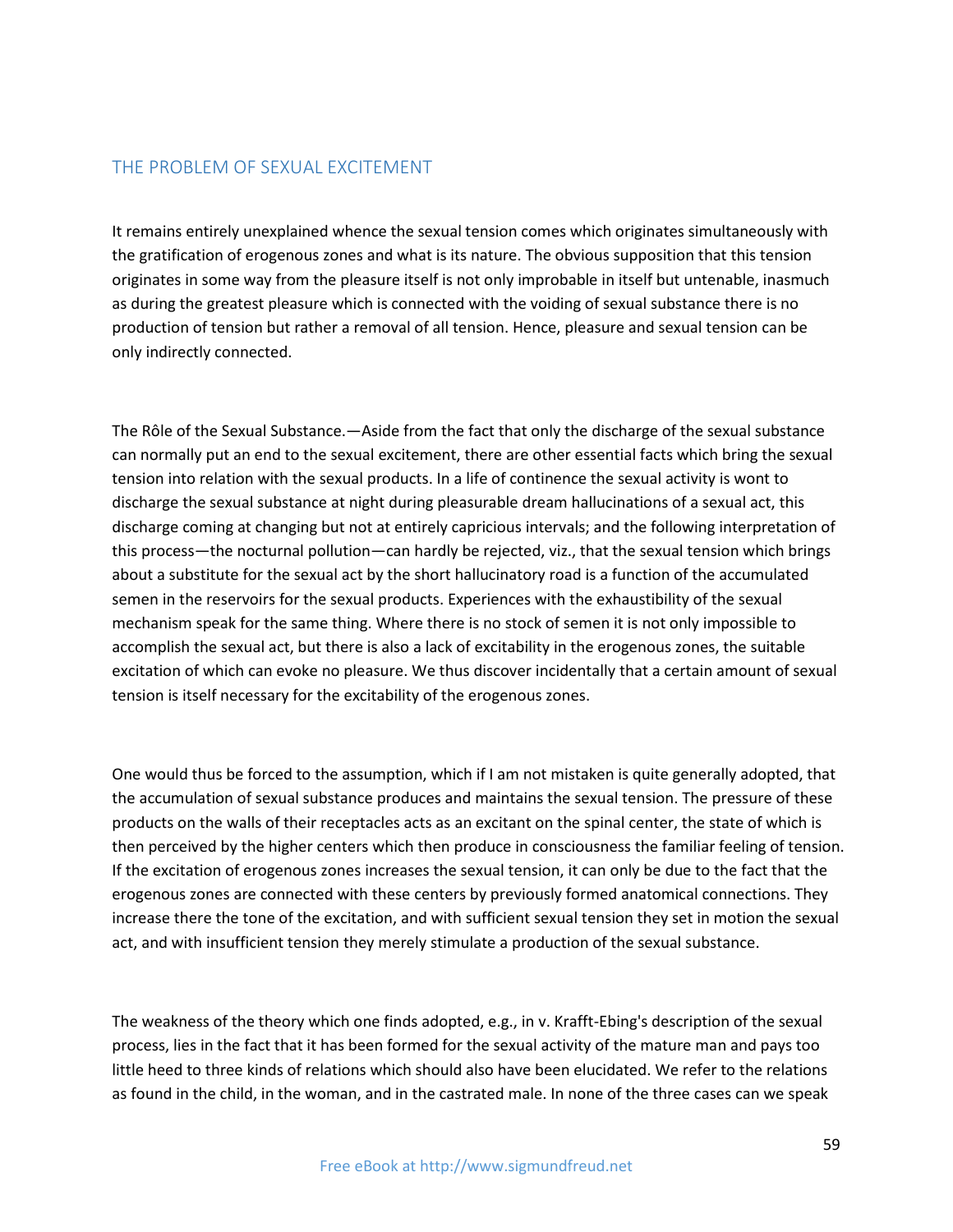of an accumulation of sexual products in the same sense as in the man, which naturally renders difficult the general application of this scheme; still it may be admitted without any further ado that ways can be found to justify the subordination of even these cases. Nevertheless one should be cautious about burdening the factor of accumulation of sexual products with actions which it seems incapable of supporting.

Overestimation of the Internal Genitals.—That sexual excitement can be independent to a considerable extent of the production of sexual substance seems to be shown by observations on castrated males, in whom the libido sometimes escapes the injury caused by the operation, although the opposite behavior, which is really the motive for the operation, is usually the rule. It is therefore not at all surprising, as C. Rieger puts it, that the loss of the male germ glands in maturer age should exert no new influence on the psychic life of the individual. The germ glands are really not the sexuality, and the experience with castrated males only verifies what we had long before learned from the removal of the ovaries, namely that it is impossible to do away with the sexual character by removing the germ glands. To be sure, castration performed at a tender age, before puberty, comes nearer to this aim, but it would seem in this case that besides the loss of the sexual glands we must also consider the inhibition of development and other factors which are connected with that loss.

Chemical Theories.—The truth remains, however, that we are unable to give any information about the nature of the sexual excitement for the reason that we do not know with what organ or organs sexuality is connected, since we have seen that the sexual glands have been overestimated in this significance. Since surprising discoveries have taught us the important rôle of the thyroid gland in sexuality, we may assume that the knowledge of the essential factors of sexuality are still withheld from us. One who feels the need of filling up the large gap in our knowledge with a preliminary assumption may formulate for himself the following theory based on the active substances found in the thyroid. Through the appropriate excitement of erogenous zones, as well as through other conditions under which sexual excitement originates, a material which is universally distributed in the organism becomes disintegrated, the decomposing products of which supply a specific stimulus to the organs of reproduction or to the spinal center connected with them. Such a transformation of a toxic stimulus in a particular organic stimulus we are already familiar with from other toxic products introduced into the body from without. To treat, if only hypothetically, the complexities of the pure toxic and the physiologic stimulations which result in the sexual processes is not now our appropriate task. To be sure, I attach no value to this special assumption and I shall be quite ready to give it up in favor of another, provided its original character, the emphasis on the sexual chemism, were preserved. For this apparently arbitrary statement is supported by a fact which, though little heeded, is most noteworthy. The neuroses which can be traced only to disturbances of the sexual life show the greatest clinical resemblance to the phenomena of intoxication and abstinence which result from the habitual introduction of pleasure-producing poisonous substances (alkaloids.)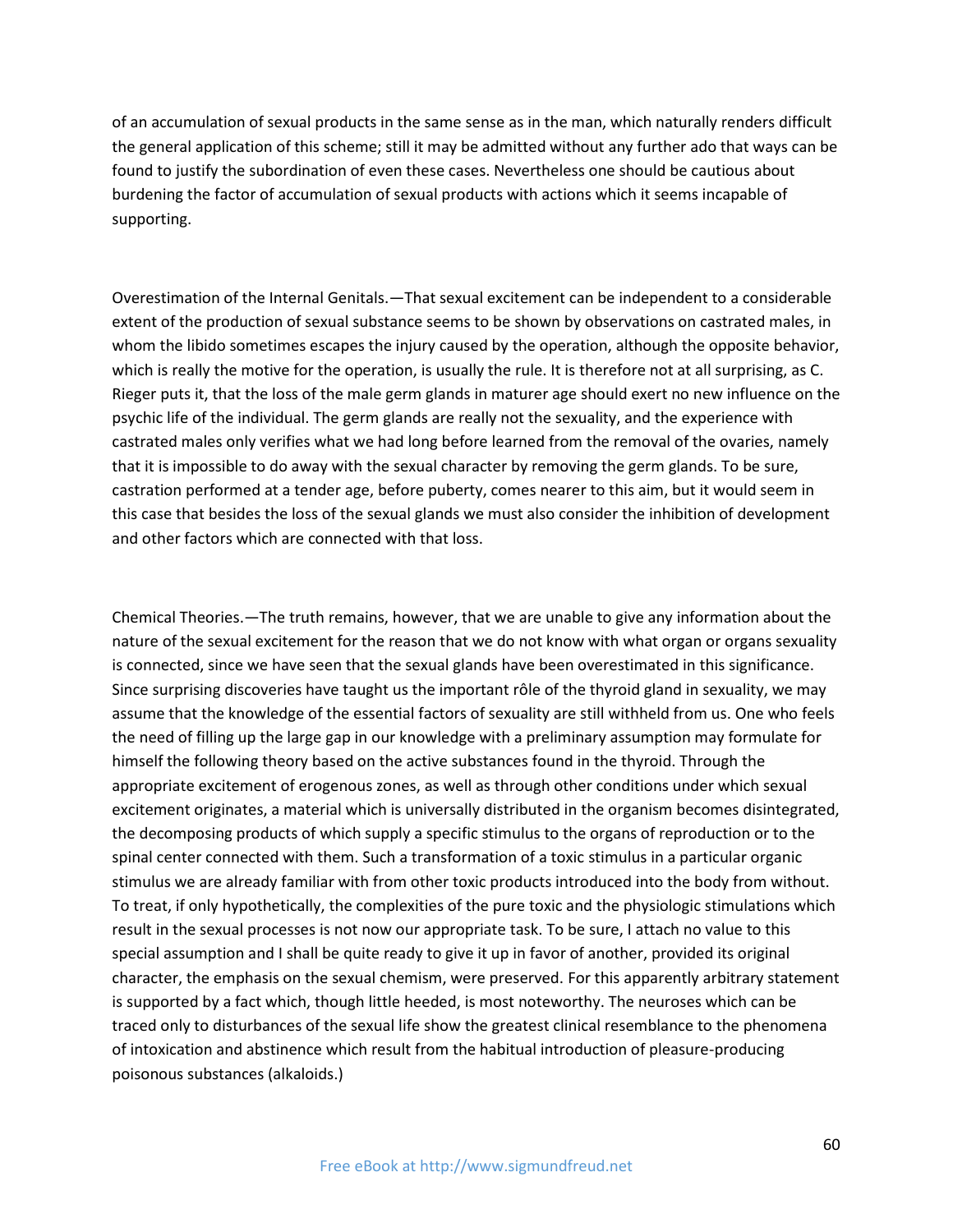## THE THEORY OF THE LIBIDO

These assumptions concerning the chemical basis of the sexual excitement are in full accord with the auxiliary conception which we formed for the purpose of mastering the psychic manifestations of the sexual life. We have determined the concept of libido as that of a force of variable quantity which has the capacity of measuring processes and transformations in the spheres of sexual excitement. This libido we distinguished from the energy which is to be generally adjudged to the psychic processes with reference to its special origin and thus we attribute to it also a qualitative character. In separating libidinous from other psychic energy we give expression to the assumption that the sexual processes of the organism are differentiated from the nutritional processes through a special chemism. The analyses of perversions and psychoneuroses have taught us that this sexual excitement is furnished not only from the so-called sexual parts alone but from all organs of the body. We thus formulate for ourselves the concept of a libido-quantum whose psychic representative we designate as the ego-libido; the production, increase, distribution and displacement of this ego-libido will offer the possible explanation for the observed psycho-sexual phenomena.

But this ego-libido becomes conveniently accessible to psychoanalytic study only when the psychic energy is employed on sexual objects, that is when it becomes object libido. Then we see it as it concentrates and fixes itself on objects, or as it leaves those objects and passes over to others from which positions it directs the individual's sexual activity, that is, it leads to partial and temporary extinction of the libido. Psychoanalysis of the so-called transference neuroses (hysteria and compulsion neurosis) offers us here a reliable insight.

Concerning the fates of the object libido we also state that it is withdrawn from the object, that it is preserved floating in special states of tension and is finally taken back into the ego, so that it again becomes ego-libido. In contradistinction to the object-libido we also call the ego-libido narcissistic libido. From psychoanalysis we look over the boundary which we are not permitted to pass into the activity of the narcissistic libido and thus form an idea of the relations between the two. The narcissistic or ego-libido appears to us as the great reservoir from which the energy for the investment of the object is sent out and into which it is drawn back again, while the narcissistic libido investment of the ego appears to us as the realized primitive state in the first childhood, which only becomes hidden by the later emissions of the libido, and is retained at the bottom behind them.

The task of a theory of libido of neurotic and psychotic disturbances would have for its object to express in terms of the libido-economy all observed phenomena and disclosed processes. It is easy to divine that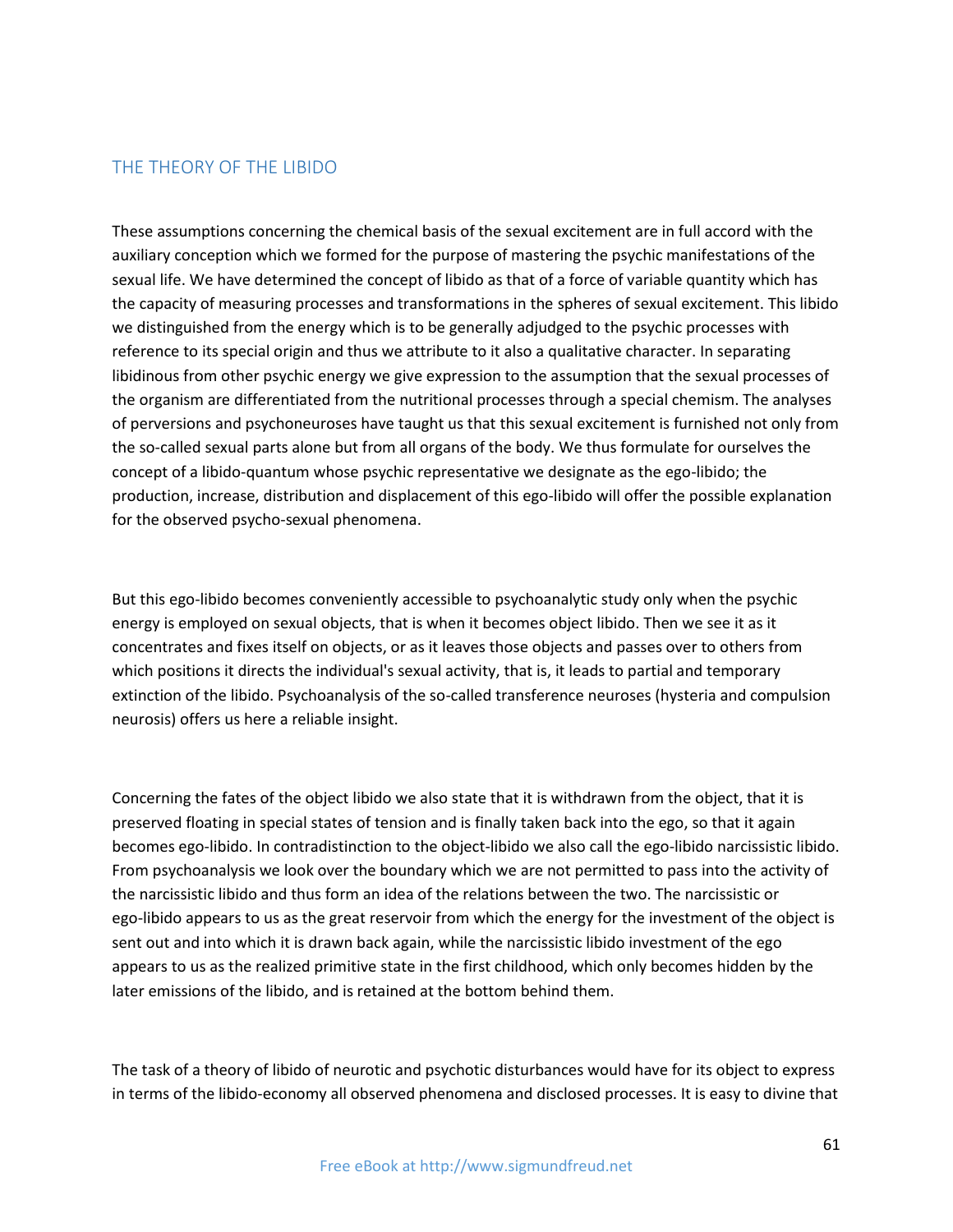the greater significance would attach thereby to the destinies of the ego-libido, especially where it would be the question of explaining the deeper psychotic disturbances. The difficulty then lies in the fact that the means of our investigation, psychoanalysis, at present gives us definite information only concerning the transformation of the object-libido, but cannot distinguish without further study the ego-libido from the other effective energies in the ego.[3]

## DIFFERENTIATION BETWEEN MAN AND WOMAN

It is known that the sharp differentiation of the male and female character originates at puberty, and it is the resulting difference which, more than any other factor, decisively influences the later development of personality. To be sure, the male and female dispositions are easily recognizable even in infantile life; thus the development of sexual inhibitions (shame, loathing, sympathy, etc.) ensues earlier and with less resistance in the little girl than in the little boy. The tendency to sexual repression certainly seems much greater, and where partial impulses of sexuality are noticed they show a preference for the passive form. But, the autoerotic activity of the erogenous zones is the same in both sexes, and it is this agreement that removes the possibility of a sex differentiation in childhood as it appears after puberty. In respect to the autoerotic and masturbatic sexual manifestations, it may be asserted that the sexuality of the little girl has entirely a male character. Indeed, if one could give a more definite content to the terms "masculine and feminine," one might advance the opinion that the libido is regularly and lawfully of a masculine nature, whether in the man or in the woman; and if we consider its object, this may be either the man or the woman.[4]

Since becoming acquainted with the aspect of bisexuality I hold this factor as here decisive, and I believe that without taking into account the factor of bisexuality it will hardly be possible to understand the actually observed sexual manifestations in man and woman.

The Leading Zones in Man and Woman.—Further than this I can only add the following. The chief erogenous zone in the female child is the clitoris, which is homologous to the male penis. All I have been able to discover concerning masturbation in little girls concerned the clitoris and not those other external genitals which are so important for the later sexual functions. With few exceptions I myself doubt whether the female child can be seduced to anything but clitoris masturbation. The frequent spontaneous discharges of sexual excitement in little girls manifest themselves in a twitching of the clitoris, and its frequent erections enable the girl to understand correctly even without any instruction the sexual manifestations of the other sex; they simply transfer to the boys the sensations of their own sexual processes.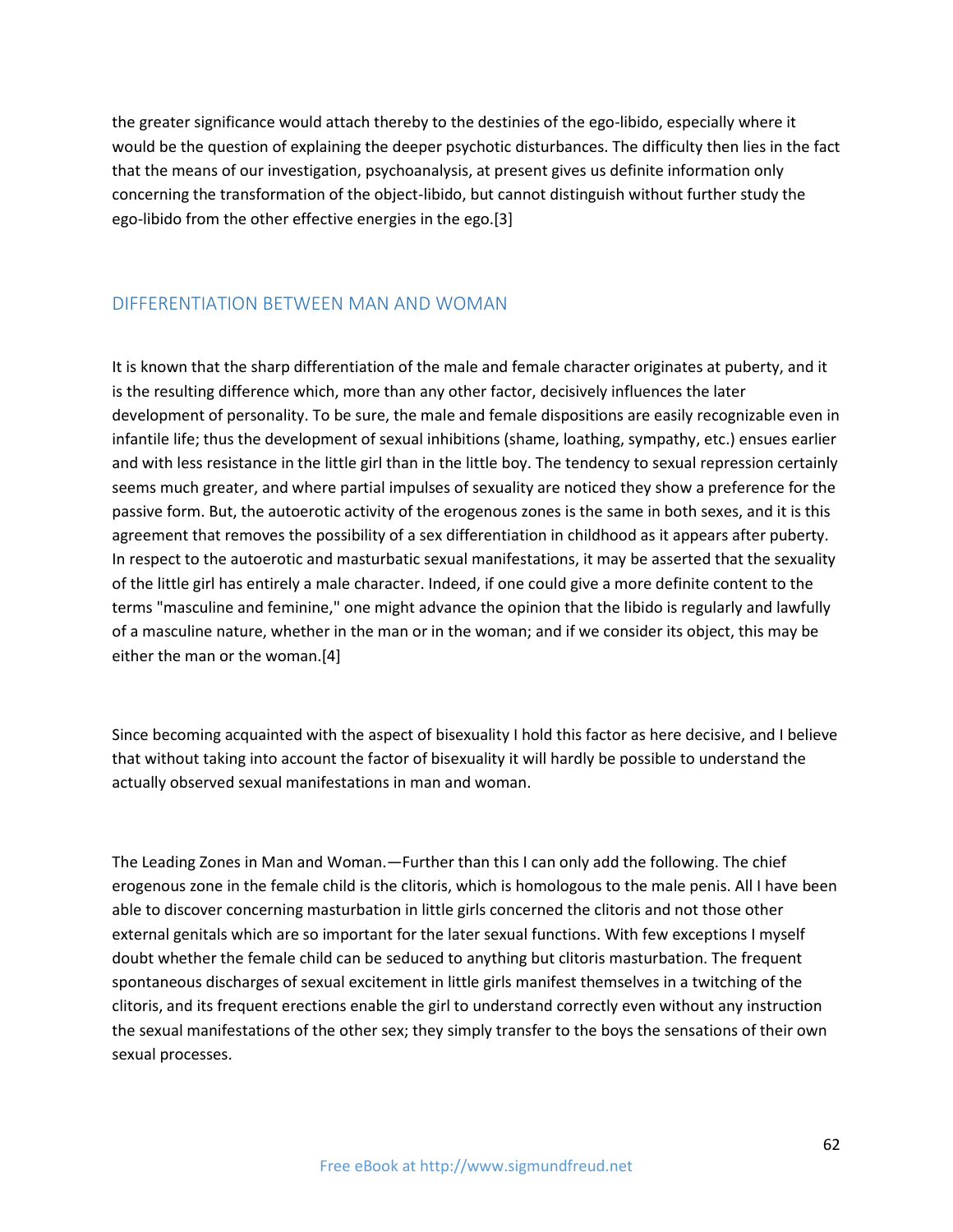If one wishes to understand how the little girl becomes a woman, he must follow up the further destinies of this clitoris excitation. Puberty, which brings to the boy a great advance of libido, distinguishes itself in the girl by a new wave of repression which especially concerns the clitoris sexuality. It is a part of the male sexual life that sinks into repression. The reënforcement of the sexual inhibitions produced in the woman by the repression of puberty causes a stimulus in the libido of the man and forces it to increase its capacity; with the height of the libido there is a rise in the overestimation of the sexual, which can be present in its full force only when the woman refuses and denies her sexuality. If the sexual act is finally submitted to and the clitoris becomes excited its rôle is then to conduct the excitement to the adjacent female parts, and in this it acts like a chip of pine wood which is utilized to set fire to the harder wood. It often takes some time for this transference to be accomplished; during which the young wife remains anesthetic. This anesthesia may become permanent if the clitoris zone refuses to give up its excitability; a condition brought on by abundant activities in infantile life. It is known that anesthesia in women is often only apparent and local. They are anesthetic at the vaginal entrance but not at all unexcitable through the clitoris or even through other zones. Besides these erogenous causes of anesthesia there are also psychic causes likewise determined by the repression.

If the transference of the erogenous excitability from the clitoris to the vagina has succeeded, the woman has thus changed her leading zone for the future sexual activity; the man on the other hand retains his from childhood. The main determinants for the woman's preference for the neuroses, especially for hysteria, lie in this change of the leading zone as well as in the repression of puberty. These determinants are therefore most intimately connected with the nature of femininity.

# THE OBJECT-FINDING

While the primacy of the genital zones is being established through the processes of puberty, and the erected penis in the man imperiously points towards the new sexual aim, i.e., towards the penetration of a cavity which excites the genital zone, the object-finding, for which also preparations have been made since early childhood, becomes consummated on the psychic side. While the very incipient sexual gratifications are still connected with the taking of nourishment, the sexual impulse has a sexual object outside its own body in his mother's breast. This object it loses later, perhaps at the very time when it becomes possible for the child to form a general picture of the person to whom the organ granting him the gratification belongs. The sexual impulse later regularly becomes autoerotic, and only after overcoming the latency period is there a resumption of the original relation. It is not without good reason that the suckling of the child at its mother's breast has become a model for every amour. The object-finding is really a re-finding.[5]

The Sexual Object of the Nursing Period.—However, even after the separation of the sexual activity from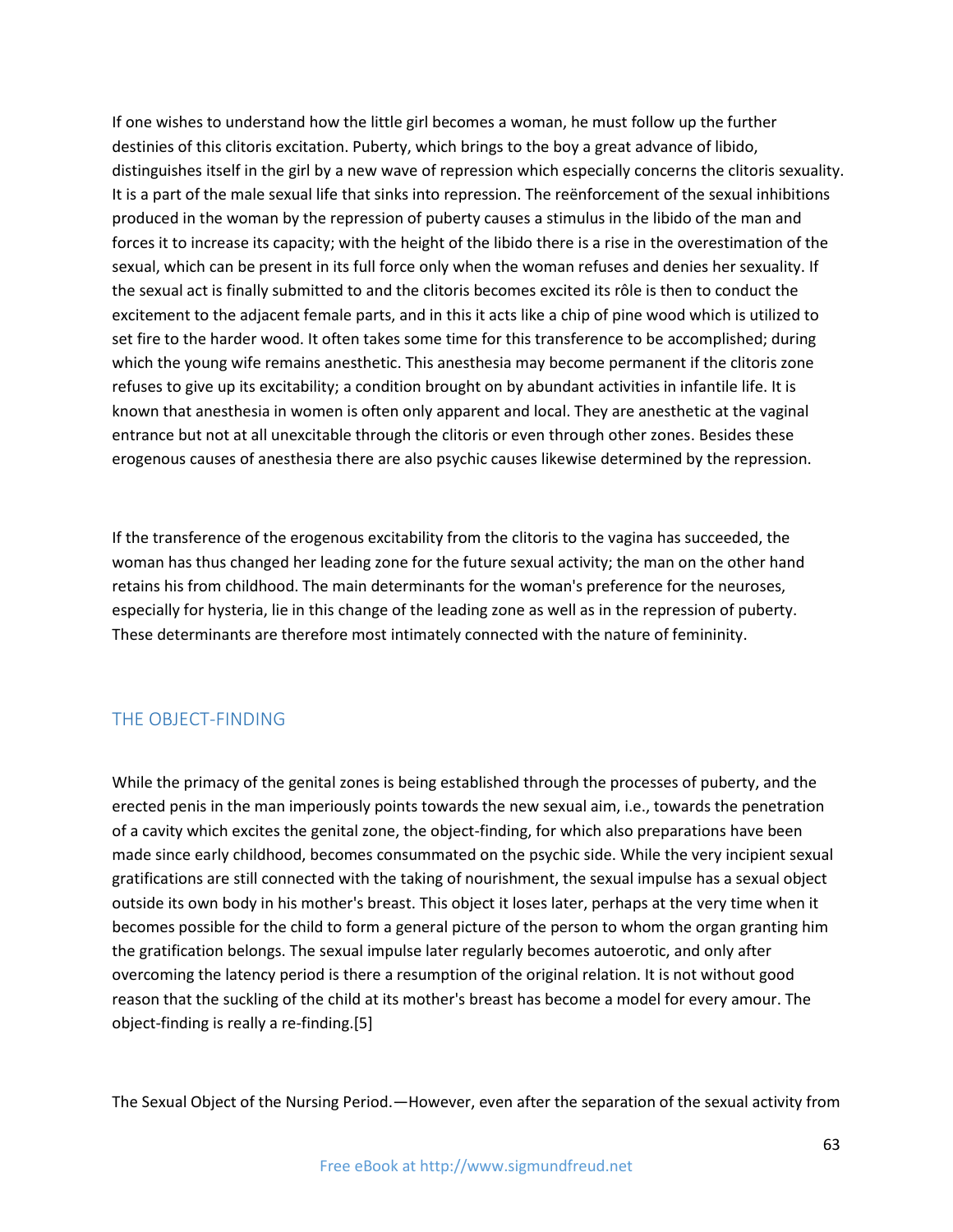the taking of nourishment, there still remains from this first and most important of all sexual relations an important share, which prepares the object selection and assists in reestablishing the lost happiness. Throughout the latency period the child learns to love other persons who assist it in its helplessness and gratify its wants; all this follows the model and is a continuation of the child's infantile relations to his wet nurse. One may perhaps hesitate to identify the tender feelings and esteem of the child for his foster-parents with sexual love; I believe, however, that a more thorough psychological investigation will establish this identity beyond any doubt. The intercourse between the child and its foster-parents is for the former an inexhaustible source of sexual excitation and gratification of erogenous zones, especially since the parents—or as a rule the mother—supplies the child with feelings which originate from her own sexual life; she pats it, kisses it, and rocks it, plainly taking it as a substitute for a full-valued sexual object.[6] The mother would probably be terrified if it were explained to her that all her tenderness awakens the sexual impulse of her child and prepares its future intensity. She considers her actions as asexually "pure" love, for she carefully avoids causing more irritation to the genitals of the child than is indispensable in caring for the body. But as we know the sexual impulse is not awakened by the excitation of genital zones alone. What we call tenderness will some day surely manifest its influence on the genital zones also. If the mother better understood the high significance of the sexual impulse for the whole psychic life and for all ethical and psychic activities, the enlightenment would spare her all reproaches. By teaching the child to love she only fulfills her function; for the child should become a fit man with energetic sexual needs, and accomplish in life all that the impulse urges the man to do. Of course, too much parental tenderness becomes harmful because it accelerates the sexual maturity, and also because it "spoils" the child and makes it unfit to temporarily renounce love or be satisfied with a smaller amount of love in later life. One of the surest premonitions of later nervousness is the fact that the child shows itself insatiable in its demands for parental tenderness; on the other hand, neuropathic parents, who usually display a boundless tenderness, often with their caressing awaken in the child a disposition for neurotic diseases. This example at least shows that neuropathic parents have nearer ways than inheritance by which they can transfer their disturbances to their children.

Infantile Fear.—The children themselves behave from their early childhood as if their attachment to their foster-parents were of the nature of sexual love. The fear of children is originally nothing but an expression for the fact that they miss the beloved person. They therefore meet every stranger with fear, they are afraid of the dark because they cannot see the beloved person, and are calmed if they can grasp that person's hand. The effect of childish fears and of the terrifying stories told by nurses is overestimated if one blames the latter for producing the fear in children. Children who are predisposed to fear absorb these stories, which make no impression whatever upon others; and only such children are predisposed to fear whose sexual impulse is excessive or prematurely developed, or has become exigent through pampering. The child behaves here like the adult, that is, it changes its libido into fear when it cannot bring it to gratification, and the grown-up who becomes neurotic on account of ungratified libido behaves in his anxiety like a child; he fears when he is alone, i.e., without a person of whose love he believes himself sure, and who can calm his fears by means of the most childish measures.[7]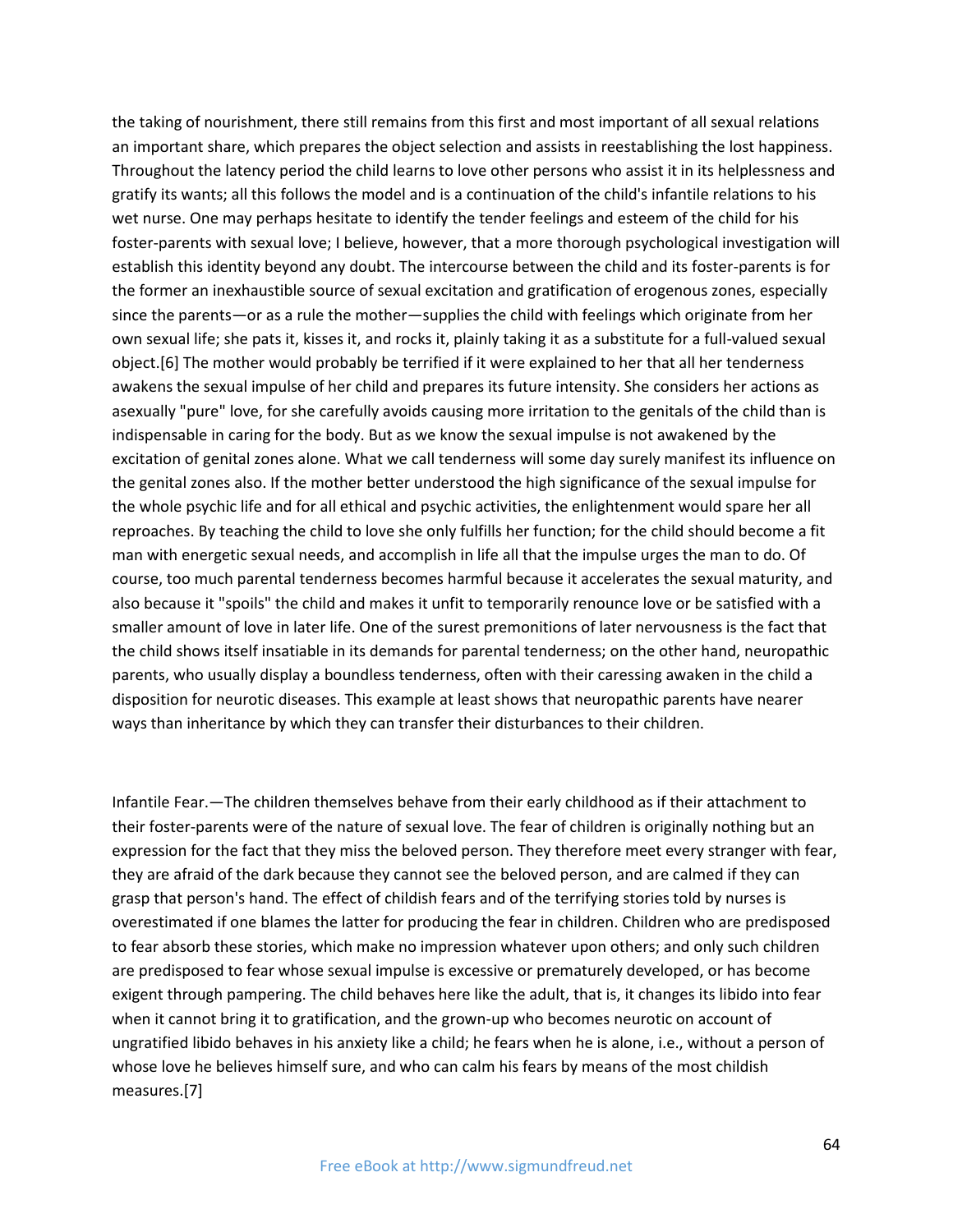Incest Barriers.—If the tenderness of the parents for the child has luckily failed to awaken the sexual impulse of the child prematurely, i.e., before the physical determinations for puberty appear, and if that awakening has not gone so far as to cause an unmistakable breaking through of the psychic excitement into the genital system, it can then fulfill its task and direct the child at the age of maturity in the selection of the sexual object. It would, of course, be most natural for the child to select as the sexual object that person whom it has loved since childhood with, so to speak, a suppressed libido.[8] But owing to the delay of sexual maturity time has been gained for the erection beside the sexual inhibitions of the incest barrier, that moral prescription which explicitly excludes from the object selection the beloved person of infancy or blood relation. The observance of this barrier is above all a demand of cultural society which must guard against the absorption by the family of those interests which it needs for the production of higher social units. Society, therefore, uses every means to loosen those family ties in every individual, especially in the boy, which are authoritative in childhood only.[9]

The object selection, however, is first accomplished in the imagination, and the sexual life of the maturing youth has hardly any escape except indulgence in phantasies or ideas which are not destined to be brought to execution. In the phantasies of all persons the infantile inclinations, now reënforced by somatic emphasis, reappear, and among them one finds in regular frequency and in the first place the sexual feeling of the child for the parents. This has usually already been differentiated by the sexual attraction, the attraction of the son for the mother and of the daughter for the father.[10] Simultaneously with the overcoming and rejection of these distinctly incestuous phantasies there occurs one of the most important as well as one of the most painful psychic accomplishments of puberty; it is the breaking away from the parental authority, through which alone is formed that opposition between the new and old generations which is so important for cultural progress. Many persons are detained at each of the stations in the course of development through which the individual must pass; and accordingly there are persons who never overcome the parental authority and never, or very imperfectly, withdraw their affection from their parents. They are mostly girls, who, to the delight of their parents, retain their full infantile love far beyond puberty, and it is instructive to find that in their married life these girls are incapable of fulfilling their duties to their husbands. They make cold wives and remain sexually anesthetic. This shows that the apparently non-sexual love for the parents and the sexual love are nourished from the same source, i.e., that the first merely corresponds to an infantile fixation of the libido.

The nearer we come to the deeper disturbances of the psychosexual development the more easily we can recognize the evident significance of the incestuous object-selection. As a result of sexual rejection there remains in the unconscious of the psychoneurotic a great part or the whole of the psychosexual activity for object finding. Girls with an excessive need for affection and an equal horror for the real demands of the sexual life experience an uncontrollable temptation on the one hand to realize in life the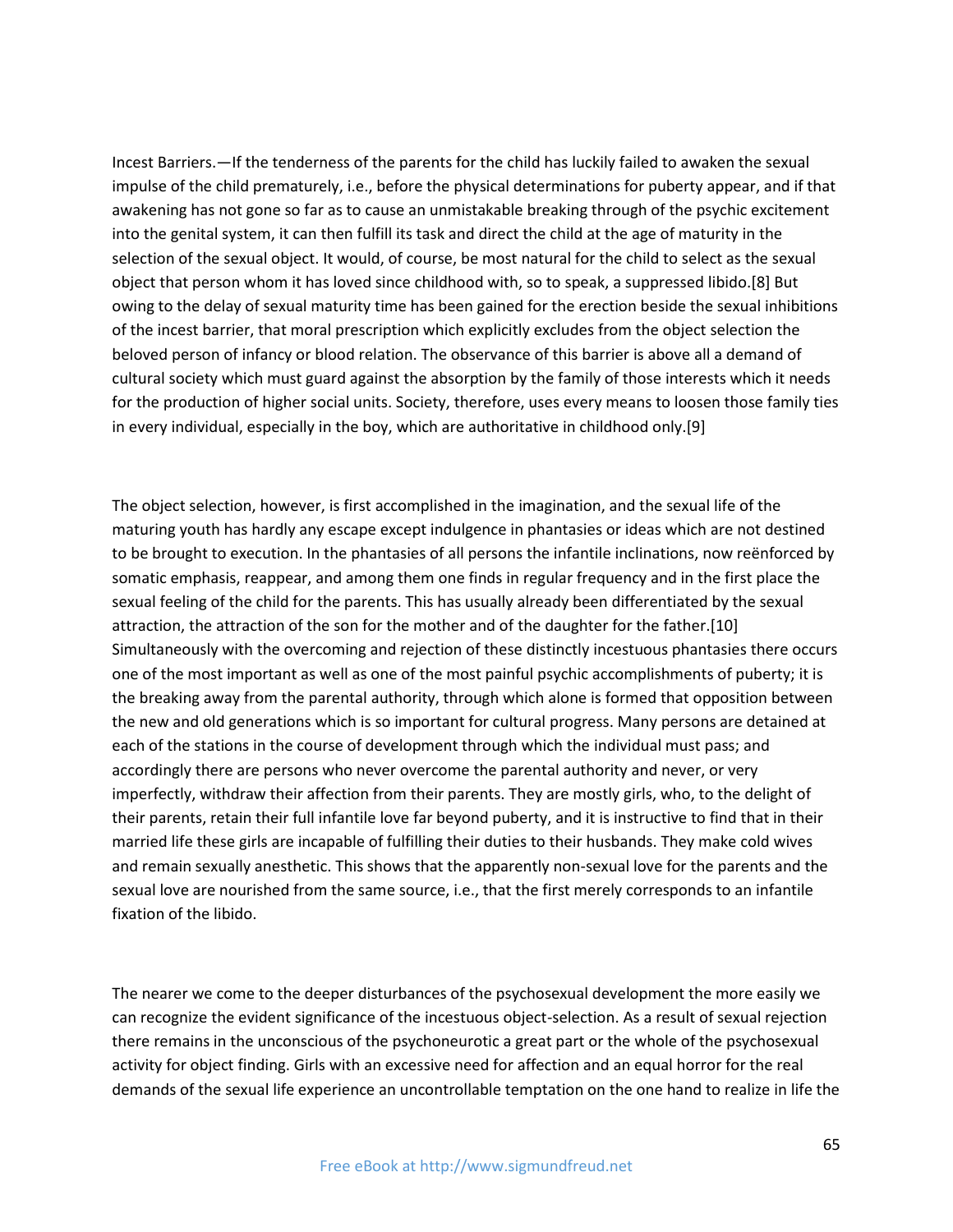ideal of the asexual love and on the other hand to conceal their libido under an affection which they may manifest without self reproach; this they do by clinging for life to the infantile attraction for their parents or brothers or sisters which has been repressed in puberty. With the help of the symptoms and other morbid manifestations, psychoanalysis can trace their unconscious thoughts and translate them into the conscious, and thus easily show to such persons that they are in love with their consanguinous relations in the popular meaning of the term. Likewise when a once healthy person falls sick after an unhappy love affair, the mechanism of the disease can distinctly be explained as a return of his libido to the persons preferred in his infancy.

The After Effects of the Infantile Object Selection.—Even those who have happily eluded the incestuous fixation of their libido have not completely escaped its influence. It is a distinct echo of this phase of development that the first serious love of the young man is often for a mature woman and that of the girl for an older man equipped with authority—i.e., for persons who can revive in them the picture of the mother and father. Generally speaking object selection unquestionably takes place by following more freely these prototypes. The man seeks above all the memory picture of his mother as it has dominated him since the beginning of childhood; this is quite consistent with the fact that the mother, if still living, strives against this, her renewal, and meets it with hostility. In view of this significance of the infantile relation to the parents for the later selection of the sexual object, it is easy to understand that every disturbance of this infantile relation brings to a head the most serious results for the sexual life after puberty. Jealousy of the lover, too, never lacks the infantile sources or at least the infantile reinforcement. Quarrels between parents and unhappy marital relations between the same determine the severest predispositions for disturbed sexual development or neurotic diseases in the children.

The infantile desire for the parents is, to be sure, the most important, but not the only trace revived in puberty which points the way to the object selection. Other dispositions of the same origin permit the man, still supported by his infancy, to develop more than one single sexual series and to form different determinations for the object selection.[11]

Prevention of Inversion.—One of the tasks imposed in the object selection consists in not missing the opposite sex. This, as we know, is not solved without some difficulty. The first feelings after puberty often enough go astray, though not with any permanent injury. Dessoir has called attention to the normality of the enthusiastic friendships formed by boys and girls with their own sex. The greatest force which guards against a permanent inversion of the sexual object is surely the attraction exerted by the opposite sex characters on each other. For this we can give no explanation in connection with this discussion. This factor, however, does not in itself suffice to exclude the inversion; besides this there are surely many other supporting factors. Above all, there is the authoritative inhibition of society; experience shows that where the inversion is not considered a crime it fully corresponds to the sexual inclinations of many persons. Moreover, it may be assumed that in the man the infantile memories of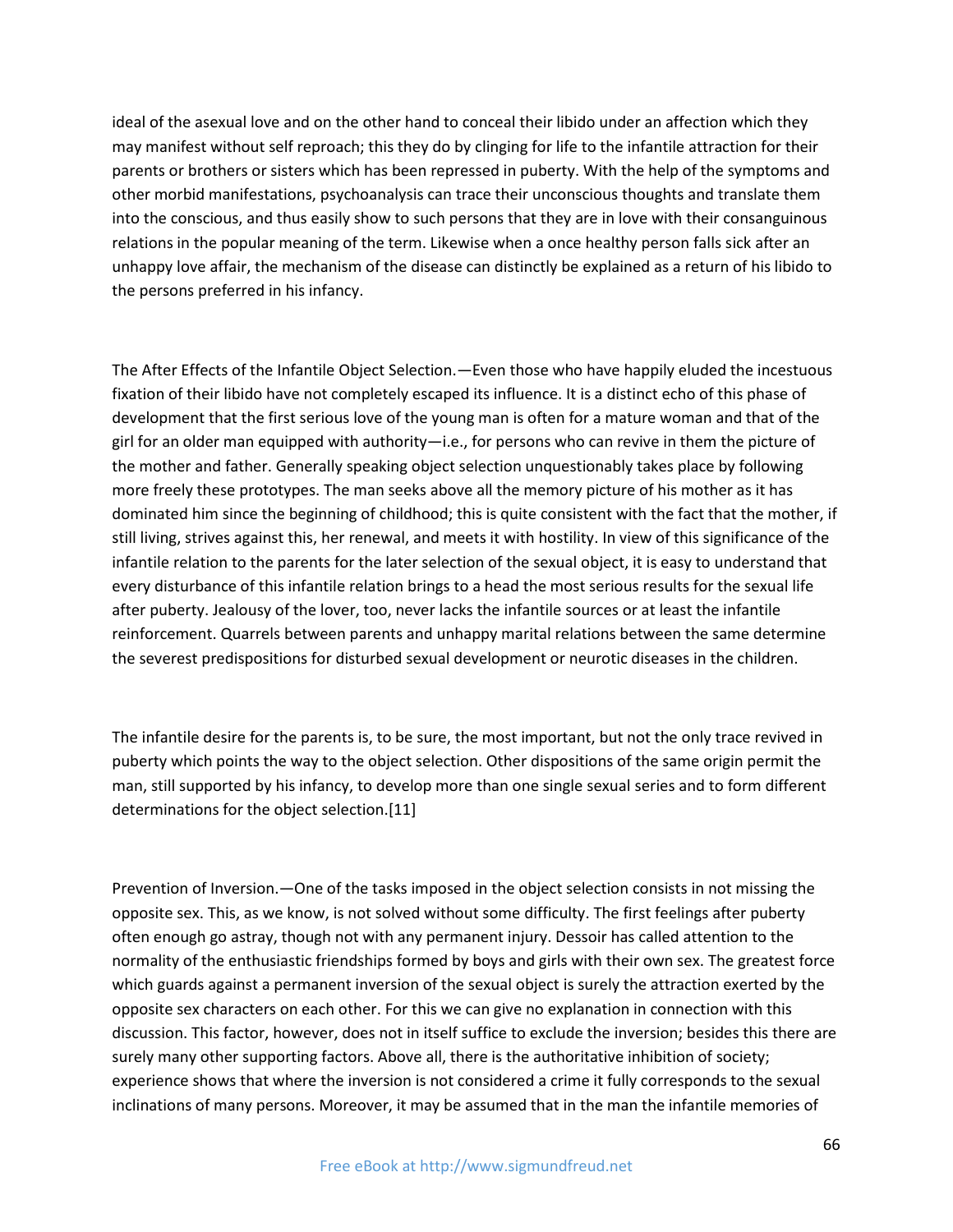the mother's tenderness, as well as that of other females who cared for him as a child, energetically assist in directing his selection to the woman, while the early sexual intimidation experienced through the father and the attitude of rivalry existing between them deflects the boy from the same sex. Both factors also hold true in the case of the girl whose sexual activity is under the special care of the mother. This results in a hostile relation to the same sex which decisively influences the object selection in the normal sense. The bringing up of boys by male persons (slaves in the ancient times) seems to favor homosexuality; the frequency of inversion in the present day nobility is probably explained by their employment of male servants, and by the scant care that mothers of that class give to their children. It happens in some hysterics that one of the parents has disappeared (through death, divorce, or estrangement), thus permitting the remaining parent to absorb all the love of the child, and in this way establishing the determinations for the sex of the person to be selected later as the sexual object; thus a permanent inversion is made possible.

#### SUMMARY

It is now time to attempt a summing-up. We have started from the aberrations of the sexual impulse in reference to its object and aim and have encountered the question whether these originate from a congenital predisposition, or whether they are acquired in consequence of influences from life. The answer to this question was reached through an examination of the relations of the sexual life of psychoneurotics, a numerous group not very remote from the normal. This examination has been made through psychoanalytic investigations. We have thus found that a tendency to all perversions might be demonstrated in these persons in the form of unconscious forces revealing themselves as symptom creators and we could say that the neurosis is, as it were, the negative of the perversion. In view of the now recognized great diffusion of tendencies to perversion the idea forced itself upon us that the disposition to perversions is the primitive and universal disposition of the human sexual impulse, from which the normal sexual behavior develops in consequence of organic changes and psychic inhibitions in the course of maturity. We hoped to be able to demonstrate the original disposition in the infantile life; among the forces restraining the direction of the sexual impulse we have mentioned shame, loathing and sympathy, and the social constructions of morality and authority. We have thus been forced to perceive in every fixed aberration from the normal sexual life a fragment of inhibited development and infantilism. The significance of the variations of the original dispositions had to be put into the foreground, but between them and the influences of life we had to assume a relation of coöperation and not of opposition. On the other hand, as the original disposition must have been a complex one, the sexual impulse itself appeared to us as something composed of many factors, which in the perversions becomes separated, as it were, into its components. The perversions, thus prove themselves to be on the one hand inhibitions, and on the other dissociations from the normal development. Both conceptions became united in the assumption that the sexual impulse of the adult due to the composition of the diverse feelings of the infantile life became formed into one unit, one striving, with one single aim.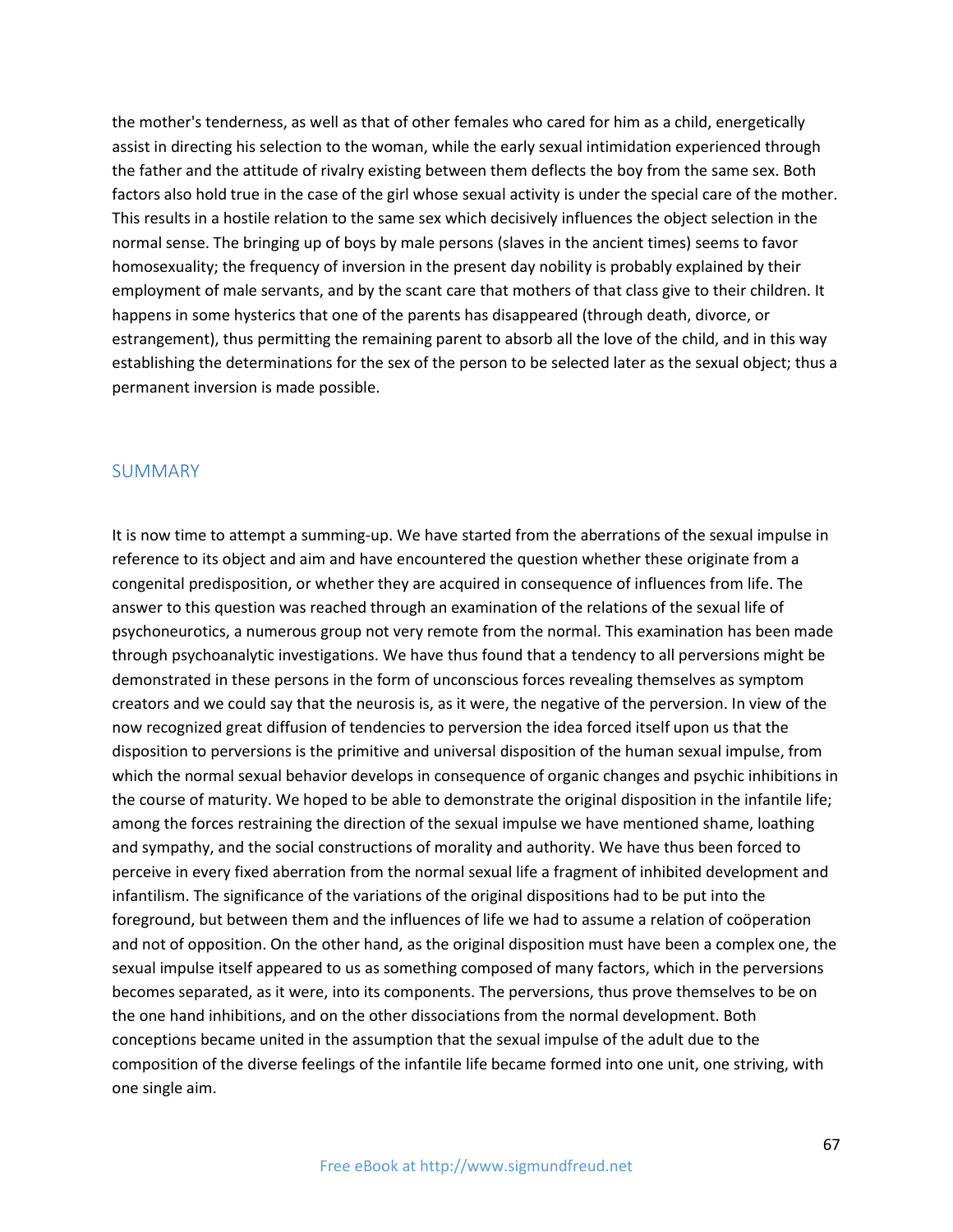We also added an explanation for the preponderance of perversive tendencies in the psychoneurotics by recognizing in these tendencies collateral fillings of side branches caused by the shifting of the main river bed through repression, and we then turned our examination to the sexual life of the infantile period.[12] We found it regrettable that the existence of a sexual life in infancy has been disputed, and that the sexual manifestations which have been often observed in children have been described as abnormal occurrences. It rather seemed to us that the child brings along into the world germs of sexual activity and that even while taking nourishment it at the same time also enjoys a sexual gratification which it then seeks again to procure for itself through the familiar activity of "thumbsucking." The sexual activity of the child, however, does not develop in the same measure as its other functions, but merges first into the so-called latency period from the age of three to the age of five years. The production of sexual excitation by no means ceases at this period but continues and furnishes a stock of energy, the greater part of which is utilized for aims other than sexual; namely, on the one hand for the delivery of sexual components for social feelings, and on the other hand (by means of repression and reaction formation) for the erection of the future sexual barriers. Accordingly, the forces which are destined to hold the sexual impulse in certain tracks are built up in infancy at the expense of the greater part of the perverse sexual feelings and with the assistance of education. Another part of the infantile sexual manifestations escapes this utilization and may manifest itself as sexual activity. It can then be discovered that the sexual excitation of the child flows from diverse sources. Above all gratifications originate through the adapted sensible excitation of so-called erogenous zones. For these probably any skin region or sensory organ may serve; but there are certain distinguished erogenous zones the excitation of which by certain organic mechanisms is assured from the beginning. Moreover, sexual excitation originates in the organism, as it were, as a by-product in a great number of processes, as soon as they attain a certain intensity; this especially takes place in all strong emotional excitements even if they be of a painful nature. The excitations from all these sources do not yet unite, but they pursue their aim individually—this aim consisting merely in the gaining of a certain pleasure. The sexual impulse of childhood is therefore objectless or autoerotic.

Still during infancy the erogenous zone of the genitals begins to make itself noticeable, either by the fact that like any other erogenous zone it furnishes gratification through a suitable sensible stimulus, or because in some incomprehensible way the gratification from other sources causes at the same time the sexual excitement which has a special connection with the genital zone. We found cause to regret that a sufficient explanation of the relations between sexual gratification and sexual excitement, as well as between the activity of the genital zone and the remaining sources of sexuality, was not to be attained.

We were unable to state what amount of sexual activity in childhood might be designated as normal to the extent of being incapable of further development. The character of the sexual manifestation showed itself to be preponderantly masturbatic. We, moreover, verified from experience the belief that the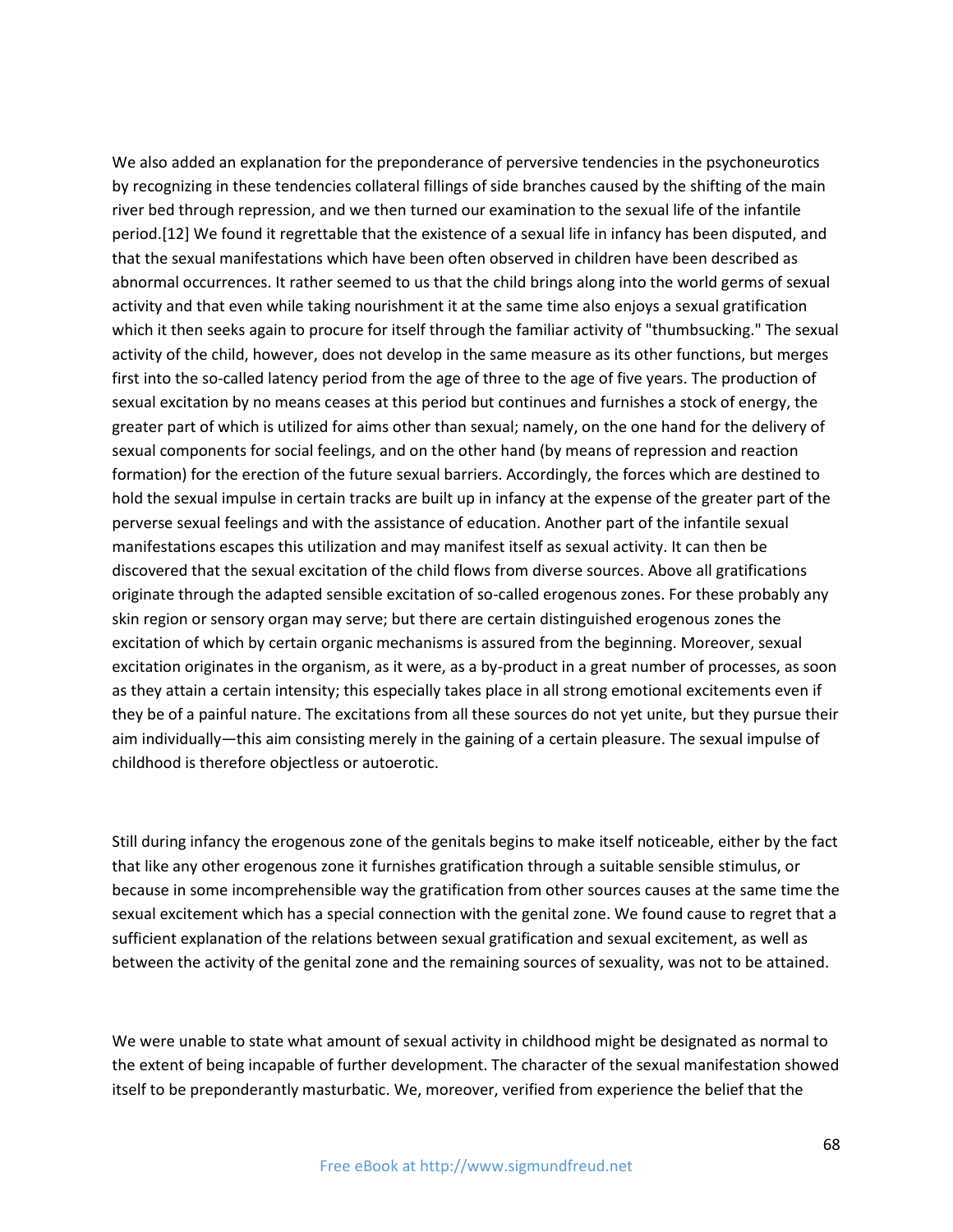external influences of seduction, might produce premature breaches in the latency period leading as far as the suppression of the same, and that the sexual impulse of the child really shows itself to be polymorphous-perverse; furthermore, that every such premature sexual activity impairs the educability of the child.

Despite the incompleteness of our examinations of the infantile sexual life we were subsequently forced to attempt to study the serious changes produced by the appearance of puberty. We selected two of the same as criteria, namely, the subordination of all other sources of the sexual feeling to the primacy of the genital zones, and the process of object finding. Both of them are already developed in childhood. The first is accomplished through the mechanism of utilizing the fore-pleasure, whereby all other independent sexual acts which are connected with pleasure and excitement become preparatory acts for the new sexual aim, the voiding of the sexual products, the attainment of which under enormous pleasure puts an end to the sexual feeling. At the same time we had to consider the differentiation of the sexual nature of man and woman, and we found that in order to become a woman a new repression is required which abolishes a piece of infantile masculinity, and prepares the woman for the change of the leading genital zones. Lastly, we found the object selection, tracing it through infancy to its revival in puberty; we also found indications of sexual inclinations on the part of the child for the parents and foster-parents, which, however, were turned away from these persons to others resembling them by the incest barriers which had been erected in the meantime. Let us finally add that during the transition period of puberty the somatic and psychic processes of development proceed side by side, but separately, until with the breaking through of an intense psychic love-stimulus for the innervation of the genitals, the normally demanded unification of the erotic function is established.

The Factors Disturbing the Development.—As we have already shown by different examples, every step on this long road of development may become a point of fixation and every joint in this complicated structure may afford opportunity for a dissociation of the sexual impulse. It still remains for us to review the various inner and outer factors which disturb the development, and to mention the part of the mechanism affected by the disturbance emanating from them. The factors which we mention here in a series cannot, of course, all be in themselves of equal validity and we must expect to meet with difficulties in the assigning to the individual factors their due importance.

Constitution and Heredity.—In the first place, we must mention here the congenital variation of the sexual constitution, upon which the greatest weight probably falls, but the existence of which, as may be easily understood, can be established only through its later manifestations and even then not always with great certainty. We understand by it a preponderance of one or another of the manifold sources of the sexual excitement, and we believe that such a difference of disposition must always come to expression in the final result, even if it should remain within normal limits. Of course, we can also imagine certain variations of the original disposition that even without further aid must necessarily lead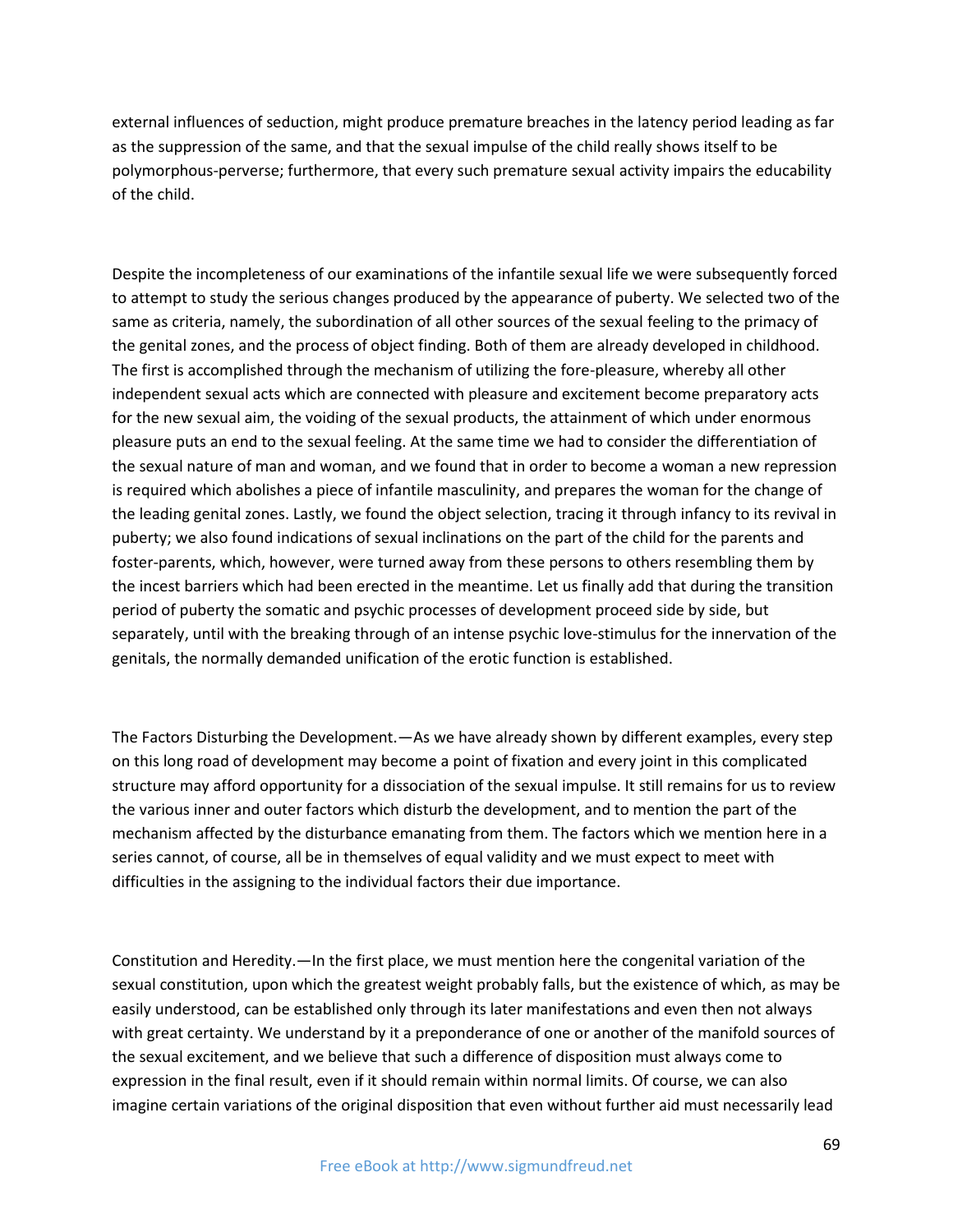to the formation of an abnormal sexual life. One can call these "degenerative" and consider them as an expression of hereditary deterioration. In this connection I have to report a remarkable fact. In more than half of the severe cases of hysteria, compulsion neuroses, etc., which I have treated by psychotherapy, I have succeeded in positively demonstrating that their fathers have gone through an attack of syphilis before marriage; they have either suffered from tabes or general paresis, or there was a definite history of lues. I expressly add that the children who were later neurotic showed absolutely no signs of hereditary lues, so that the abnormal sexual constitution was to be considered as the last off-shoot of the luetic heredity. As far as it is now from my thoughts to put down a descent from syphilitic parents as a regular and indispensable etiological determination of the neuropathic constitution, I nevertheless maintain that the coincidence observed by me is not accidental and not without significance.

The hereditary relations of the positive perverts are not so well known because they know how to avoid inquiry. Still there is reason to believe that the same holds true in the perversions as in the neuroses. We often find perversions and psychoneuroses in the different sexes of the same family, so distributed that the male members, or one of them, is a positive pervert, while the females, following the repressive tendencies of their sex, are negative perverts or hysterics. This is a good example of the substantial relations between the two disturbances which I have discovered.

Further Elaboration.—It cannot, however, be maintained that the structure of the sexual life is rendered finally complete by the addition of the diverse components of the sexual constitution. On the contrary, qualifications continue to appear and new possibilities result, depending upon the fate experienced by the sexual streams originating from the individual sources. This further elaboration is evidently the final and decisive one while the constitution described as uniform may lead to three final issues. If all the dispositions assumed to be abnormal retain their relative proportion, and are strengthened with maturity, the ultimate result can only be a perverse sexual life. The analysis of such abnormally constituted dispositions has not yet been thoroughly undertaken, but we already know cases that can be readily explained in the light of these theories. Authors believe, for example, that a whole series of fixation perversions must necessarily have had as their basis a congenital weakness of the sexual impulse. The statement seems to me untenable in this form, but it becomes ingenious if it refers to a constitutional weakness of one factor in the sexual impulse, namely, the genital zone, which later in the interests of propagation accepts as a function the sum of the individual sexual activities. In this case the summation which is demanded in puberty must fail and the strongest of the other sexual components continues its activity as a perversion.[13]

Repression.—Another issue results if in the course of development certain powerful components experience a repression—which we must carefully note is not a suspension. The excitations in question are produced as usual but are prevented from attaining their aim by psychic hindrances, and are driven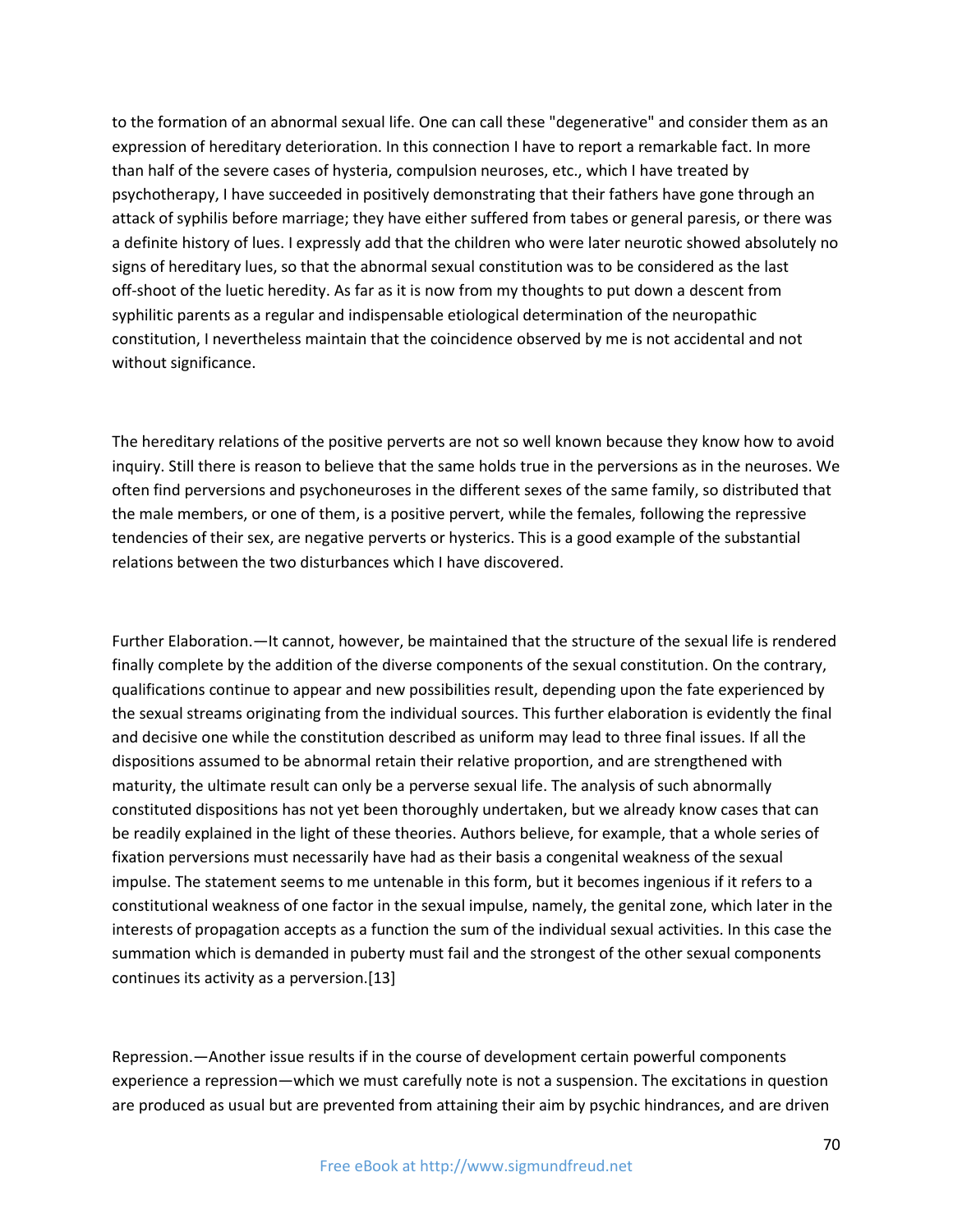off into many other paths until they express themselves in a symptom. The result can be an almost normal sexual life—usually a limited one—but supplemented by psychoneurotic disease. It is these cases that become so familiar to us through the psychoanalytic investigation of neurotics. The sexual life of such persons begins like that of perverts, a considerable part of their childhood is filled up with perverse sexual activity which occasionally extends far beyond the period of maturity, but owing to inner reasons a repressive change then results—usually before puberty, but now and then even much later—and from this point on without any extinction of the old feelings there appears a neurosis instead of a perversion. One may recall here the saying, "Junge Hure, alte Betschwester,"—only here youth has turned out to be much too short. The relieving of the perversion by the neurosis in the life of the same person, as well as the above mentioned distribution of perversion and hysteria in different persons of the same family, must be placed side by side with the fact that the neurosis is the negative of the perversion.

Sublimation.—The third issue in abnormal constitutional dispositions is made possible by the process of "sublimation," through which the powerful excitations from individual sources of sexuality are discharged and utilized in other spheres, so that a considerable increase of psychic capacity results from an, in itself dangerous, predisposition. This forms one the sources of artistic activity, and, according as such sublimation is complete or incomplete, the analysis of the character of highly gifted, especially of artistically disposed persons, will show any proportionate, blending between productive ability, perversion, and neurosis. A sub-species of sublimation is the suppression through reaction-formation, which, as we have found, begins even in the latency period of infancy, only to continue throughout life in favorable cases. What we call the character of a person is built up to a great extent from the material of sexual excitations; it is composed of impulses fixed since infancy and won through sublimation, and of such constructions as are destined to suppress effectually those perverse feelings which are recognized as useless. The general perverse sexual disposition of childhood can therefore be esteemed as a source of a number of our virtues, insofar as it incites their creation through the formation of reactions.[14]

Accidental Experiences.—All other influences lose in significance when compared with the sexual discharges, shifts of repressions, and sublimations; the inner determinations for the last two processes are totally unknown to us. He who includes repressions and sublimations among constitutional predispositions, and considers them as the living manifestations of the same, has surely the right to maintain that the final structure of the sexual life is above all the result of the congenital constitution. No intelligent person, however, will dispute that in such a coöperation of factors there is also room for the modifying influences of occasional factors derived from experience in childhood and later on.

It is not easy to estimate the effectiveness of the constitutional and of the occasional factors in their relation to each other. Theory is always inclined to overestimate the first while therapeutic practice renders prominent the significance of the latter. By no means should it be forgotten that between the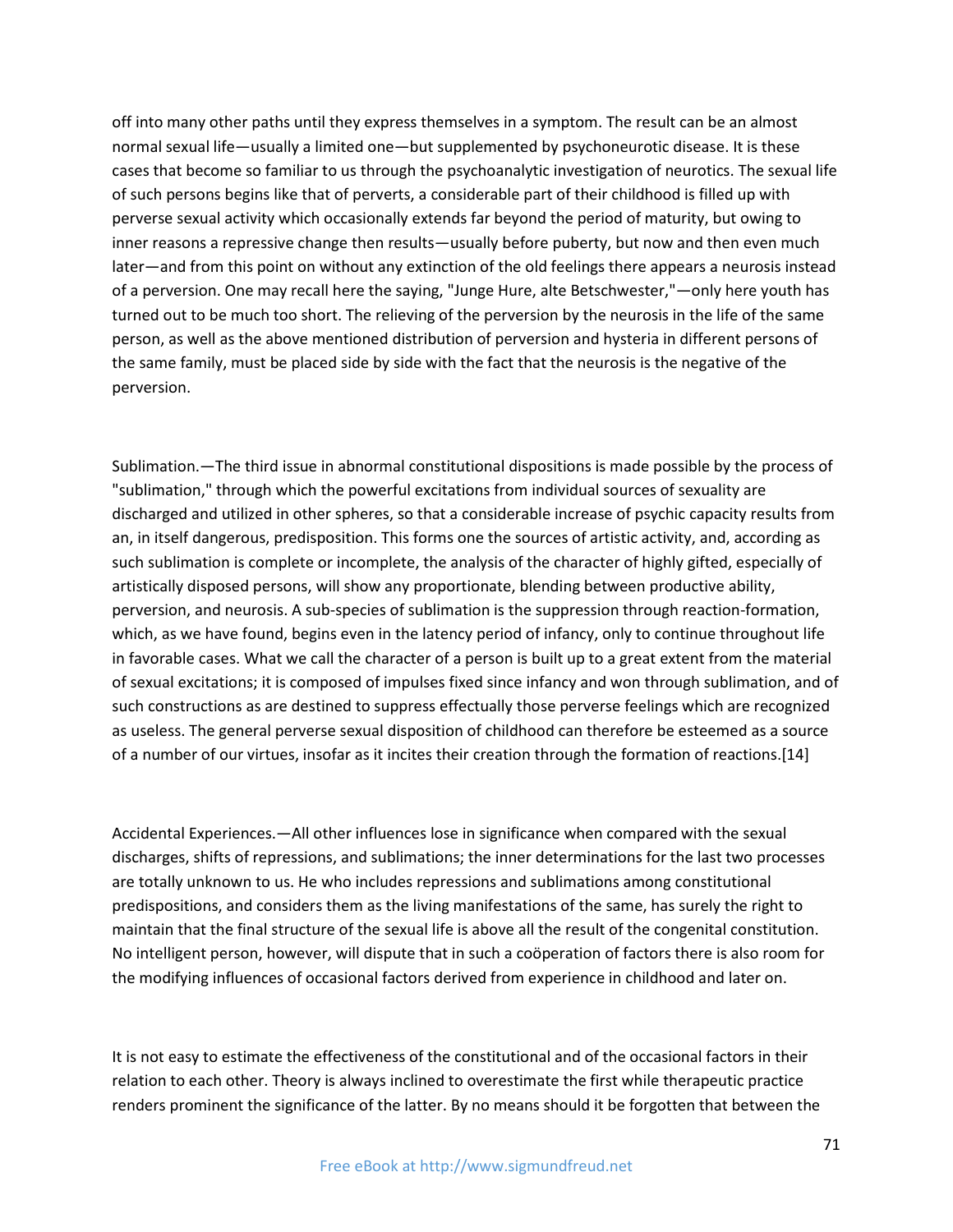two there exists a relation of coöperation and not of exclusion. The constitutional factor must wait for experiences which bring it to the surface, while the occasional needs the support of the constitutional factor in order to become effective. For the majority of cases one can imagine a so-called "etiological group" in which the declining intensities of one factor become balanced by the rise in the others, but there is no reason to deny the existence of extremes at the ends of the group.

It would be still more in harmony with psychoanalytic investigation if the experiences of early childhood would get a place of preference among the occasional factors. The one etiological group then becomes split up into two which may be designated as the dispositional and the definitive groups. Constitution and occasional infantile experiences are just as coöperative in the first as disposition and later traumatic experiences in the second group. All the factors which injure the sexual development show their effect in that they produce a regression, or a return to a former phase of development.

We may now continue with our task of enumerating the factors which have become known to us as influential for the sexual development, whether they be active forces or merely manifestations of the same.

Prematurity.—Such a factor is the spontaneous sexual prematurity which can be definitely demonstrated at least in the etiology of the neuroses, though in itself it is as little adequate for causation as the other factors. It manifests itself in a breaking through, shortening, or suspending of the infantile latency period and becomes a cause of disturbances inasmuch as it provokes sexual manifestations which, either on account of the unready state of the sexual inhibitions or because of the undeveloped state of the genital system, can only carry along the character of perversions. These tendencies to perversion may either remain as such, or after the repression sets in they may become motive powers for neurotic symptoms; at all events, the sexual prematurity renders difficult the desirable later control of the sexual impulse by the higher psychic influences, and enhances the compulsive-like character which even without this prematurity would be claimed by the psychic representatives of the impulse. Sexual prematurity often runs parallel with premature intellectual development; it is found as such in the infantile history of the most distinguished and most productive individuals, and in such connection it does not seem to act as pathogenically as when appearing isolated.

Temporal Factors.—Just like prematurity, other factors, which under the designation of temporal can be added to prematurity, also demand consideration. It seems to be phylogenetically established in what sequence the individual impulsive feelings become active, and how long they can manifest themselves before they succumb to the influence of a newly appearing active impulse or to a typical repression. But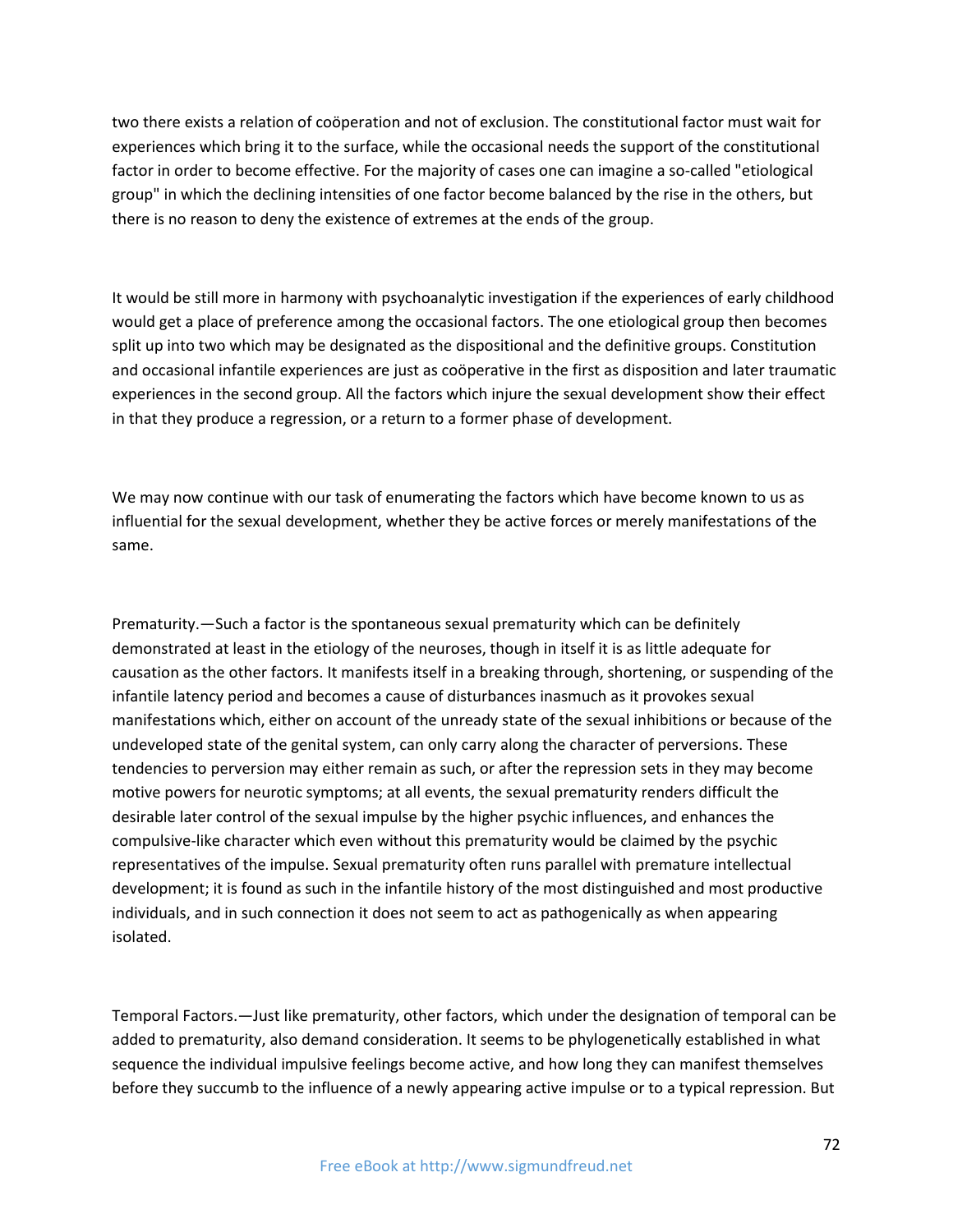both in this temporal succession as well as in the duration of the same, variations seem to occur, which must exercise a definite influence on the experience. It cannot be a matter of indifference whether a certain stream appears earlier or later than its counterstream, for the effect of a repression cannot be made retrogressive; a temporal deviation in the composition of the components regularly produces a change in the result. On the other hand impulsive feelings which appear with special intensity often come to a surprisingly rapid end, as in the case of the heterosexual attachment of the later manifest homosexuals. The strivings of childhood which manifest themselves most impetuously do not justify the fear that they will lastingly dominate the character of the grown-up; one has as much right to expect that they will disappear in order to make room for their counterparts. (Harsh masters do not rule long.) To what one may attribute such temporal confusions of the processes of development we are hardly able to suggest. A view is opened here to a deeper phalanx of biological, and perhaps also historical problems, which we have not yet approached within fighting distance.

Adhesion.—The significance of all premature sexual manifestations is enhanced by a psychic factor of unknown origin which at present can be put down only as a psychological preliminary. I believe that it is the heightened adhesion or fixedness of these impressions of the sexual life which in later neurotics, as well as in perverts, must be added for the completion of the other facts; for the same premature sexual manifestations in other persons cannot impress themselves deeply enough to repeat themselves compulsively and to succeed in prescribing the way for the sexual impulse throughout later life. Perhaps a part of the explanation for this adhesion lies in another psychic factor which we cannot miss in the causation of the neuroses, namely, in the preponderance which in the psychic life falls to the share of memory traces as compared with recent impressions. This factor is apparently dependent on the intellectual development and grows with the growth of personal culture. In contrast to this the savage has been characterized as "the unfortunate child of the moment."[15] Owing to the oppositional relation existing between culture and the free development of sexuality, the results of which may be traced far into the formation of our life, the problem how the sexual life of the child evolves is of very little importance for the later life in the lower stages of culture and civilization, and of very great importance in the higher.

Fixation.—The influence of the psychic factors just mentioned favored the development of the accidentally experienced impulses of the infantile sexuality. The latter (especially in the form of seductions through other children or through adults) produce the material which, with the help of the former, may become fixed as a permanent disturbance. A considerable number of the deviations from the normal sexual life observed later have been thus established in neurotics and perverts from the beginning through the impressions received during the alleged sexually free period of childhood. The causation is produced by the responsiveness of the constitution, the prematurity, the quality of heightened adhesion, and the accidental excitement of the sexual impulse through outside influence.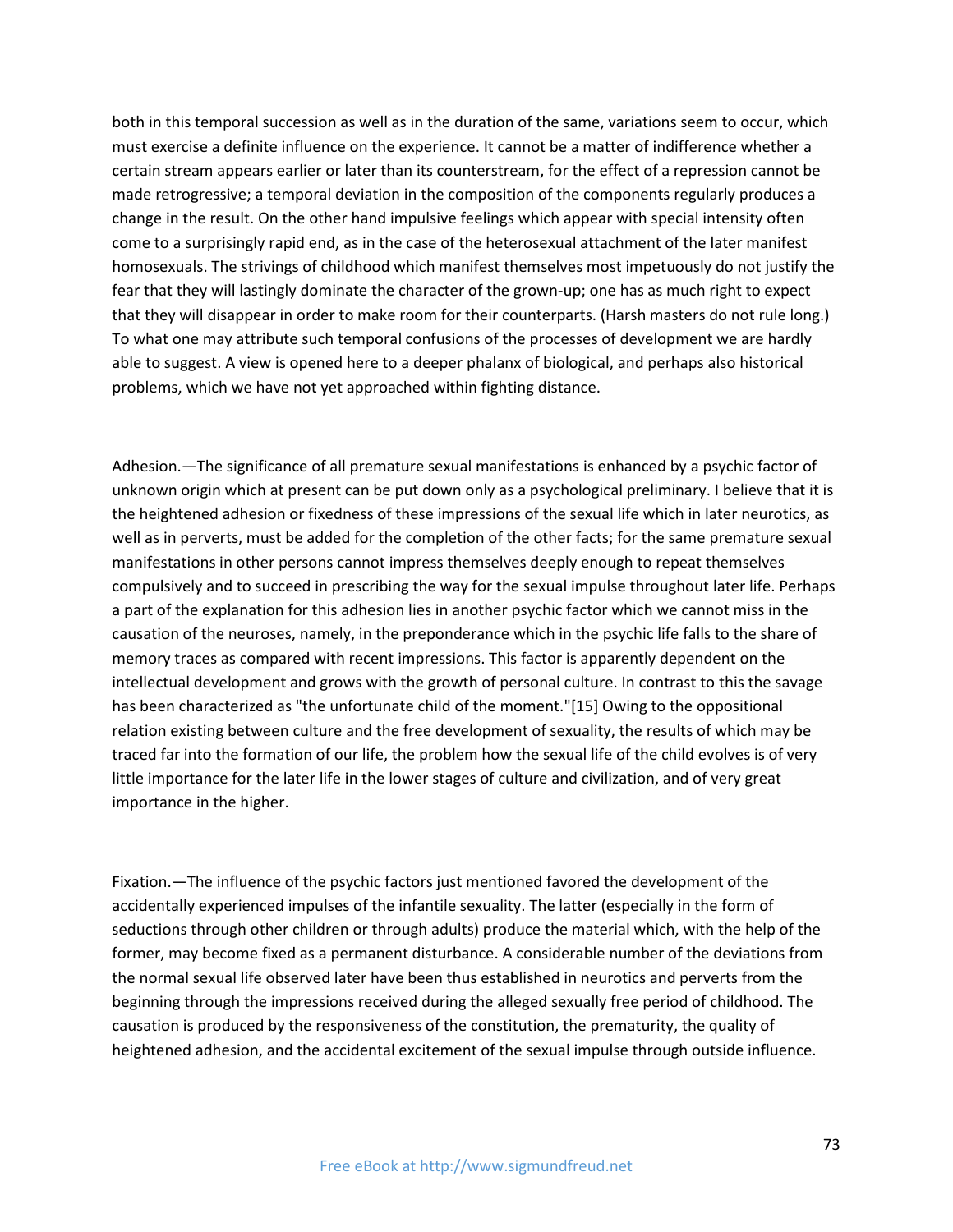The unsatisfactory conclusions which have resulted from this investigation of the disturbances of the sexual life is due to the fact that we as yet know too little concerning the biological processes in which the nature of sexuality consists to form from our isolated examinations a satisfactory theory for the explanation of either the normal or the pathological.

Note 1: The differences will be emphasized in the schematic representation given in the text. To what extent the infantile sexuality approaches the definitive sexual organization through its object selection has been discussed before (p. 60).

Note 2: See my work, Wit and its Relation to the Unconscious, translated by A.A. Brill, Moffat Yard Pub. Co., New York: "The fore-pleasure gained by the technique of wit is utilized for the purpose of setting free a greater pleasure by the removal of inner inhibitions."

Note 3: Cf. Zur Einführung des Narzismus, Jahrbuch der Psychoanalyse, VI, 1913.

Note 4: It is necessary to make clear that the conceptions "masculine" and "feminine," whose content seems so unequivocal to the ordinary meaning, belong to the most confused terms in science and can be cut up into at least three paths. One uses masculine and feminine at times in the sense of activity and passivity, again, in the biological sense, and then also in the sociological sense. The first of these three meanings is the essential one and the only one utilizable in psychoanalysis. It agrees with the masculine designation of the libido in the text above, for the libido is always active even when it is directed to a passive aim. The second, the biological significance of masculine and feminine, is the one which permits the clearest determination. Masculine and feminine are here characterized by the presence of semen or ovum and through the functions emanating from them. The activity and its secondary manifestations, like stronger developed muscles, aggression, a greater intensity of libido, are as a rule soldered to the biological masculinity but not necessarily connected with it, for there are species of animals in whom these qualities are attributed to the female. The third, the sociological meaning, receives its content through the observation of the actual existing male and female individuals. The result of this in man is that there is no pure masculinity or feminity either in the biological or psychological sense. On the contrary every individual person shows a mixture of his own biological sex characteristics with the biological traits of the other sex and a union of activity and passivity; this is the case whether these psychological characteristic features depend on the biological or whether they are independent of it.

Note 5: Psychoanalysis teaches that there are two paths of object-finding; the first is the one discussed in the text which is guided by the early infantile prototypes. The second is the narcissistic which seeks its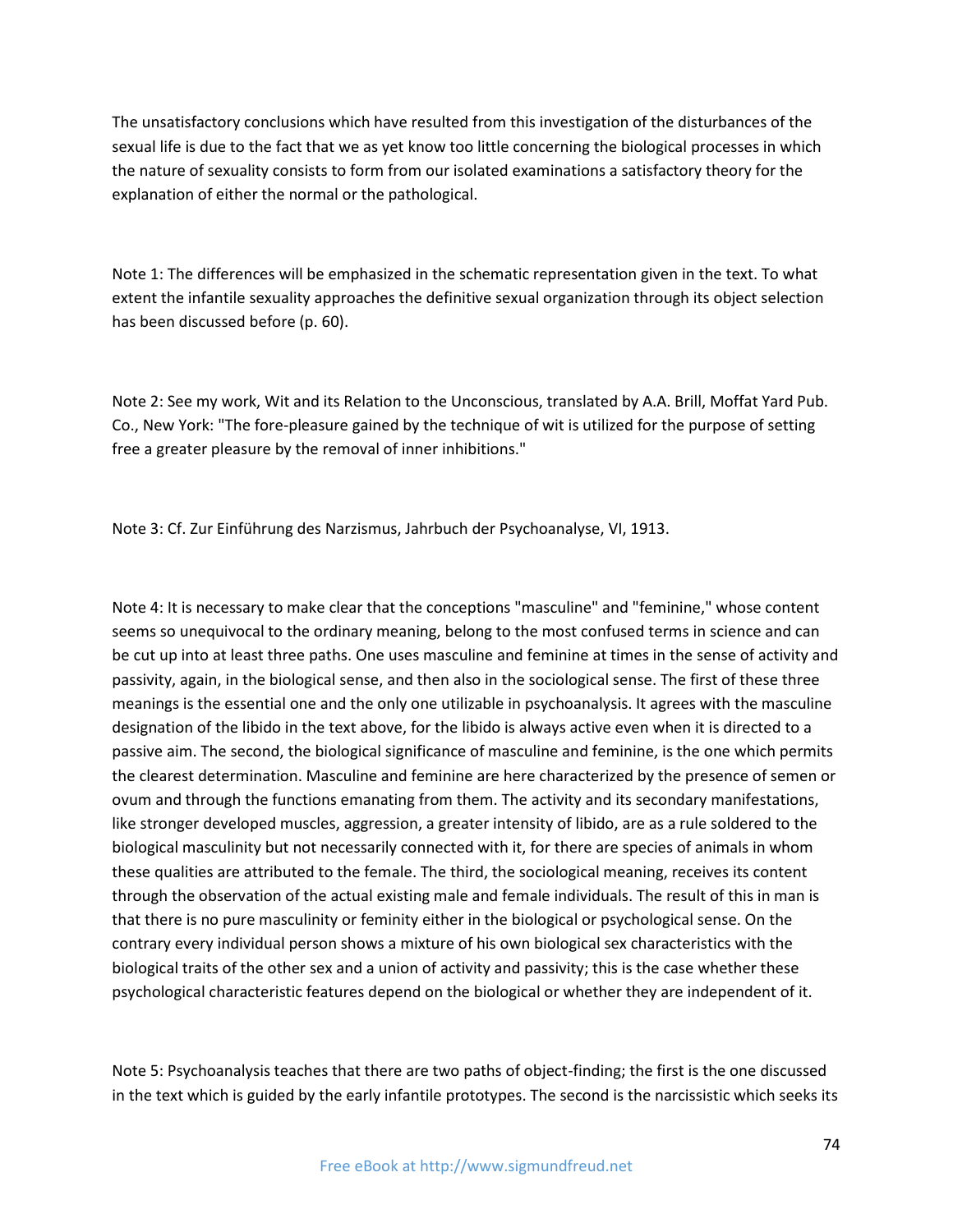own ego and finds it in the other. The latter is of particularly great significance for the pathological outcomes, but does not fit into the connection treated here.

Note 6: Those to whom this conception appears "wicked" may read Havelock Ellis's treatise on the relations between mother and child which expresses almost the same ideas (The Sexual Impulse, p. 16).

Note 7: For the explanation of the origin of the infantile fear I am indebted to a three-year-old boy whom I once heard calling from a dark room: "Aunt, talk to me, I am afraid because it is dark." "How will that help you," answered the aunt; "you cannot see anyhow." "That's nothing," answered the child; "if some one talks then it becomes light."—He was, as we see, not afraid of the darkness but he was afraid because he missed the person he loved, and he could promise to calm down as soon as he was assured of her presence.

Note 8: Cf. here what was said on page 83 concerning the object selection of the child; the "tender stream."

Note 9: The incest barrier probably belongs to the historical acquisitions of humanity and like other moral taboos it must be fixed in many individuals through organic heredity. (Cf. my work, Totem and Taboo, 1913.) Psychoanalytic studies show, however, how intensively the individual struggles with the incest temptations during his development and how frequently he puts them into phantasies and even into reality.

Note 10: Compare the description concerning the inevitable relation in the Oedipus legend (The Interpretation of Dreams, p. 222, translated by A.A. Brill, The Macmillan Co., New York, and Allen & Unwin, London).

Note 11: Innumerable peculiarities of the human love-life as well as the compulsiveness of being in love itself can surely only be understood through a reference to childhood or as an effective remnant of the same.

Note 12: This was true not only of the "negative" tendencies to perversion appearing in the neurosis, but also of the so-called positive perversions. The latter are not only to be attributed to the fixation of the infantile tendencies, but also to regression to these tendencies owing to the misplacement of other